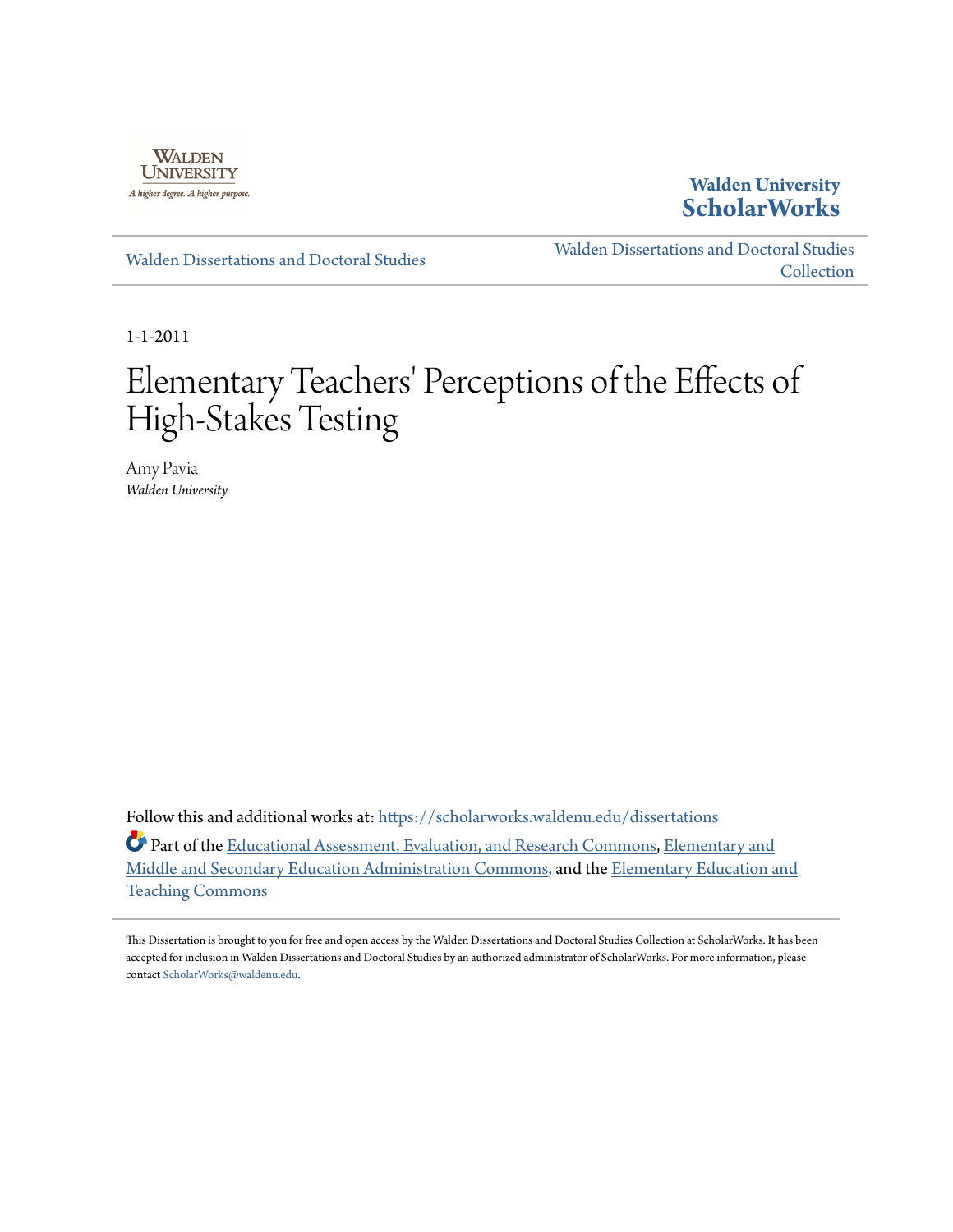## **Walden University**

## COLLEGE OF EDUCATION

This is to certify that the doctoral study by

Amy Pavia

has been found to be complete and satisfactory in all respects, and that any and all revisions required by the review committee have been made.

Review Committee Dr. Stacy Ness, Committee Chairperson, Education Faculty Dr. Leslie Jones, Committee Member, Education Faculty Dr. Theresa McDowell, University Reviewer, Education Faculty

Chief Academic Officer

Eric Riedel, Ph.D.

Walden University 2012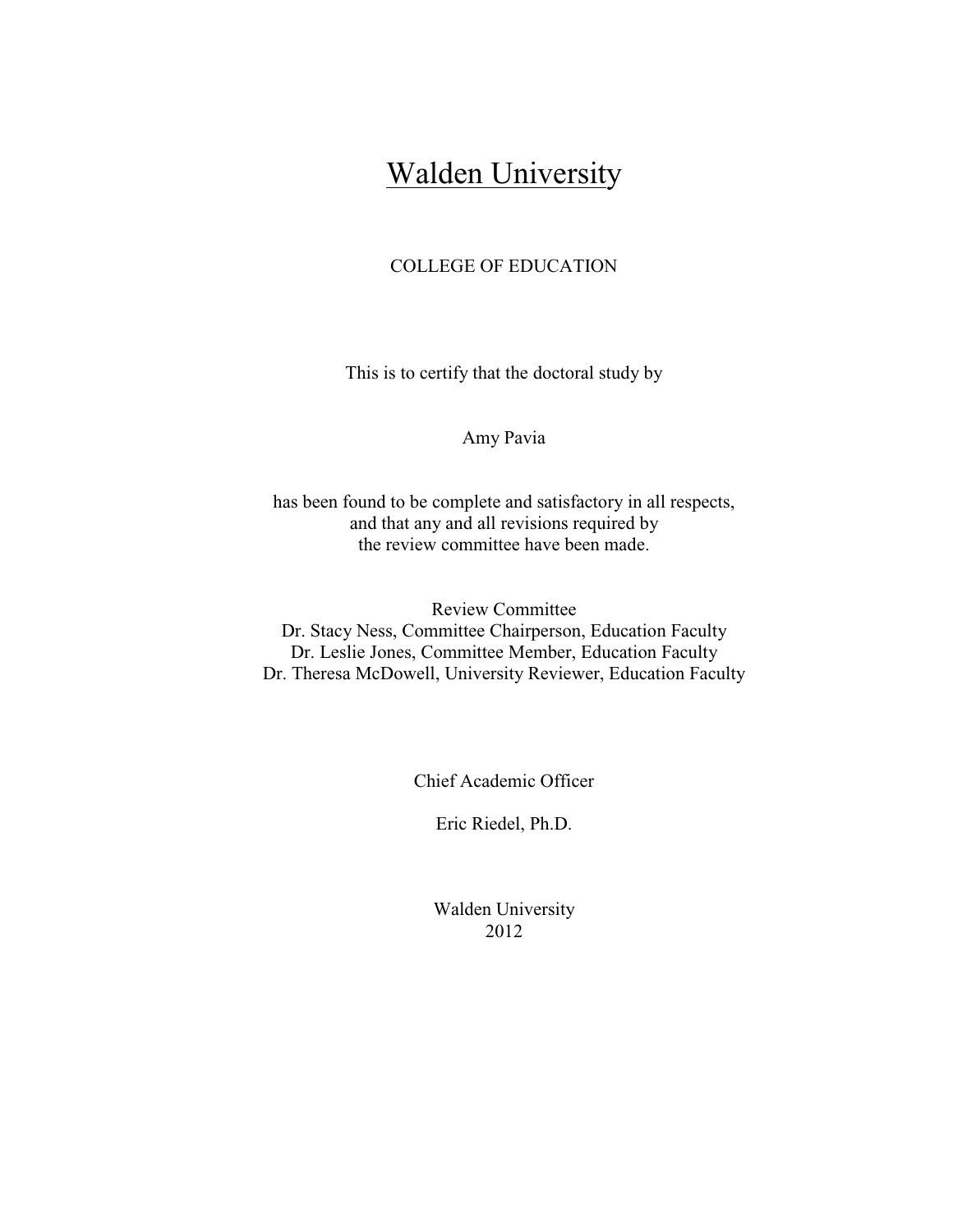### Abstract

## Elementary Teachers' Perceptions of the Effects of High-Stakes Testing

by

Amy Pavia

M.S., University of Scranton, 2006

B.S., Kutztown University, 2003

Dissertation Submitted in Partial Fulfillment

of the Requirements for the Degree of

Doctor of Education

Administrator Leadership for Teaching and Learning

Walden University

June 2012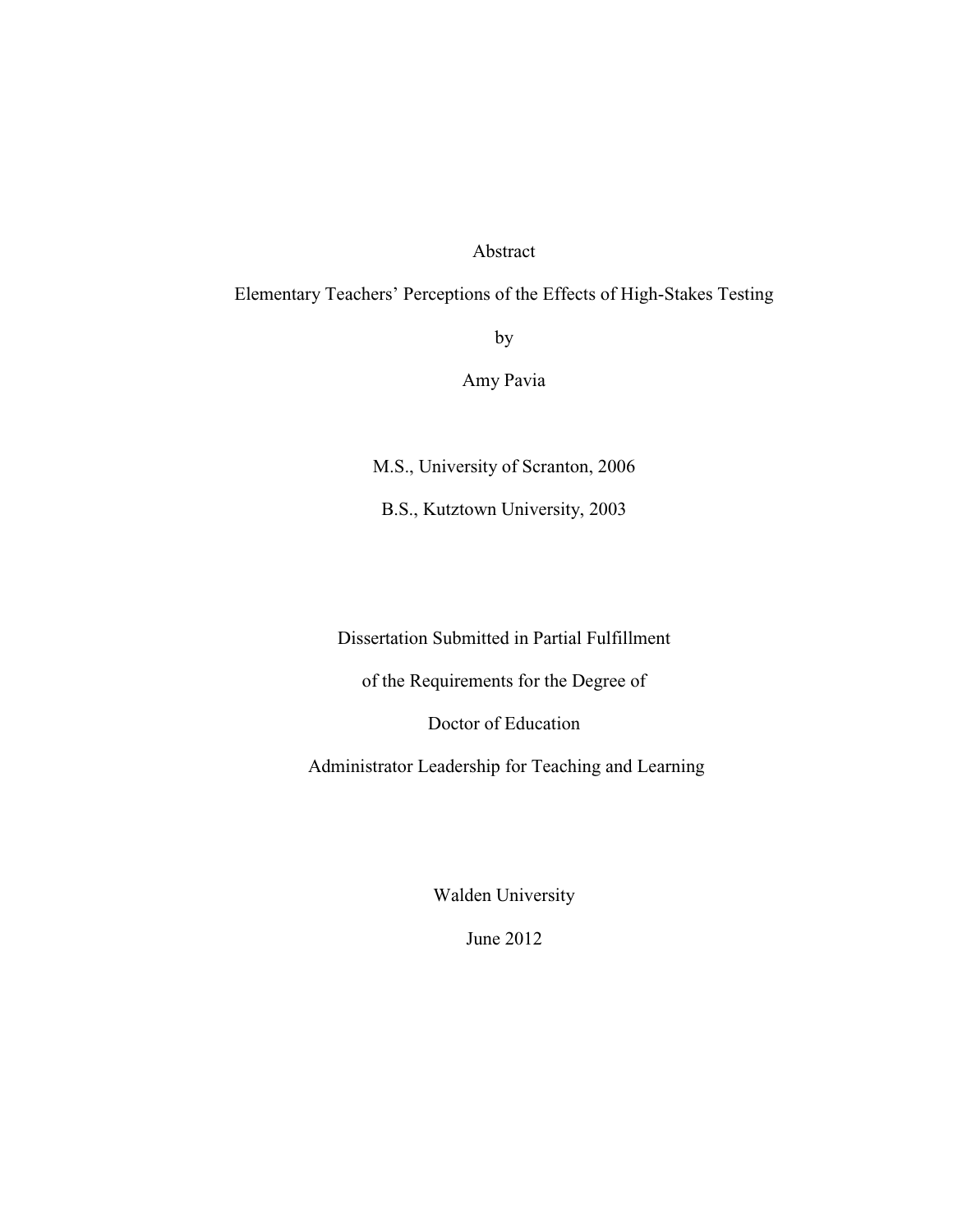#### Abstract

High-stakes testing has increased since the passage of the federal No Child Left Behind Act (NCLB) of 2001. Many teachers are using teacher-centered activities with memorization and testing coach books instead of creating student-centered higher-order thinking activities. Some school districts are eliminating subjects that are not tested on state assessments. The purpose of this study was to collect information regarding the teaching experiences of 9 elementary teachers from the same school within one public school district. Teacher interviews were utilized in this case study to explore the perceived effects of high-stakes tests on elementary curriculum and instruction. The theoretical foundation for this study was based on the theories of behaviorism and constructivism. The study research questions addressed teachers' perceptions of the effects of high-stakes testing on curriculum and instruction. Qualitative coding was used to identify patterns and themes in the data through the systematic analysis and constant comparison of data sets. Data from interview transcripts were analyzed to determine factors, events, conditions, personal perspectives, and concerns of the elementary teachers. Teachers felt that high-stakes testing has resulted in a rigid, unbalanced and narrow curriculum. Teachers described that high-stakes testing has resulted in clear expectations for teachers which have helped them to know exactly what they have to teach within their classrooms. Implications for positive social change include providing teachers with necessary professional development relating to the effects of high-stakes testing; this can lead to curricular and instructional change that provides more instruction in higher-order thinking.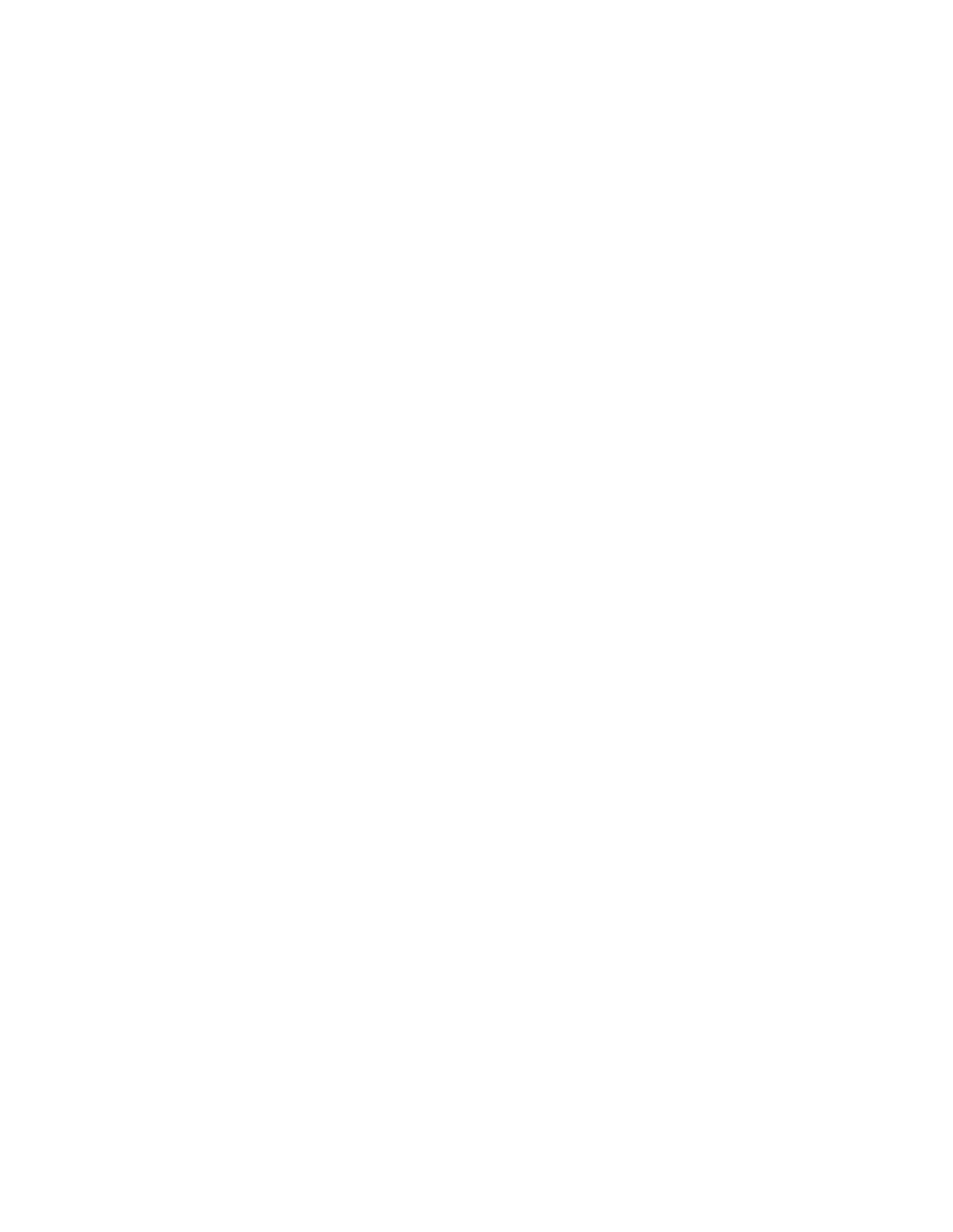## Elementary Teachers' Perceptions of the Effects of High-Stakes Testing

by

Amy Pavia

M.A., University of Scranton, 2006

B.S., Kutztown University, 2003

Proposal Submitted in Partial Fulfillment

of the Requirements for the Degree of

Doctor of Education

Administrator Leadership for Teaching and Learning

Walden University

June 2012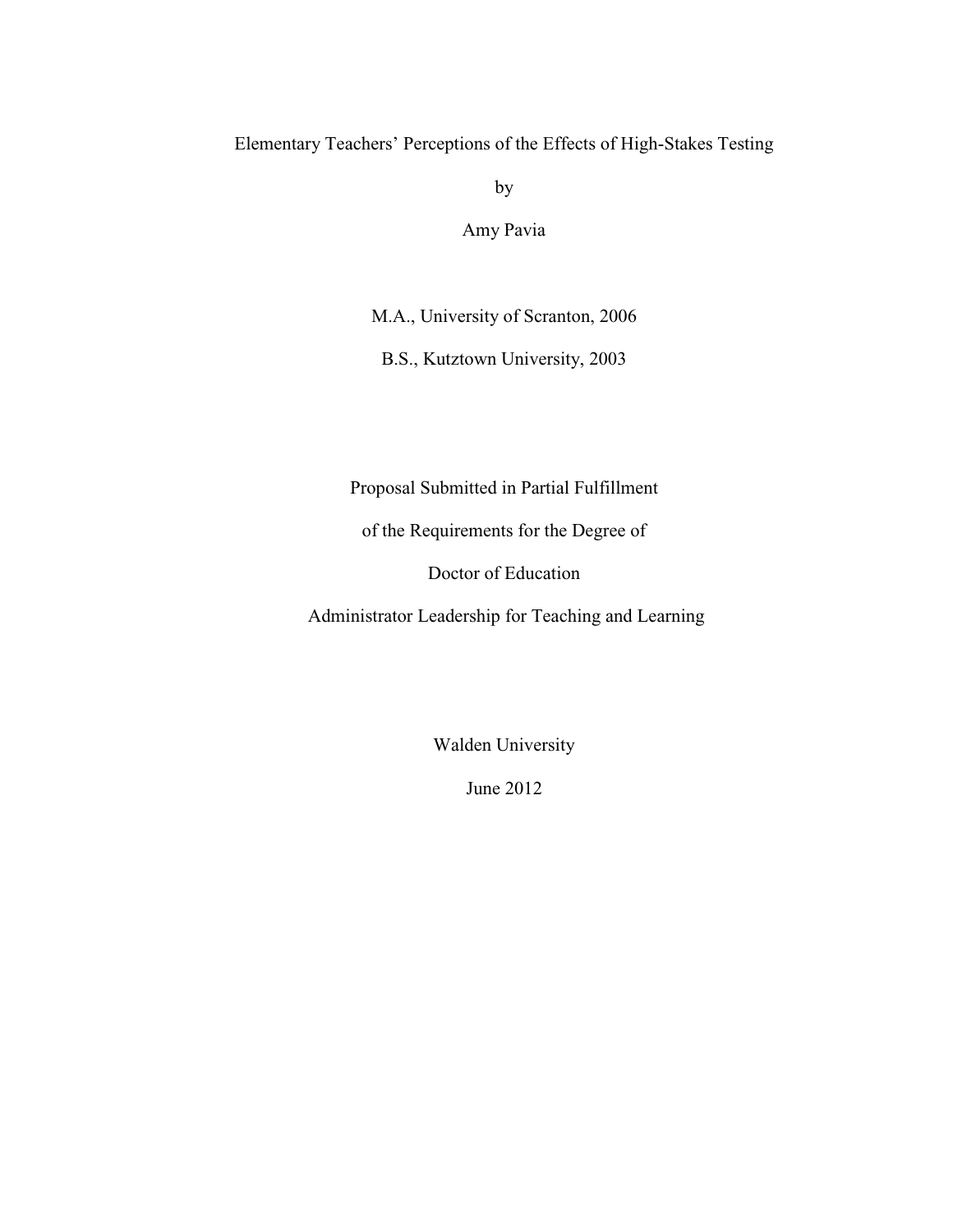UMI Number: 3511213

All rights reserved

INFORMATION TO ALL USERS The quality of this reproduction is dependent on the quality of the copy submitted.

In the unlikely event that the author did not send a complete manuscript and there are missing pages, these will be noted. Also, if material had to be removed, a note will indicate the deletion.



UMI 3511213

Copyright 2012 by ProQuest LLC.

All rights reserved. This edition of the work is protected against unauthorized copying under Title 17, United States Code.



ProQuest LLC. 789 East Eisenhower Parkway P.O. Box 1346 Ann Arbor, MI 48106 - 1346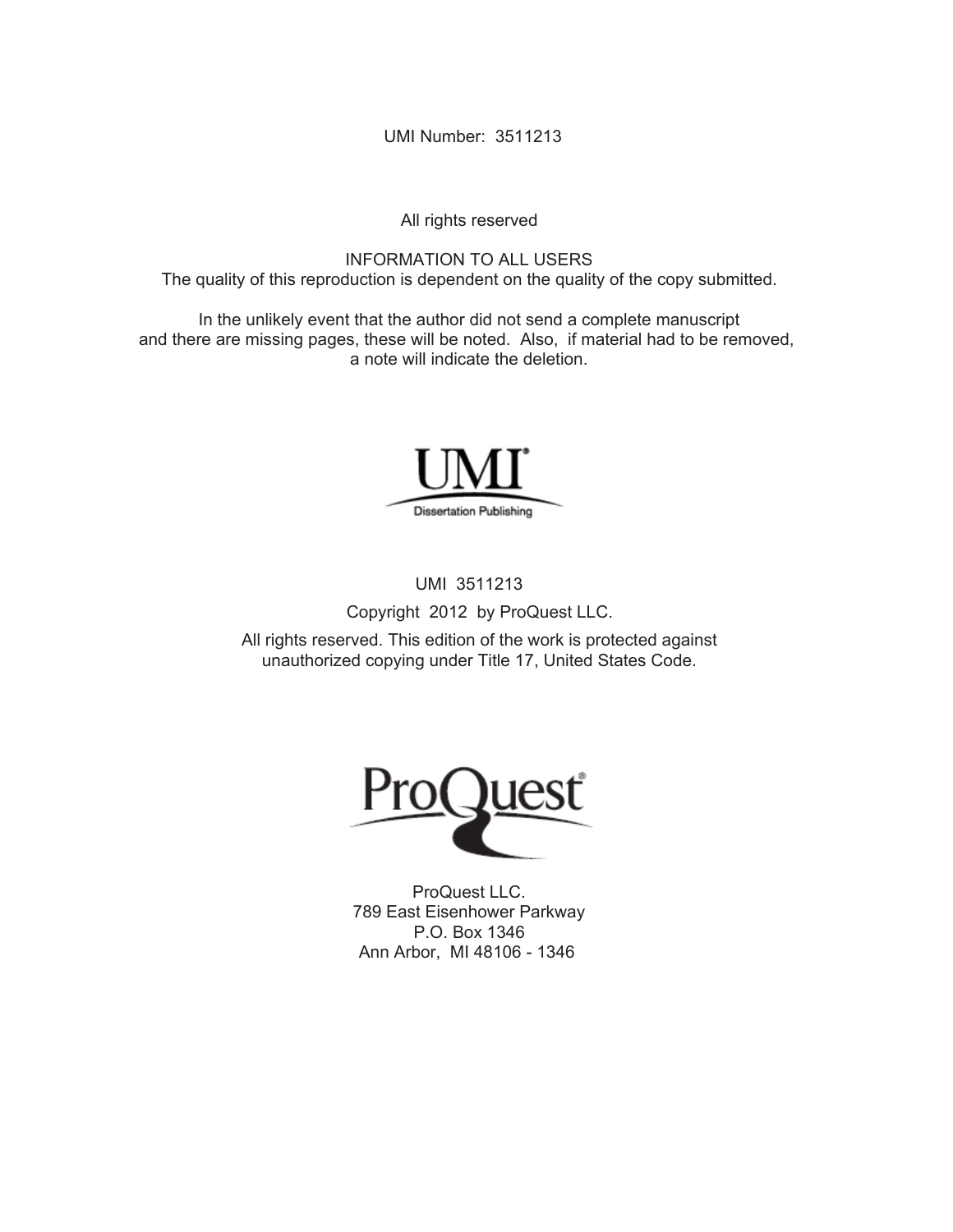#### Dedication

 This document is dedicated to my Irish angels, Lindsey, Kyle, and Uncle Joe. Lindsey showed me that life is too short to put things off until tomorrow. Kyle taught me that the love of family and friends can get me through the most difficult times. Uncle Joe reminded me that I can do and be anything I put my mind to. These lessons inspired me to finish the doctoral study process.

 I would also like to dedicate this study to Nonnie and Pop Pop. Nonnie and Pop Pop were always encouraging me and supporting my educational goals. They were both an example that life is a balance of hard work and fun, education and experience, and good times and bad. These lessons kept me focused as I worked on my dissertation. I hope that Lindsey, Kyle, Uncle Joe, Nonnie and Pop Pop are as proud of me as I am to have known and loved each of them.

 This paper is also dedicated to my grandfather, Mr. James Ceccoli. He is one of my best friends. His love, support, and encouragement have motivated me to work harder and to focus on completing my doctorate degree. He is my example that hard work pays off and that it is important to appreciate the simple things in life. I hope that I can inspire him and guide him as he did for me as he begins writing his very own book about his life as a firefighter.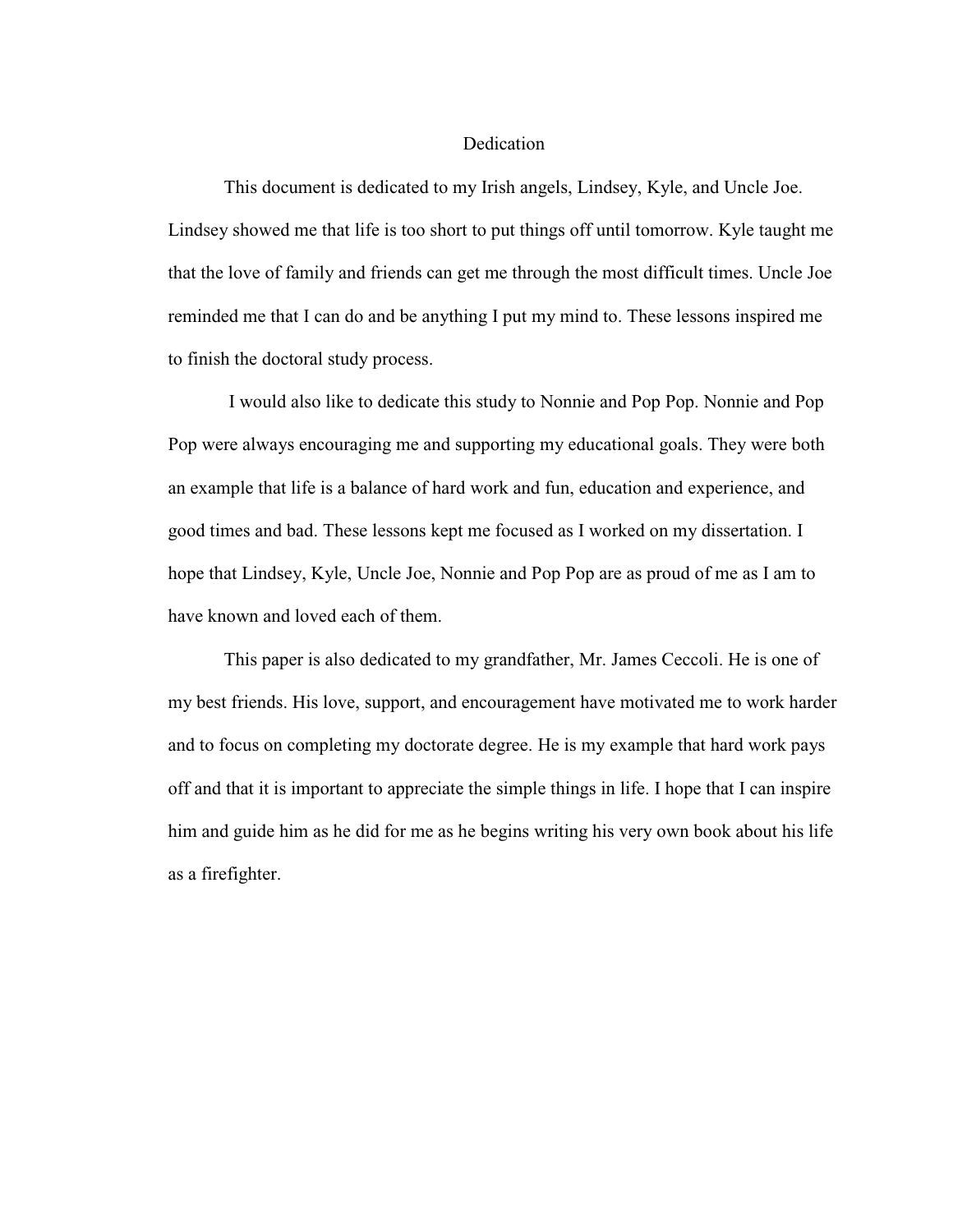#### Acknowledgments

 Thank you to my biggest supporter, my husband, Brian. At times when I felt overwhelmed with information, he reassured me that I could do this. He dealt with a lot of stressful nights of frustration and defeat. His pride and belief in me encouraged me to want to succeed in this program. I am thankful for his love, patience, and understanding in all that he dealt with in the last 4 years as I pursued my doctoral degree.

 I would also like to acknowledge my mom, Debbie. She listened to my complaining and knew when I needed to shop, talk, or walk to relax after hours of working on my paper. She is my best friend and I am grateful to have her guidance and support throughout all aspects of my life.

 Another one of my biggest supporters is my friend, Kathy. Her genuine interest and concern in our talks about my progress were invaluable. It was a big help talking with someone who I knew understood the dissertation process and her encouragement convinced me that quitting was not an option.

 My doctoral chair, Dr. Stacy Ness, and my second committee member, Dr, Leslie Jones also deserve special recognition. I could not have completed the program without their persistent guidance and direction. Dr. Ness has been especially crucial in narrowing my focus, revising my writing for clarity, and motivating me to finish my paper.

 Last but not least, I'd like to acknowledge my dog, Oreo. He was by my side through all of this. His snuggles, play time, kisses, and unconditional love through this process were immeasurable. I know that he is thrilled that I am finished because now he gets even more belly rubs and trips to the park!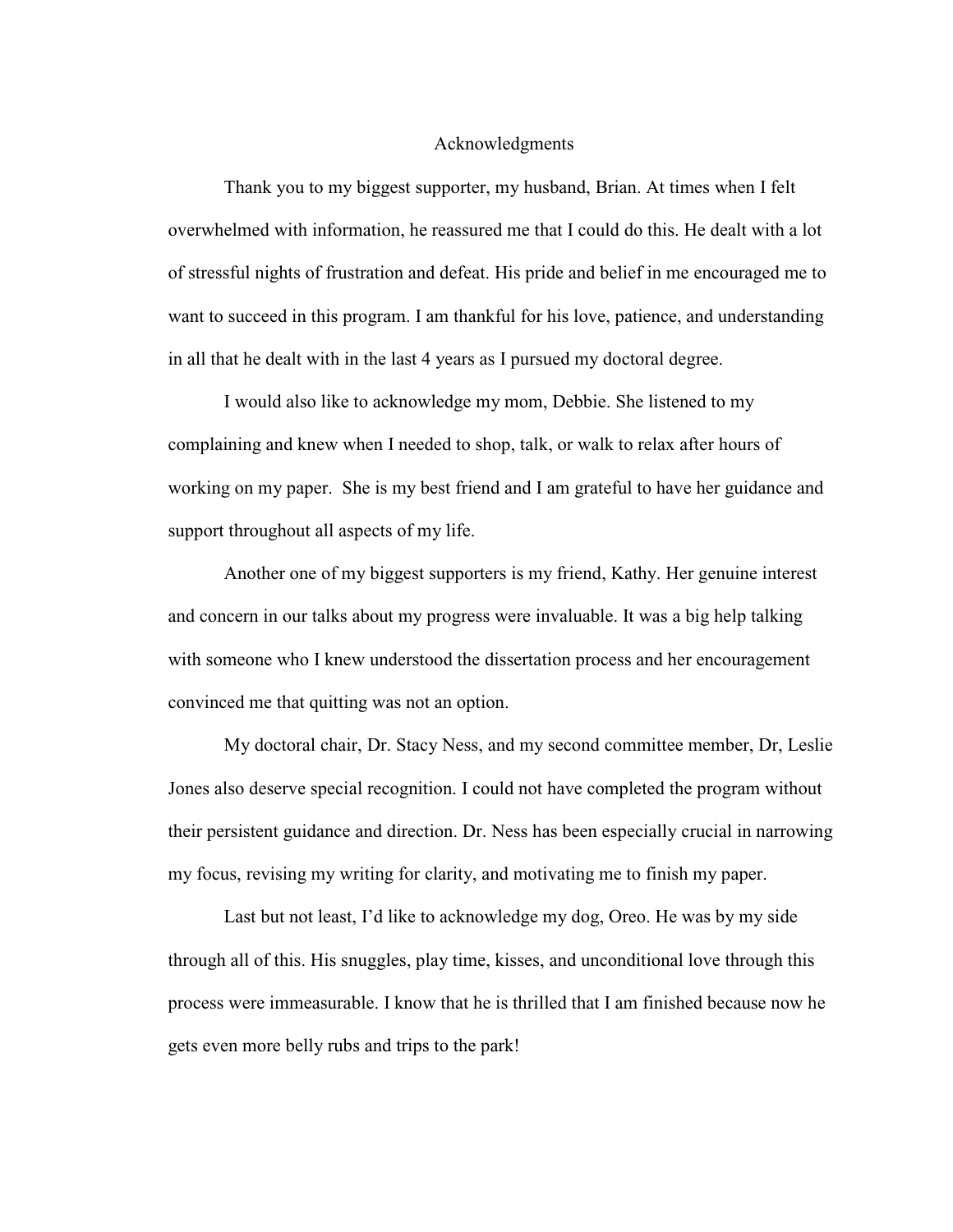## Table of Contents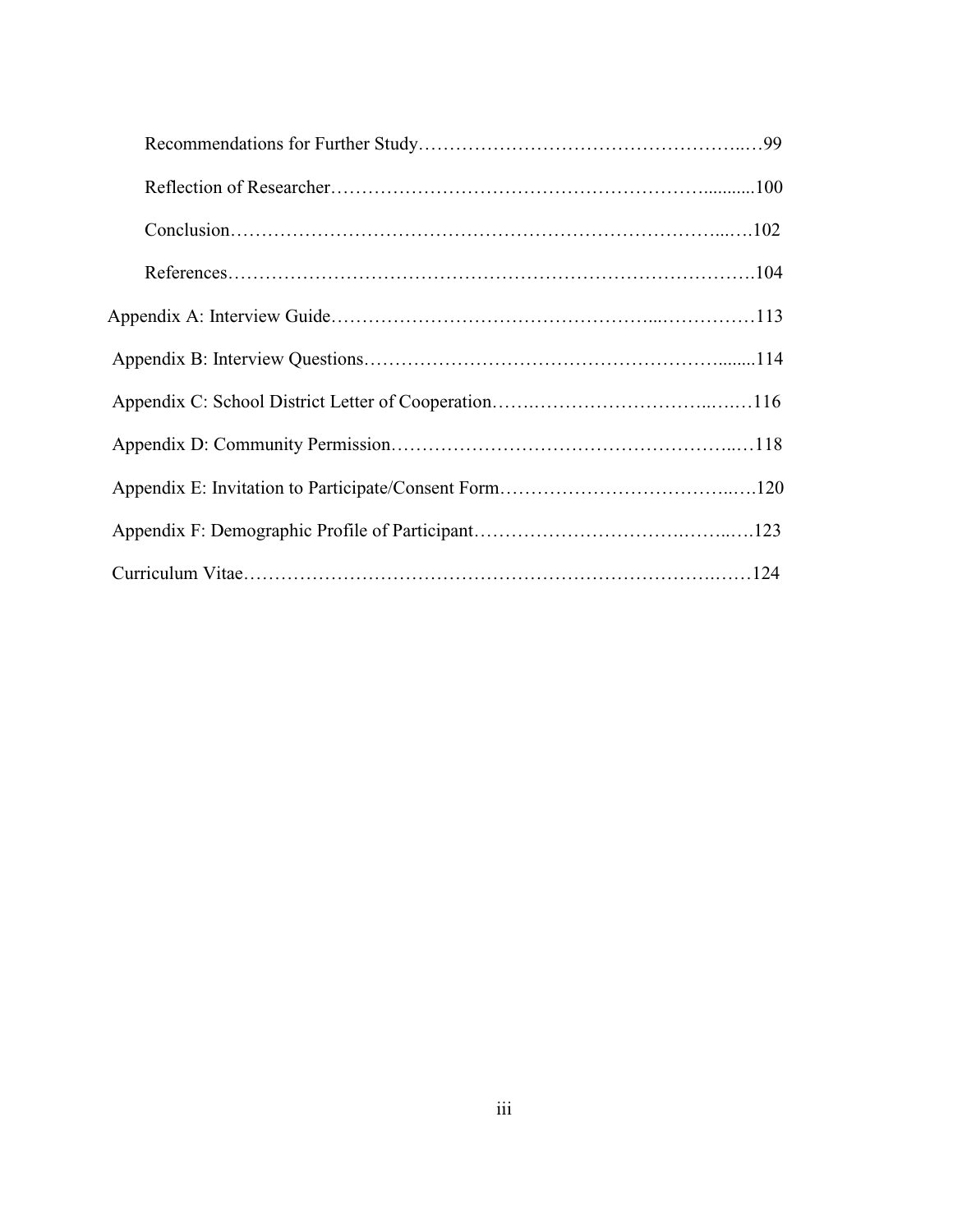## Table 1

*Participant Demographics* 

| Teacher<br>number                                                                                        | Years of<br>service | Highest degree<br>earned | Subjects and<br>grades taught           |  |  |
|----------------------------------------------------------------------------------------------------------|---------------------|--------------------------|-----------------------------------------|--|--|
| 1                                                                                                        | 12                  | Master's                 | SFA reading* and<br>math grade 4*       |  |  |
| $\overline{2}$                                                                                           | 3                   | Bachelor's               | Math grades 4-6*                        |  |  |
| 3                                                                                                        | 3                   | Master's equivalency     | SFA reading* and<br>humanities grade 6  |  |  |
| $\overline{4}$                                                                                           | 5                   | Master's                 | SFA reading* and<br>science grade 5     |  |  |
| 5                                                                                                        | 17                  | Master's                 | SFA reading* and<br>math grade 6*       |  |  |
| 6                                                                                                        | 8                   | Master's                 | SFA reading* and<br>science grades 4*-6 |  |  |
| $\overline{7}$                                                                                           | 5                   | Master's                 | SFA reading* and<br>math grade 3*       |  |  |
| 8                                                                                                        | 8                   | Master's                 | SFA reading* and<br>science grade 6     |  |  |
| 9                                                                                                        | 6                   | Master's                 | SFA reading* and<br>humanities grade 4  |  |  |
| <i>Note.</i> * Represents subjects that were assessed on the Pennsylvania System of School<br>Assessment |                     |                          |                                         |  |  |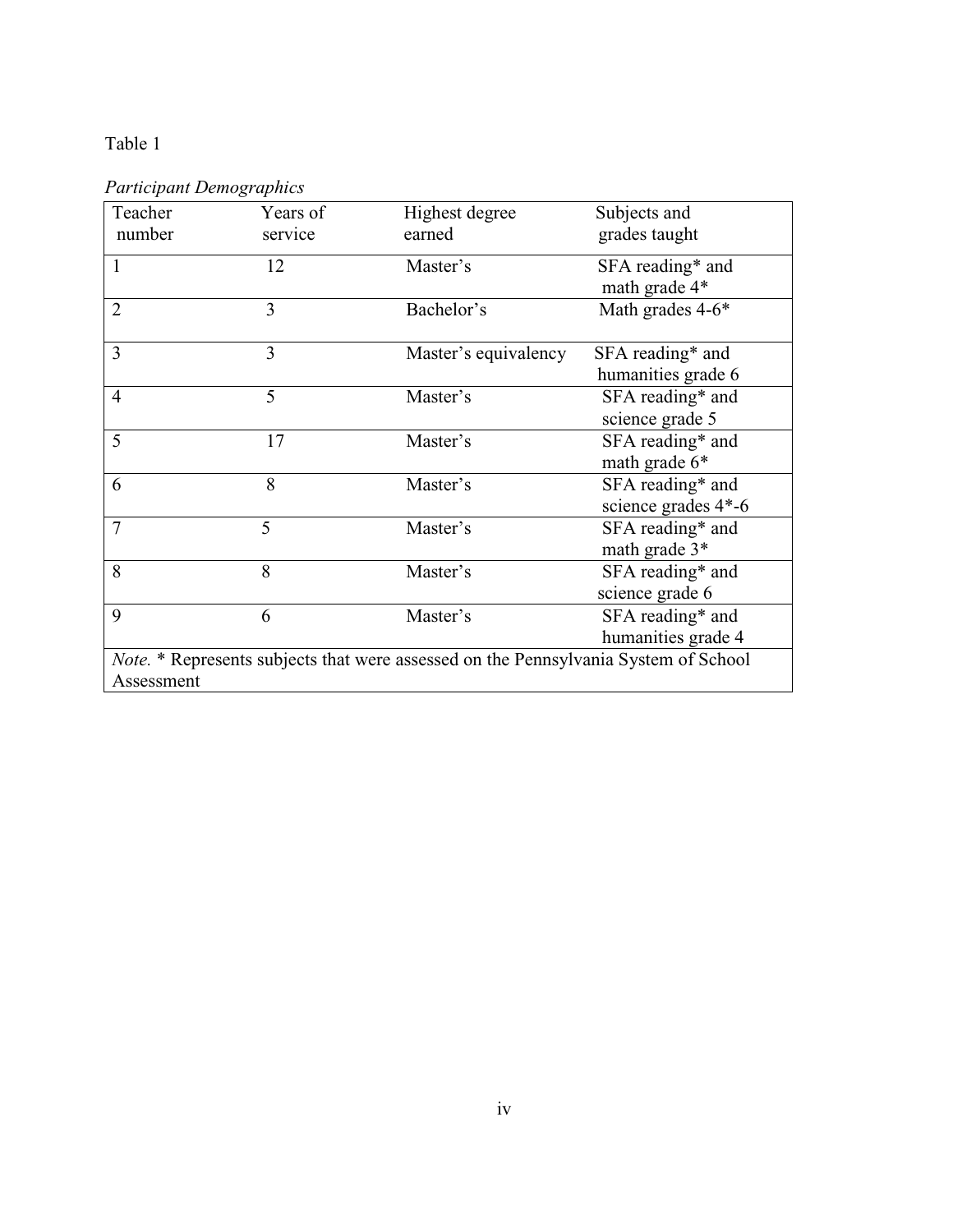#### Section 1: Introduction to the Study

#### **Introduction**

 The purpose of this qualitative case study was to collect information from elementary educators within one public school district in northeastern Pennsylvania and their perceptions of the effects of high-stakes testing on curriculum and instruction. This study was important because the standards and accountability movement has widened in influence and deepened in impact, as found by Lambert et al. (2002). Since testing has become the focus of education, it was important to understand teachers' perceptions of the effects of high-stakes testing on elementary curriculum and instruction. Weinbaum et al. (2004) reported that high-stakes testing has narrowed curriculum and instruction to focus on test preparation. Jones (2007) claimed that state standardized testing has affected both curriculum and instruction by reducing time taught on untested subjects. Jones also reported an increased use of memorization, testing coach books, and pencil and paper activities. Teachers' perceptions provide meaningful insight relating to testing preparation, practices, and realities within the classroom. Raising awareness of the perceived effects in testing, gives teachers a voice in education in an era of high-stakes testing. This research will contribute to a better education for the elementary students within the district. Administrators and school leaders will be made aware of the current realities of the effects of testing. Raising awareness of the effects of testing on curriculum and instruction can lead to positive curricular and instructional changes in the district.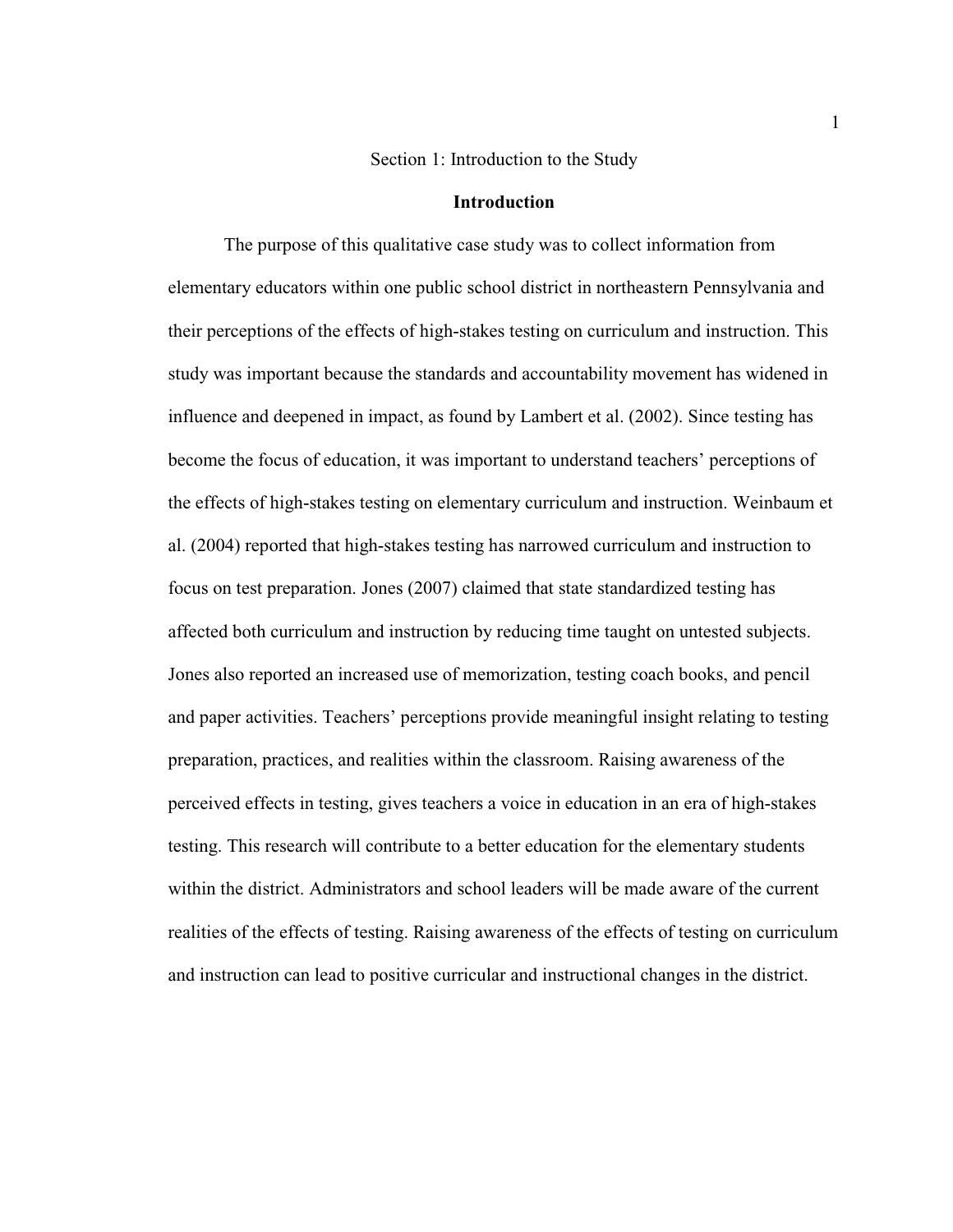#### **Problem Statement**

 Researchers, as discussed in Section 2, have found that testing has a negative impact on elementary curriculum and instruction. Behrent (2009) expressed that the NCLB era has forced teachers to focus on preparing students to beat the test. Behrent added that teachers feel a loss of freedom and enthusiasm as they focus instruction on test taking rather than learning. The Center on Education Policy (CEP) (2006) found that, "71% of the nation's 15,000 school districts have reduced time spent on art, social studies, and history since 2002" (p. 1). The report also showed that "27% of the districts reported reduced instructional time in social studies. Science was cut by 22% and 20% reported similar cuts in art and music" (CEP, 2006, p. 1). In this research, I determined what the elementary teachers of one school building from a public school district in northeastern Pennsylvania perceived to be the effects of high-stakes tests on their curriculum and instruction. The domains of interest for this study were educational change, accountability, academic standards, public policy, evaluation methods, educational improvement, elementary curricula, and federal legislation.

In elementary education, in Pennsylvania public schools, high-stakes testing and NCLB accountability have harmful consequences for curriculum, instruction, classroom testing, and student learning. Vogler and Virtue (2007) found that teachers under the pressure of high-stakes tend to use teacher-centered instructional practices, such as lecture, instead of hands-on activities such as role-play, cooperative learning, and projects. Currently, most districts have realigned their curriculum to match the assessed state standards. This results-oriented atmosphere affects some teachers by placing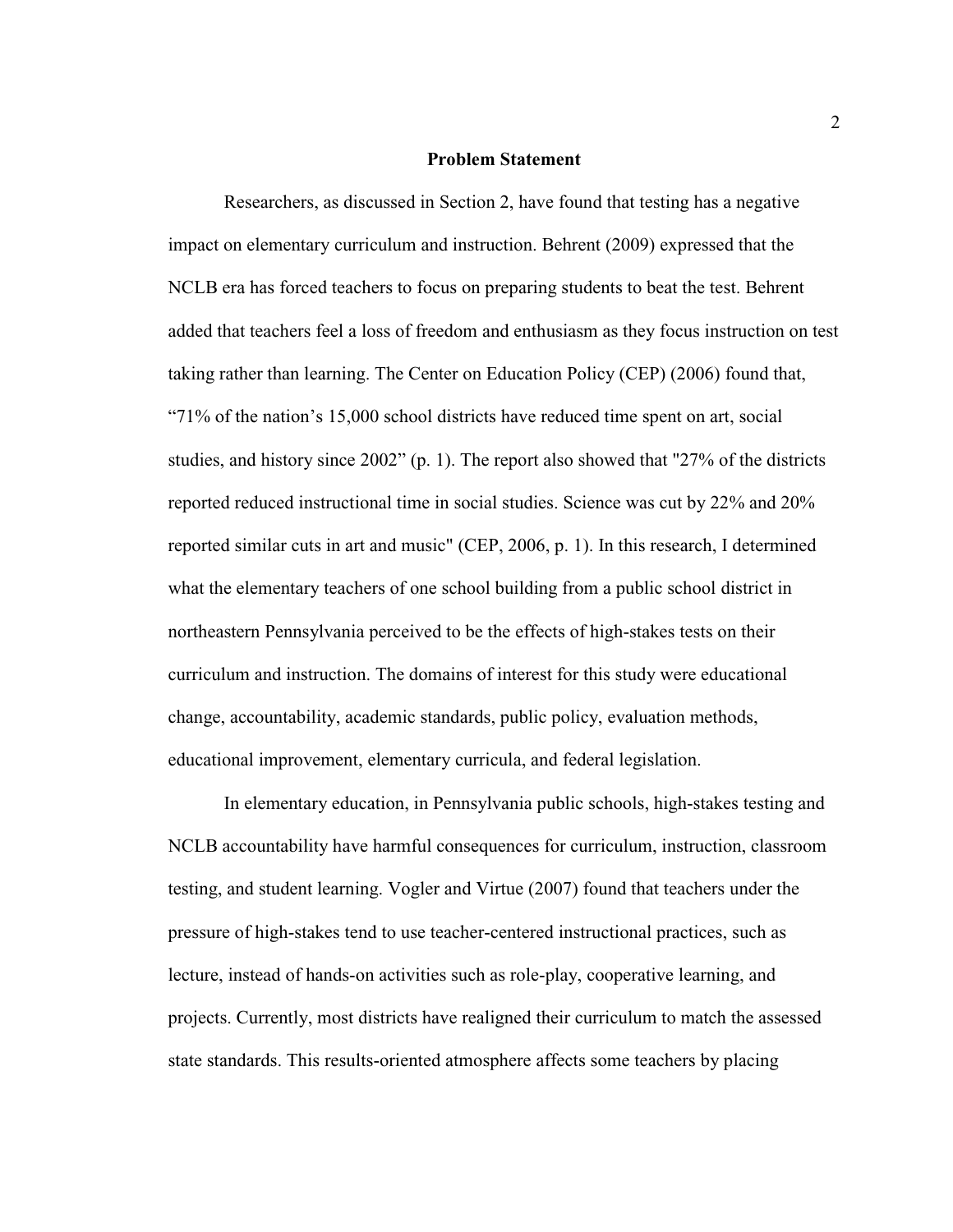increased pressure on them to produce student scores. Increased pressure on teachers has a negative impact on instruction as teachers use more teacher-centered instructional strategies and test prep lessons instead of exploratory inquiry-based teaching. The problem is that, in an era of high-stakes testing, teachers do not have a voice in their classrooms. This case study recorded the experiences and perceptions of elementary teachers regarding the effect high-stakes testing has on curriculum and instruction in their classrooms.

 The pseudonym of Richard Elementary School (RES) and Zoo Area School District (ZAD) were used to maintain the privacy of the school and school district in this study. The most recent data from the Pennsylvania Department of Education (PDE, 2011a) provided a summary of the RES adequate yearly progress (AYP) results. AYP is an individual state's measure of progress toward the goal of 100% of students achieving at state academic standards in at least reading/language arts and math that sets the minimum level of proficiency that the state, its school districts, and schools must achieve each year on annual tests and related educational indicators (U.S. Department of Education, 2009). The Pennsylvania Systems State Assessment (PSSA) test was given to students in third through sixth grades in RES. The scores of reading and math were used to assess academic performance of the students. RES met 23 of 25 criteria in the 2009/2010 school year. If all measures are not met, a school does not meet AYP standards. RES did not make AYP status. School improvement is needed for schools that do not meet AYP status. PDE (2011a) found the 2009/2010 school year is the third year that RES did not meet all AYP measures. When a school does not meet AYP for the third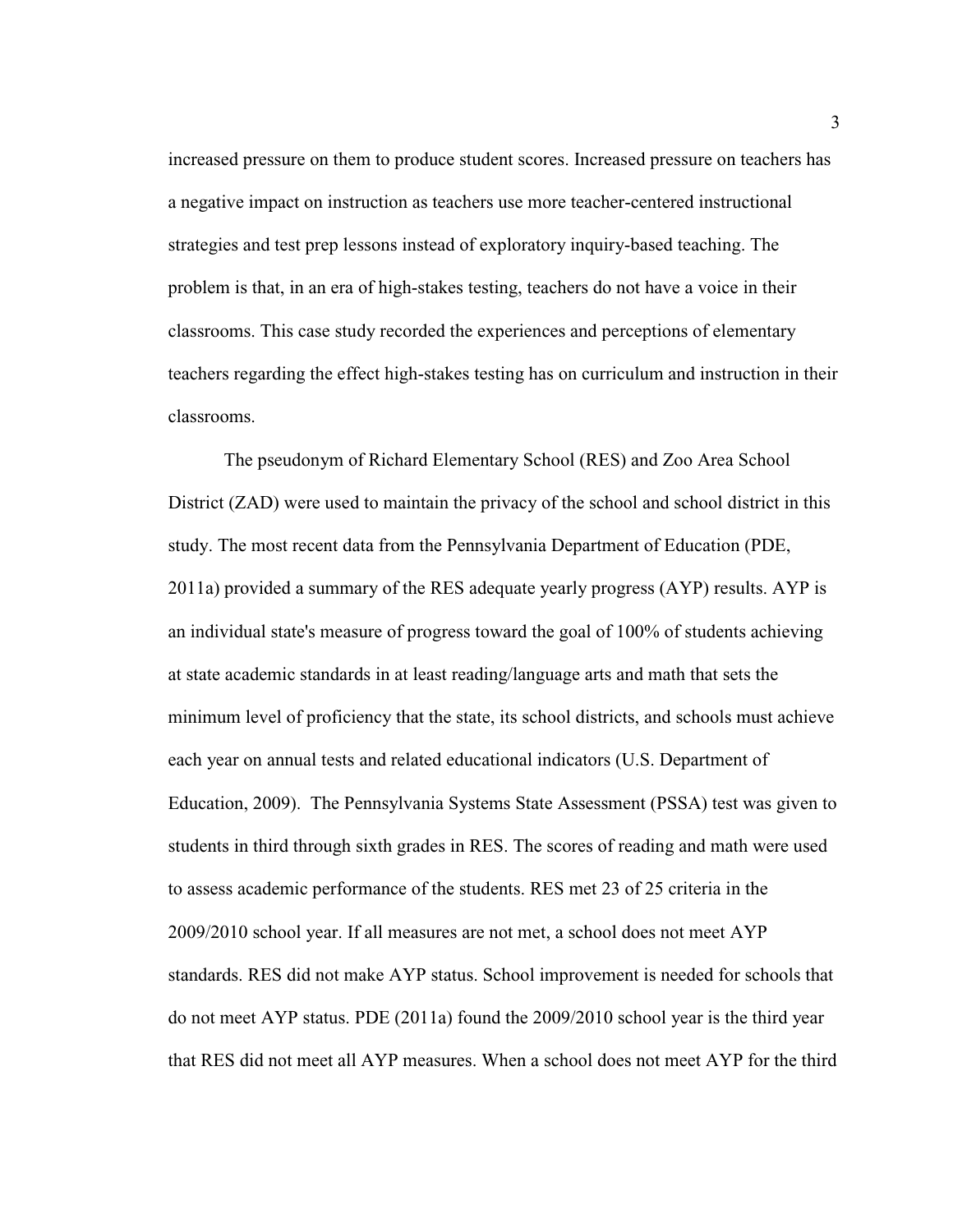year, it is placed in *School Improvement II status*. RES must review its improvement strategies and create a new school improvement plan, so it can meet AYP next year. PDE (2011a) also noted that students in RES qualify for school choice, which means parents may send them to a different school within the ZASD. This has a direct effect on the school population. Some students have left RES to go to a higher performing school in the district. In addition, RES must also provide supplemental school services, such as tutoring to eligible students. For RES to have all students meet proficiency targets by 2014, the school must meet AYP for 2 years in a row.

Some researchers (Starnes, Saderholm, & Webb, 2010) have suggested that NCLB education is more about scripted curricula and doing programs than actual hands on teaching. As a result of not meeting AYP, the ZASD implemented a research based reading program. The research-based program titled Success for All (SFA) is aimed at improving the academic performance of students. SFA (2011) noted that the SFA program was designed to help students read at or above grade level. Students in RES receive 90 minutes of uninterrupted reading instruction. Administrators and SFA facilitators create reading classes based on students' reading levels and not their grade level. The SFA program is an approved model of the NCLB legislation aimed at increasing test scores. The SFA program provides RES with research-based curriculum materials and assessment tools. Students in RES also take quarterly assessments to record performance. The SFA program is what Starnes et al. (2010) referred to as a *scripted curriculum* (p. 17). Jones (2007) argued that a scripted curriculum results in the lack of creativity and student-centered approaches to instruction. I interviewed teachers in this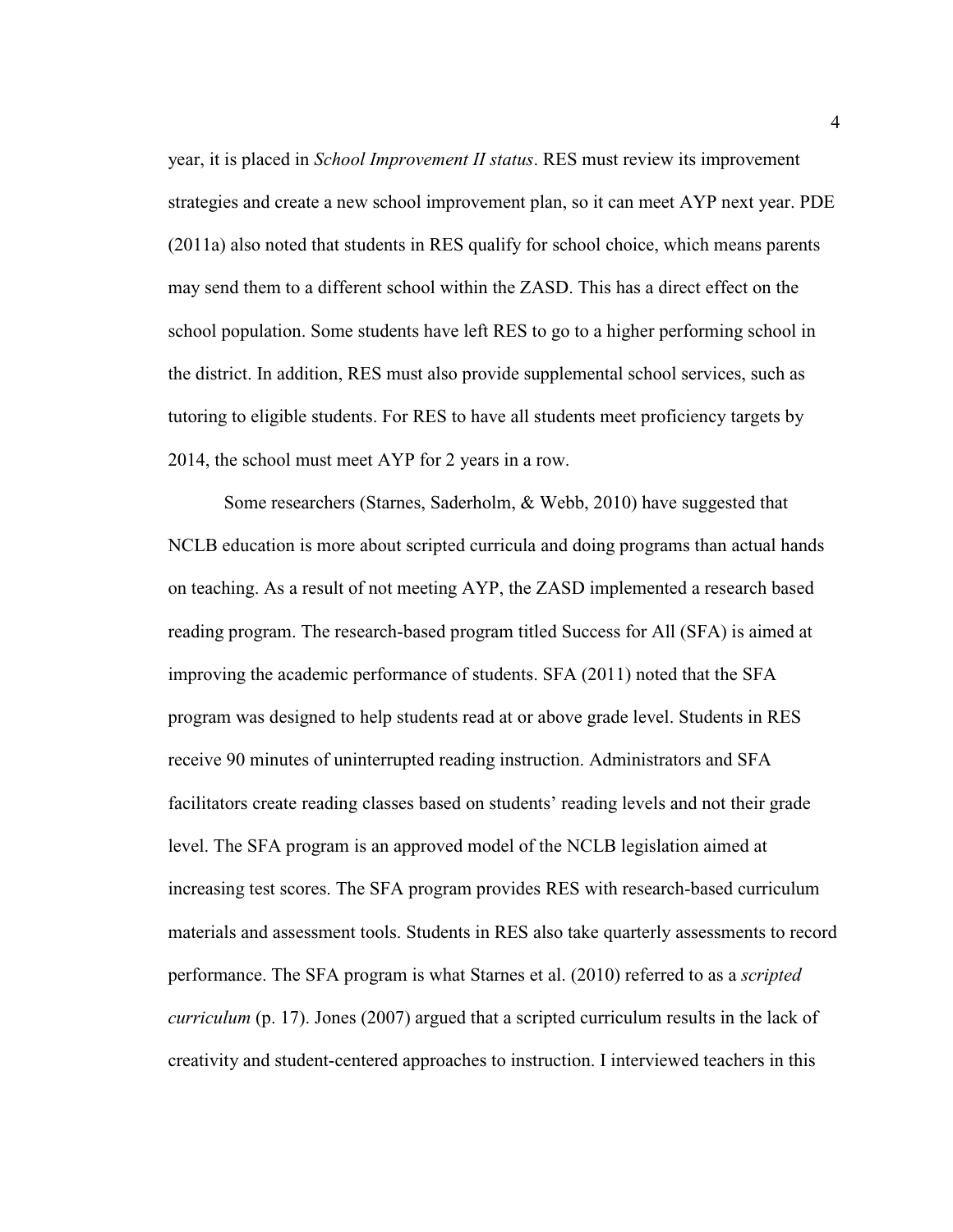study to determine what effects the teachers perceive high-stakes testing had on their daily instructional practices and curriculum used in their classroom.

 Since its development, NCLB testing practices have increased, and teachers' autonomy in the classroom have decreased (Quiocho and Stall, 2008). An increased understanding of the effects these teachers perceive testing has on curriculum and instruction is necessary. Teachers' perceptions in this study provided meaningful insight relating to testing preparation, practices, and realities within the classroom. This research will contribute to a better education for the elementary students within the ZASD.

#### **Purpose of the Study**

The purpose of this qualitative case study was to explore the perceptions of elementary teachers from the ZASD regarding the impact testing had on curriculum and instruction. I used qualitative interviews to represent the perspectives of several elementary teachers. The purpose of this study was to determine what the elementary teachers perceived to be the effects of high-stakes testing on the ZASD curriculum. In this study, I also determined what the elementary teachers perceived to be the effects of high-stakes testing on their instructional strategies. The study contributes to social change by informing educational leaders, personnel related to curriculum programs, and policy makers of the perceived effects high-stakes has on curriculum and instruction within the ZASD. It is important for the school board and supervisory personnel to understand the teachers' experiences and the perceived effects of high-stakes testing. This understanding will contribute to positive curricular and instructional change within the district.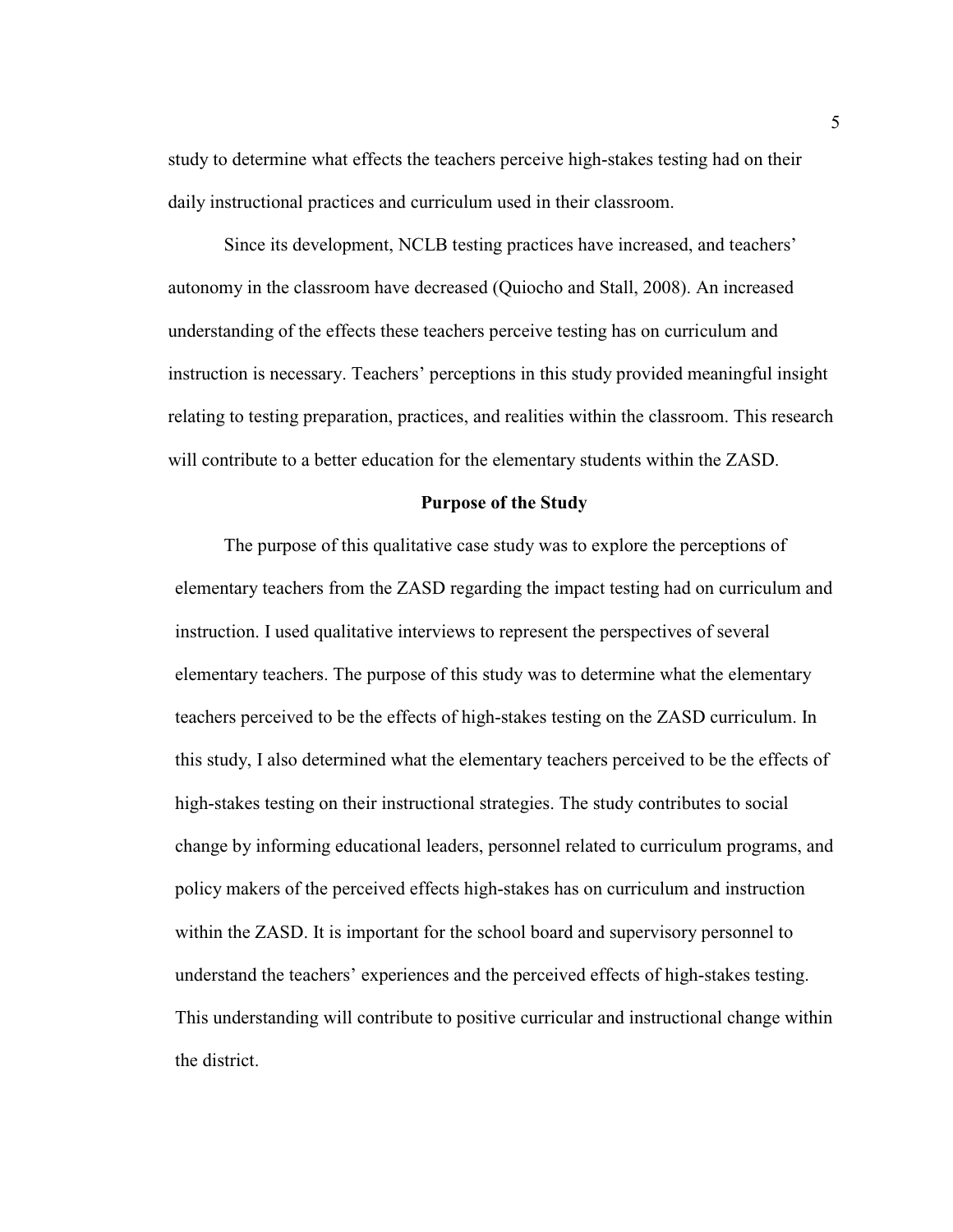#### **Nature of the Study**

 Qualitative research includes interpretation and naturalistic approaches to make sense of or interpret phenomena. Creswell (2007) stated that "qualitative research begins with assumptions, a worldview, the possible use of a theoretical lens, and the study of research problems inquiring into the meaning individuals or groups ascribe to a social or human problem" (p. 37). The research goal of this study was to understand and describe elementary teachers' perceptions regarding the effects of high-stakes testing on curriculum and instruction within their classrooms. This study focused on teacher experiences, perceptions, and meaning making relating to high-stakes testing. The participants were members of the Pennsylvania State Education Association (PSEA) and were certified elementary teachers in the district. I am a certified fifth grade teacher in the Dallas School District whose relationship to the participants was purely collegial. Creswell (2007) noted that qualitative researchers collect data in a natural setting to the people in the study. I interviewed 9 elementary teachers from RES in the ZASD in their classrooms. Creswell stated that qualitative data analysis includes identifying patterns, categories, and themes (2007). I analyzed all data by involving the participants, so they had a chance to help shape the themes that emerged from this process.

#### **Research Questions and Objectives**

- 1. What do elementary teachers in the ZASD perceive to be the effects of high-stakes testing on curriculum?
- 2. What do elementary teachers in the ZASD perceive to be the effects of high-stakes testing on instruction?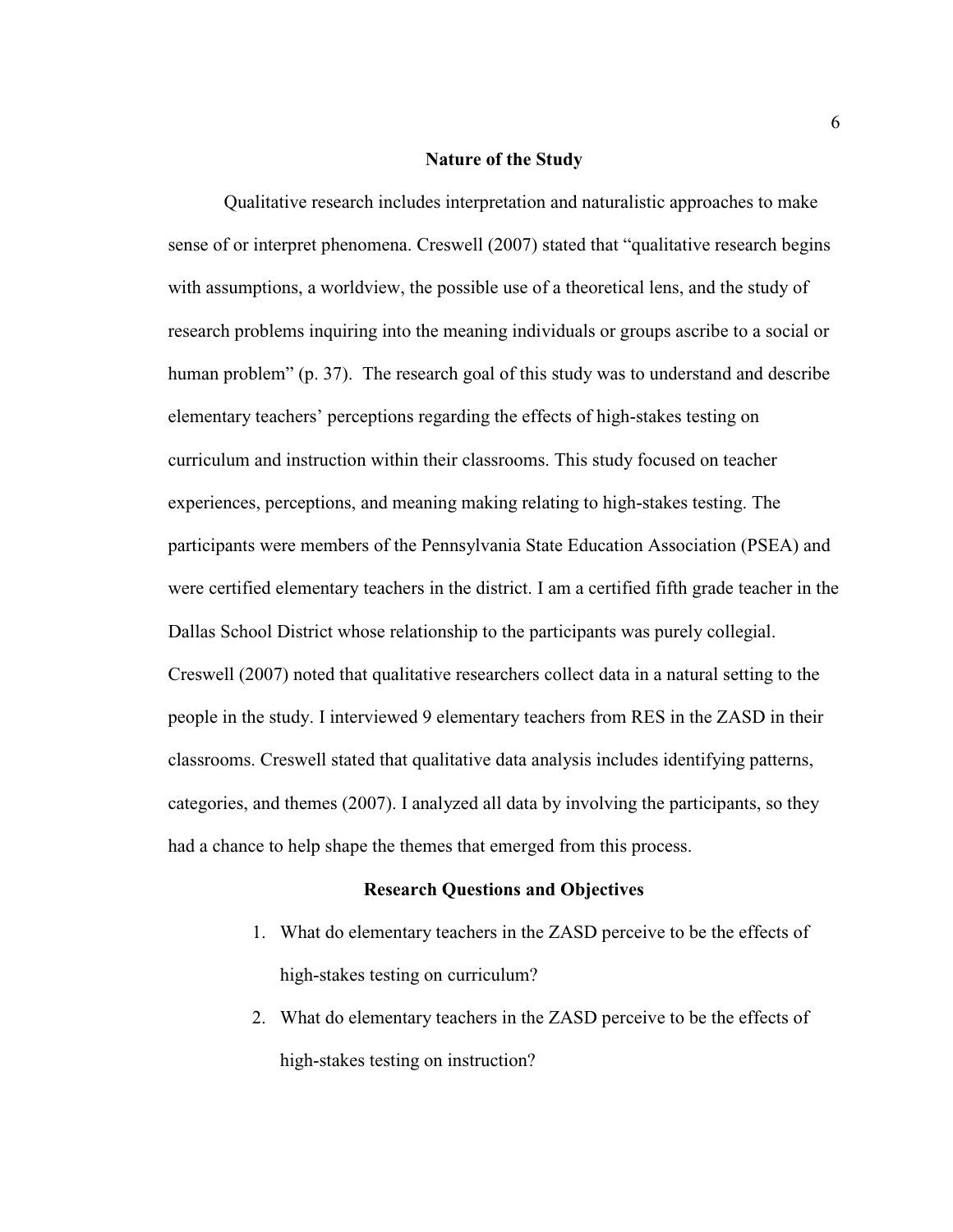The objective of this research was to describe the need for increased understanding of the perceived impact high-stakes testing has on elementary curriculum and instruction. Section 3 will include the qualitative research methods used in this study.

#### **Conceptual Framework**

Behavioral theories of learning suggest that behavior can be predicted, intelligence is fixed, and learning treatments can be described based on levels of intelligence (Lambert et al., 2002). High-stakes testing results in an increase use of behaviorism in the classroom. Research has shown that behaviorism in the classroom results in more rote memorization and teacher-centered activities. Constructivism and the community of learners movement result in better student achievement than behaviorism. The theories of behaviorism, constructivism, and the community of learner's movement are evident in today's classrooms. The best approach to education is an increasing debate and the increased use of high-stakes testing has resulted in much controversy.

 Lambert et al. (2002) found that, in the classroom, behavioral psychology translates into teachers breaking down large concepts into parts and discrete skills. Information is commonly taught in isolation with large-group instruction. These behavioral approaches include increased dependence on standardized measures of achievement, offering rewards for learning as a way of shaping student behavior. Highstakes testing has increased the use of behavioral methods of instruction. Teachers are using large-group instruction instead of small-group student centered approaches to teaching. The teachers interviewed in this study shared their perceptions regarding the effects of high-stakes testing on their instructional practices.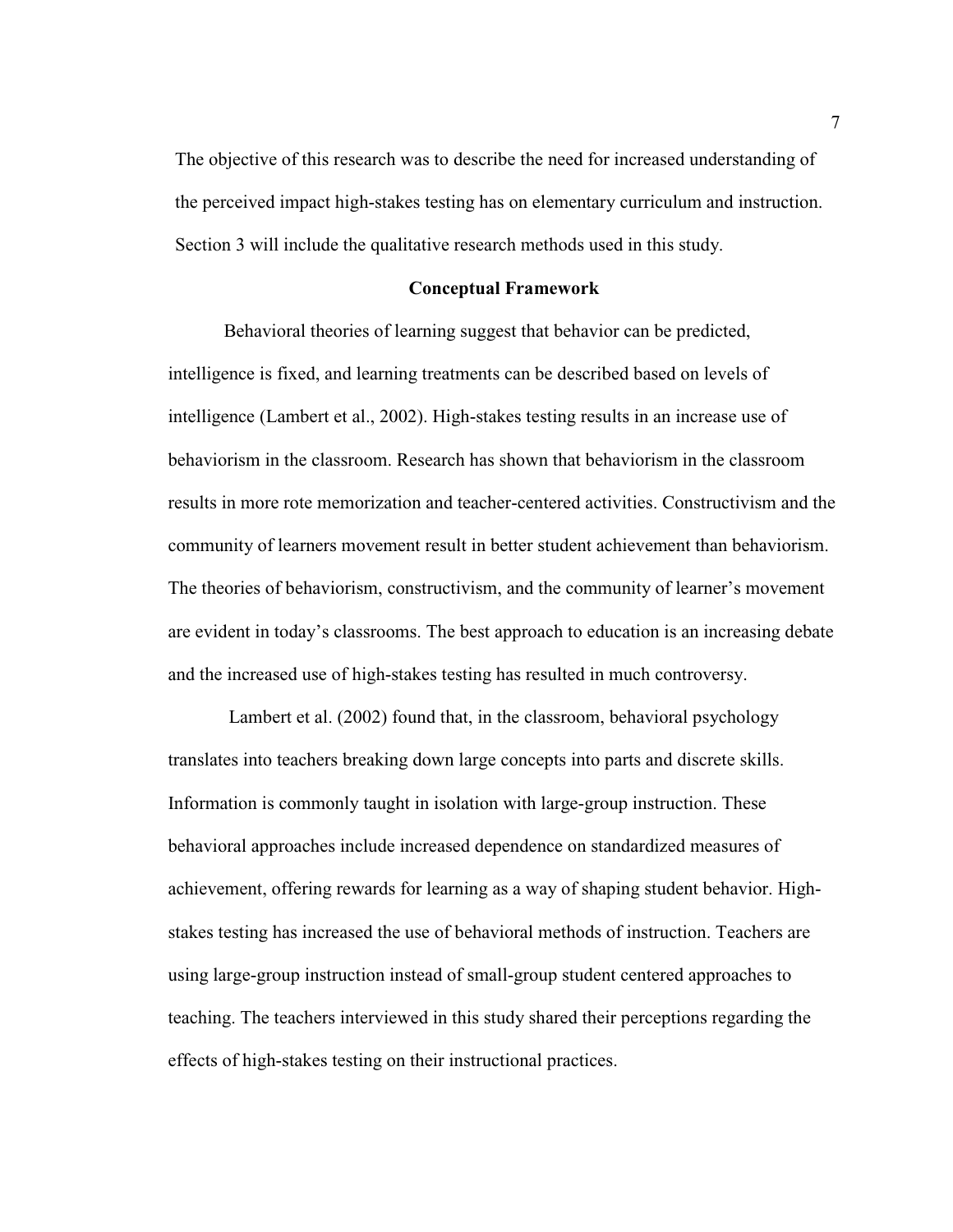Constructivist learning describes how people construct their reality and make sense of their world (Lambert et al., 2002). The capacity to learn is not fixed and the social construction of knowledge must be an active and interactive process. Achievement is increased when the culture of the school supports learning for both students and adults. In a high-stakes testing context, scripted curricula and limited time are affecting teachers' opportunities to make learning interactive. Students do not have the opportunity to construct their own reality to make sense of their world because high-stakes testing results in drill and skill activities which result in rote memorization and teacher-centered classrooms (Jones, 2007). Smyth (2008) found that high-stakes testing has changed from exploratory learning to constant test taking practice. In this study, teachers had the opportunity to share their experiences regarding opportunities for interactive lessons. Teachers described their use of instructional practices and how high-stakes testing has affected their use of student-centered approaches to teaching. Teachers also had the opportunity to share their perceptions of the effects high-stakes testing had on their curriculum.

 Lambert et al. (2002) found constructivist approaches allow the student to direct the learning to generate understanding and meaning. Students have background knowledge and experiences that help them to understand by relating supplementary material to what they already know. Learners make connections based on what they know and reshape it in new and meaningful ways. In high-stakes testing, teaching becomes teacher-directed and fast paced. Students are not able to direct the learning which generates understanding and meaning. Researchers have argued over which instructional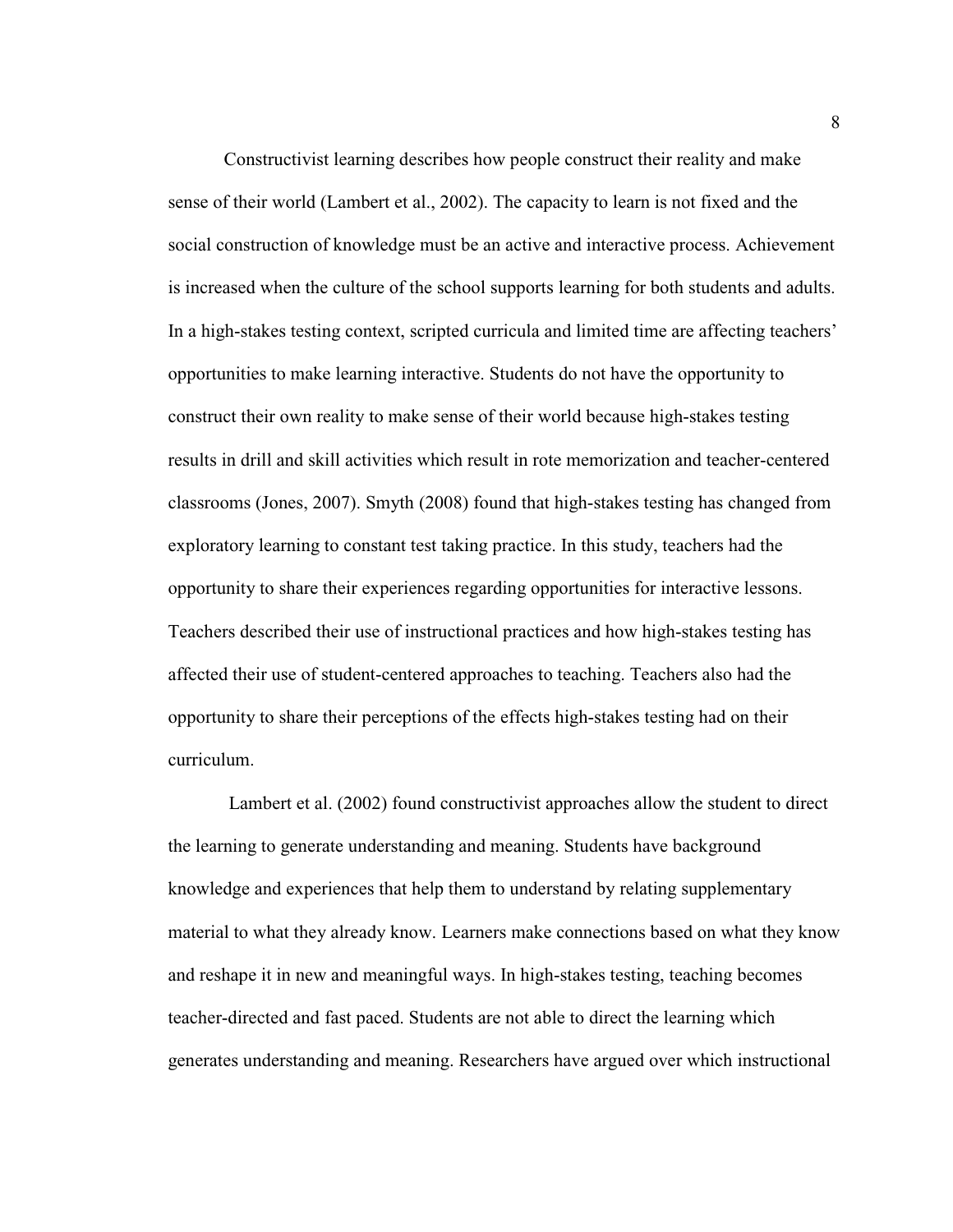methods result in the most teacher effectiveness. Constructivist approaches are used less often in elementary classrooms as testing becomes the focus of education (Smyth, 2008). It was important to know whether or not NCLB is affecting the instructional strategies of the teachers in the ZASD. Interview responses in this study revealed that teachers used instructional models similar to both behaviorism and constructivism.

#### **Definition of Terms**

 *Adequate yearly progress (AYP):* An individual state's measure of progress toward the goal of 100 % of students achieving at state academic standards in at least reading/language arts and math that sets the minimum level of proficiency that the state, its school districts, and schools must achieve each year on annual tests and related educational indicators (United States Department of Education, 2009).

*Curriculum:* A list of all courses of study offered by a school or college (Curriculum, 2009).

*Differentiated instruction:* A method of instruction in which the teacher uses leveled materials and activities based on student differences to teach a variety of content. It is a responsive approach to teach which aims at meeting individual learners' needs (Pool, 2000).

*High-stakes testing (HST)*: Testing is high-stakes if it carries serious consequences for students or for educators (AERA, 2010).

*Instruction*: The act or practice of instructing or teaching (Instruction, 2010). *No Child Left Behind (NCLB*): A policy implemented by the federal government that requires states to assess students in grades 3-8 in reading and math.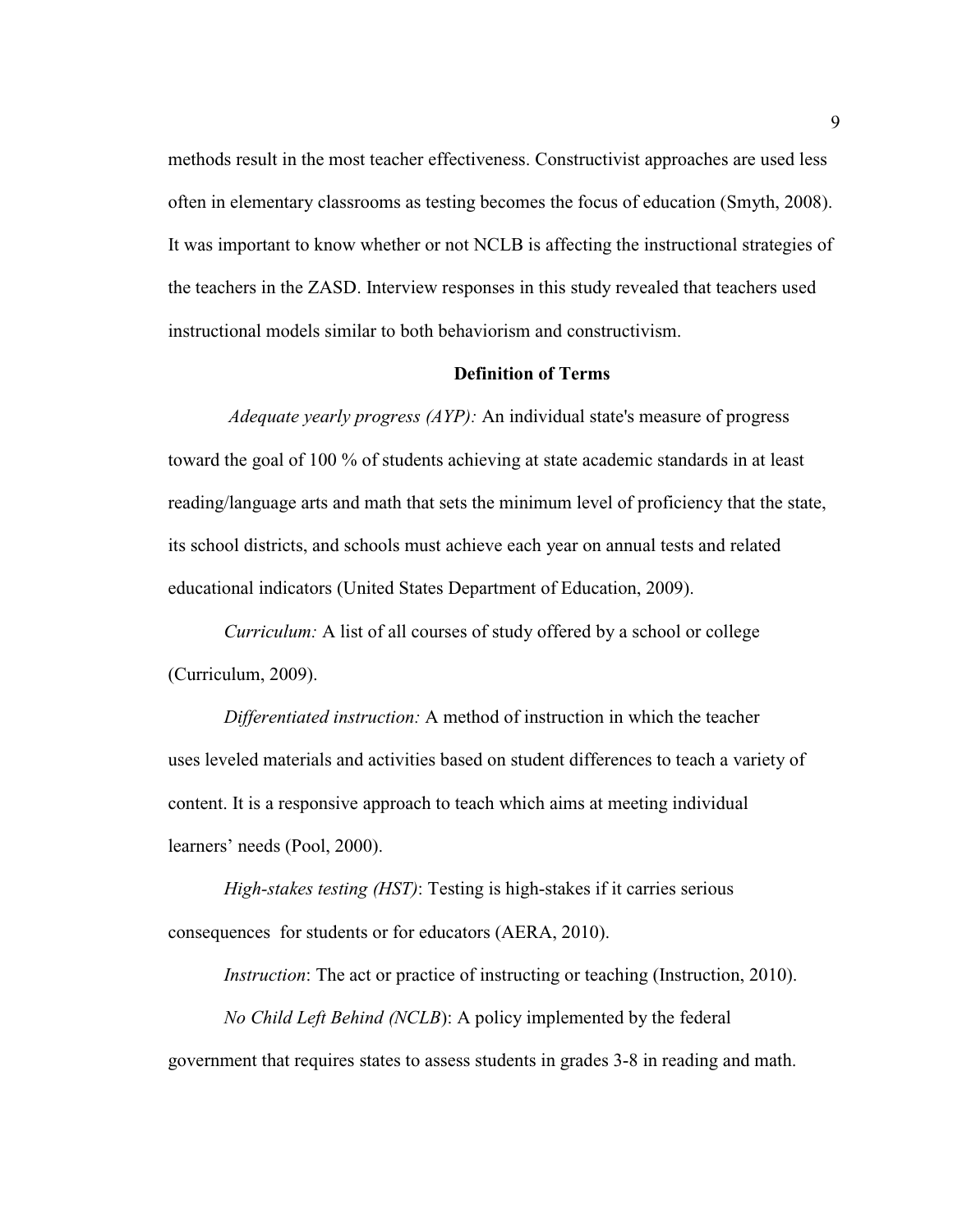(United States Department of Education, 2011a).

 *Pennsylvania System of School Assessment (PSSA):* The PSSA test is a yearly test in which a standard- based, criterion-referenced assessment measures students' academic achievement is reading and math. Students in grades 3-8 and 11 take the reading and math assessments. Students in grade 4, 8 and 11 take the science assessment. Students in grades 5, 8 and 11 take the writing assessment. (Pennsylvania Department of Education, 2011b).

*School Improvement II Status:* When a school does not meet Adequate Yearly Progress for the third year, it is placed in "School Improvement II" status. This status requires that the school must make necessary changes to improve student achievement. These changes include supplementary school services such as tutoring and remedial reading and math programs (PDE, 2011a).

*Success For All (SFA):* A research-based program that is designed to improve academic performance of students. SFA (2011) noted that the reading program is a scripted curriculum aimed to improve student reading levels.

*Title I:* Schools that have a large concentration of low-income students will receive additional funds to help in meeting students' educational goals. Title I schools are determined by the number of students that receive a free or reduced lunch. In order to qualify as a Title I school, 40% of the students must be enrolled in the free and reduced lunch program (Pennsylvania Department of Education, 2011c).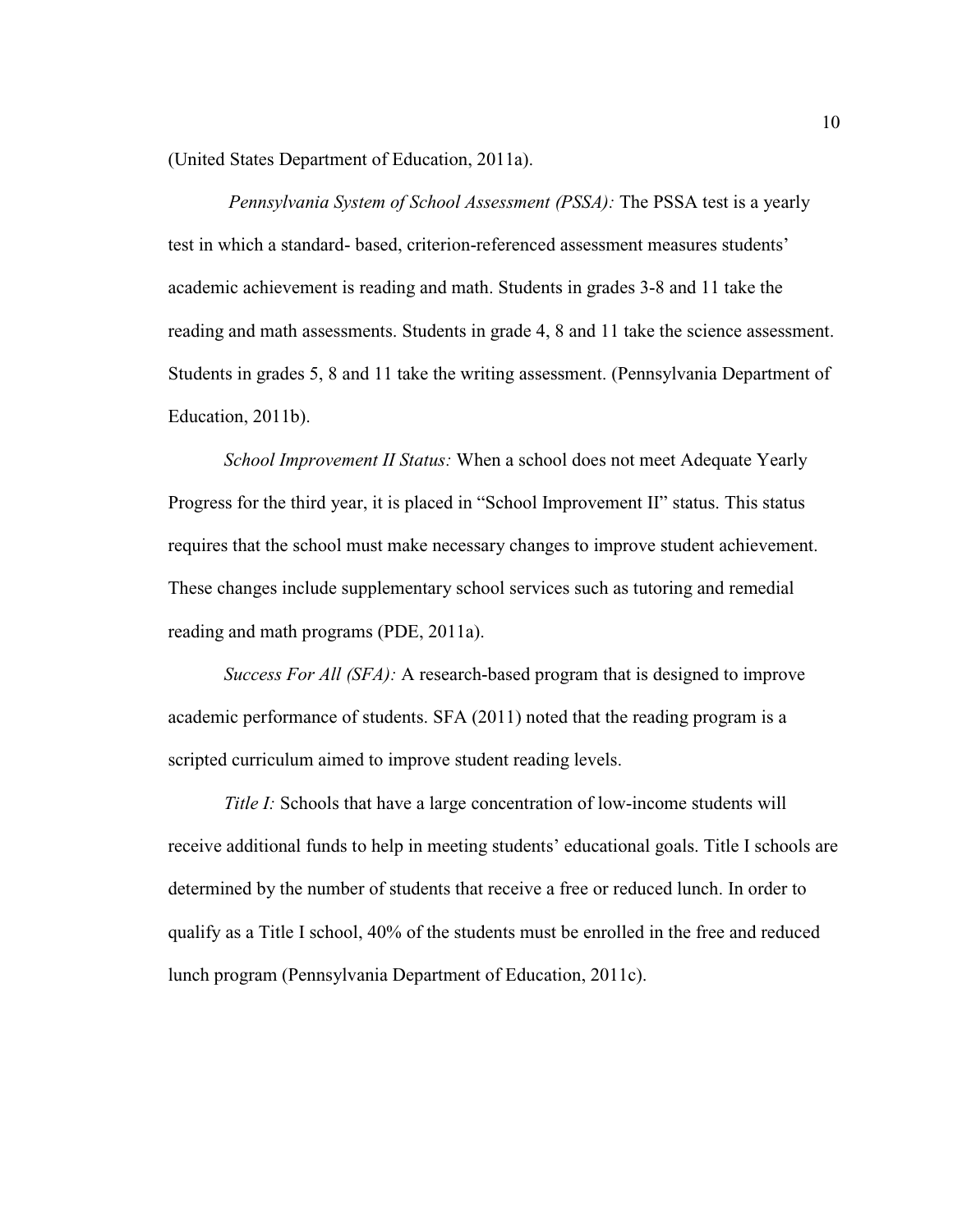#### **Assumptions**

Researchers cannot assume the honesty of participants' answers in qualitative interviews. Creswell (2007) suggested that assumptions provide facts that are true but cannot be verified. I assumed that the participants were honest in their opinions and interview answers. I also assumed the teachers had their K-6 Pennsylvania teacher certification, which aligns with the NCLB mandates of highly qualified teachers.

#### **Limitations**

 Limitations in this study pose potential weaknesses to the study results. Limitations are the potential weaknesses of the study identified by the researcher (Creswell, 2007). This research limited itself to the perceptions of a sample of elementary teachers from RES in the ZASD. This study was limited to teachers in third through sixth grades from RES within the ZASD. This study was limited to a small sample size to allow the researcher to conduct in-depth interviews to explore the participants' perceptions and experiences. This research should not be used to infer or generalize about all teachers in RES or all teachers in the ZASD. In addition, this research cannot be used to generalize about all teachers and districts across the state. Future research could focus on student, school leader, or community perceptions of the effect of testing on curriculum and instruction. Future research could also include the perceptions of testing on high school curriculum and instruction.

#### **Scope and Delimitations**

 The scope of the study included the boundaries of the study. For this case study, the boundaries included 9 elementary teachers from one elementary school who taught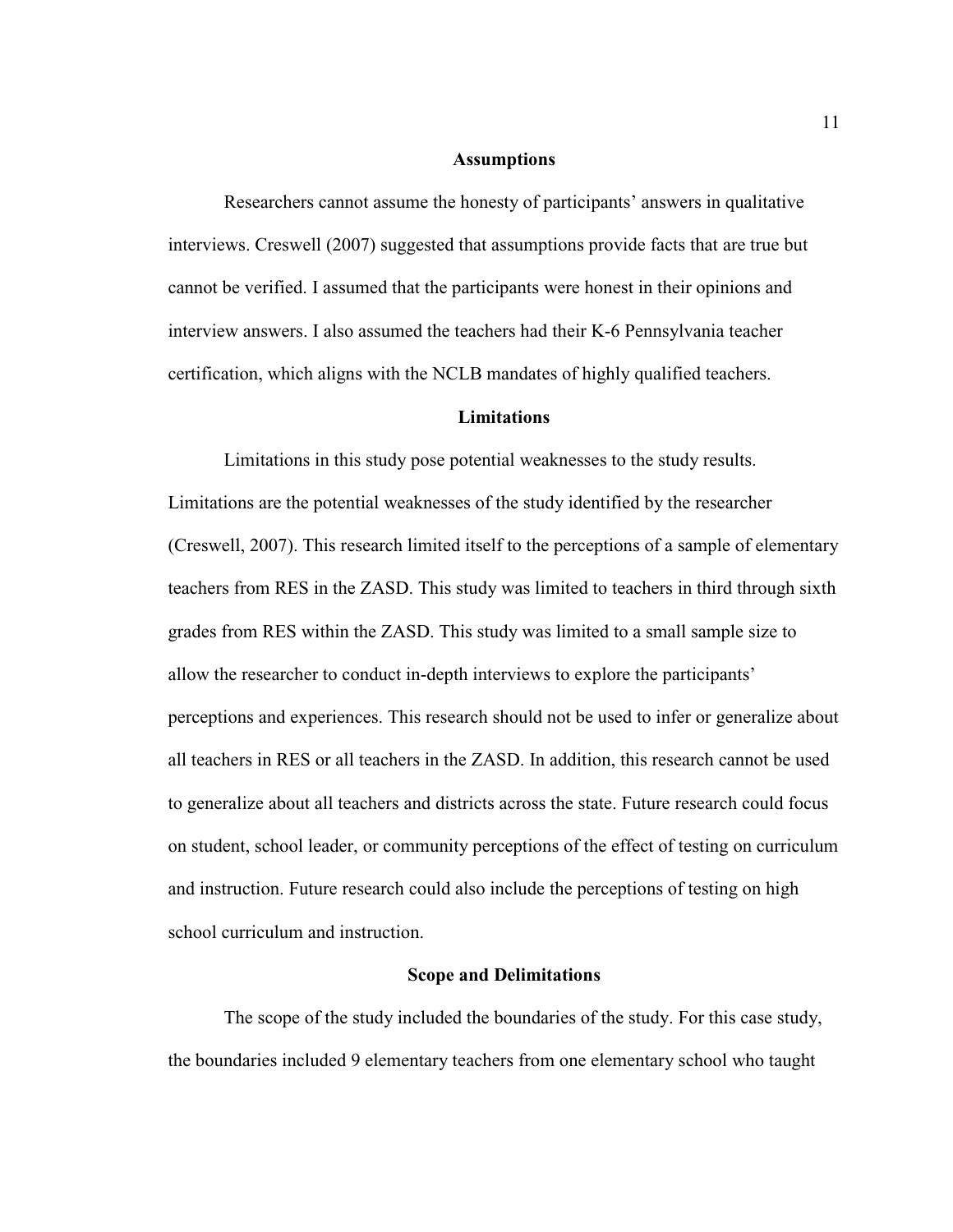grades third through sixth. The nine teachers were purposefully selected because they taught a grade that was assessed on the PSSA test. This study was bound to the perceptions of the teachers in grades 3-6 from RES in the ZASD regarding the perceived effects of high-stakes testing on curriculum and instruction.

 The scope of this study was further delimited by the participants and the time used for this study. The participants were suitable for this study based on predetermined criteria. The study was limited to 2 weeks. Interviews were conducted in the teachers' classrooms before and after school hours. Future research could focus on student, school leader, or community perceptions of the effects of high-stakes testing on curriculum and instruction. Future research could also include the impact of testing on high school curriculum and instruction.

#### **Significance of the Study**

Many principals and parents have agreed that high-stakes tests are doing grave damage to education and to the lives of children (Neill, 2006a). Since testing has become the focus of education, this study applies to the professional field of education because it is important to understand teachers' perceptions of the effects of high-stakes testing on elementary curriculum and instruction. This study applied to the local problem of Pennsylvania's high-stakes tests. Little research exists regarding elementary teachers' perceptions of the effects of high-stakes testing in Pennsylvania. This study will contribute to the body of research because in this study, elementary teachers described their perceptions regarding the effects of high-stakes testing on curriculum and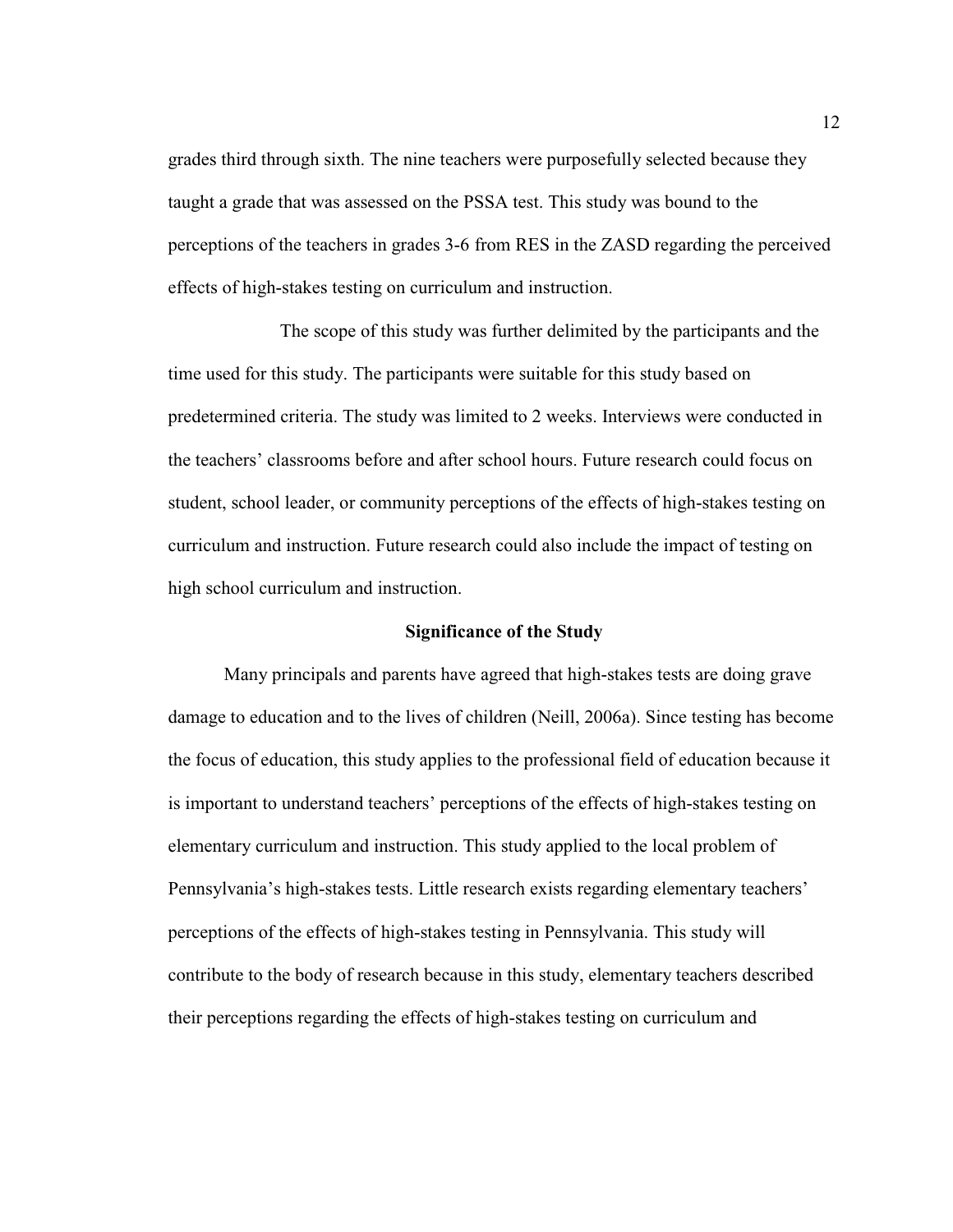instruction within their classrooms in the ZASD. Teacher perceptions were analyzed and this information will be shared with school leaders.

Standardizing and simplifying education would be easy if all students learned the same way, schools had similar resources, and all students were on comparable levels in math and reading (Lambert et al., 2002). Not all students in the ZASD learn the same way. They do not have similar resources and they are not on comparable levels in reading and math. Teachers' perceptions can provide meaningful insight relating to testing preparation, practices, and realities within the classroom. Teacher perceptions change current practice by increasing or decreasing the amount of constructivist approaches of instruction. This study contributes to social change by informing educational leaders, personnel related to curriculum programs, and policy makers of the perceived effects high-stakes testing has on curriculum and instruction within one public school in northeastern Pennsylvania. It is important for the school board and supervisory personnel to understand the teachers' experiences and the perceived effects of high-stakes testing because teachers are expected to prepare their students for state tests while providing meaningful learning experiences. Teachers need to use student-centered approaches to instruction while incorporating the arts, science, and social studies. Administrators need to be made aware if teachers believe that high-stakes testing is causing them to use more teacher-centered approaches. School leaders also need to be informed if teachers perceive that high-stakes testing is causing them to neglect untested subjects such as science, social studies, and the arts. School leaders can use the data analysis from this study to make educational decisions within the district. Providing necessary professional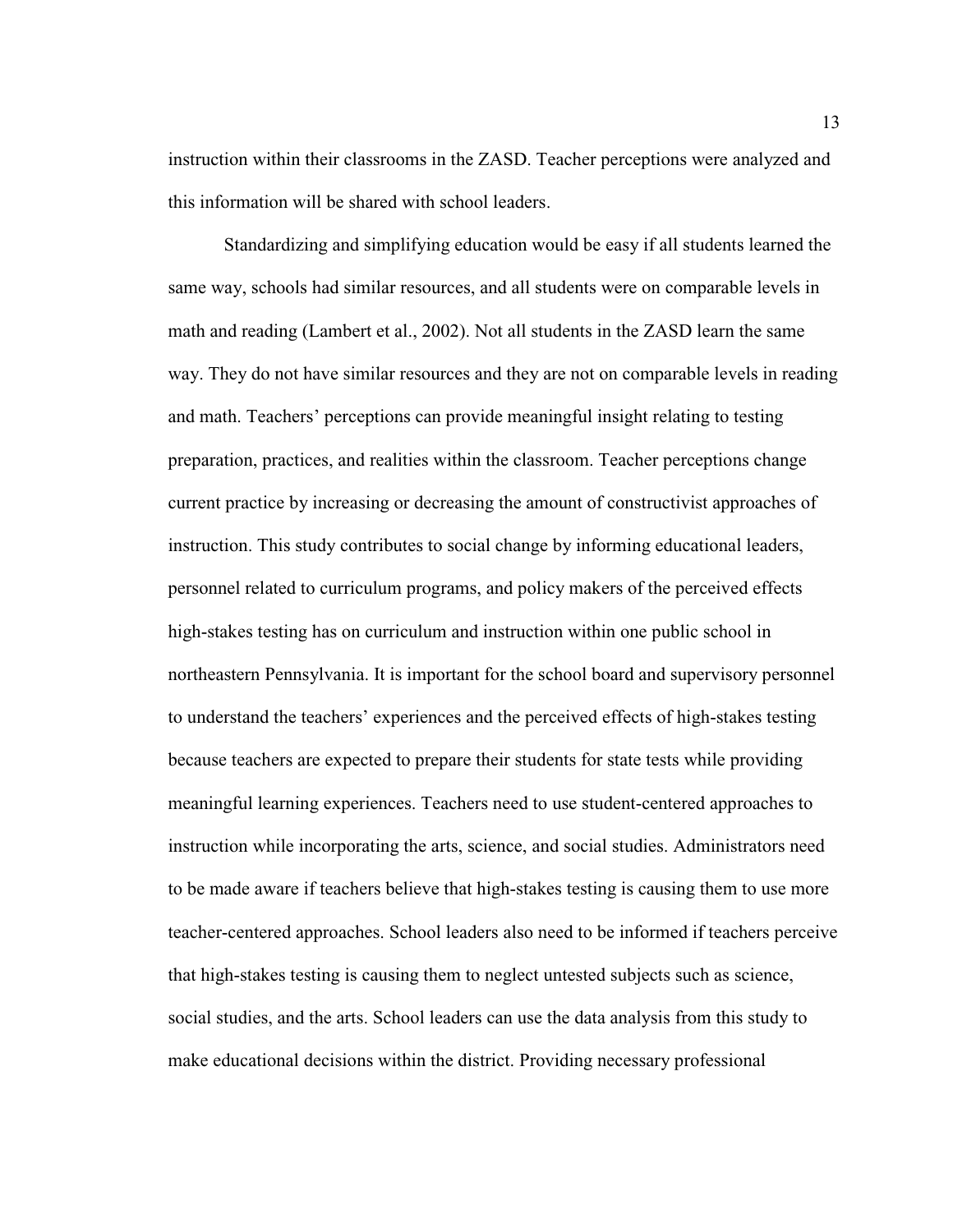development for teachers regarding effective teaching practices and allowing teachers to have a voice by sharing their experiences of high-stakes testing will contribute to positive curricular and instructional change within the district. This study will make administrators and school leaders aware of the current realities of the effects of testing. Raising awareness of the perceived effects of high-stakes tests on curriculum and instruction will also lead to positive curricular and instructional changes in the ZASD. Positive curricular and instructional changes in the ZASD will contribute to a better education for the elementary students within the ZASD.

#### **Summary and Transition**

High-stakes testing has an effect on elementary curriculum and instruction in Pennsylvania public school districts. Section 2 includes a closer look at the related research and literature clearly related to this problem. Section 3 will outline the qualitative methodology of the study. In Section 3, I will explain the interview process as well as the data analysis of the information. Section 4 includes the data presentation and will include analysis of factors, events, conditions, personal perspective, and concerns of the teachers interviewed for this study. The study concludes in Section 5 with a brief overview of the significance of the study. It will include interpretation of the findings, implications for social change, and recommendations for action.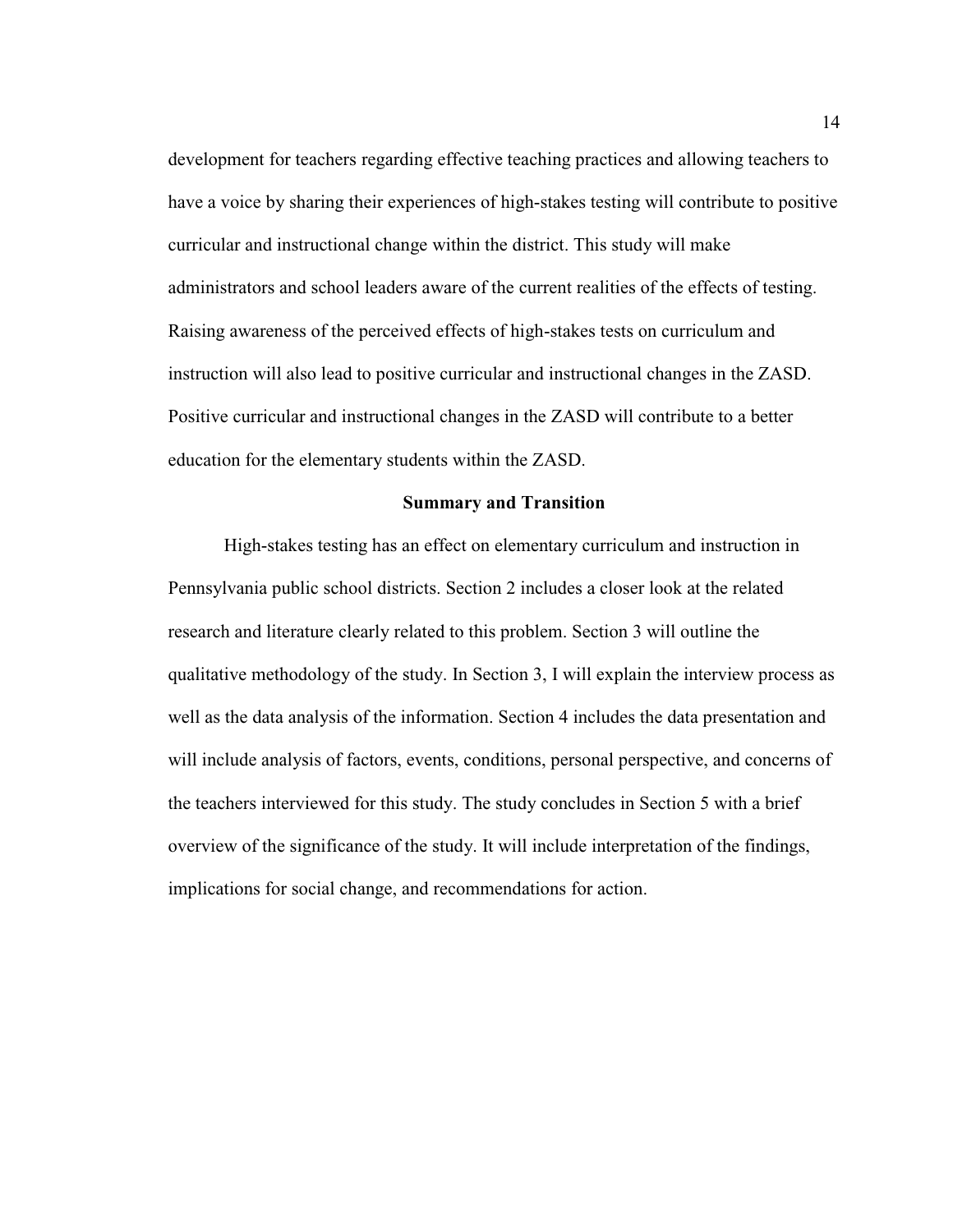#### Section 2: Literature Review

#### **Introduction**

High-stakes testing has become a controversial topic in public education in the United States. In this section, I review the history of assessment and the impact of highstakes testing on public education in the past 5 years. The literature review is organized around topics related to high-stakes testing. In the first section, I explain the theories of behaviorism and constructivism in education. Then I describe the history of assessment from the 1800s to current times, the goal and effect of the NCLB (U. S. Department of Education, 2011) policy, the phenomenon of teaching, and the impact of high-stakes testing on curriculum. I also assess the research on elementary teachers' perceptions of high-stakes effects on curriculum and instruction. No studies were found on Pennsylvania elementary teachers' perceptions on the effects of high-stakes tests and curriculum and instruction.

The literature review presented in this section includes studies and articles that focus on high-stakes testing. A search of databases in the Walden University library including Educational Resources Information Center (ERIC) Proquest and Education Research Complete, as well as the Pennsylvania Department of Education website and other electronic sources, provided the most relevant data appropriate to this topic of study. Keyterms searched included *NCLB, high-stakes testing, behaviorism, constructivism, history of assessment, teacher attitudes about high-stakes testing, teacher perception of the effects of high-stakes testing, NCLB's effect on curriculum, NCLB's effects on instruction*, and *teacher effectiveness*. Some of these topics were combined or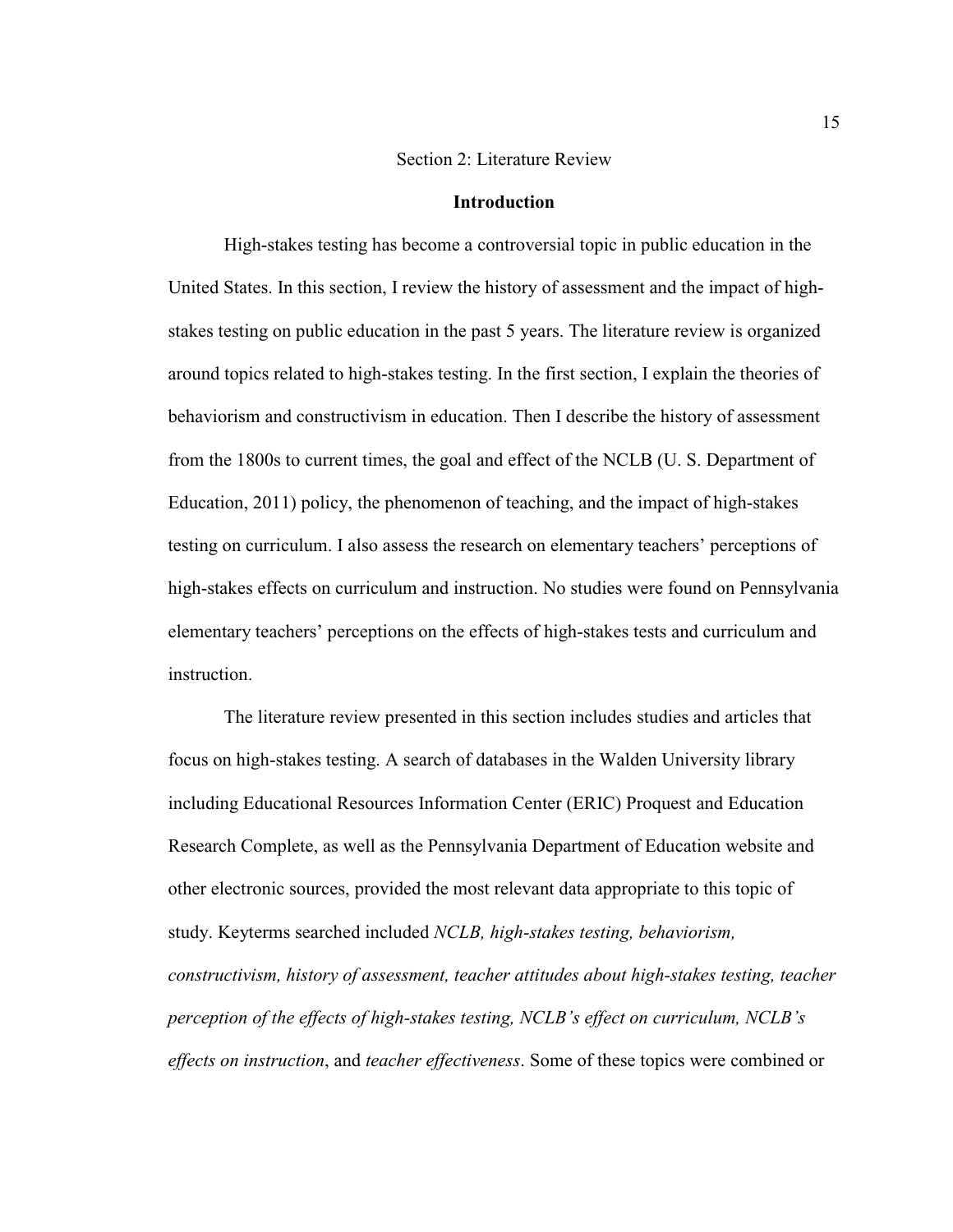reworded and in order to reach saturation, I searched until the same articles were repeated. Mostly peer-reviewed articles less than 5 years old were included in this review. A few articles regarding behaviorism and constructivism were more than 5 years old but were still included in this review due to the valuable information they provided.

#### Behaviorism and Constructivism

 Behaviorism is a theory that views learning as a response to stimuli existing in the environment (Lu & Ortlieb, 2009). People are the passive reactors and they learn through imitation and reinforcement. Behaviorism is designed to examine simple tasks, not complex behaviors. According to Lu and Ortlieb (2009), behaviorism has dominated views of learning in the recent high-stakes testing era.

 Behaviorism asserts that people are conditioned through punishment and reinforcement to behave in specific ways (Laitsch, 2006). In an era of high-stakes testing, Laitsch (2006) found that teachers want to avoid punishments for poor student achievement so they decide to narrow their efforts and teach only tested topics. Laitsch found that high-stakes testing may cause educators to change their behavior from what they know as best practice to less desirable behavior in order to avoid consequences of negative testing outcomes.

Tobin and Tippins (1993) found that behaviorist approaches to teaching involve the teacher as the facilitator of the curriculum who directs students to practice the information until they are proficient at solving problems independently. The teacher is the transmitter of knowledge and there is little interaction between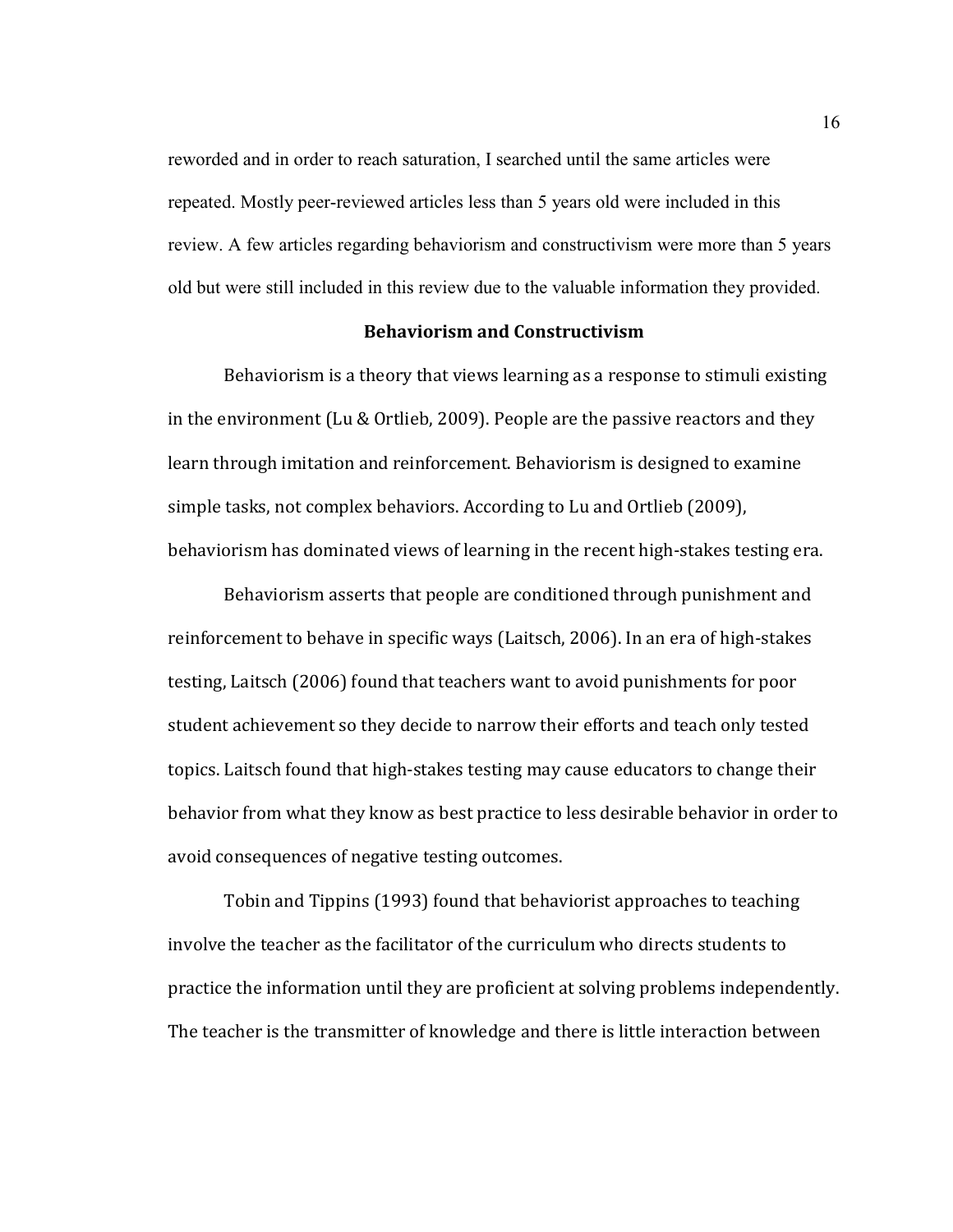the students. In behaviorist classrooms, lessons are taught skill-by-skill and instruction is content and process oriented.

 Behaviorist lessons are very specific and use rote memorization through drill and skill techniques (Tobin & Tippins, 1993). Students are viewed as passive receivers of knowledge. Students are expected to listen, learn, and demonstrate what they have learned on assessments. In the recent emphasis on accountability, some teachers are using behaviorist strategies in order to prepare students for state assessments. Teachers present eligible state content, students listen and memorize necessary information, and teachers frequently assess student learning.

 Constructivist approaches to teaching focus on the student as an active participant in the learning process. Richardson (1997) described constructivism as a learning theory in which students make sense of their own understanding by relating knew information to what they already know. Tobin and Tippins (1993) described the constructivist teacher as a facilitator between the student and student's prior knowledge. Students are actively engaged in the learning process and students interact with each other throughout the lesson (Tobin & Tippins, 1993).

 Constructivism is not a prescriptive theory to best teaching practices. Instead, it is a descriptive theory in which teachers can use students' prior experiences to make sense of new information (Richardson, 1997). Learning is not based on a step-by-step drill and skill practice and memorization patterns. Constructivist teachers must be aware of students' background knowledge,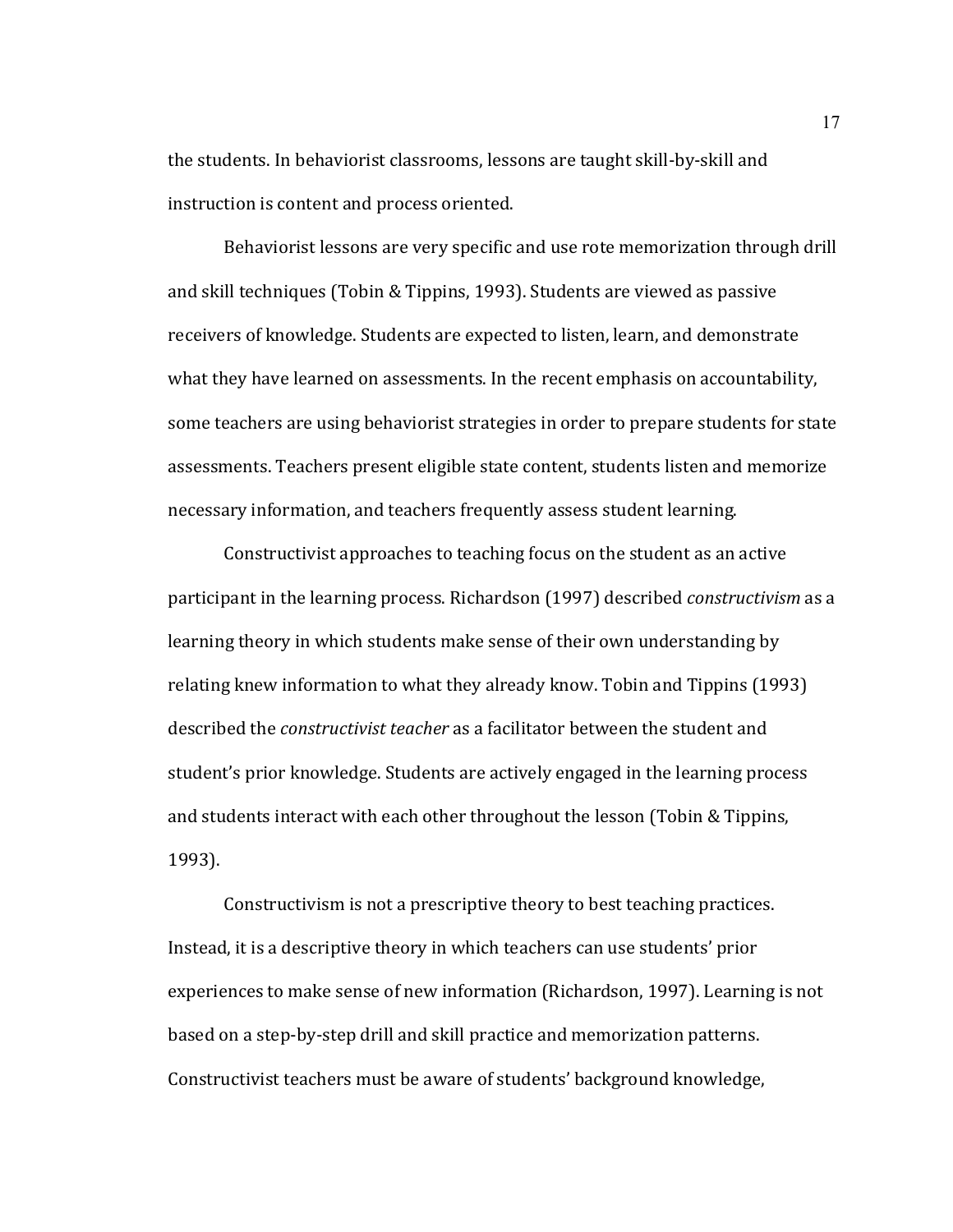developmental readiness, and problem-solving strengths (Tobin & Tippins, 1993). Weirlch (2000) found that constructivist classrooms must allow for continued reflection on new understandings and exploratory learning.

 Constructivist teachers are nonjudgemental about answers (Tobins & Tippins, 1993). Instead, teachers look at the students' problem solving strategies and why their answer may be incorrect. Tobins and Tippins (1993) found that this will encourage students to share and explore their problem-solving methods. Students have the opportunity to decide how to solve problems and create meaning of new information as it is presented to them.

 Tobins and Tippins (1993) found that constructivist lessons are aimed at interactive and small group learning. The teacher presents a topic which includes an open-ended question. Information does not follow a skill-by-skill sequence and students are not expected to memorize bits of information before moving on to new topics. Instead of being content or process oriented, content and process are combined to create a meaningful learning experience (Tobins & Tippins, 1993). Some teachers feel that in a high-stakes testing environment, there is not enough time to allow for open-ended questioning and group work. Teachers feel forced to follow scripted curricula which limits their opportunity to allow for interactive, meaningful learning experiences.

#### **Historical Perspective of Assessment**

Current assessment practices have their roots in the 1800s, when the economy changed from a manufacturing environment to an industrial industry, and when business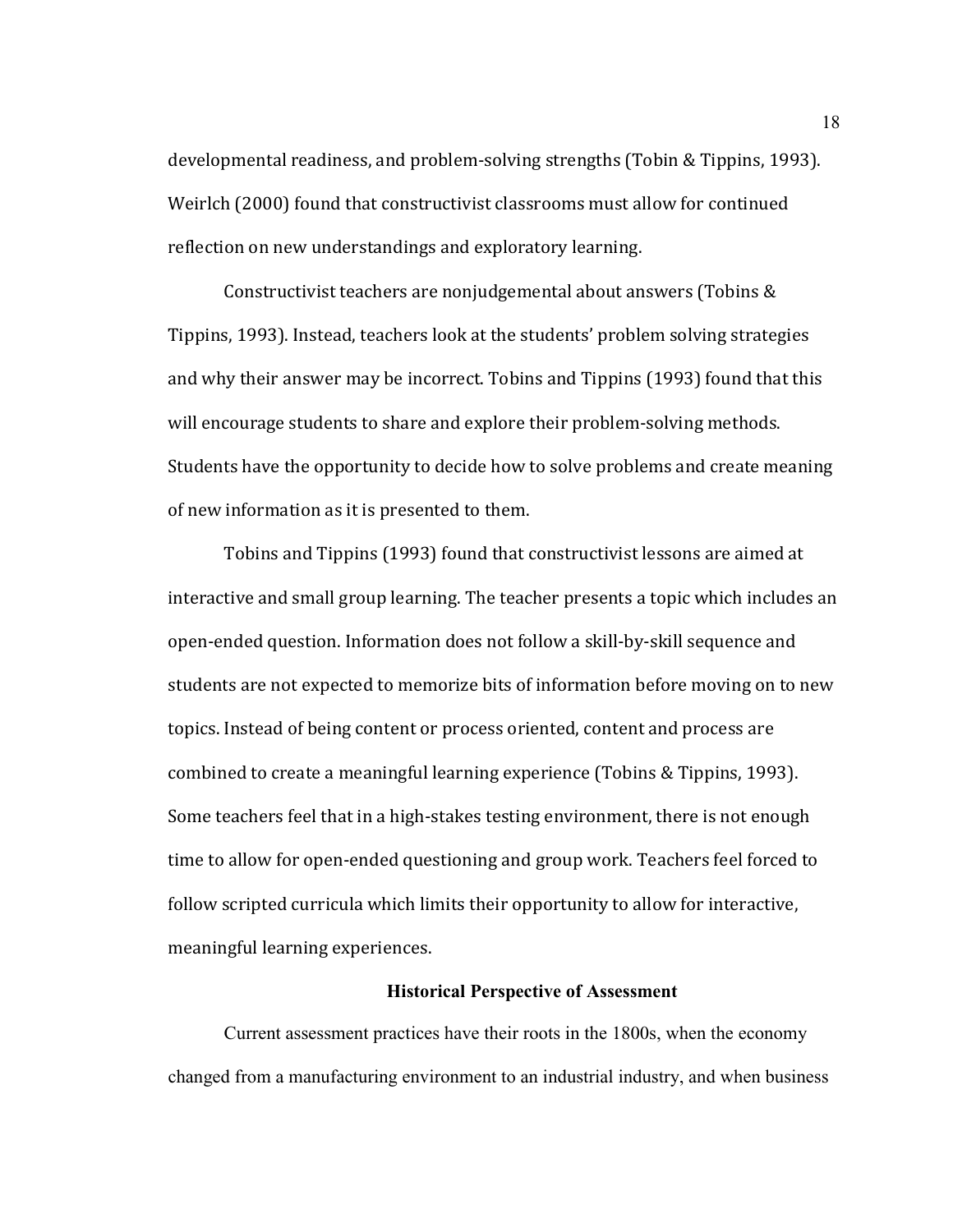leaders eliminated working class participation in local school boards (Emery, 2007). During this time, tracking systems were used to identify students' strengths, and standardized tests emerged as a way for high schools to create a variety of programs (Emery, 2007). The events of World War I also facilitated these assessment changes, as can be seen by the U.S. Army. Within the army, Alpha assessment tests were created. Such standardized testing instruments have been used to assess student performance in K–12 public schools (Emery, 2007). In addition, the Army Alpha allowed military officials to test recruits for suitable positions (Emery, 2007), with assessments based on intellect, ability, and potential (Emery, 2007). Educators discovered the method of evaluation and adapted the format to meet educational purposes (Smyth, 2008).

 Assessment continued to become evident in education in the 1950s, a trend which has been attributed to the 1957 launch of the Sputnik satellite in the former Soviet Union and the 1966 release of *The Coleman Report—Equality of Educational Opportunity* (Leistyna, 2007, p. 61). The launch of Sputnik and the release of *The Coleman Report* placed emphasis on individual performance. The findings of *The Coleman Report*  demonstrated the reality that student achievement is beyond the control of the school (Towers, 1992). Towers (1992) found that *The Coleman Report* provided evidence that social surroundings and environment can affect student achievement. *The Coleman Report* was replicated in the *Brookover Study* (Brookover et al., 1978). *The Brookover Study* (1978) was significant regarding school effectiveness because it established school climate as a central feature of effective schools. Brookover et al. found that common characteristics including; clear school mission, high expectations for students, effective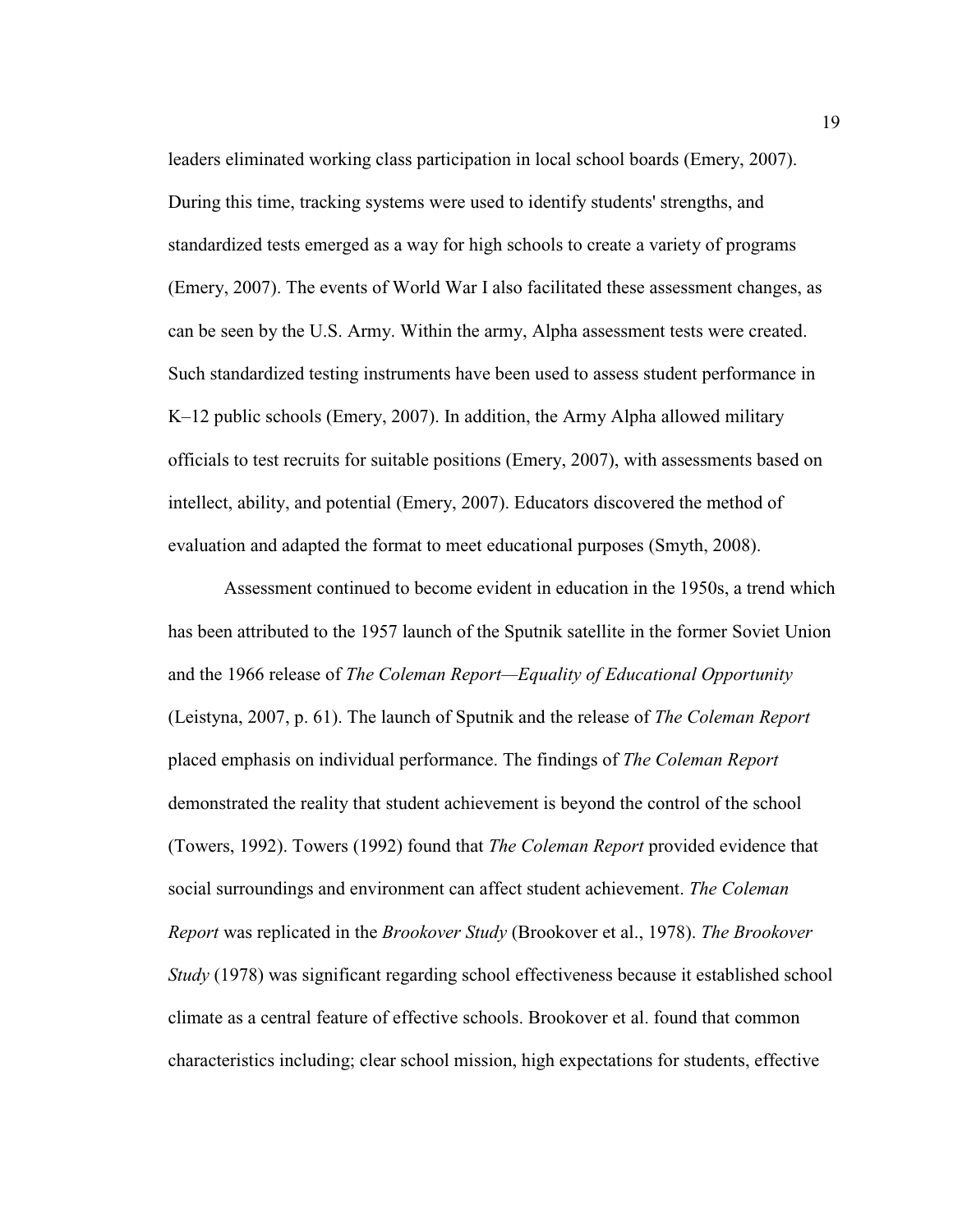leadership, regular assessment and evaluation of student progress, the amount of structured teaching time on task, a school climate that facilitates learning, and the home school relationship affect student achievement.

 Turner (2009) stated American standardized testing began with the development of the Elementary and Secondary Education Act of 1965 (ESEA), which held states accountable for education by providing yearly assessments. The expansion of standardized testing resulted in increased accountability for states. ESEA would later be the founding basis for the NCLB policy of 2001. In 1969, the federal government produced the National Assessment of Educational Progress (NAEP) (Leistyna, 2007). The significance of NAEP is that it is the largest assessment of America's students (NAEP Overview, 2011). The NAEP has increased student assessment by providing continual assessments in reading, math, and science. It has been suggested that the Minimum Competency Test of 1979 pushed the drive for federal and state funding for the standardization movement (Leistyna, 2007).

 In 1983, the publication of *A Nation at Risk* called for improving teaching through higher benchmarks and standards and high-stakes tests. This publication had a dramatic effect on education reform, as it ushered in the contemporary standards and high-stakes testing movement (Au, 2009). Indeed, within a year of *A Nation at Risk*'s publication, 54 state level commissions on education existed, and 26 states raised graduation requirements (Au, 2009). In the 1990s, 43 states had statewide assessments for K-5, and by 2000, Iowa was the only state not to administer a state test (Au, 2009). These data help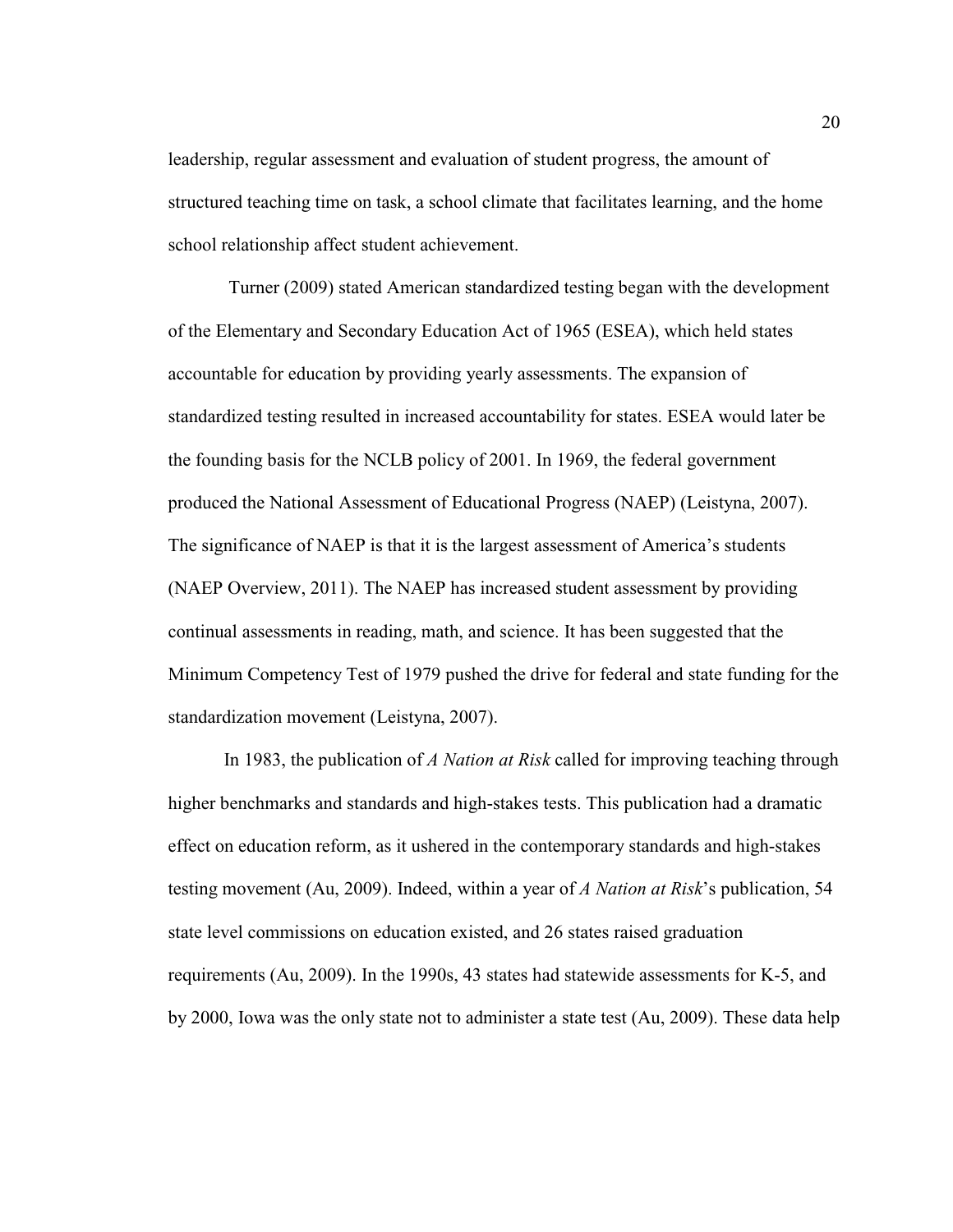support the impact of *A Nation at Risk* on graduation requirements, statewide assessments, and accountability in American public education.

The federal government became more involved in education as states set mandates for reform. Extensive involvement of state and federal government in education is a relatively new phenomenon in the United States, dating to the 1980s when New York, Florida, and Texas began mandating passing scores on high school exit examinations as a requirement for high school graduation (Hursh, 2005). These examinations served to usher a shift in control over educational decisions for students, families, and teachers to policymakers and bureaucrats (Hursh, 2005). These exams also result in de facto state curricula as classroom teachers attempt to cover tested material (Hursh, 2005).

#### **No Child Left Behind**

By the year 2001, the government had played an increased role in public education. In 2002, the federal government reauthorized the ESEA, now renamed as NCLB (PDE, 2011a). In 2011, the Pennsylvania Department of Education (PDE) stated that by 2006, the NCLB policy required all students in Grades 3-8 and 11 to be tested in reading and math. In 2008, all students were tested once in science on either an elementary, middle, or high school level (PDE, 2011a). These data help to support the impact of the NCLB policy on states' use of mandated state assessments.

The NCLB policy has been the topic of debate since its creation in 2001, largely because it has deviated from its intended effect (Packer, 2007). Some have suggested that the NCLB policy has had good intentions of raising the achievement gap of populations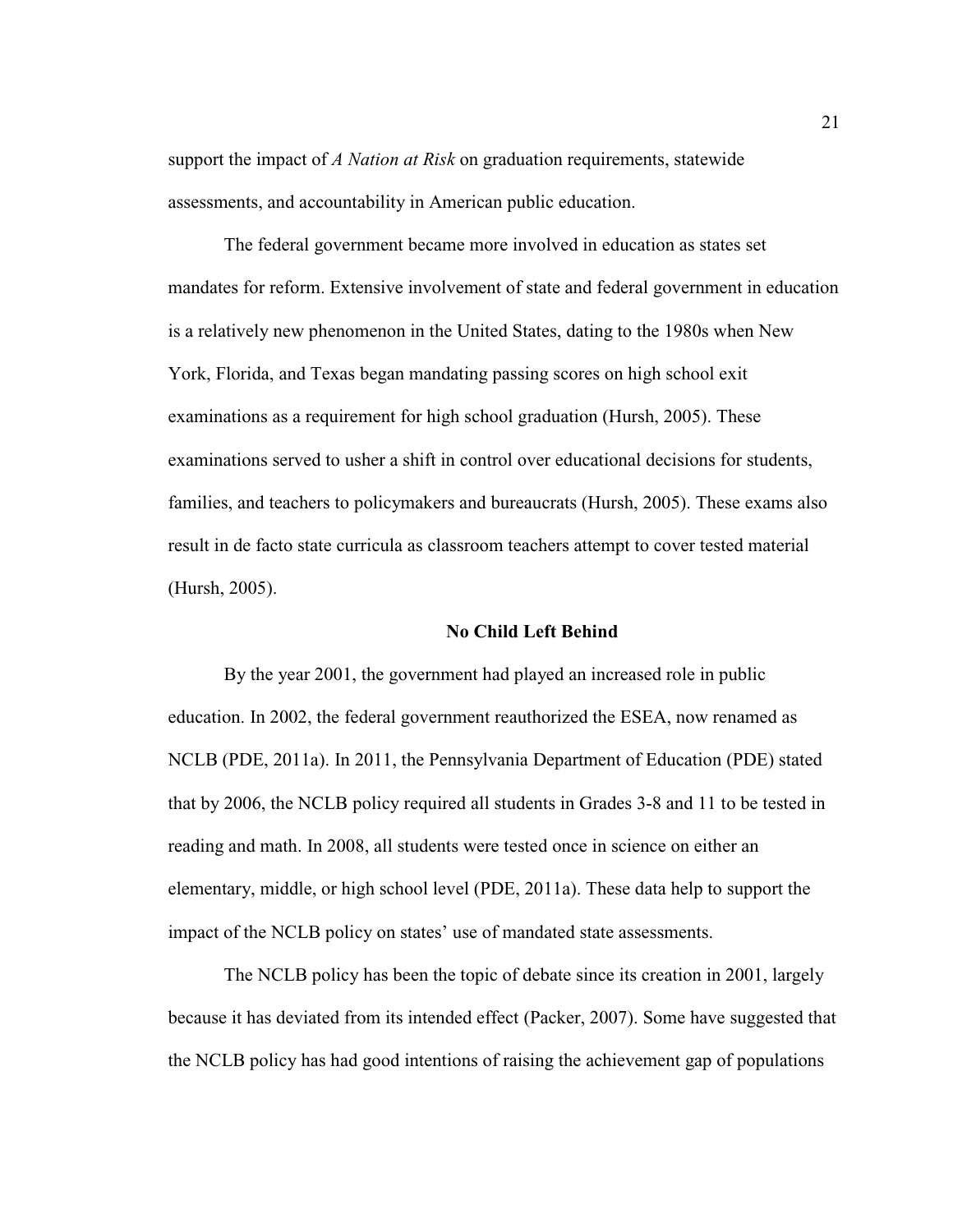of students and by requiring highly qualified teachers (Packer, 2007). Indeed, the goals of NCLB have been well aligned with these merits: NCLB's intention was for all students to have an equal opportunity to have a high-quality education. This policy of assessing what children know and can do mirrors the goal of the NAEP of 1969. Yet the NCLB policy remains one of the greatest controversial topics in education (Cobb and Rallis, 2008), and one of the most significant pieces of education reform in history (Gay, 2007).

Critics of NCLB argue that national standards have taken U.S. education in the wrong direction (Zhao, 2010). Teaching practices, since the implementation of NCLB, have been heavily described as data driven and dictated by best practices (Bunting, 2007; Duffy, Giordano, Farrell, Paneque, & Crump, 2008). These practices, while not inherently negative, have taken away the time typically allotted for inquiry-based teaching and hands-on learning, pedagogical practices which have been associated with organic learning and creativity (Bunting, 2007).

Educational researchers have studied the relationship between students' achievement and high-stakes testing. Terry (2010) developed a case study to examine a P-12, metropolitan district in response to the challenges of NCLB mandates. Despite the district's successful implementation of state assessments, the school did not raise student achievement, nor did they close gaps between student subgroups in response to NCLB's central purpose.

The new test-driven external accountability movement has changed the nature and target of high-stakes testing. As the focus of high-stakes testing policy has shifted from minimum competency to proficiency, an increasing number of states have held schools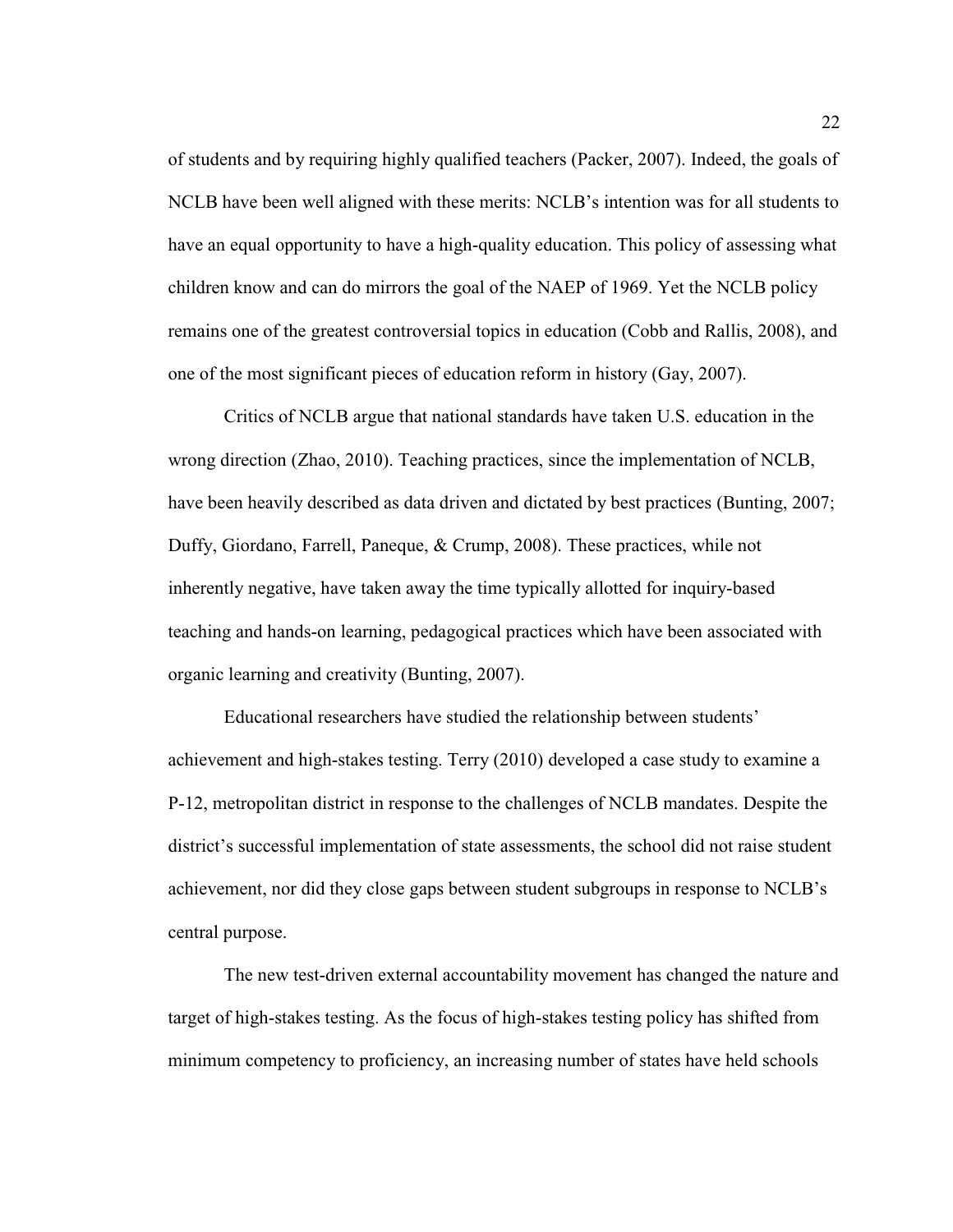and teachers accountable for test results over the past 2 decades (Lee, 2008, p. 608). Teachers have an increased pressure to produce student results, which has been attributed to limited teacher autonomy and decision-making in the classroom (Lee, 2008). The combination of increased pressure due to accountability and less autonomy in the classroom can affect teacher's opportunities to make decisions about their curriculum and instruction (Quiocho and Stall, 2008).

Researchers have analyzed teachers' perceptions of NCLB's effect on teacher autonomy and pedagogy. To help them better understand teachers' perceptions of autonomy, Quiocho and Stall (2008) developed a 10-item survey to determine the extent to which teachers felt restricted by NCLB requirements regarding curriculum decisions and methodology implementation (p. 20). Results of the survey have shown that teachers felt a great deal of autonomy in how they taught the content. Teachers also reported that NCLB has affected their decision-making opportunities, with primary grade teachers feeling more strongly about this lack of opportunity than did teachers in Grades 4-8. Teachers in grades 4-6 did not feel a great deal of satisfaction and 33% of those teachers felt unsatisfied. This data indicated clear differences between grade levels. Most limitations in instructional style and curricular decision-making occurred in grades 4-6. Additional research with teachers in this grade level is necessary in order to understand why this is happening frequently in grades 4-6. Qualitative interview research regarding teachers perceptions of the effects of high-stakes testing could reveal why teachers feel this is happening. An exhaustive search of the literature did not produce any qualitative interview studies.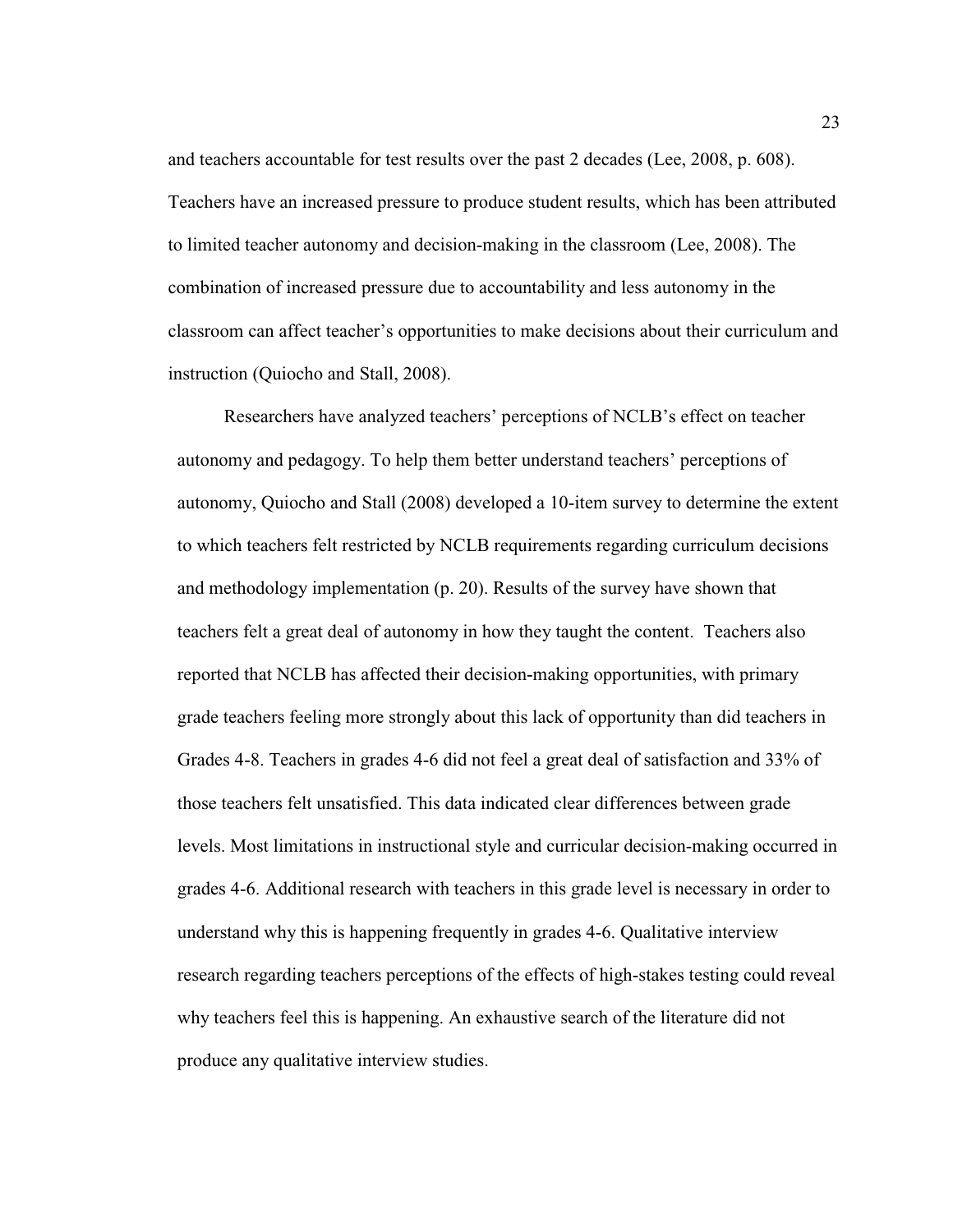Additional researchers have published the results of teachers' experiences with the key elements of NCLB. Cassidy and Cassidy (2007) surveyed teachers in 2005 and 2006. The survey addressed seven key issues of NCLB: benefits, funding, implementation, assessment, effects, sanctions, and highly qualified teachers. Results in 2006 were similar to those 2005, with teachers supporting the basic premises of the law but disapproving of the law's implementation. Teachers also demonstrated that teachers felt that assessment provisions were not effective in assessing student progress, evaluating teachers, and making decisions about school effectiveness.

High-stakes testing and NCLB have also produced high-stakes teaching. Crocco and Costigan (2006) interviewed English and social studies teachers in New York City's public schools. The researchers drew upon experiences of beginning NYC teachers in English and social studies. Many of the teachers interviewed noted that high-stakes testing accountability is throughout their school. Teachers reported on the influence of high-stakes testing. Results suggested a friction between faculty and school leadership, attributable to high-stakes testing.

Supporters of NCLB argue that education has improved due to policies implemented by the federal government. Many aspects of the law help the children who need it most (Margolis, 2006). In addition, NCLB has increased help for struggling students (Margolis, 2006). Others have noted that NCLB's focus on achieving proficiency has forced schools to clarify and strengthen their curriculum (Zavadsky, 2008), as well as create common benchmark assessments (Zavadsky, 2008). These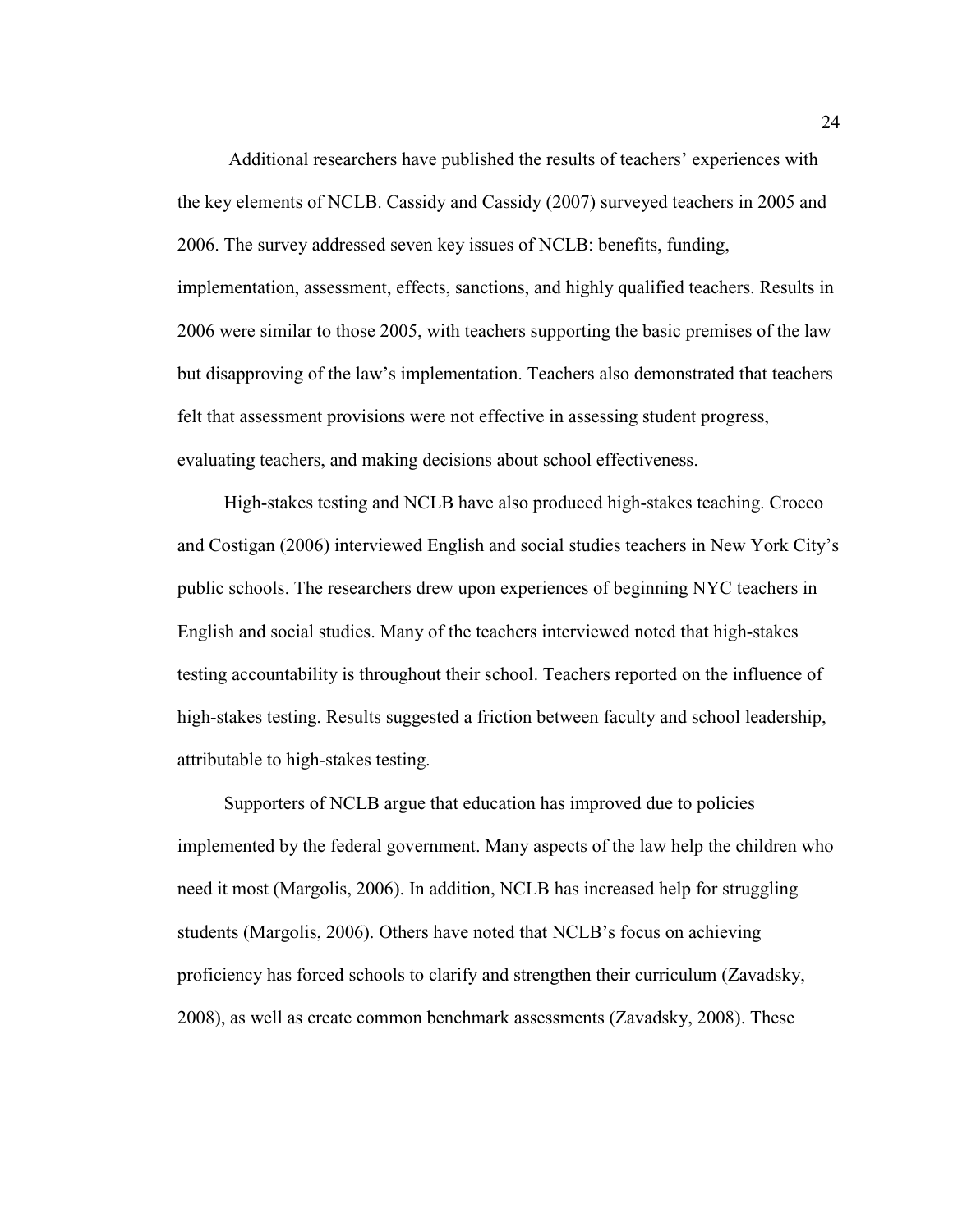actions, along with improved classroom instruction, demonstrate the benefit of strong standards, data driven decisions, and effective district-wide coordination.

 Some educators contend that high-stakes testing is necessary and should not be viewed as stressful (Fedore, 2006). Fedore (2006) argued that teachers are responsible for creating a stress-free environment for their students. Fedore's position was that educators should release testing tension with entertainment. Fedore stated that after 2 years of dances, singing, breakfasts, cheers, and chants, the number of students meeting standards dramatically increased. Fedore found that, in an attempt to support students, they ended up improving test scores and that when teachers show a positive attitude about testing it will have a positive effect on students. Fedore's suggestions of eliminating testing pressures can also be related to the Byrrd-Blake et al. (2010) study in which teachers expressed that increased pressure due to testing had a negative effect on their morale. If teachers use the suggestions of Fedore, they can prevent the pressures and negative effects on moral identified by Byrrd-Blake et al.

# **High-States Testing's Effect on Curriculum**

One issue that has fueled the debate of high-stakes testing since the 1980s is the effect testing has on curriculum. *Curriculum* has been defined as the list of classes provided by a school or university (Curriculum, 2009). Weaver (2007) found that many struggling school districts take out subjects such as the arts, science, and foreign languages. These subjects are taken out because there is not enough time to teach subjects that are not on the state assessment. Teachers are required to spend more time on reading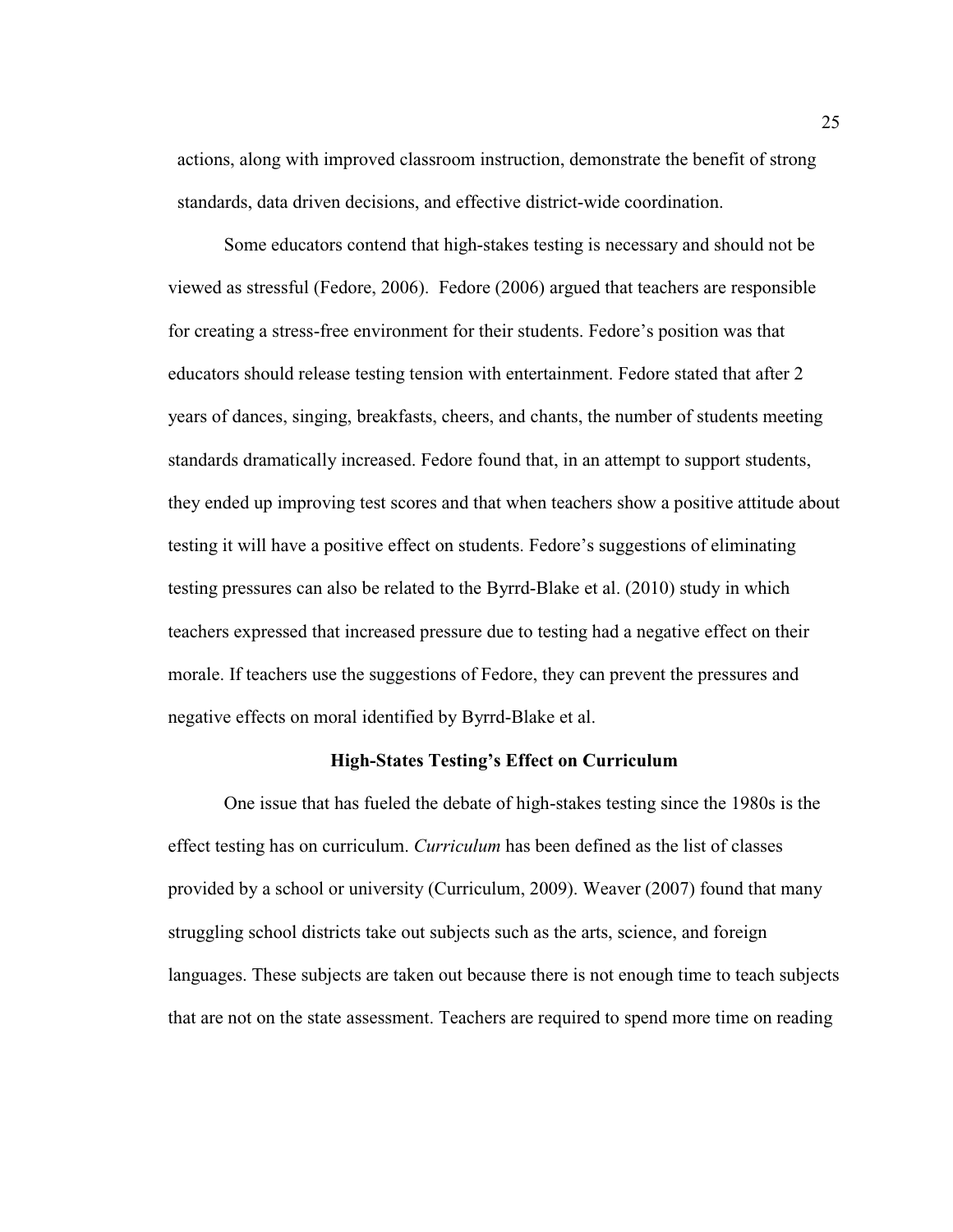and math because these subjects are on the state assessments. Neil (2006b) found that education reform cannot happen by handing teachers scripted curriculum.

Madaus (1983) found that the emphasis on minimal competency levels for students resulted in schools teaching only the required, tested curriculum. This resulted in narrowing of the curriculum (Madaus, 1983). The Center on Education Policy (CEP) (2006) found that the majority of the nation's 15,000 school districts have reduced time spent on untested subjects since 2002. The report also showed similar cuts in science, art, and music. These data revealed that since the development of NCLB, districts across the U.S. have reduced time spent on untested subjects. Berliner's (2009) summary of this data reported that of the 350 school districts, 62% had increased time spent on elementary language arts and math. Berliner stated that 44% of the district reduced time on science, social studies and the arts. The CEP also found that 97% of high-poverty districts had policies which prevented students from using the curriculum. According to the CEP, high-poverty districts prevented students from the using the curriculum by only exposing them to subjects taught on the state assessments. The CEP found that high-poverty districts often schedule students for remediation, testing prep courses, and reading and math. This did not leave any availability in the students' schedules. These findings show that since the development of NCLB, schools do not provide students with a broad curriculum. The data in the CEP's study suggest that reading and math instruction consume the majority of the school day for teachers and students.

 McGuire (2007) found that high-stakes testing has increased literacy and math, but it has caused a lack of attention for other subjects. Teachers modify their curriculum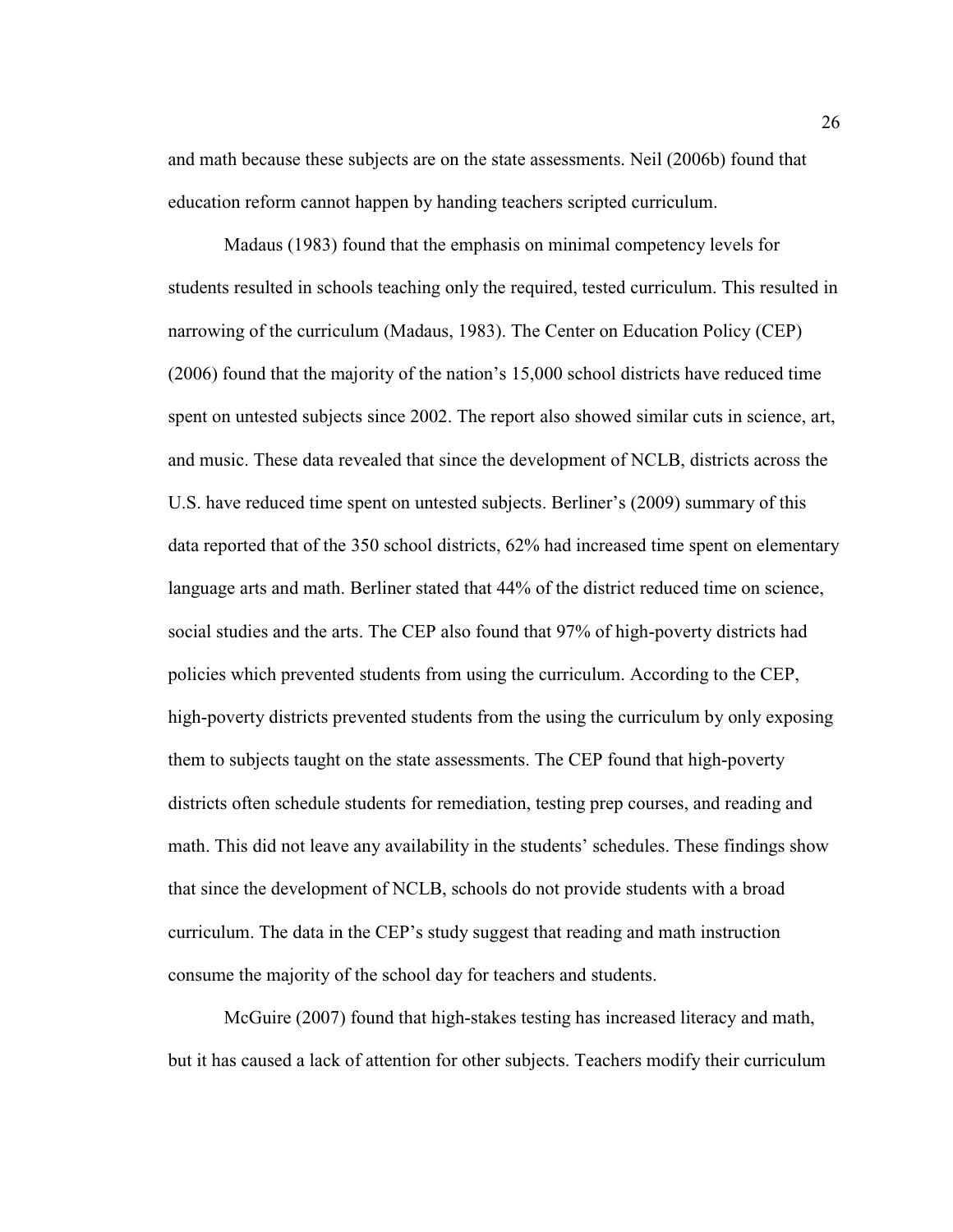based on state tests by getting rid of content that is not tested (Grant, 2007). Beveridge (2010) reported that budget cuts provide more funding for tested subjects that directly affect AYP. Rome (2008) found that even though the arts may be a core academic subject listed under NCLB, instructional time for the arts has been in decline.

 To learn more about the impact of state and federal accountability systems on curriculum, instruction, and student achievement, the CEP (2009) conducted case studies of schools in Illinois, Rhode Island, and Washington State. From the winter of 2007 to the spring of 2009, the CEP studied a total of 18 schools in 16 school districts, in the three states. Schools included elementary, middle, and high schools, and both Title I and non-Title I schools. To conduct the case studies, they interviewed district superintendents, principals, teachers, instructional specialists, parents, and students in each state. They also conducted in-depth, formal observations in 105 classrooms to understand the amount of time teachers and students spent on various types of instructional practices and interactions. The educators reported that their efforts to align curriculum to standards and focus on tested material in reading and mathematics have diminished the class time available for social studies, science, and other subjects or activities. These findings reveal that high-stakes testing has an effect on the amount of time spent on untested subjects.

The CEP's (2009) observations of the use of classroom time supported that highstakes testing is narrowing curriculum by forcing teachers to spend more time on reading and math instruction. In this study, all of the people interviewed reported that the curriculum has narrowed because of standards-and test-driven accountability. Rothstein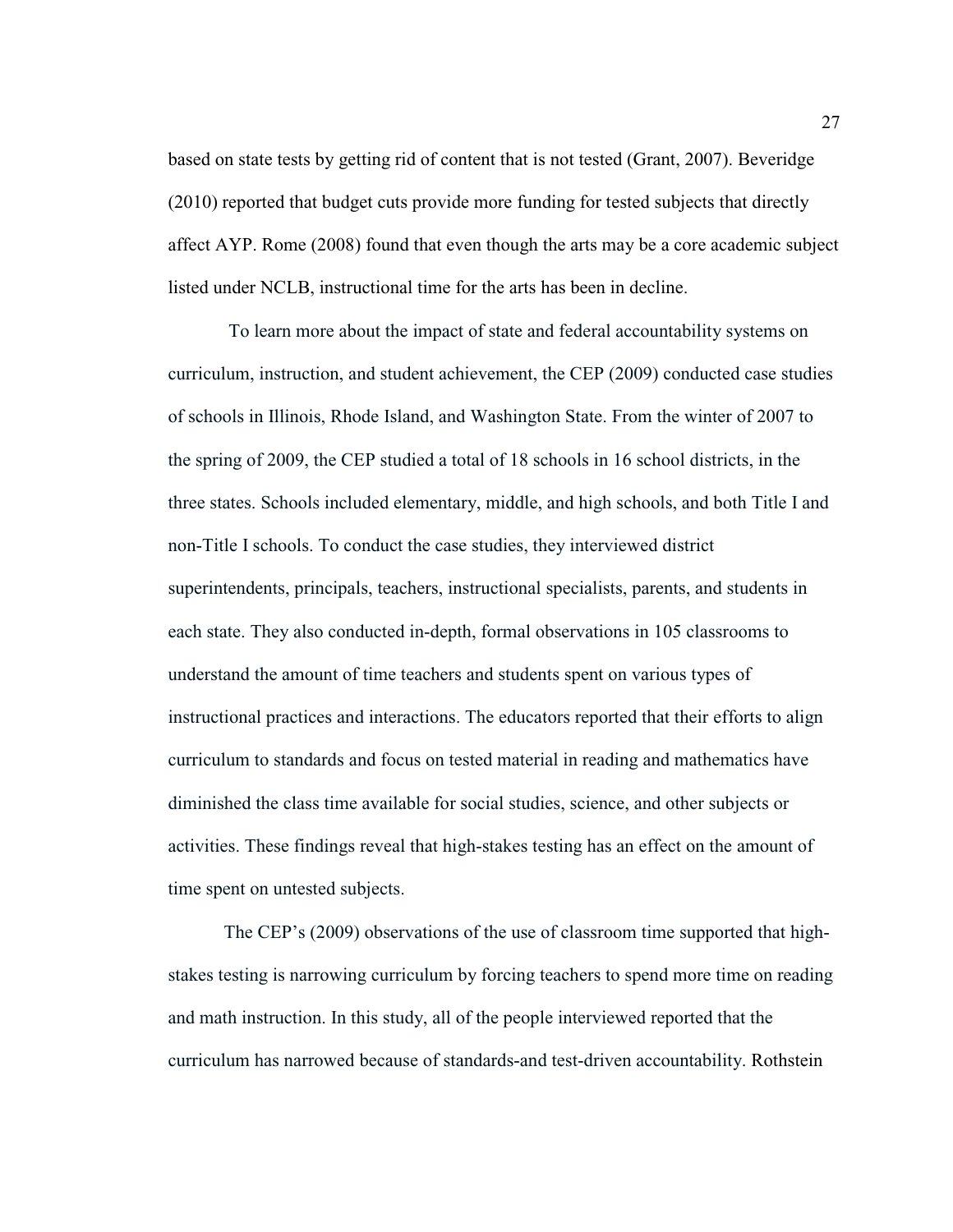and Jacobsen (2007) found that Americans want children to learn social skills and work ethic, citizenship, and physical education. Americans also supported emotional health, arts, literature, and employment skills education (Rothstein & Jacobson, 2007). Rothstein and Jacobson found the respondents did not want educational institutions to narrow their scope of what they offer. Berliner (2009) found that the "narrower the curriculum provided to our students, the less well-prepared they are likely to be for intellectual competition in a rapidly changing, quite unpredictable international economy" (p. 289). The CEP noted that the emphasis on teaching tested content has diminished time available for other subjects or activities. Some teachers in the CEP's study discussed the limited time to teach the full range of knowledge necessary to provide students with a complete education. The extent to which content is covered is also an issue in the era of high-stakes testing. Jones (2007) also noted that "because some educators believe that the tests cover a wide range of topics in the curriculum areas tested, they might be less likely to devote the time needed for in-depth exploration of a topic" (p. 70). Jones found that this can be problematic because learning with understanding, as opposed to rote memorization, takes time. This issue may be worse in states that administer their tests in February and March because the teachers must fit the entire year's worth of curriculum into about two-thirds of the academic year. This information is important because it implies that high-stakes testing is resulting in a shallow curriculum. The CEP's study claims that teachers are not able to provide students with an in-depth analysis of topics emphasized by Rothstein and Jacobson (2007) due to time constraints.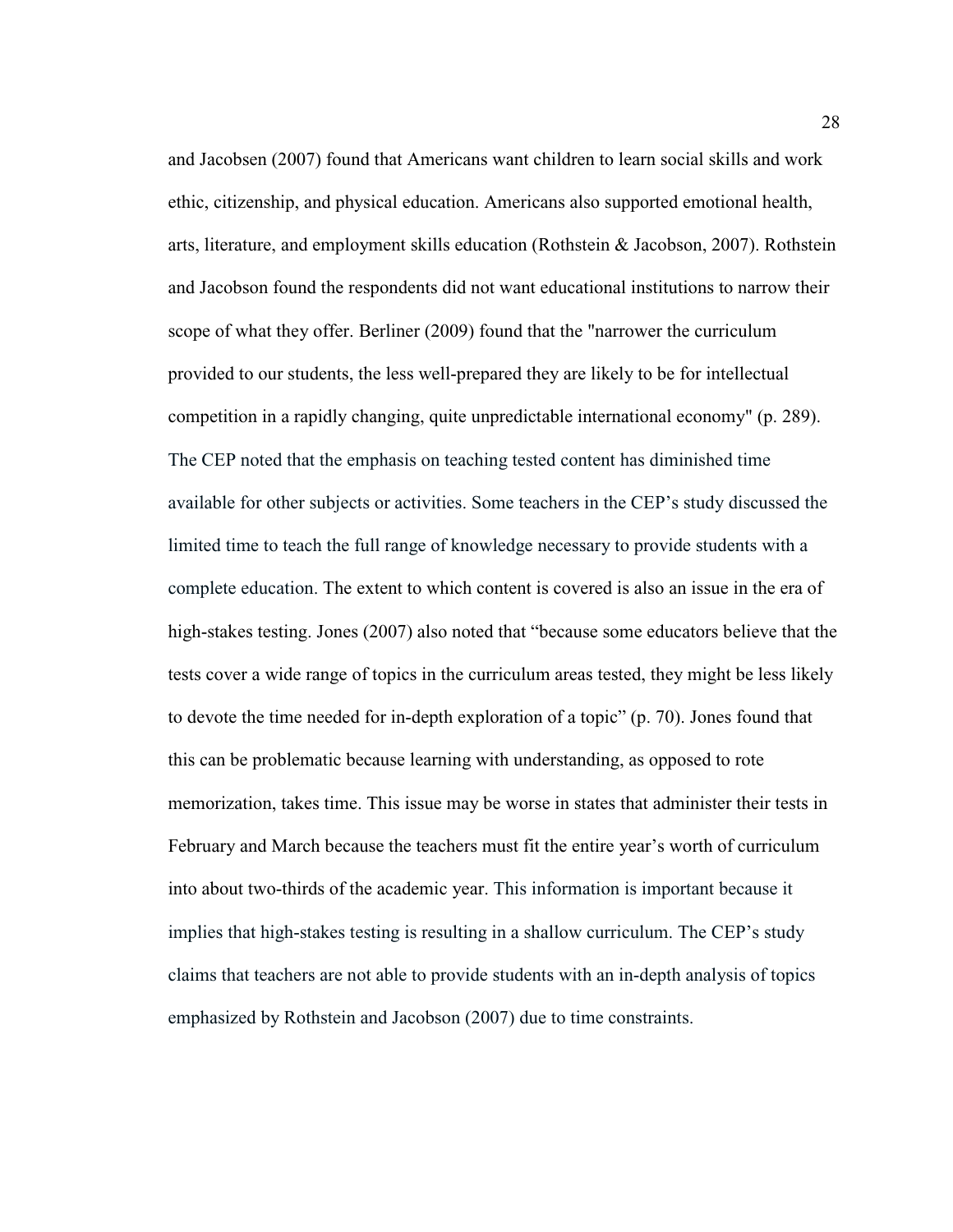Packer's (2007) research on the effects of testing on curriculum included a survey by the National Education Association (NEA). In June 2006, the NEA surveyed 1,000 of its members and found that their feelings about NCLB were the same as the public. The research showed that NEA members believe that NCLB does not provide enough funding, and it has not improved public education. The participants of the survey felt the NCLB policy is also narrowing the curriculum. Packer's survey provides a broad example of the negative effects of high-stakes test. The reader of this study cannot determine if the curriculum is narrowing do to the less variety of subjects taught or depth of content covered. Unfortunately, this example of survey research is too broad to provide an in-depth analysis of the teachers' perceptions of the specific negative effects of testing.

Social studies have also been affected by high-stakes testing policies. Winstead Fry (2009) presented a qualitative study involving the perceptions of student teachers' experiences teaching social studies in the NCLB era. Four elementary teachers interviewed regarding their experiences. Winstead Fry noted there was little time for social studies. Results concluded that the student teachers had to include science and math into other subjects in order to cover the topic in-depth. An interdisciplinary approach to teaching and learning provided a meaningful experience for teachers in that study. This information is important because if teachers do not have enough time to incorporate social studies into their curriculum, administrators need to be made aware of this reality. This information is also important because new teachers are entering the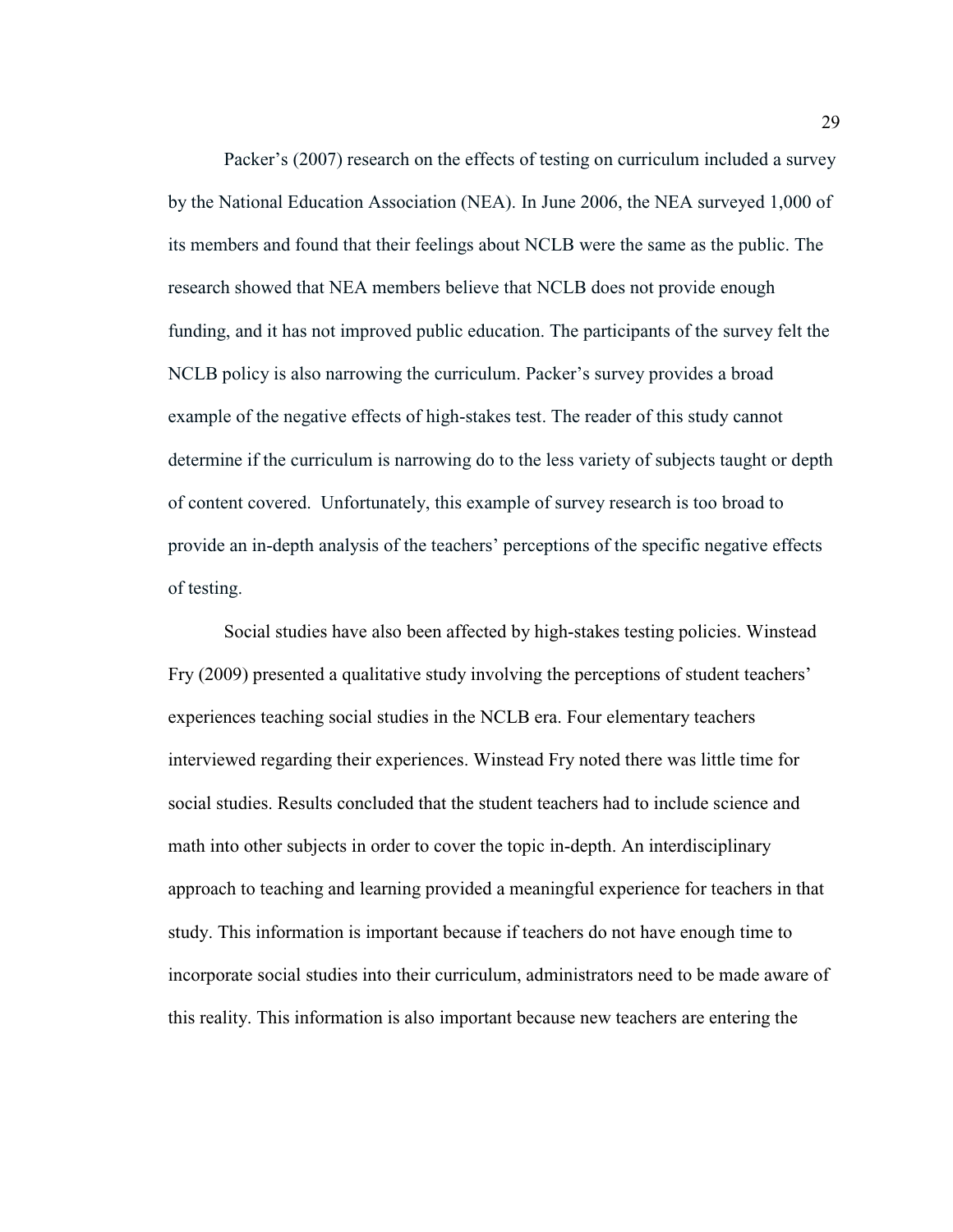work field with the expectation that they will teach a variety of subjects. Sometimes they are unprepared to incorporate an interdisciplinary approach to instruction.

Not all research reports show that educational accountability has had a negative effect on curriculum. Anderson (2009) compared instructional time for various subjects before accountability and after accountability. The mean from three schedules posted on the Internet provided information for that study. The teachers were from all areas of the United States. In summarizing the results, the research demonstrated that the curriculum has not been narrowed because of accountability. Anderson showed that language arts and math have historically been a significant part of elementary curriculum. In addition, that science and social studies have traditionally had less time spent on them (Anderson, 2009).

Some reports show that accountability and NCLB have resulted in a broader curriculum. Au (2007) used the method of qualitative metasynthesis to study 49 qualitative studies. While results did show that the majority of high-stakes testing has narrowed curriculum to tested subjects, this was not true in all cases. In a minority of cases, some high-stakes tests have led to curricular expansion. The study revealed that the extent of curricular control is dependent on the structure of the tests themselves (Au, 2007). This information is important because it suggests that high-stakes tests have a positive impact on curriculum. Au's study contradicts data found in the CEP's (2006) study. Au's results are also contradictory to Weaver (2007) and Berliner's (2009) studies. This information relates to my study because interviews will allow teachers to share their perceptions of the effects of high-stakes testing on curriculum.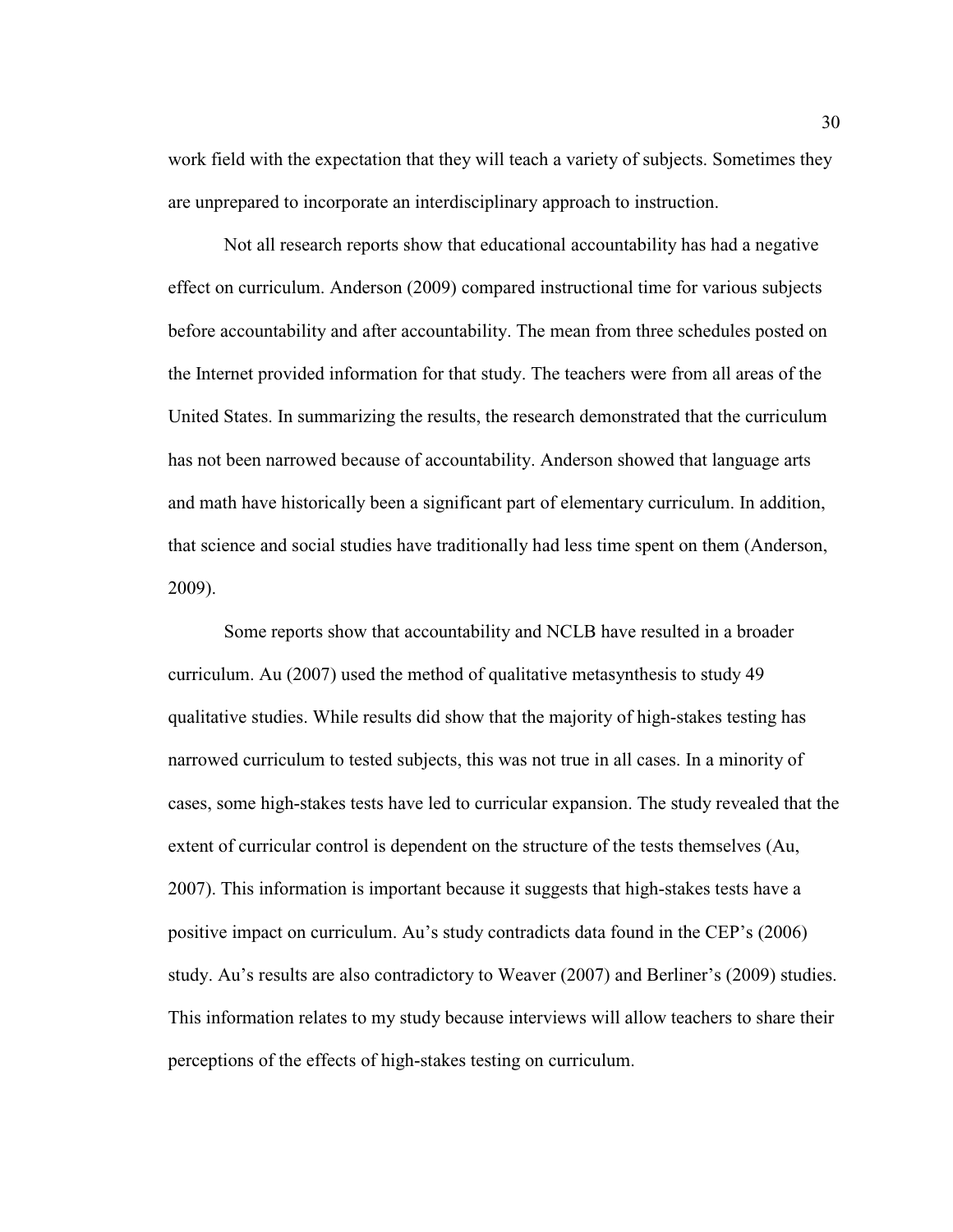Additional research has supported that NCLB does not marginalize untested subjects. In an interview study by Kornhaber, Mishook, Edwards, and Nomi (2006), the authors interviewed 10 arts-focused public schools in Virginia. "The researchers began the investigation anticipating some reduction in the content of the arts curriculum" (Kornhaber et al., 2006, p. 54). The researchers transcribed and coded the interviews. The results surprised the researchers. The data indicated that arts education was not marginalized. Testing and accountability positively influenced the arts in that study. Principals in the study contributed the positive influence to an increased appreciate of art as an academic subject by parents (Kornhaber et al., 2006). Information in Kornhaber, et al.'s study is important because it shows a contrasting point of view to McGuire (2007) and Rome's (2008) studies. The research in Kornhaber et al.'s (2006) study produced surprising results which defends supporters of NCLB's claims that NCLB has positive effects on curriculum.

Research relating to NCLB's effect on science and social studies has also shown support for high-stakes testing. Research by Winters, Trivitt, and Greene (2010) included a regression discontinuity design to evaluate the effect of high-stakes tests on science student achievement in Florida. The researchers stated, "high-stakes test did not hurt science proficiency; it led to improvements in science proficiency" (Winters, et al., 2010, p. 144). Winters et al.'s (2010) study contradicted Crocco and Costigan's (2006) study because Winters et al.'s study demonstrated that test prep and assessment resulted in improved student achievement. Winters et al.'s (2010) study is important because it demonstrates that high-stakes testing can have positive effects on student achievement.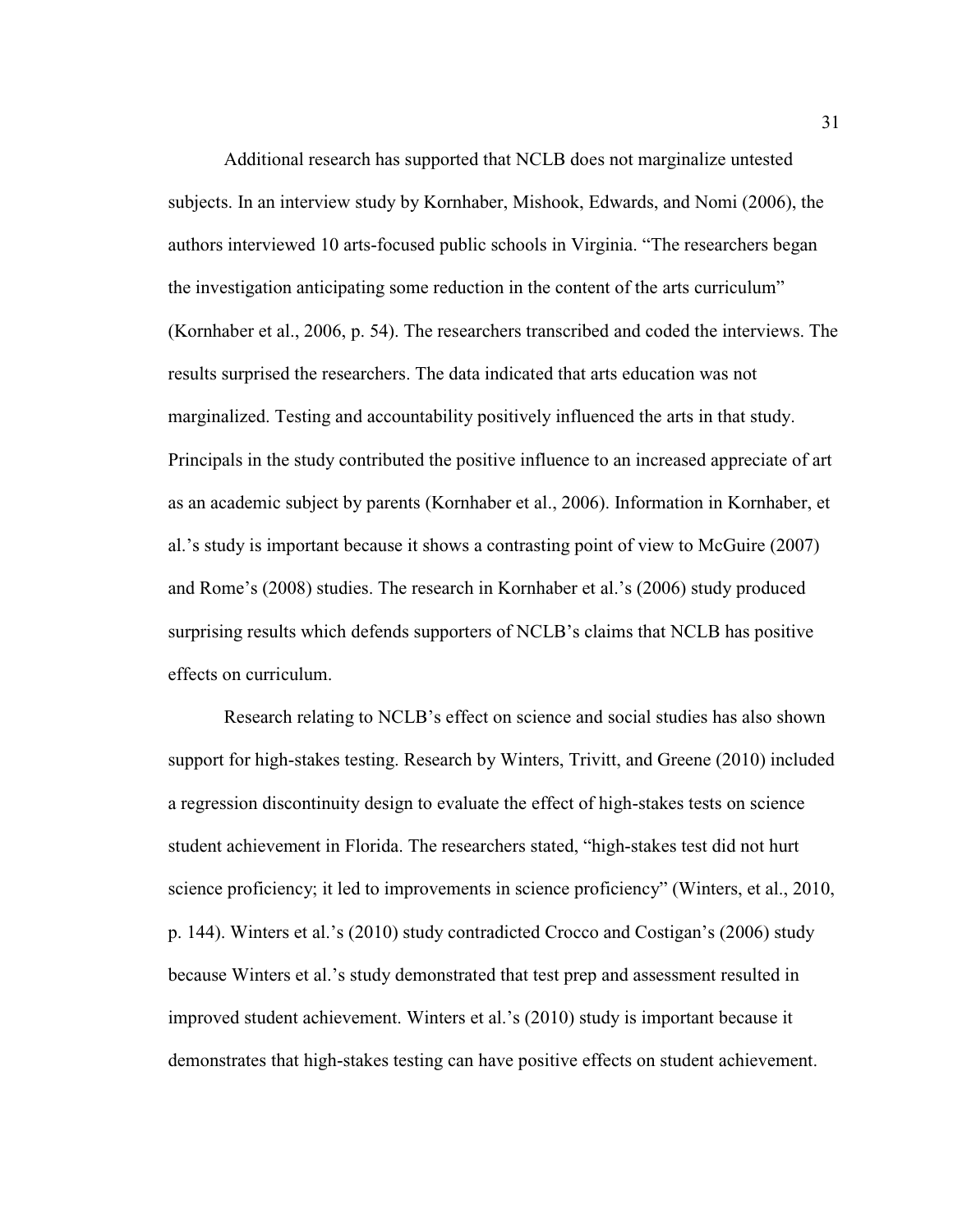Fitchett and Heafner's (2010) study explored the trend of elementary social studies marginalization. Researchers conducted a comparative analysis to compare differences in instructional time between social studies and other subjects (Fitchett  $\&$ Heafner, 2010). Fitchett and Heafner incorporated 17 years of data from the National Center for Educational Statistics Schools and Staffing Survey. The results demonstrated that while social studies have declined over the last two decades, NCLB is not the sole reason (Fitchett & Heafner, 2010). According to Fitchett and Heafner, social studies marginalization has been the trend for the last two decades. These data are important because they dispute the argument that NCLB is decreasing the time spent on subjects that are not tested on state tests, such as social studies. Anderson (2010) and Fitchett and Heafner's (2010) studies are similar in that both studies argue that while social studies has declined over the past few years, NCLB is not to blame for social studies marginalization. Fitchett and Heafner's study provides a contrasting point of view to the majority of the research discovered in the literature review.

# **High-Stakes Testing's Effect on Instruction**

 Another issue that has contributed to the NCLB debate is high-stakes testing's effect on instruction. Instruction has been defined as the act of teaching or giving instruction (Instruction, 2010). High-stakes testing produces teaching to the test. Neill (2006a) reported that teaching has become focusing on test prep and instruction has started to mirror the tests. Neill (2006b) reported this problem impacts students because if instruction only focuses on tests, students have few opportunities to display higher-order thinking skills. Students need higher-order thinking skills in order for them to achieve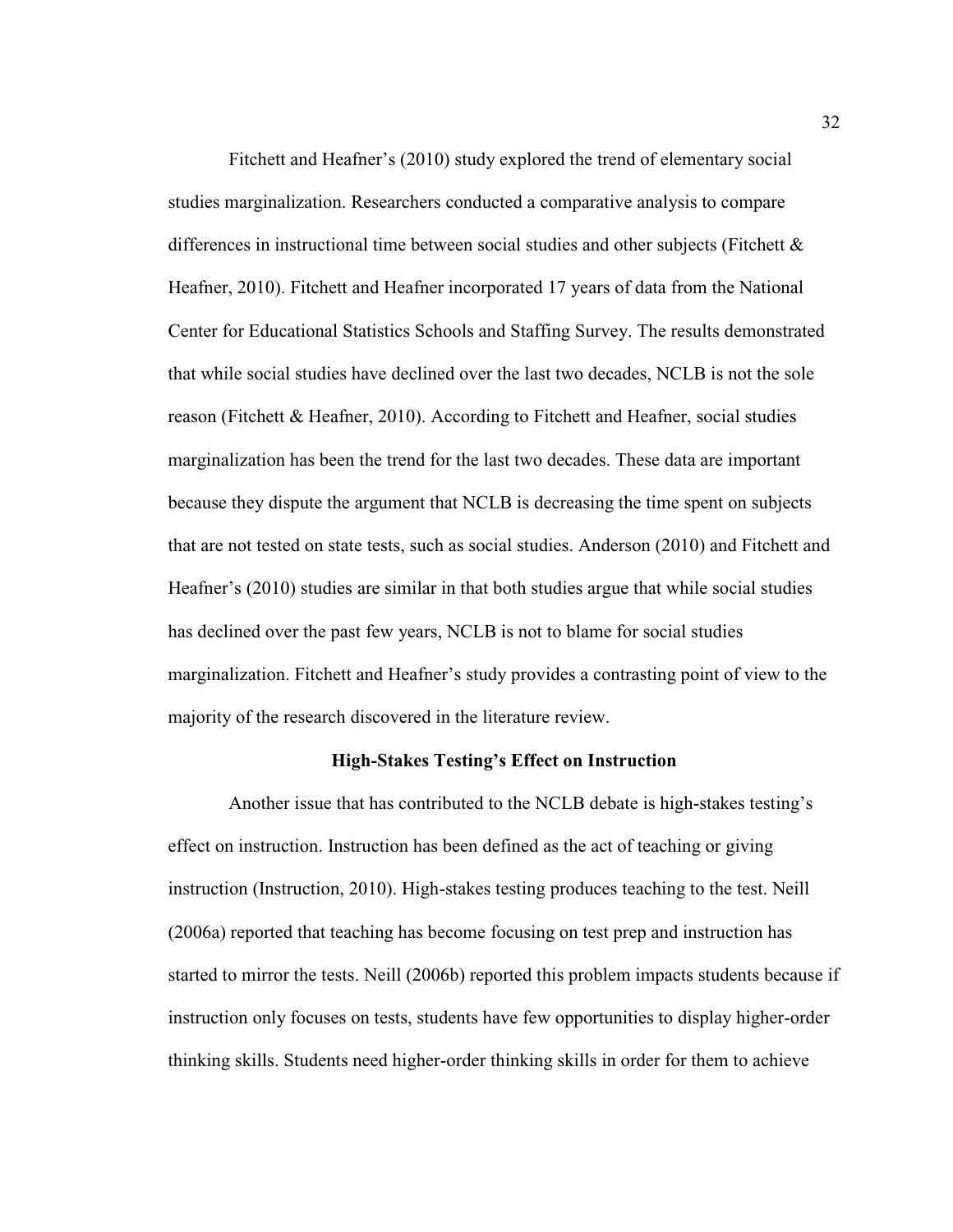success in school, college, and life (Neill, 2006b). This information is important because if teachers are only focusing too much on test taking, students will not have exposure to in-depth instruction and critical analysis of content.

 Some researchers have argued that teaching to the test has not increased student achievement. Boyle and Bragg (2009) found that drilling students to pass a test is not working for those in disadvantaged circumstances. Boyle and Bragg conducted a survey representing 375 Michigan secondary schools. Boyle and Bragg analyzed the data using multiple regression modeling statistics. They investigated the percentage of teaching time allocated to reading and math and its relationship to testing outcomes. The analysis of Boyle and Bragg's data showed that a high percentage of teaching time on tested subjects and practice tests does not directly impact test outcomes. Boyle and Bragg suggested that time should be spent focusing on richer aspects of the curriculum. Boyle and Bragg also argued that using practice books is a waste of resources. They defended that money should be used on something different that will help test results. This information is important because it is evidence that increased teaching time spent on test taking strategies does not result in increased student achievement.

Research has shown that state assessments take over classrooms. Lamb's (2007) research included a descriptive study of how the testing culture affected students and instruction during one school year in two small, rural Mississippi secondary mathematics classrooms. As a participant observer, Lamb collected data through interviews, observations, and written documents. Lamb found that more than half of the instructional time was spent on using test prep materials and strategies to teach student how to take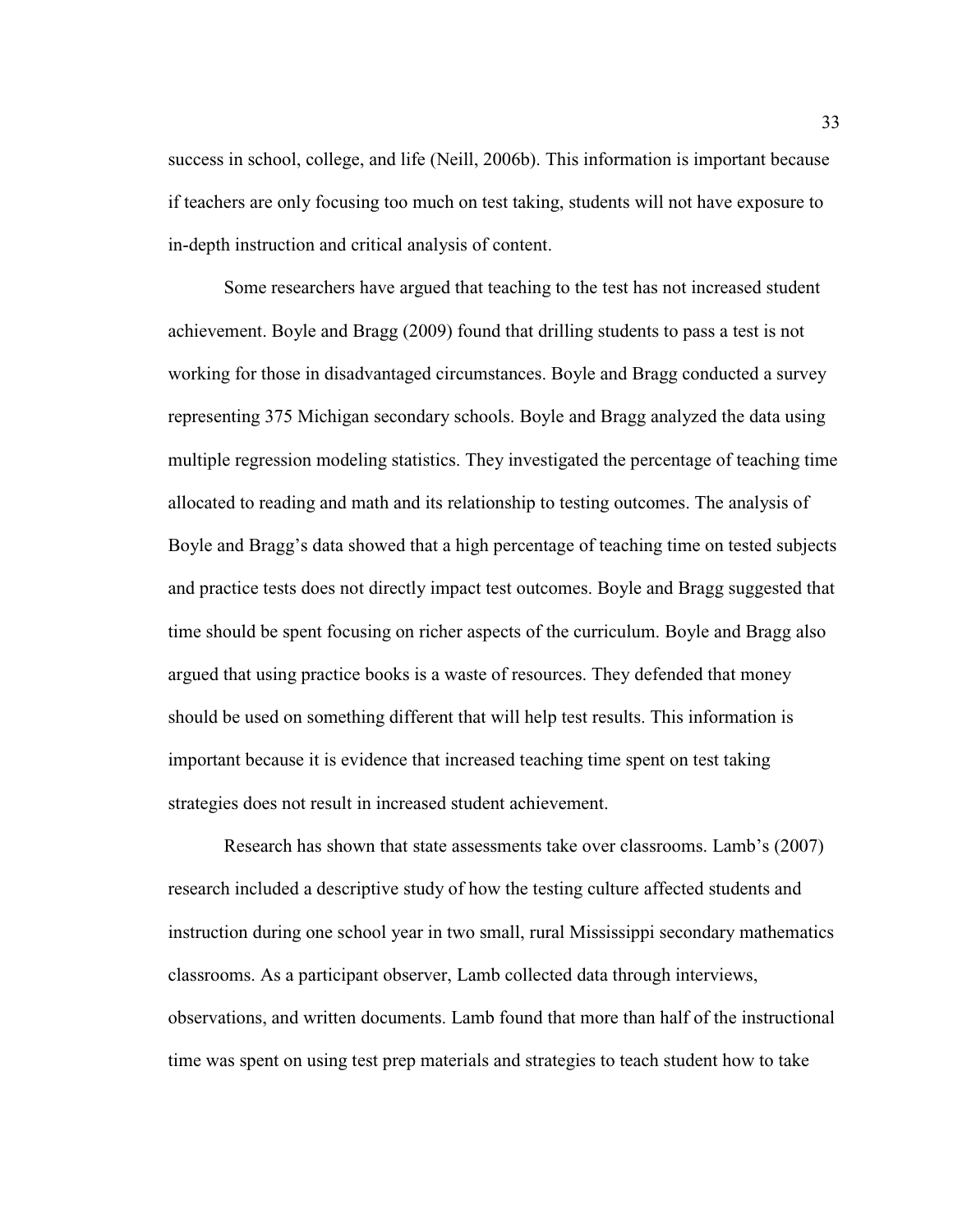tests. Lamb concluded that if NCLB continues to mandate state assessments, then schools will continue to encourage students to memorize test items. This information is important because it provides evidence that more than half of secondary mathematics instruction is replaced with test prep and practice books.

 An additional concern about high-stakes testing's influence on instruction is the effect on students and teachers' creativity. Longo (2010) found that high-stakes testing is a controversial issue which has a negative effect on creativity. Siegel (2009) stated,

Before we are students, citizens, employees, or Americans, we are humans, deeply moved by our power to imagine. We are creative. We are playful. We like to laugh. We like the moment of inspiration. We live in families and cultures. Without them and the creative urge, no one would paint, play music, help others, or, indeed, do just about anything worth doing, including plowing a field or curing a disease. Public education can help students discover the spark of creativity, connect to folk traditions that distinguish humanity, and tap the creative wells of our traditions. (p. 742)

Longo (2010) and Siegel (2009) both support that public education needs to foster students' creativity. Smyth (2008) defended that teaching to the test reduces teacher creativity. This means that teachers did not use innovative teaching strategies. When teachers do not use innovative teaching strategies, it results in a lack of student and teacher motivation. Smyth also noted that instruction changed from exploratory learning to teaching to the test through drill and kill. Drill and kill is when teachers constantly use prep books, practice tests, and worksheets to drill students on state-tested material.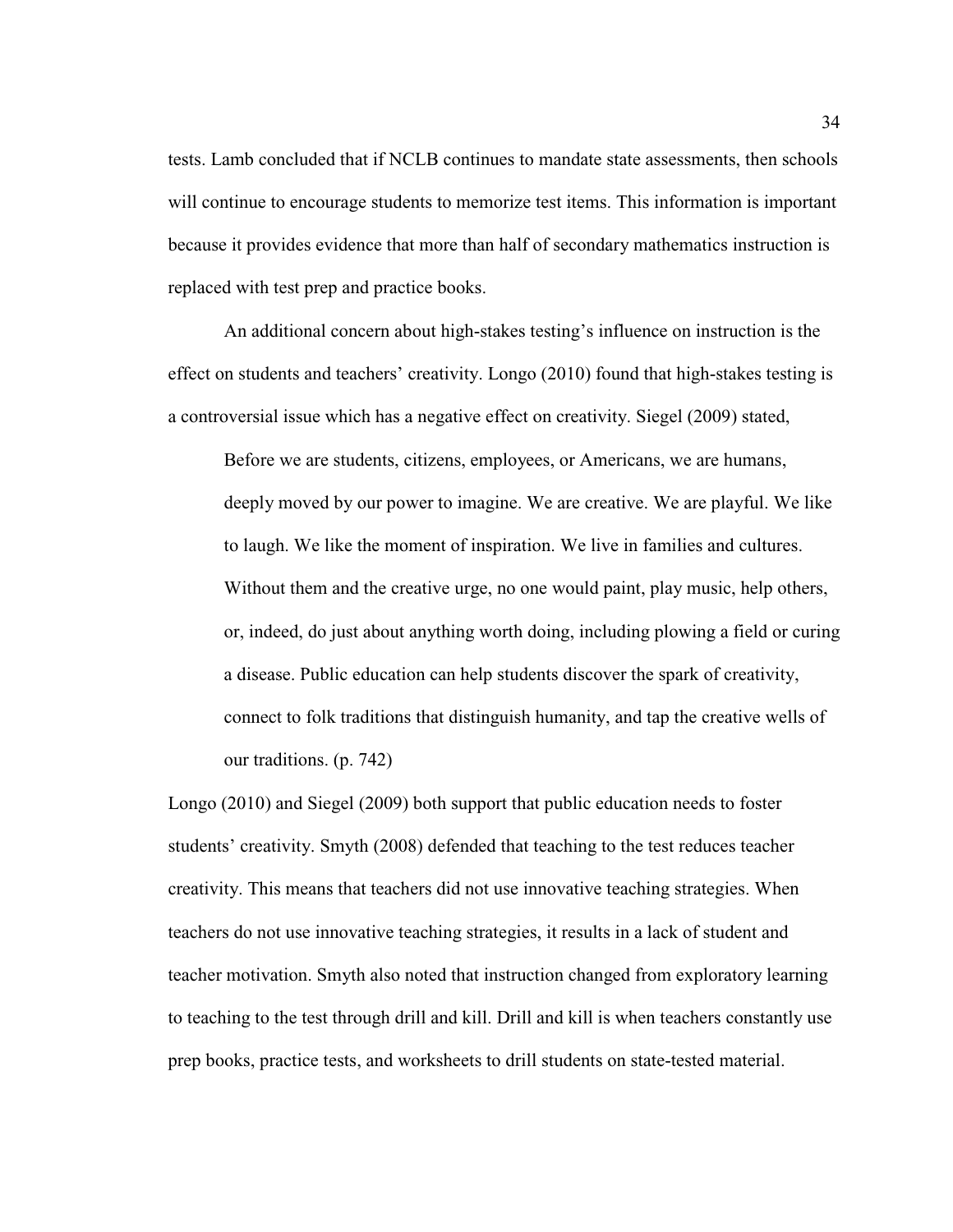Smyth (2008) also argued that teaching to the test is inappropriate conduct for teachers. When students drill on test content, it has a dramatic effect on the validity of the exam. Smyth defended that teachers' jobs are at stake. Teachers help students achieve high scores by prepping them with test content. Smyth found that this method is not helping student achievement or teachers. It leads to invalid scores and misleading data (Smyth, 2008). Smyth, Boyle and Bragg (2009) and Terry (2010) all demonstrated that increasing time spent on test prep and assessment does not result in student achievement.

 Education is moving away from best instructional practices and is moving towards scripted curricula and teacher centered classrooms. Starnes, Saderholm, & Webb, (2010) found that public schools are increasing the use of programs and scripted curricula. This makes it difficult to prepare student teachers for a future career in teaching. Starnes et al. found that if student teachers are not allowed to use best practices in the classroom, it is difficult to teach them what exemplary teaching looks like. Student teaching experiences have changed. Cooperating teachers do not give student teachers freedom to create, assess, and plan because they are too busy implementing prescribed reading and math programs (Starnes, et al., 2010).

Starnes, Saderholm, and Webb, (2010) argued that new teachers constantly struggle between what they have learned in college and what they should do in their classrooms. The authors defended that this issue becomes challenging when the topic of teaching diversity comes into the picture. Margolis (2006) studied the experience of a student teacher and cooperating teacher. Margolis researcher collected field notes, interviews, and website discussion boards. The main research question was: "Do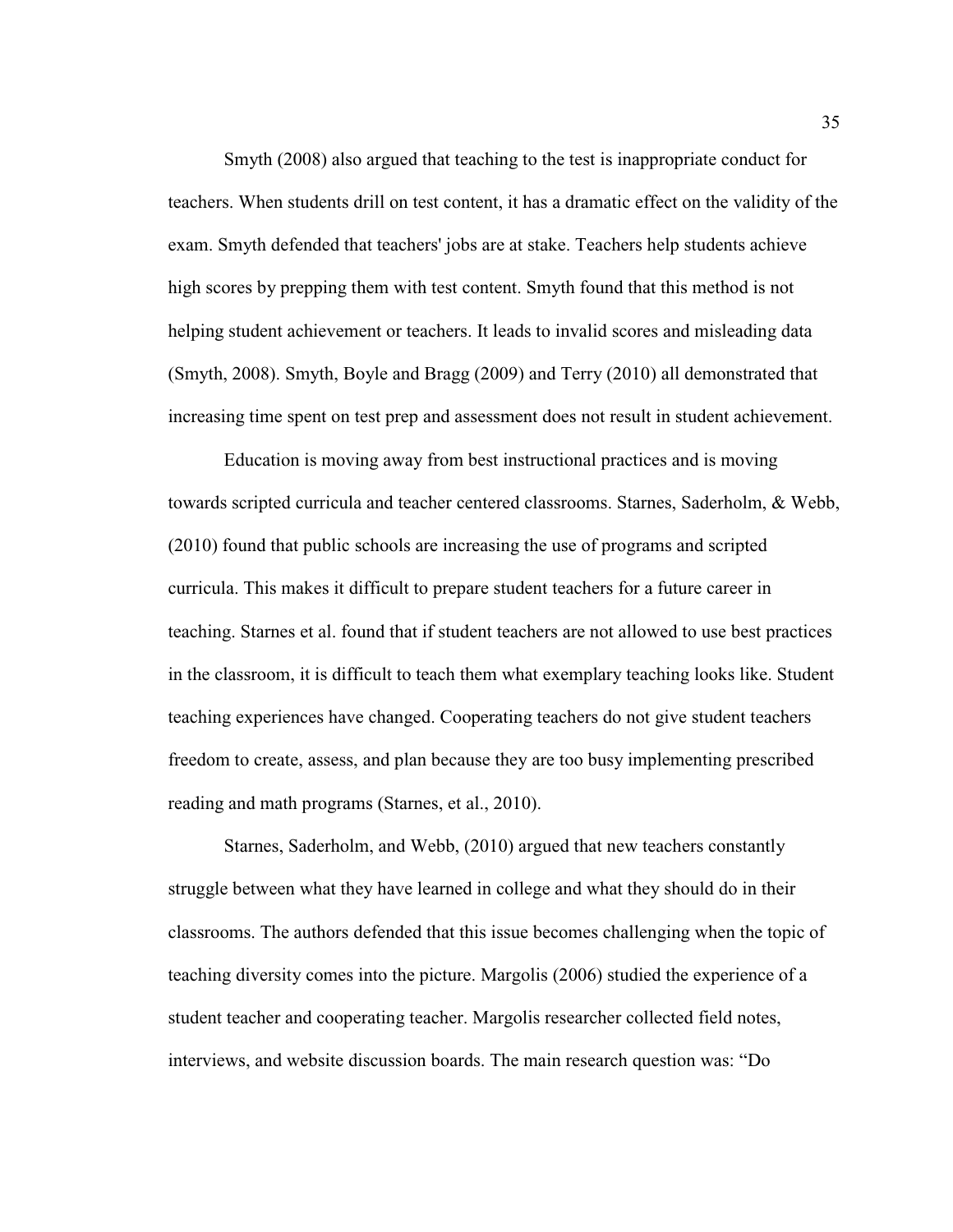globalistic education policies hinder or further new teachers" learning to attend to diversity issues in the field?" (Margolis, 2006, p. 31). Margolis found that new teachers are receiving little support in incorporating diversity into their teaching pedagogy. Even though new teachers learn to implement diversity into their instruction, time constraints and related issues prevent them from doing what they have learned (Margolis, 2006). Starnes et al. and Margolis demonstrated the importance of providing new teachers with realistic experiences in the classroom. Starnes et al. also raised awareness of the effects of scripted curricula on teacher's creativity.

Higgins, Miller, and Wegmann (2006) found a strong link exists between writing assessment and instruction. The researchers reported that high-stakes testing significantly influences the teaching of reading and writing. Their research included a survey of the 50 states' writing tests. The research revealed that most states require students to write in one response to a prompt: narrative, informative, expository, or persuasive. Traditional test preparation for writing typically includes a five-paragraph essay. When students write in response to a prompt, and when they practice this method, writing becomes a product-oriented instruction. Higgins et al. concluded that student writing will improve with instruction on the features of writing. They identified the features as most important such as; ideas, organization, voice, word choice, conventions, and sentence fluency. This study demonstrates that students must be shown the difference between good and poor writing examples. This information is important because Higgins et al. found that these approaches will help students to acquire skills needed to perform well on high-stakes tests, and they also help them to become more successful writers.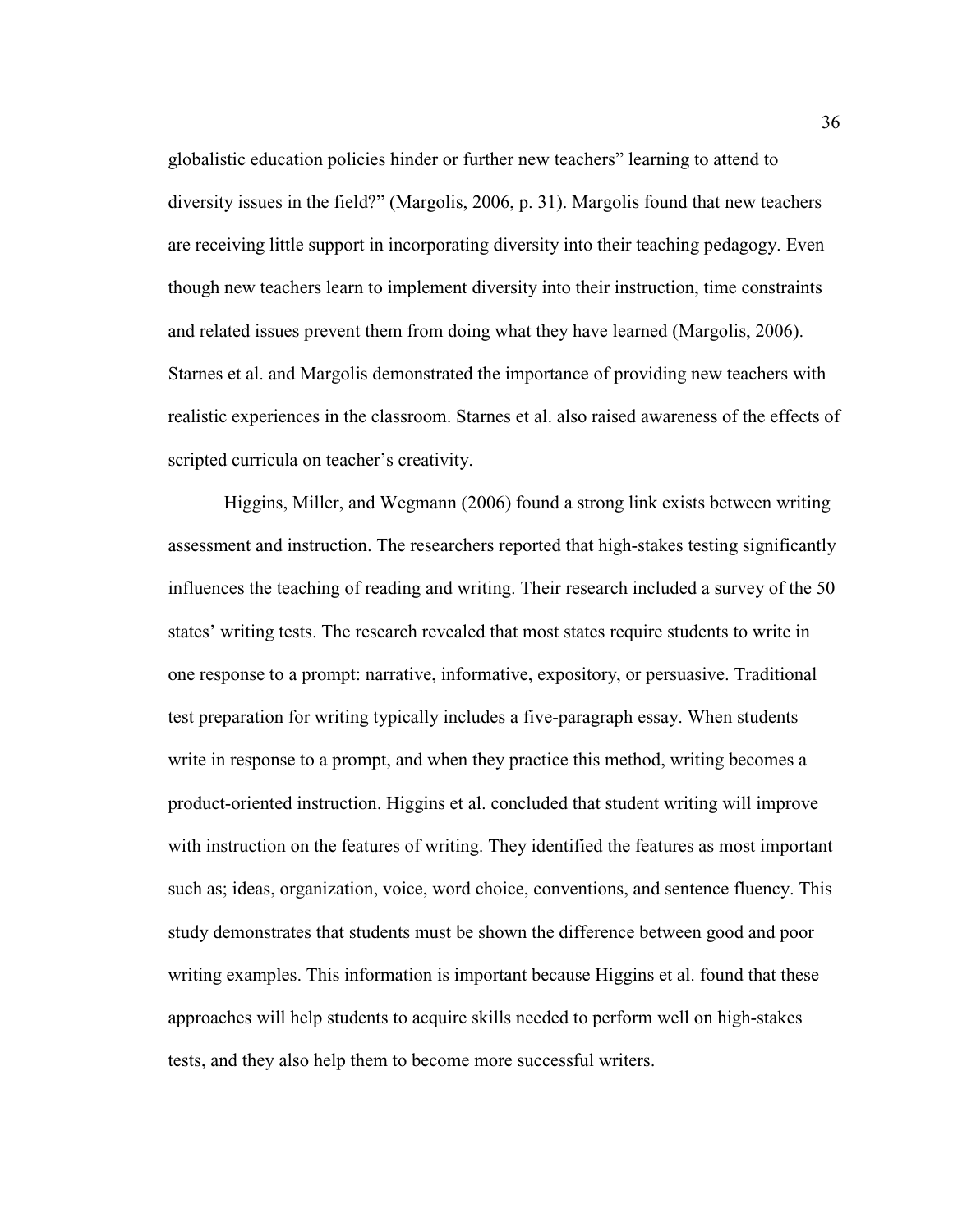Assaf (2008) examined the professional identity of a reading specialist through the use of a case study. The research examined how a reading teacher's decisions and pedagogy shifted in response to testing pressures. The reading specialist had professional beliefs and knowledge, but high-stakes testing affected decision-making and instructional methods in the classroom. Assaf illuminated the problems teachers face when they must decide how they will cover tested content while remaining true to themselves. Analysis of ethnographic and grounded theory methodologies in this study showed that testing pressures affect instructional styles and teachers' professional identities. This information is important because it demonstrates the difficulty teachers have when they are faced with curricular and instructional decision making in their classrooms.

 NCLB can affect teacher attitudes and beliefs about their instruction. Behrent (2009) expressed that the NCLB era has forced teachers to focus on preparing students to beat the test. Behrent added that teachers feel a loss of freedom and enthusiasm as they focus instruction on test taking rather than learning. In a case study by Moloney, (2006) teachers participated in an online chat. Moloney explored teachers' perceptions of themselves as teachers in the era of accountability. The transcript of a teacher discussion about NCLB was the focus of this study (Moloney, 2006). Moloney found the teachers in the chat felt a shift of autonomy due to NCLB. Teachers felt frustrated, ineffectual, and silenced as a result of overwhelming pressures relating to NCLB (Behrent, 2009; Moloney, 2006). Moloney also found teachers were less able to differentiate lessons to meet the needs of learners. Moloney's study is an example that when teachers have less authority over curriculum they become frustrated, defeated, and silenced. Moloney stated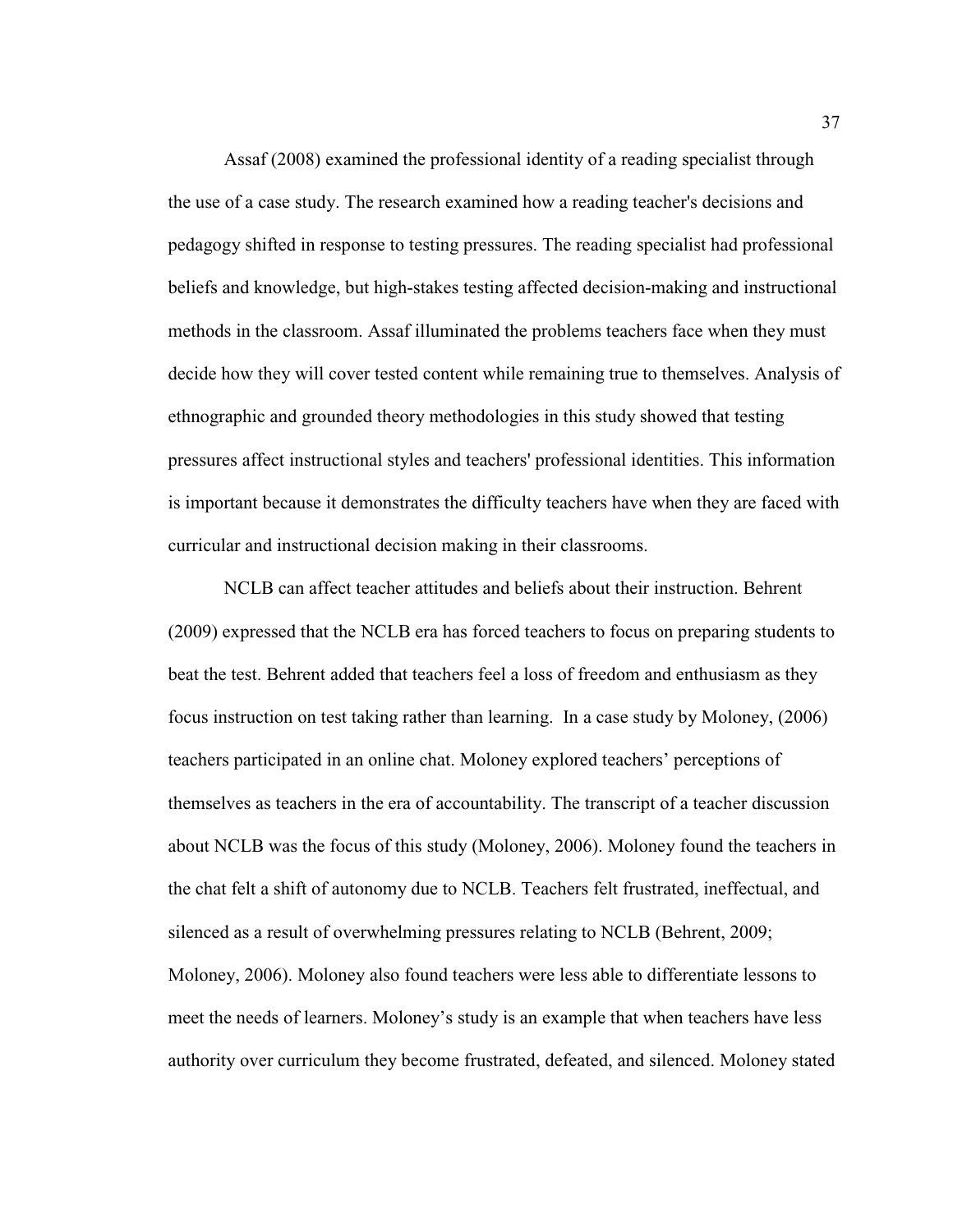that "if Americans are really interested in improving our public education system, we must demand that teachers' voices and experiences become the focus of our conversation" (p. 24). Moloney's quotation demonstrates the need for to teachers to have a voice in public education.

 Additional research has analyzed teachers' perceptions in regards to test preparation and instructional practices. Lai and Waltman (2008) administered questionnaires to examine teacher perceptions and use of test prep practices. Questionnaire respondents rated test prep practices based on frequency and ethicality. The researchers assessed the extent to which perceptions and practices differed across schools and grade level. Telephone interviews also focused on teachers' reasoning on test preparation practices. Lai and Waltman transcribed and coded the interviews. A two-way multivariate analysis of variance (MANOVA) was used to analyze the questionnaires. Results indicated that the use of test practice procedures and perceptions of ethicality did not vary across levels of student achievement. Lai and Waltman found that the use of test practice procedures and perceptions of ethicality did vary across grade levels. Data analysis suggested that elementary teachers use test prep practices more often than secondary teachers. Teacher perceptions of ethicality with regard to test prep practices differed from secondary teachers (Lai & Waltman, 2008). This study demonstrates the need for additional research of teacher perceptions of testing. Additional research could provide important data regarding why there is a difference across grade levels but not across student achievement levels.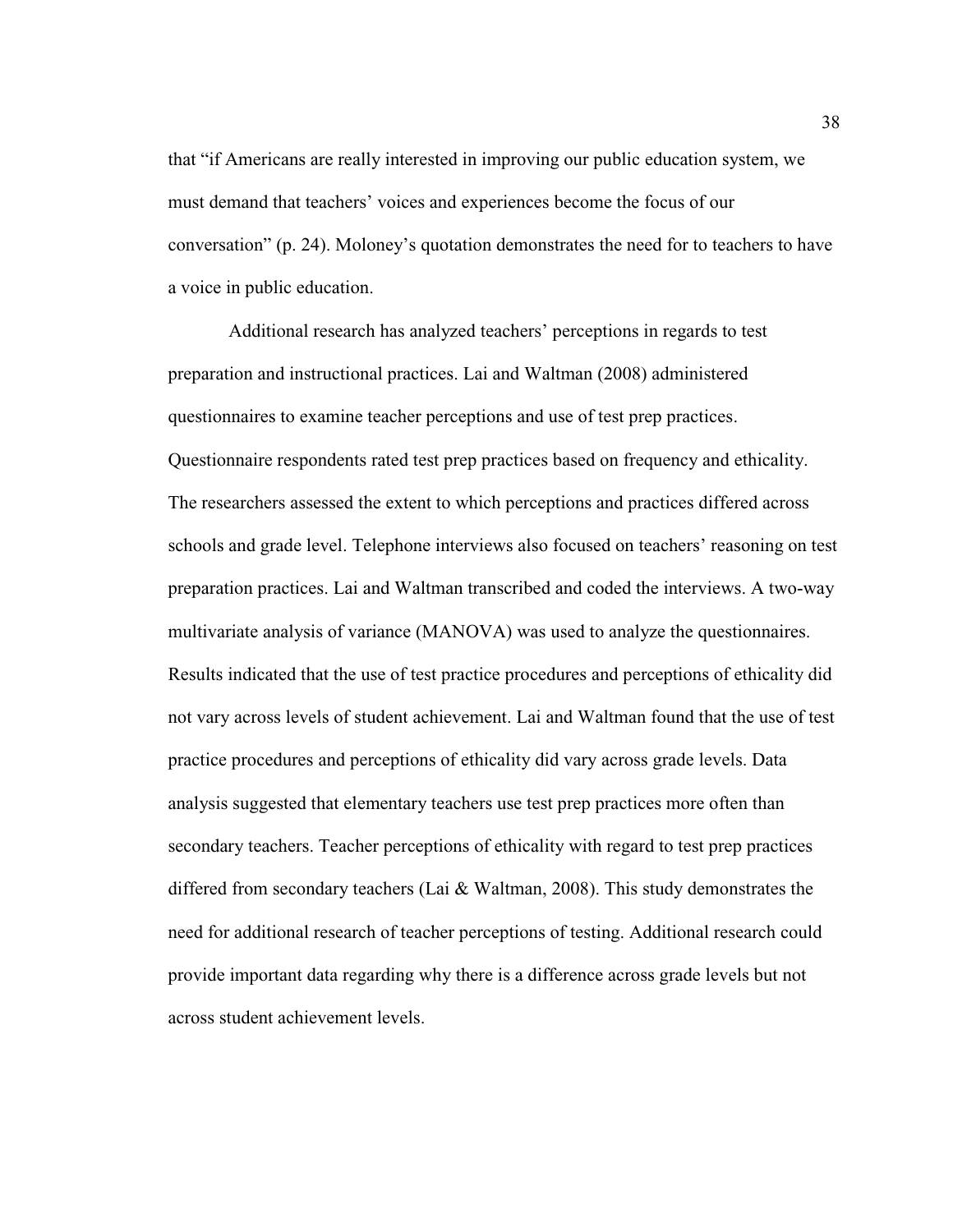It is important to understand the perceptions of middle school teachers regarding demands placed on educators in a high-stakes teaching environment. Faulkner and Cook (2006) conducted a study of 216 Kentucky educators. The study explored middle grades perceptions of how high-stakes testing has affected instructional strategies in classrooms. Researchers used a 66 Likert-format item and three open-ended responses survey. Faulkner and Cook (2006) coded the responses and categorized the data into themes. Teachers acknowledged that they used a variety of instructional practices. Faulkner and Cook found that 100% of teachers agreed they used these practices on a regular basis. When teachers were asked to "identify the instructional practices used in the last 30 days, teachers reported use of whole-class discussion (93%), lecture (90%), and worksheets (86%) as the most commonly used practices" (Faulkner & Cook, 2006, p. 7). Approximately 74% of the teachers reported that they used effective teaching practices, but they reported the use of lecture and worksheets which are ineffective strategies. This study is important because the mismatch between teacher responses demonstrates the need for additional research (Faulkner & Cook, 2006).

Advocates for NCLB claim that teaching to the test and preparing students with test taking strategies is just like any other profession. Supporters for NCLB argue that teachers prepare students just like chefs teach new cooks and nurses teach nursing students. In other words, teachers are doing what they have to in order for students to know and be able to do what the state expects. Bond (2008) found that teaching to the test is a form of coaching, not corruption. Bond argued that coaches drill young athletes on skills. Typing instructors teach students to use the fingers they will use when typing.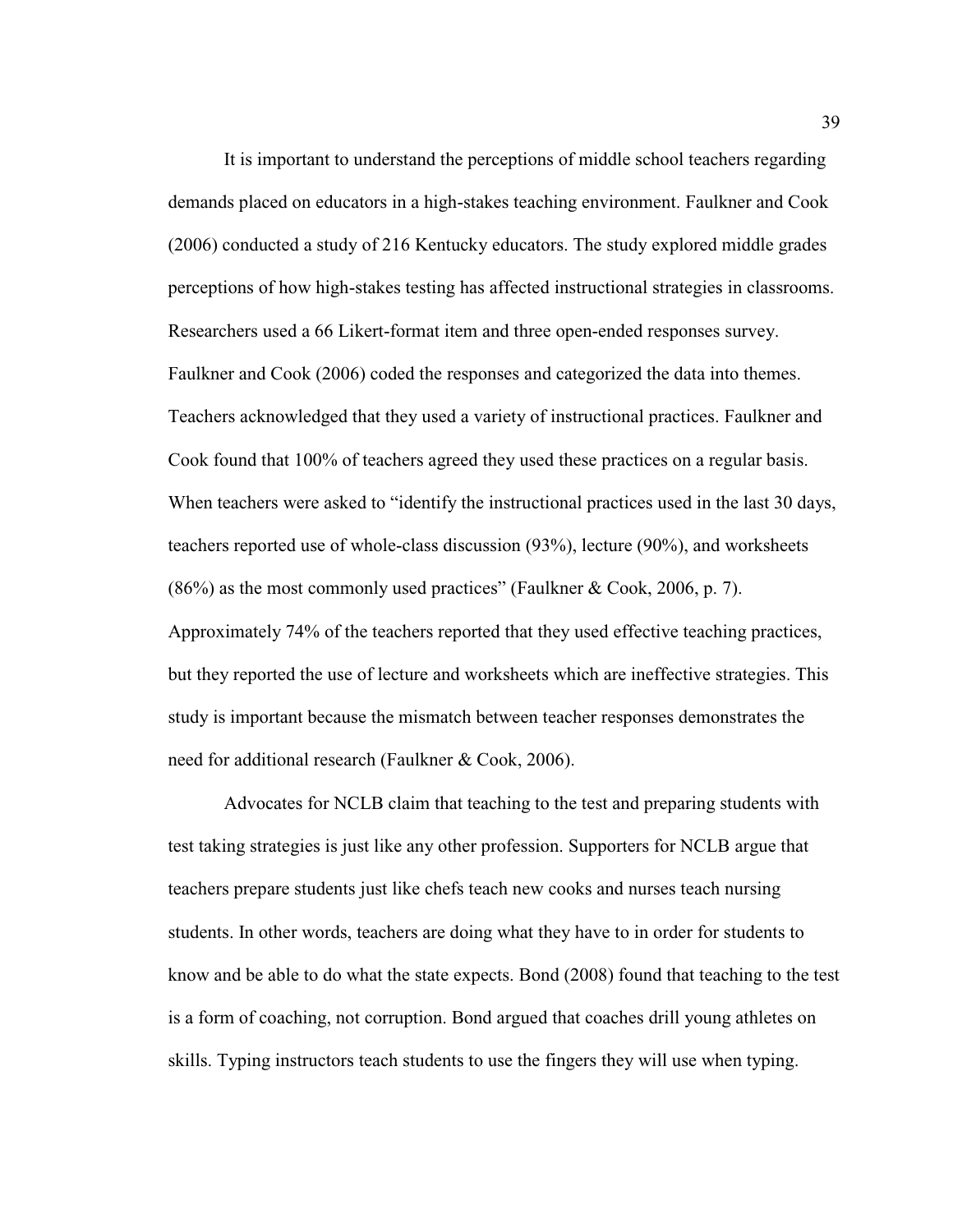Bond stated that "these practices are not seen as unethical or unsavory for the simple reason that in the two domains instruction and assessment merge into a single activity" (p. 217). This information is important because it provides a contrasting point of view to the majority of the research in the literature review.

Research has shown that teachers' instruction should be guided based on content and not student learning styles. Glenn (2010) found that "tailoring lessons to the type of material being learned helps all children learn better" (p. A1). Glenn defended that the style of teaching and instruction when teaching to the test will depend on the content. Learning styles should not dictate teachers' instructional decisions (Glenn, 2010). Instruction may require a lecture, hands on activity, or lab. The activity should depend on the content. Glenn found that the variety of state assessed content enables teachers to use a variety of teaching strategies. High-stakes tests help teachers to incorporate a variety of strategies in their programs. This information is important because it represents a contrasting point of view of the effects of high-stakes testing on instruction.

Teacher perceptions about teaching in a high-stakes era can be positive. Upadhyay's (2009) case study investigated the impact of high-stakes testing on science teaching. The paper presented experiences of one elementary teacher as she taught science in a high-stakes testing environment. The findings indicated that even though the teacher experienced many dilemmas, the issues were negotiated successfully. Upadhyay found that instructional practices do not have to change. Teachers can still demonstrate effective teaching practices in an era of high-stakes testing. This information is important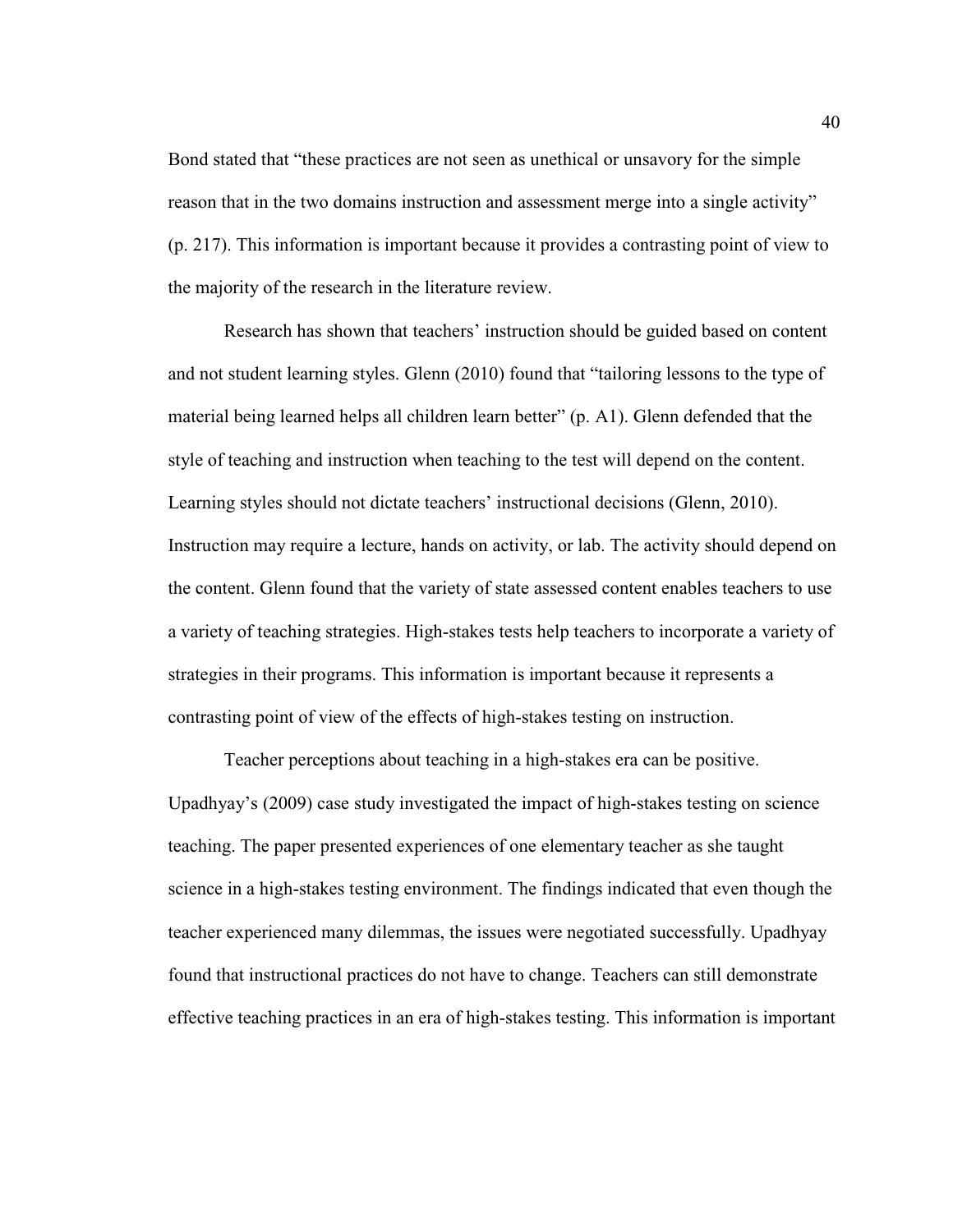because it demonstrates that high-stakes testing does not have to have an effect on instructional strategies.

Whether or not high-stakes testing has an effect on instruction is still in question today. Educators against NCLB claim that one of the side effects of high-stakes testing is that test prep consumes their instructional time (Rome, 2008; Weaver, 2007). Even if teachers do not admit that testing is affecting their teaching style, research has shown that teacher-centered approaches to instruction are taking over (CEP, 2006; Crocco & Costigan, 2006). On the other hand, proponents for NCLB argue that testing does not have to change your instruction (Fedore, 2006 Upadhyay, 2009). Supporters of NCLB defend that good teachers should know how to deliver the content without losing the effective methods they have learned (Fedore, 2006; Upadhyah, 2009). More research regarding teachers' perceptions about the effects of high-stakes testing on elementary teachers' instructional styles is necessary.

# **Summary**

 NCLB is impacting education in the United States. Advocates of the policy claim that high-stakes testing, mandated by NCLB, has helped education. Supporters defend that aligning the standards to the curriculum is beneficial and testing does not have to affect best practices in the classroom. Those against NCLB argue that high-stakes testing narrows curriculum by eliminating untested subjects (CEP, 2006; CEP, 2009; Rome, 2008). Educators also report that testing pressures cause them to use drill and skill activities instead of what they know are best practice (Crocco & Costigan, 2006). A lot of the literature in this study reported the effect testing has curriculum and instruction. I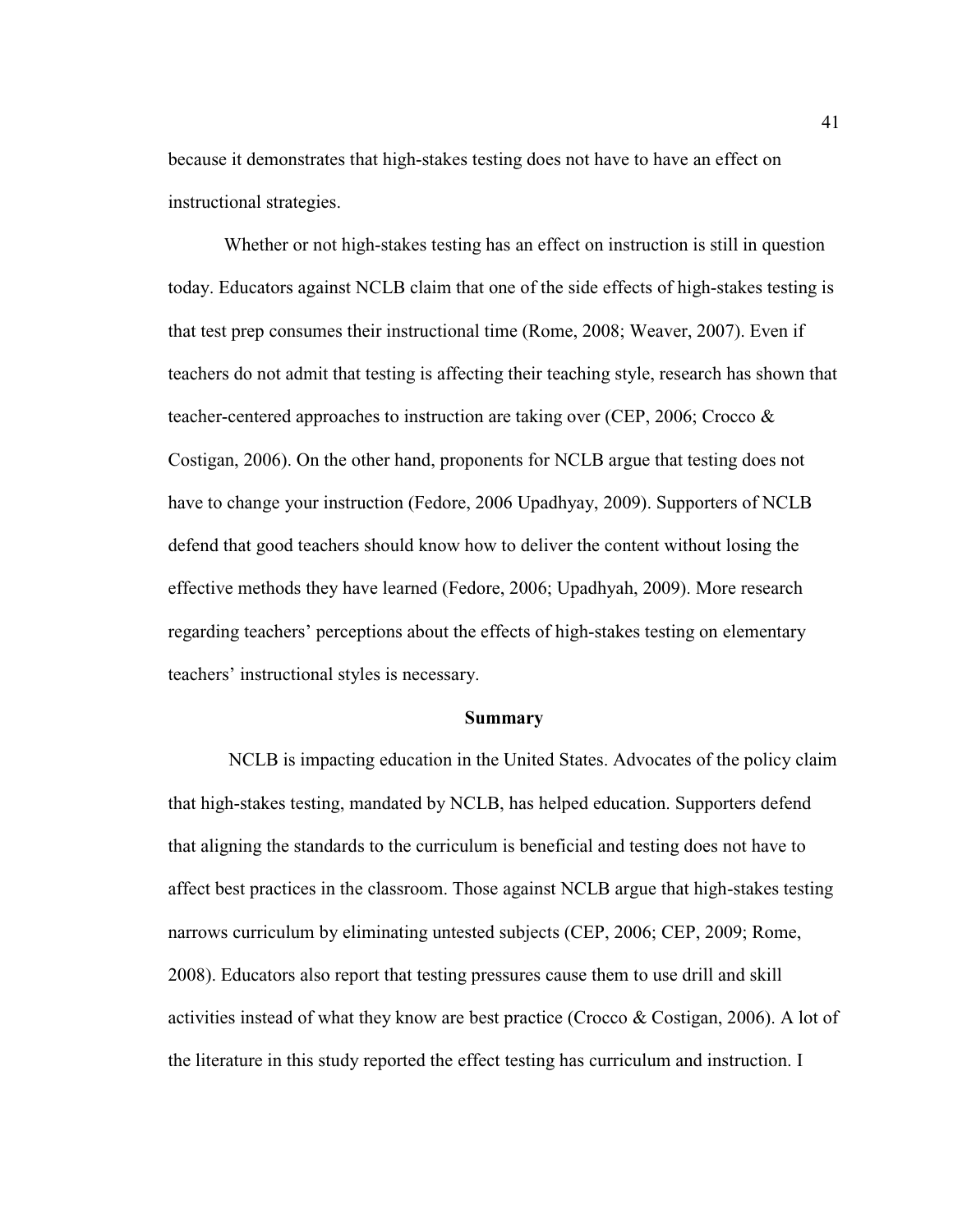found limited literature about teachers' perspective regarding NCLB. Most research in this study that included teacher perspectives was of high school or middle school grade teachers.

 As I reviewed the literature, I found that elementary teacher's perspectives were not commonly included in the research. Yet the reality is that "many principals and teachers have concluded that high-stakes testing, particularly that mandated by the NCLB Act, is doing grave damage to education and the lives of children" (Neill, 2006a, p. 28). It is important to understand what elementary teachers perceive the effects of testing on their curriculum and instruction. I searched Walden University's ERIC and Education Research Complete Database along with the PDE website. I did not find research involving Pennsylvania's elementary teachers' perspectives of the effects of high-stakes tests on curriculum or instruction. Research including Pennsylvania's elementary teachers' perceptions of high-stakes testing's effect on curriculum and instruction would benefit school leaders and administration.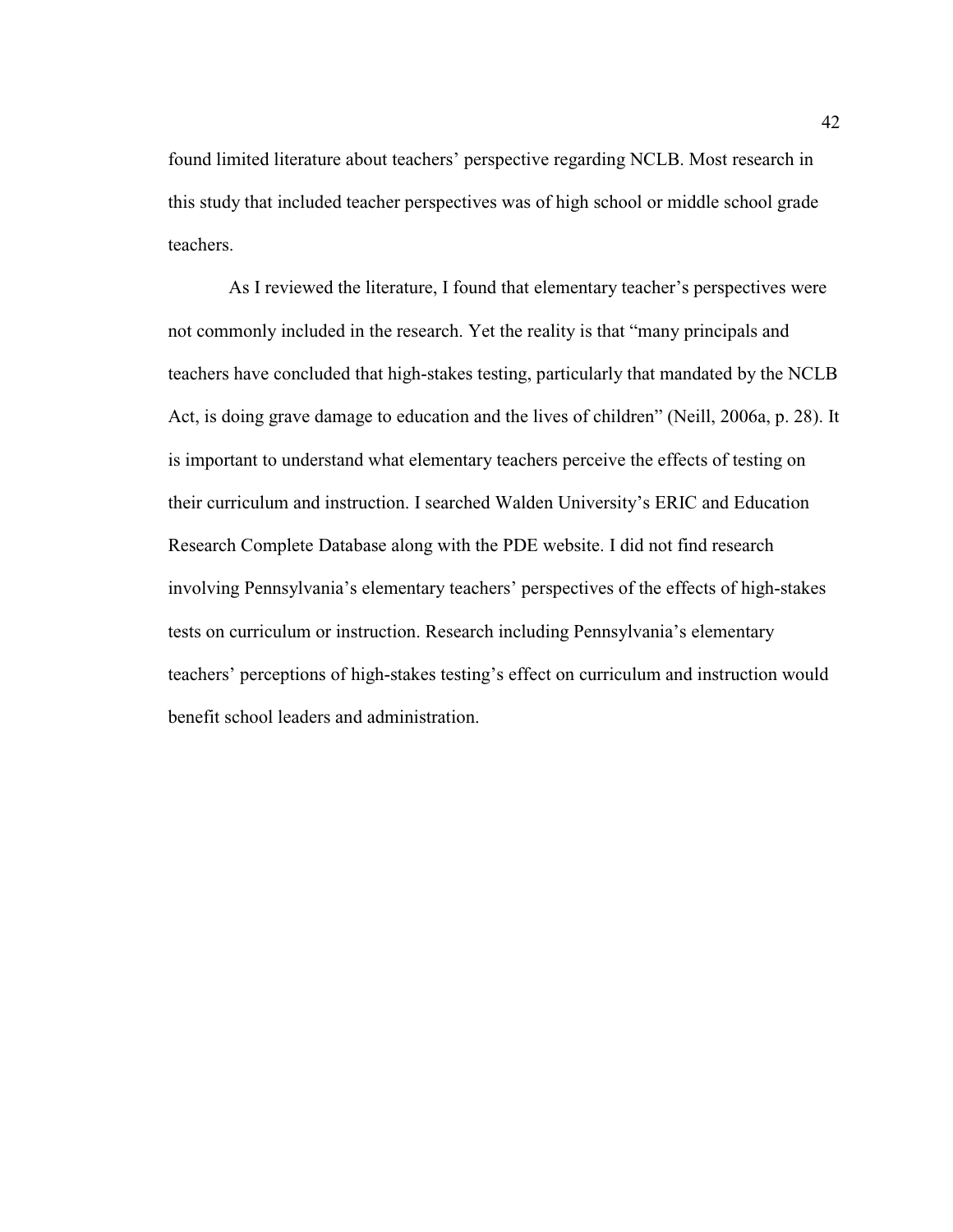### Section 3: Research Method

# **Introduction**

The purpose of this study was to analyze teacher perceptions of high-stakes testing and the effects that this testing had on curriculum and instruction. This study contributes to social change by informing educational leaders, personnel related to curriculum programs, and policy makers of the perceived effects high-stakes testing has on curriculum and instruction within one public school in northeastern Pennsylvania. It is important for the school board and supervisory personnel to understand the teachers' experiences and the perceived effects of high-stakes testing because teachers are expected to prepare their students for state tests while providing meaningful learning experiences. Teachers need to use student-centered approaches to instruction while incorporating the arts, science, and social studies. Administrators need to be made aware if teachers believe that high-stakes testing is causing them to use more teacher-centered approaches. School leaders also need to be informed if teachers perceive that high-stakes testing is causing them to neglect untested subjects such as science, social studies, and the arts. Providing necessary professional development for teachers regarding effective teaching practices and allowing teachers to have a voice by sharing their experiences of high-stakes testing will contribute to positive curricular and instructional change within the district.

The purpose of qualitative research was to understand and interpret data gathered in the natural setting. The purpose of this study was to explore the perceptions of elementary teachers from RES in the ZASD regarding the impact testing had on curriculum and instruction in their classrooms. A qualitative research design derived from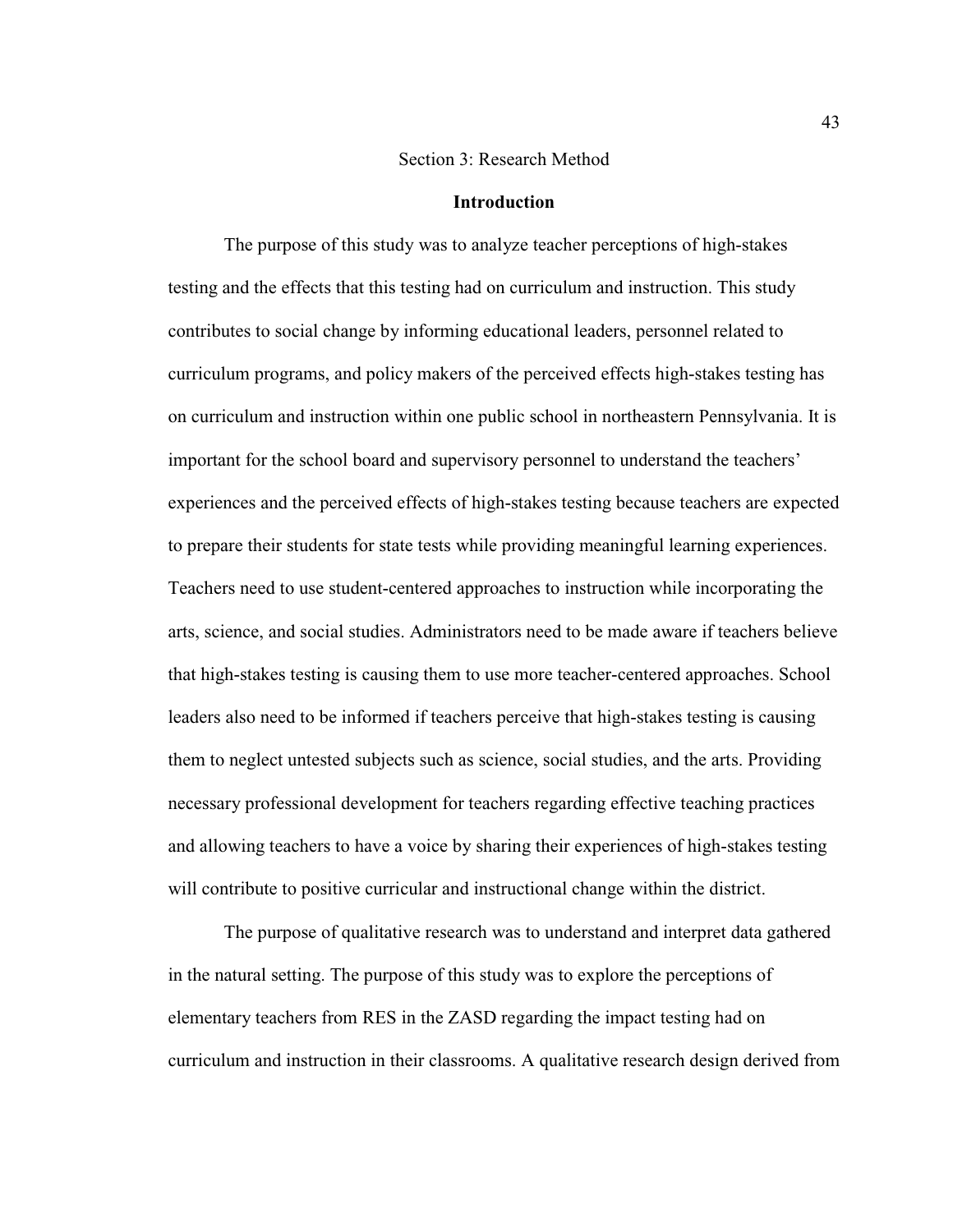this problem. Hatch (2002) stated that qualitative researchers explore the experiences of people in their natural setting. Hatch also found that qualitative researchers study the perspectives of real people and how people make sense of their own reality. In this study, the problem was that due to the demands for achieving quantifiable results in context of high-stakes testing, teachers do not have autonomy in their classrooms. An interview topic guide (see Appendix A) was given in advance to participants in this study. An interview topic guide allowed the participants to organize their thoughts and perceptions of the topics in the interview. Interview questions (see Appendix B) were conducted to address this problem by representing the perspectives of several elementary teachers regarding their perceptions of the effects of high-stakes testing. The interview responses were analyzed to determine what the teachers from RES perceived to be the effects of high-stakes testing on their curriculum and instruction.

Section 3 contains a description of the qualitative tradition used in this study. The choice of research design is justified, with explanations why other research designs were not chosen. The design of the study and the research questions are presented. The context for the study is described and justified. Measures for ethical protection of participants are clearly explained in conjunction with descriptions of procedures for gaining access to participants. The role of the researcher is described in detail. A justification for the number of participants and criteria for selecting participants is specified in this section. This section articulates data collection and analysis procedures and ends with a description of methods to address validity or trustworthiness.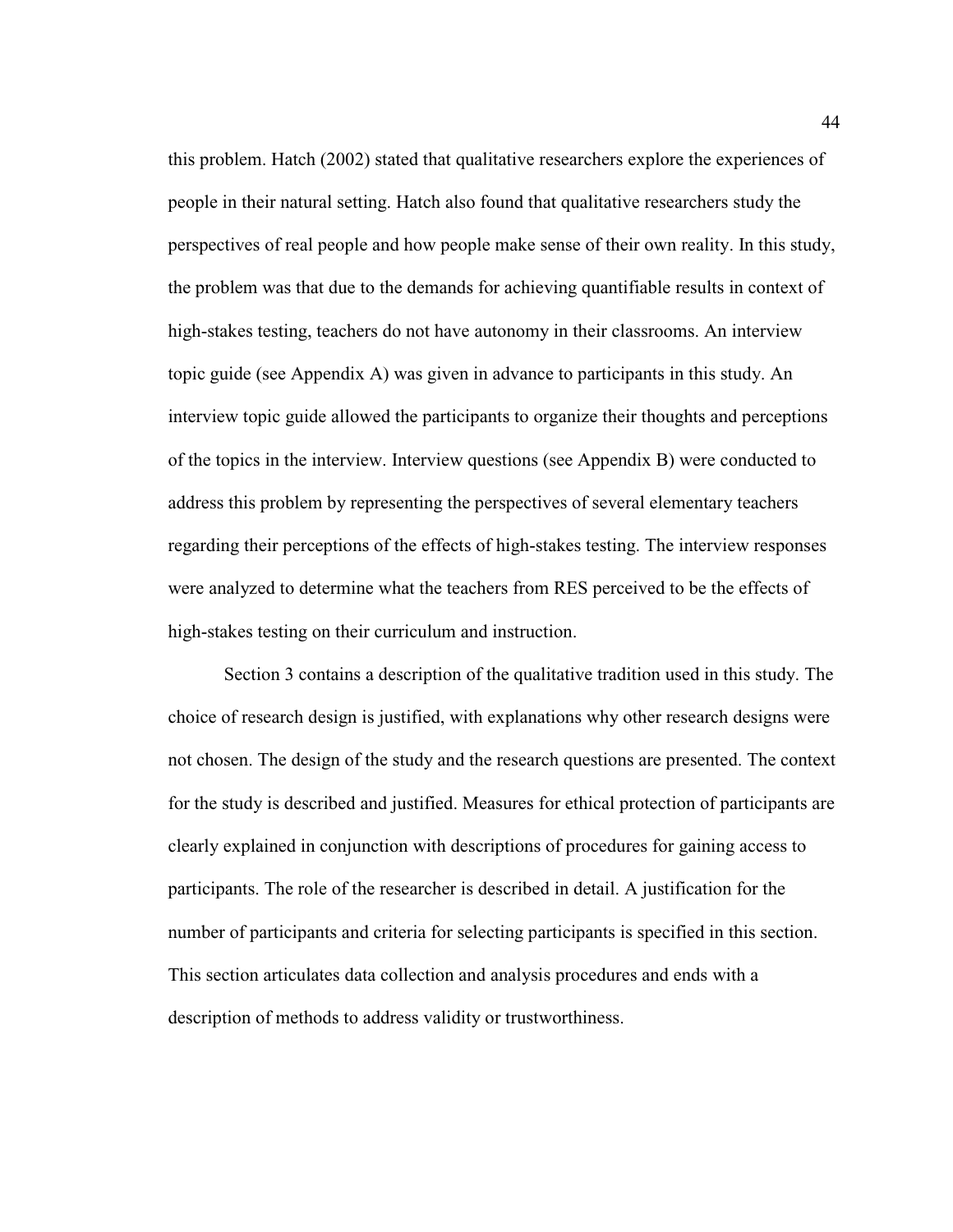### **Research Design**

The research paradigm for this study was qualitative. The philosophical assumptions, strategies for inquiry, and data collection methods of qualitative research were a better fit than quantitative research for this study. This will be explained in this section of this paper. The qualitative design for this study was case study research. Case study design was the most effective design for this study based on focus, the problem, and data collection and analysis.

The philosophical assumption of quantitative or qualitative studies describes how and what researchers will learn during a project. Creswell (2003) found that an absolute truth can never be found in quantitative research. Creswell noted that because an absolute truth can never be found, evidence established in research is always imperfect. Researchers make claims and most quantitative research starts with a test of a theory. Laws or theories need to be tested using the scientific method. My study did not start with the test of a theory. Philosophical assumptions of qualitative research include the experiences of the participants in the study. Creswell stated that individuals seek to make sense of their world. The job of the researcher is to look for the complexity of views rather than narrowing meanings into variables or theories like in quantitative research. Qualitative researchers generate a theory inductively, such as the approach used in quantitative research. This study mirrored the philosophical assumptions of qualitative research. This research includes the experiences of elementary teachers from the RES in the ZASD. I worked with these individuals to understand their perceptions of high-stakes testing and its effect on curriculum and instruction.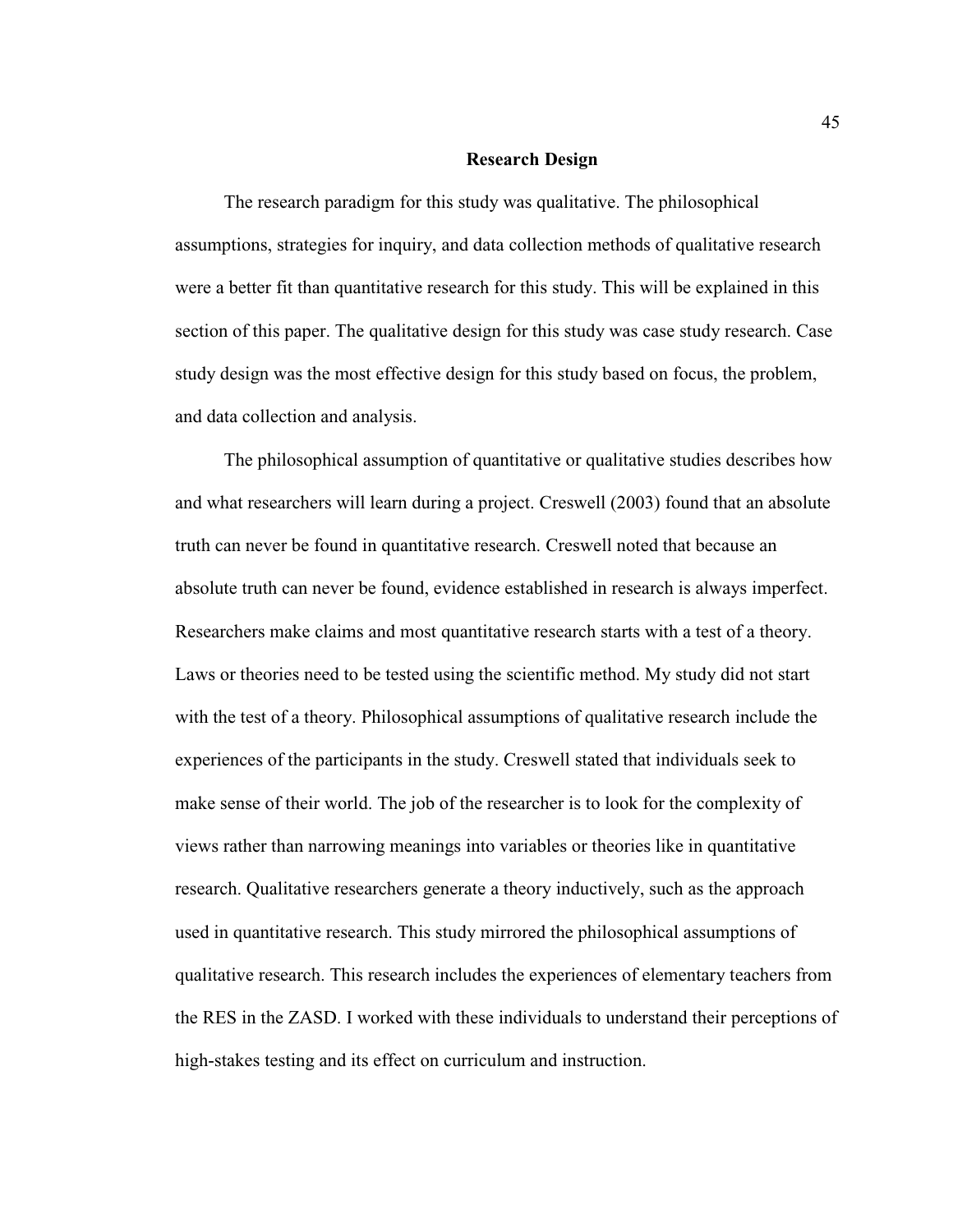The strategies of inquiry used in quantitative and qualitative approaches differ. Quantitative strategies of inquiry often include experimental designs and nonexperimental designs such as surveys. Creswell (2003) found that the experiments are complex with many variables and treatments. Surveys are cross-sectional and longitudinal. Merriem (2002) believed that quantitative research offers a logical and empirical approach to research. The qualitative strategies for inquiry include narratives, phenomenologies, ethnographies, grounded theory, and case studies. Each strategy in qualitative research includes the researcher seeking to understand the setting of the participants through visiting and gathering information personally (Creswell, 2003). The strategies of inquiry for this study were qualitative because they did not include experiments, surveys, or empirical data; instead the researcher was seeking to understand the experiences of elementary teachers within their classrooms.

The research methods of data collection and analysis are different in quantitative and qualitative approaches. In quantitative research, researchers use instrument based questions. Creswell (2003) noted that the researcher collects data on predetermined instruments to yield statistical data. Statistical procedures test or verify theories by identifying variables and relating variables in questions or hypotheses. Quantitative analysis requires the researcher to observe and measure information numerically. Creswell found that qualitative researchers first collect open-ended data and then they search for themes or patterns in that data. Qualitative researchers analyze text and image data of interviews, observations, documents, and audiovisual materials. The research method for this study was qualitative because I am the primary instrument for data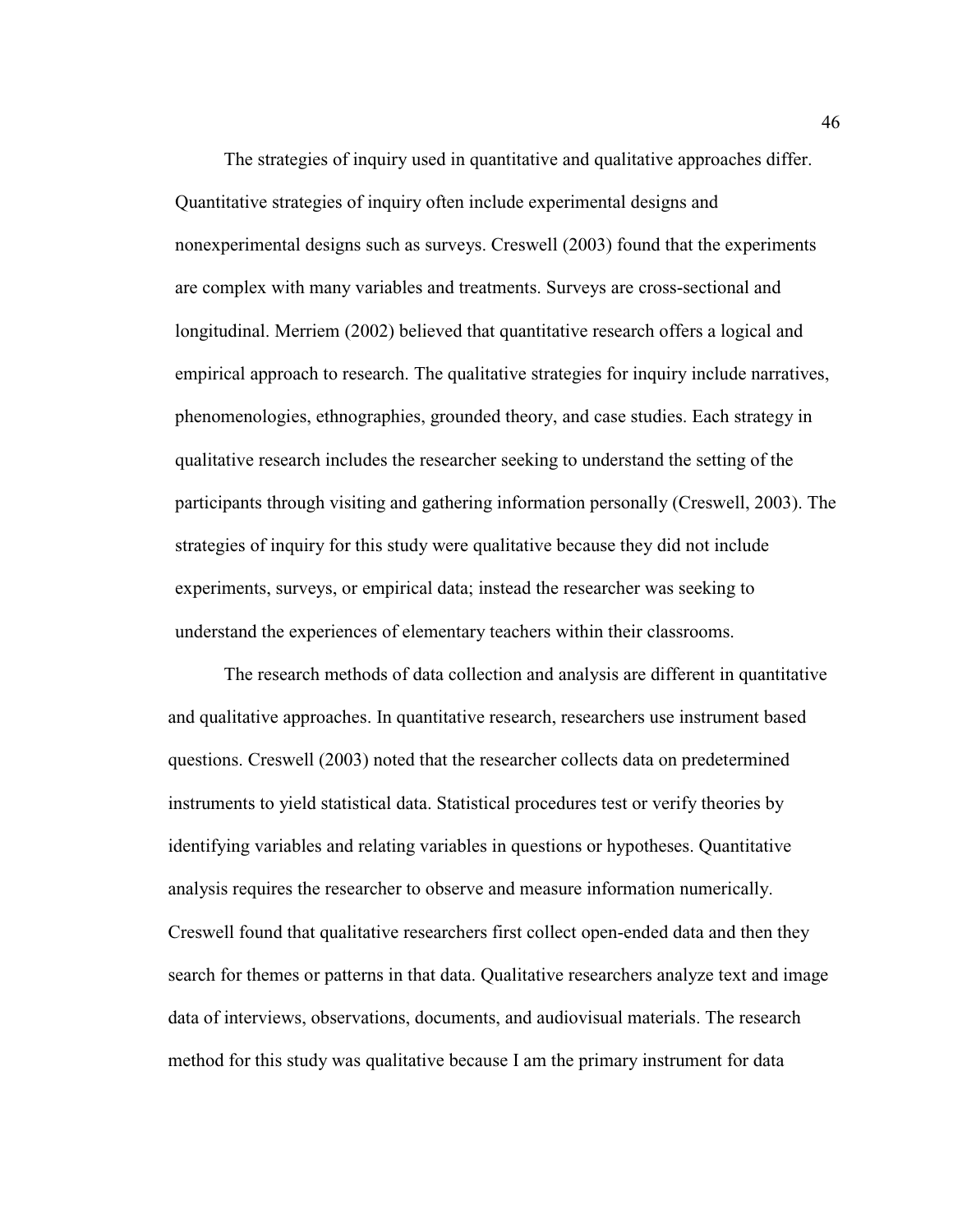collection and analysis. I collected open-ended data from teacher interviews regarding perceptions of high-stakes testing with the intent of developing themes of the data.

The case study design was chosen for this study because as Kiriakidis (2008) found, case study design involves aspects of the individual experience. My study included the individual experiences of selected elementary teachers and their perceptions of the effects of high-stakes testing. Each of the nine elementary teachers was classified as a case. A case study design was chosen for my study because I wanted to understand the perceptions of the teachers to learn the complexity of the case or cases of the participants (Stake, 1995). The data collection form in case study research uses openended interview questions. Creswell (2007) found that case study research explores an issue within a bound system. In this study, I asked open-ended interview questions to teachers from RES in the ZASD to explore the issue of high-stakes testing. Creswell also found the focus of case study research is to develop an in-depth description and analysis of a case or multiple cases. Within the RES of the ZASD, nine teachers participated in indepth interviews regarding their perceptions of high-stakes testing. Merriam (2002) and Hatch (2002) defined *case study research* as an analysis of a phenomenon or social group. Creswell (2007) described *case study data analysis* as a description of the case and themes of the case. In this study, several teacher interviews were analyzed to explore the perceptions of the effects of high-stakes testing on curriculum and instruction within elementary classrooms of RES in the ZASD.

Ethnography and grounded theory qualitative designs were rejected for this study. Creswell (2003) found that ethnographies study cultural groups over a prolonged period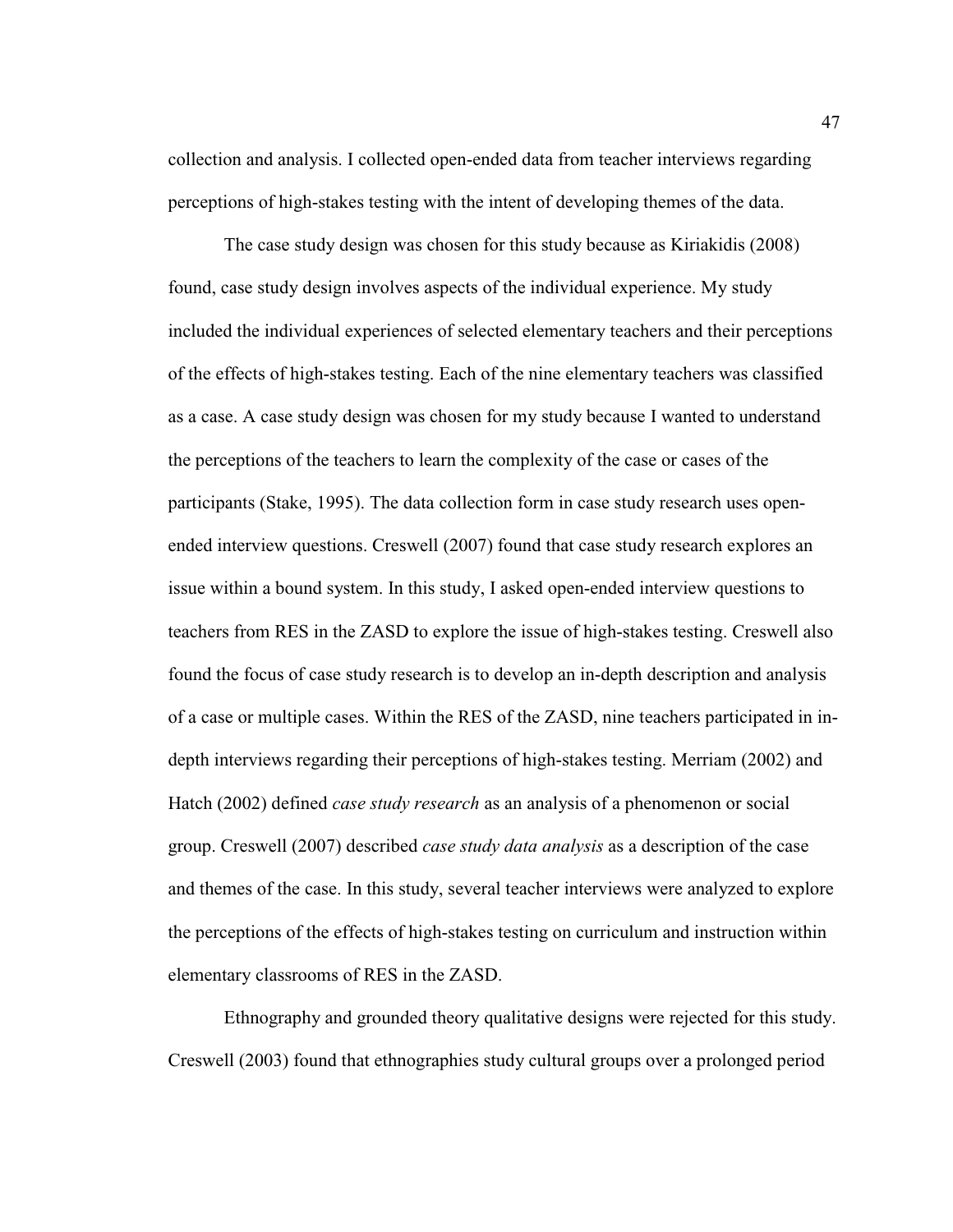of time using mostly observational data. Hatch (2002) found ethnographic research involves participant observation and artifact collection. A case study design was a better fit for this study because the intent of this study was not to have the researcher immersed in the daily lives of a cultural group in an attempt to study that cultural group over a prolonged period of time. Merriam (2002) found that in grounded theory research develops a theory grounded in the data field. Data collection in grounded theory studies involves interviews with 20 to 60 individuals (Creswell, 2007). The goal of this study was to describe teacher perceptions, not to develop a theory, therefore, grounded theory was not chosen and case study research was the appropriate choice.

### **Research Questions**

- 1. What do elementary teachers from RES in the ZASD perceive to be the effects of high-stakes testing on curriculum?
- 2. What do elementary teachers from RES in the ZASD perceive to be the effects of high-stakes testing on instruction?

## **Context for the Study**

The "case" for this study was 9 elementary teachers from RES within the ZASD in the northeastern part of Pennsylvania. The most recent data shows that the ZASD has a total of 6,708 students (School Data, 2011). The students and grades with each school are: One high school serves students in ninth through twelfth grades; two high schools serve grades 7-12; one middle school includes grades 7 and 8; and five K-6 elementary schools are within the district. The elementary school selected for this study is a Title I school. In order to qualify as a Title I school, 40% of the students must be enrolled in the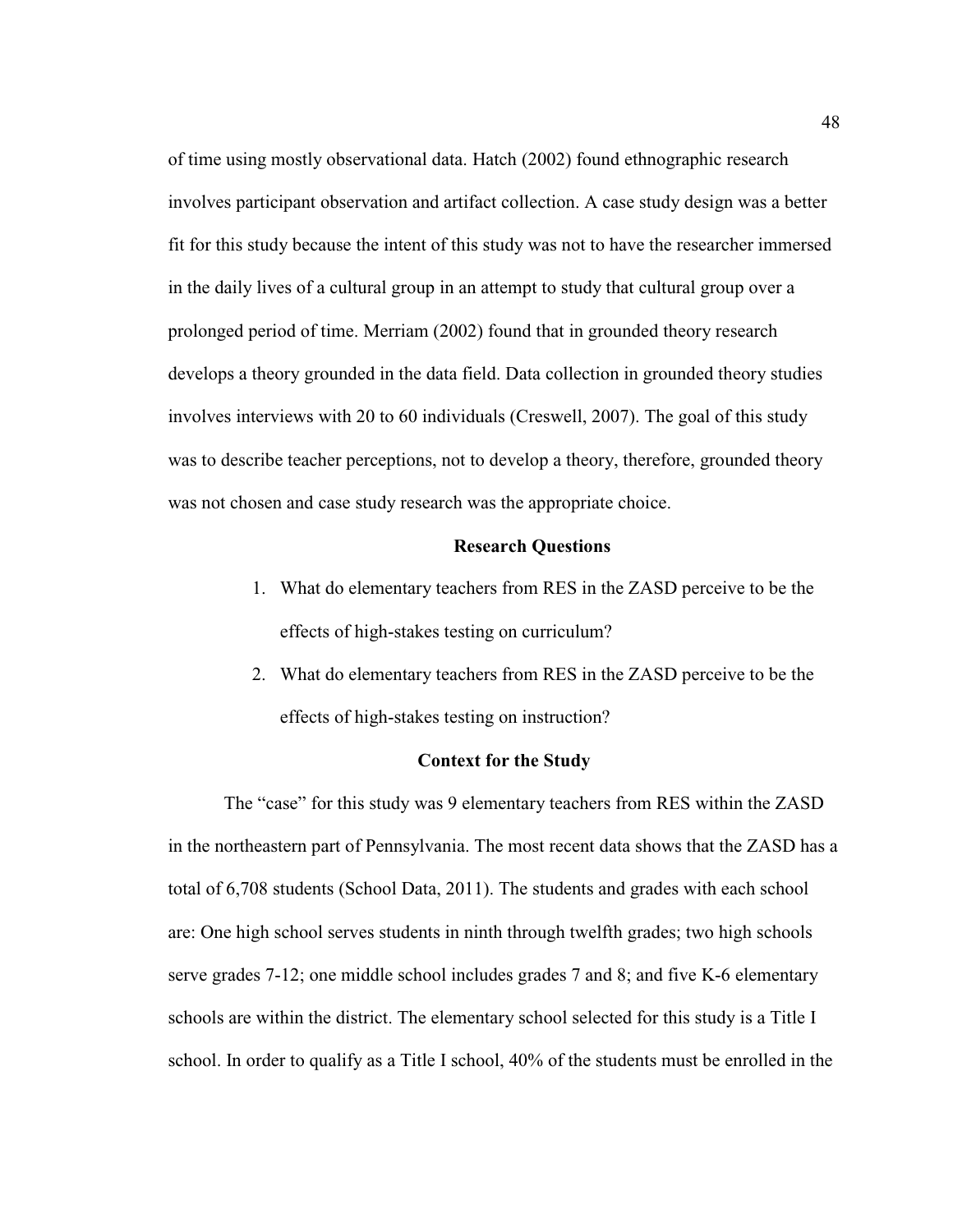free and reduced lunch program (Pennsylvania Department of Education, 2011c). Of the students in RES, 79% are eligible for free or reduced school lunch compared with the state average of 33% (School Data, 2011).

School Data (2011) reported a rating scale that is used to compare schools within the district in which 1 represented the lowest or worst possible score, and 10 represented the best possible score. RES received the lowest rating on the School Data report of 2 out of 10 compared to other elementary scores of 4, 3, 3, and 7. Scores were based on school performance and state assessment scores. RES is also the least populated building in the district. The population of RES is 450 students (School Data, 2011). RES has the lowest population of the ZASD elementary schools with a population of 450 students compared with student populations of 489, 906, 694, and 860 students in each of the other schools. RES is in School Improvement II status which means that this school did not meet Adequate Yearly Progress for 3 consecutive years. PDE (2011a) also noted that students in RES qualify for school choice, which means parents may send them to a different school within the ZASD. This has a direct effect on the school population. Some students have left RES to go to a higher performing school in the district. School Data reported the ethnicity of RES is 45% European American compared to the state average of 73%. RES has a 33% black, not Hispanic population compared with 16% in the state. The district also has a 21% Hispanic population compared to 7% in the state. Of the students in RES,  $\leq$ 1% has an Asian/Pacific Islander ethnicity compared to 3% in the state, and  $\leq$ 1% are American Indian/Alaskan Native which is equal to the state average.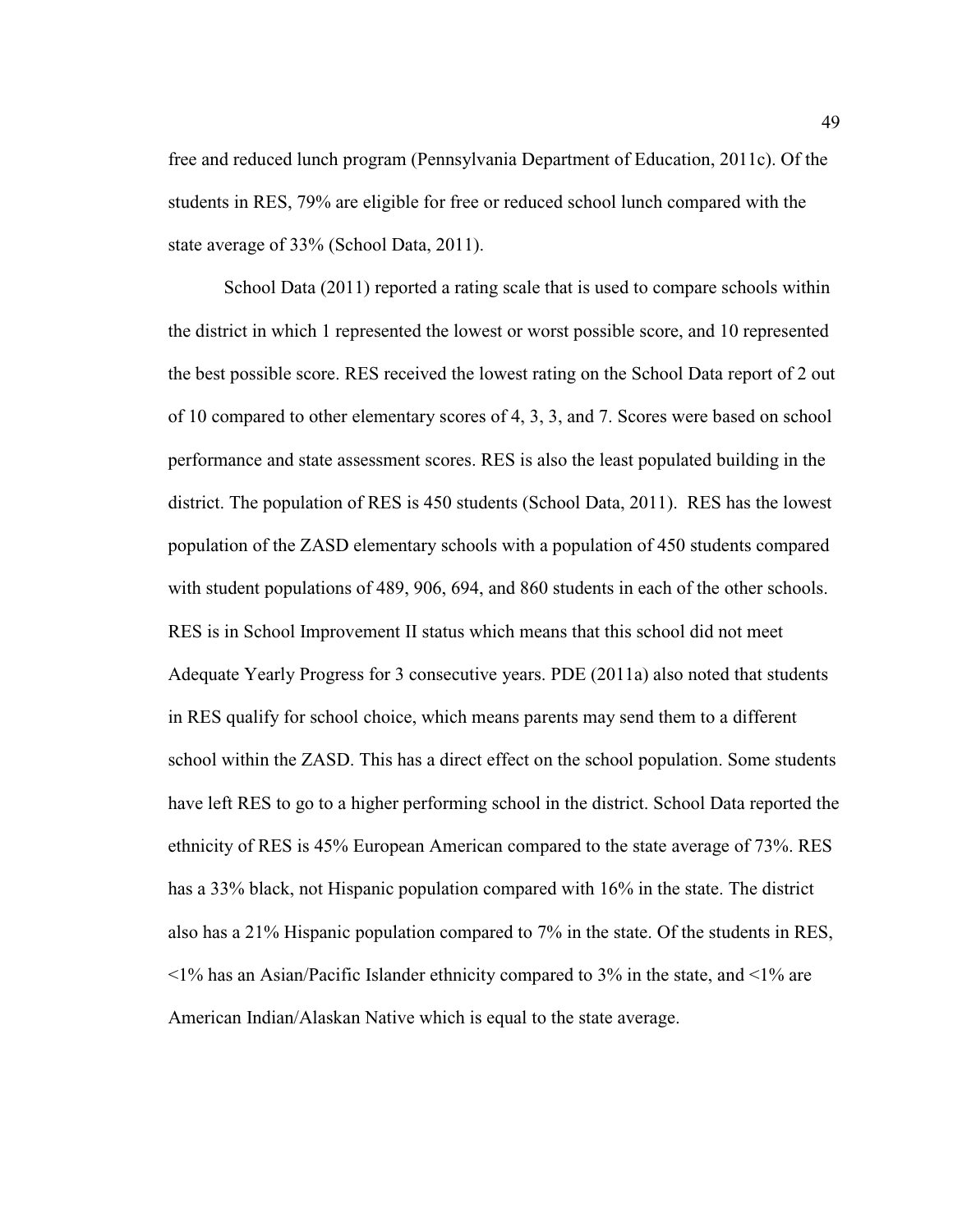### **Participant Selection & Protection of Participants**

 First, I gained institutional review board (IRB) approval through Walden University in order to protect the rights of the human participants in this study. Walden University's approval number for this study was 06-02-11-0079608**.** Then I emailed a consent form (Appendix C) to the superintendent of the ZASD to obtain permission to interview the teachers. After I received the approval form from the ZASD, (Appendix D), 12 teachers were invited to participate in the study through the ZASD's email (Appendix E).

 Creswell (2007) found that researchers must decide which bounded system to study. The teachers in RES were selected based on the recent school performance and population of RES. The teachers were purposefully selected for this study because they taught grades 3-6 which were assessed on the PSSA. Creswell also found that "the study of more than one case dilutes the overall analysis; the more cases an individual studies, the less depth in any single case" (p. 76). Hatch (2002) found that homogeneous groups who share common characteristics are useful when studying small subgroups in depth. Hatch noted that when samples of participants are homogeneous it controls extraneous variables. The participants were selected from one elementary school in the ZASD. At RES, three third grade teachers, three fourth grade teacher, three fifth grade teachers, and three sixth grade teachers were asked to participate in the study. I chose 12 participants for this study. The smaller number of participants allowed me to have a more in-depth interview with each of the participants. There were 12 teachers selected to participate in this study, so the maximum amount of participants was 12. I interview all teachers that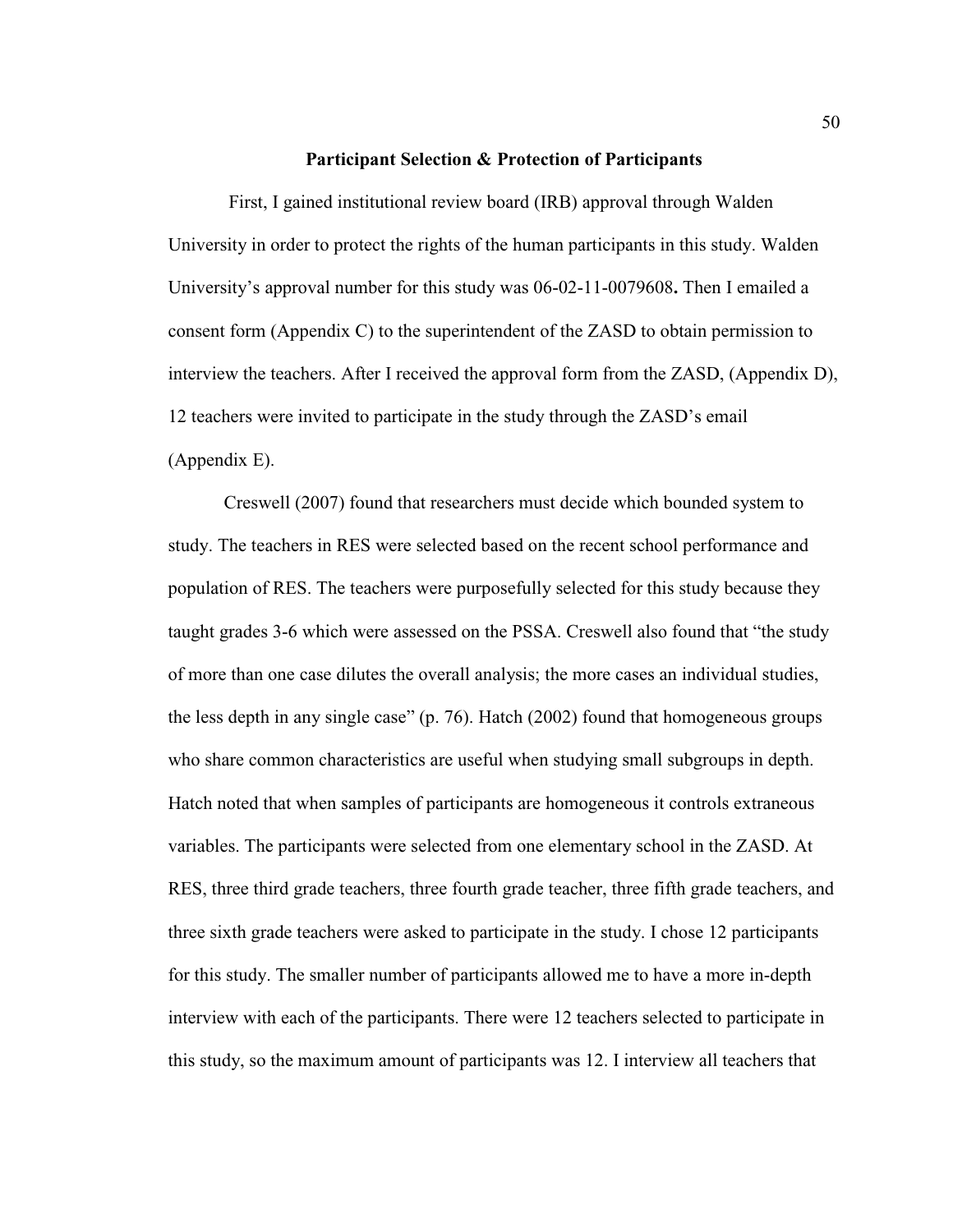were willing to participate in this study. The rationale for selecting teachers of grade 3-6 was that grades 3-6 have state assessments that determine AYP. All of the teachers selected to participate have used the research based SFA reading program to teach reading for 1.5 hours each day.

 Teachers that decided to be in the study, returned the participant demographic profile (Appendix F) to me. I then had the selected participants electronically sign the necessary consent (Appendix G) form required by Walden University. This consent form had assurances of ethical protection. It informed the participants of the purpose of the study and their right to withdraw from the study at any time. The consent form notified participants that interviews would tape recorded and would last between 50 to 60 minutes. The consent form also notified participants of the voluntary nature of this study. Participants were also informed that they would be compensated with a catered dinner and they would not be penalized if they decided to not participate in the study. I informed the participants that they had the right to review any materials related to the study. I advised them that their confidentiality and privacy would be maintained and protected throughout the study and no names of teachers or school district information would be released.

 After the participant consent form (Appendix E) was signed and returned, I emailed the participants to set up interview time that were most convenient to them. I gained access to the participants before and after school based on the participants' preferences. Interviews took place based on the participants' schedule, flexibility, and convenience.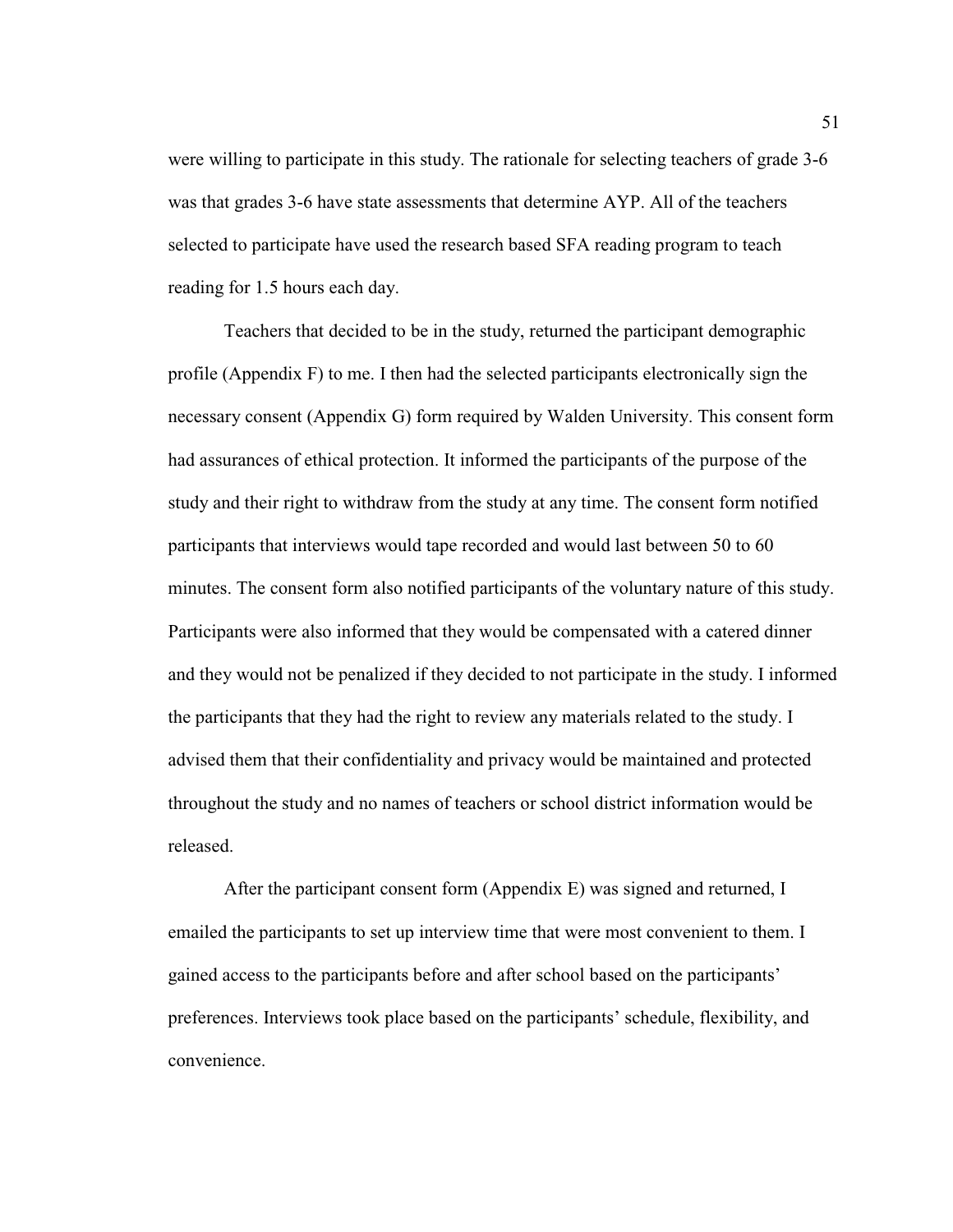Participant information was kept confidential and the researcher maintained their privacy. I used the pseudonym RES and ZASD throughout this study. Teachers were labeled teacher 1, teacher 2, and so on. Audiotapes of the interviews were saved and locked in a lock box in the researcher's home. Transcriptions of interviews were saved for 5 years on a Microsoft Word document on a password protected computer in my home.

# **Role of the Researcher**

 Creswell (2007) found that studying in one's own workplace can raise questions about balance of power. Hatch (2002) found the role of researcher and educator can be conflicting when both are within the same context. I am not an employee of the school district in the study. I am employed in a neighboring public school district. I do not have any past or current professional role in the RES or the ZASD. The relationship between the researcher and participants is purely collegial. The collegial relationship with the participants did not affect data collection.

 Creswell (2003) found that, in qualitative research, the researcher explores the case in-depth. I was the primary instrument for data collection and analysis. I collected open-ended data from teacher interviews regarding perceptions of high-stakes testing with the intent of developing themes of the data. Emails established a researcherparticipant working relationship.

 Qualitative researchers need to identify their biases within their study. Creswell (2003) found that researchers have the responsibility to express their personal beliefs, values, and interests. Merriam (2002) stated, "rather than trying to eliminate these biases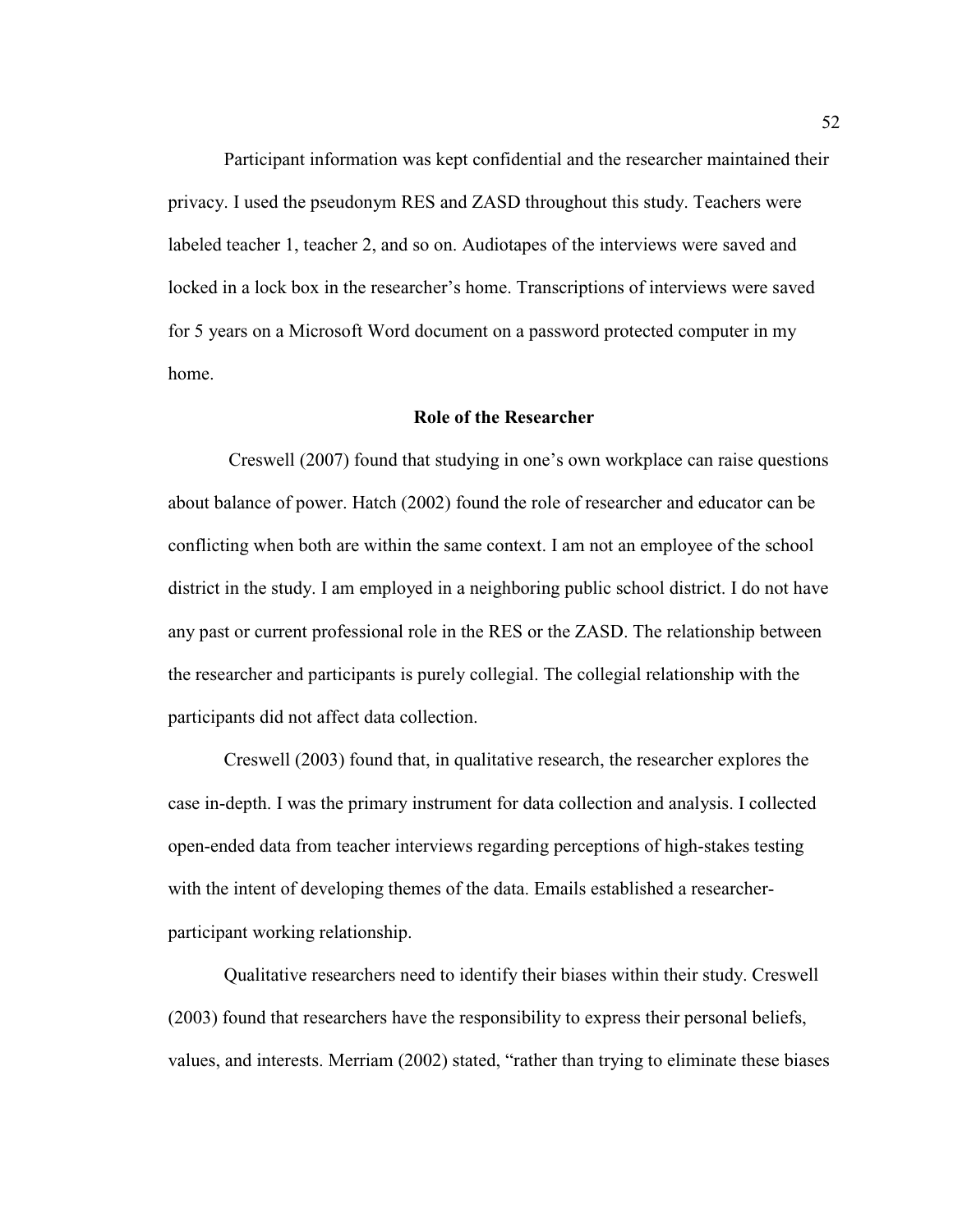or '*subjectivities*', it is important to identify them and monitor them as to how they may be shaping the collection and interpretation of the data" (p. 5). I am a fifth-grade teacher in a neighboring school district. I have perceptions of the effects of testing within my classroom. The topic of study was interesting to me. I have worked in other school districts where high-stakes testing has had a negative effect on curriculum and instruction. I believe that elementary teachers are not enabled to be active participants in curricular and instructional decisions that are affected by high-stakes testing. I care about the students in the RES and want teachers to have an opportunity to share their experiences.

# **Data Collection**

 Hatch (2002) stated that qualitative researchers are the primary data collection tool for collecting data. I collected the data in this study using open-ended interview questions (Appendix B). Hatch found that interviews uncover the meaning structures that participants use to organize their experience. I asked participants to make sense of and describe their perceptions of the effects of high-stakes testing on their curriculum. Hatch also noted that "interviews can be the primary or only data source in some qualitative approaches" (p. 91). Formal in-depth interviews were conducted with the elementary teachers in this study. The researcher lead the interview and the discussion were tape recorded. The guiding questions were open ended and elicited an in-depth description of the experiences of the participants in the study.

Hatch (2002) found that the power of qualitative interviews is that it allows participants to share their unique perspectives in their own words. The purpose of this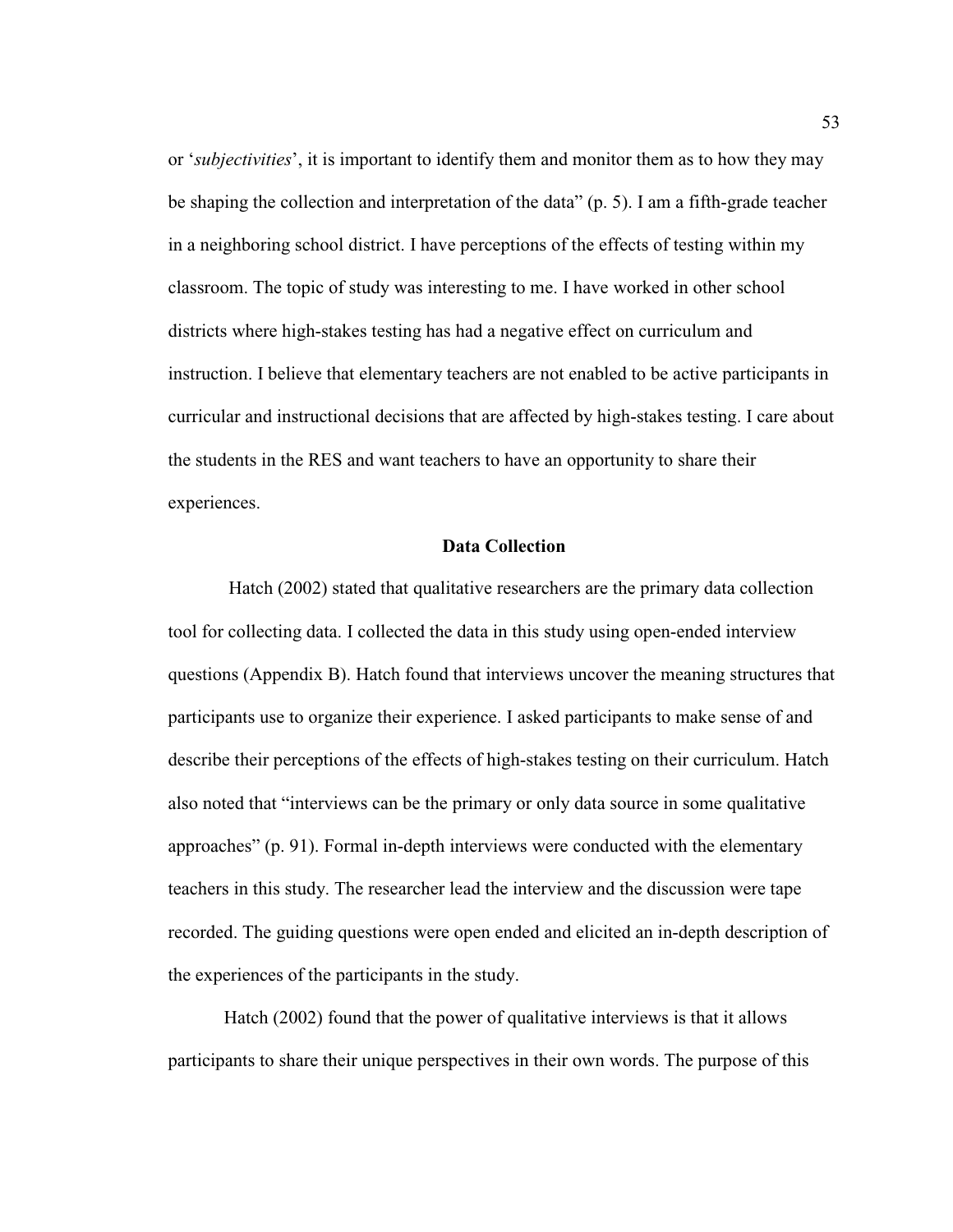study was to describe the perceptions of elementary teachers. Interviews allowed the teachers to share their perceptions and experiences regarding the effects of high-stakes testing on curriculum and instruction.

 Interview questions were designed to get the participants to talk about their experiences and understandings. I asked each participant 15 in-depth interview questions that were aligned with the research questions in the study. Interviews were held before and after school hours based on the preference and availability of participants. I tape recorded and then transcribed each interview.

### **Data Analysis**

 Data from interview transcripts were analyzed to determine factors, events, conditions, personal perspectives, and concerns of the elementary teachers from RES. Data analysis began as soon as I finished each interview. Hatch (2002) found that qualitative data analysis requires synthesis, evaluation, interpretation, categorization, hypothesizing, comparison and pattern finding. Hatch noted that a well designed and implemented interview study provides a substantial amount of evidence related to participants' perspectives on the topic of interest. After each interview, I transcribed the interview and then I reread the transcription of each interview several times. While reading each transcript, I wrote notes, listed ideas, and watched for special vocabulary that participants used. I looked for information that answered the research questions. I compared the responses for common experiences and combined responses in order to make sense of the information to recognize patterns. Creswell (2003) suggested that data analysis should begin with a coding process. As I read the interview responses, I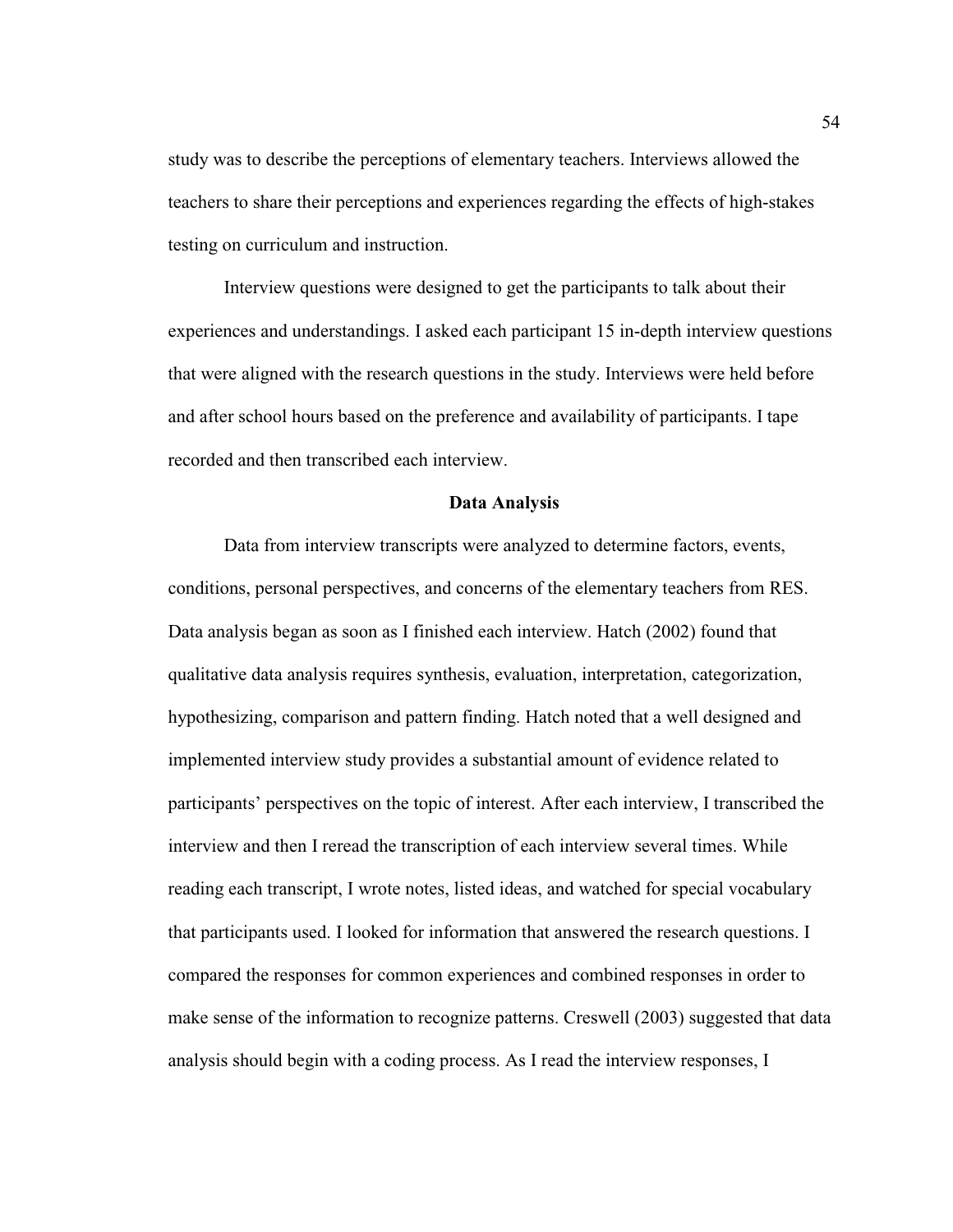identified codes based on the patterns and themes in the data through the systematic analysis and constant comparison of data sets. Rubin and Rubin (2005) suggested that highlighting each section based on codes is the beginning steps in data analysis. As I color coded each interview into sections and identified codes, I conceptualized and labeled data by categorizing individual phenomena that exists in the data (Rubin  $\&$ Rubin, 2005).

 Color coding and highlighting text provided a visualization of the data so that I could reexamine it at a later date (Hatch, 2002). The coded interview responses were kept on an electronic journal. I made a copy of the coded data and then I cut out the color coded sections. I sorted and labeled the coded data into themes according to topics. I reexamined each theme to ensure that everything in the theme related to the label. I made changes as needed which included combining or deleting themes. After the interview transcripts were coded and themes were recognized under each research question, I shared the findings with the participants. The practice of sharing the findings with the participants ensured that the interpretation accurately reflected the participant's perspectives.

# **Validity**

 Internal validity helps the researcher to constitute reality of the research. Merriam (2002) identified member checking as a common strategy for ensuring validity. Merriam suggested that member checking involves having the participants look over the tentative findings to see if the researcher's interpretations match the participants' interpretations. The participants in this study had the opportunity to comment on the researcher's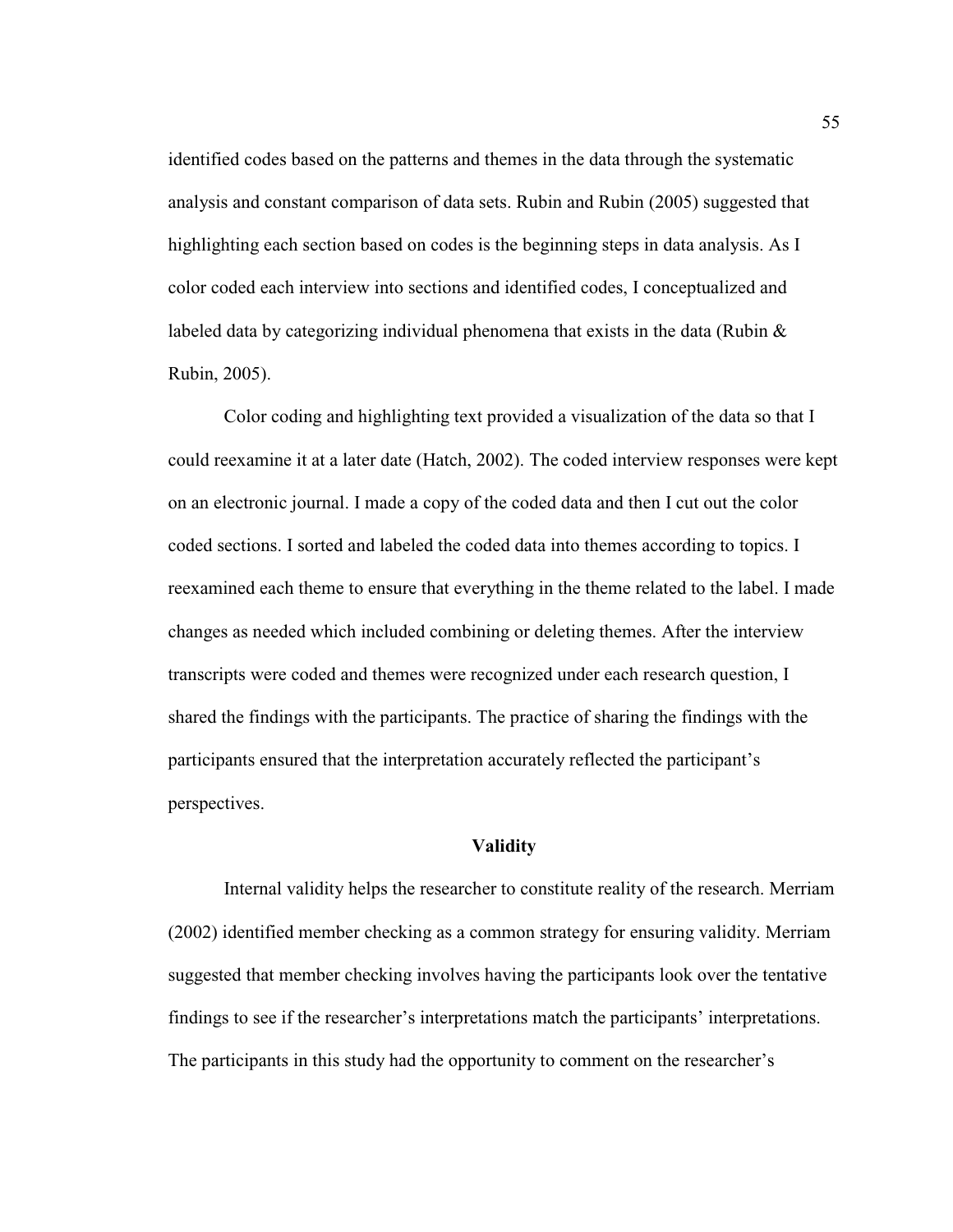interpretation of the data. The participants were able to read the researchers transcriptions to check for accuracy and correct interpretations of the interviews. Merriam found that taking tentative findings back to the participants allows the participants to ensure you have interpreted their experiences and perceptions correctly.

 Merriam (2002) suggested that different assumptions and generalizability need to be thought of in qualitative and quantitative research. This study cannot be used to generalize about all elementary teachers within the ZASD or with the state of Pennsylvania. Readers need to determine how closely their situations match and whether findings can be transferred.

 Merriam (2002) found that trustworthy studies are valid, reliable, and done ethically. The interviews in this study were conducted in an ethical manner. The researcher used member checking to ensure validity. This research cannot be used to generalize about all teachers in the school or district in the study. These efforts maintained the validity and trustworthiness of the study.

This section contained a description of the qualitative tradition used in this study. The choice of research design was justified, with explanations why other research designs were not chosen. The design of the study and the research questions were presented. The context for the study was described and justified. Measures for ethical protection of participants were clearly explained along with descriptions of procedures for gaining access to participants. The role of the researcher was described in detail. A justification for the number of participants and criteria for selecting participants was specified in this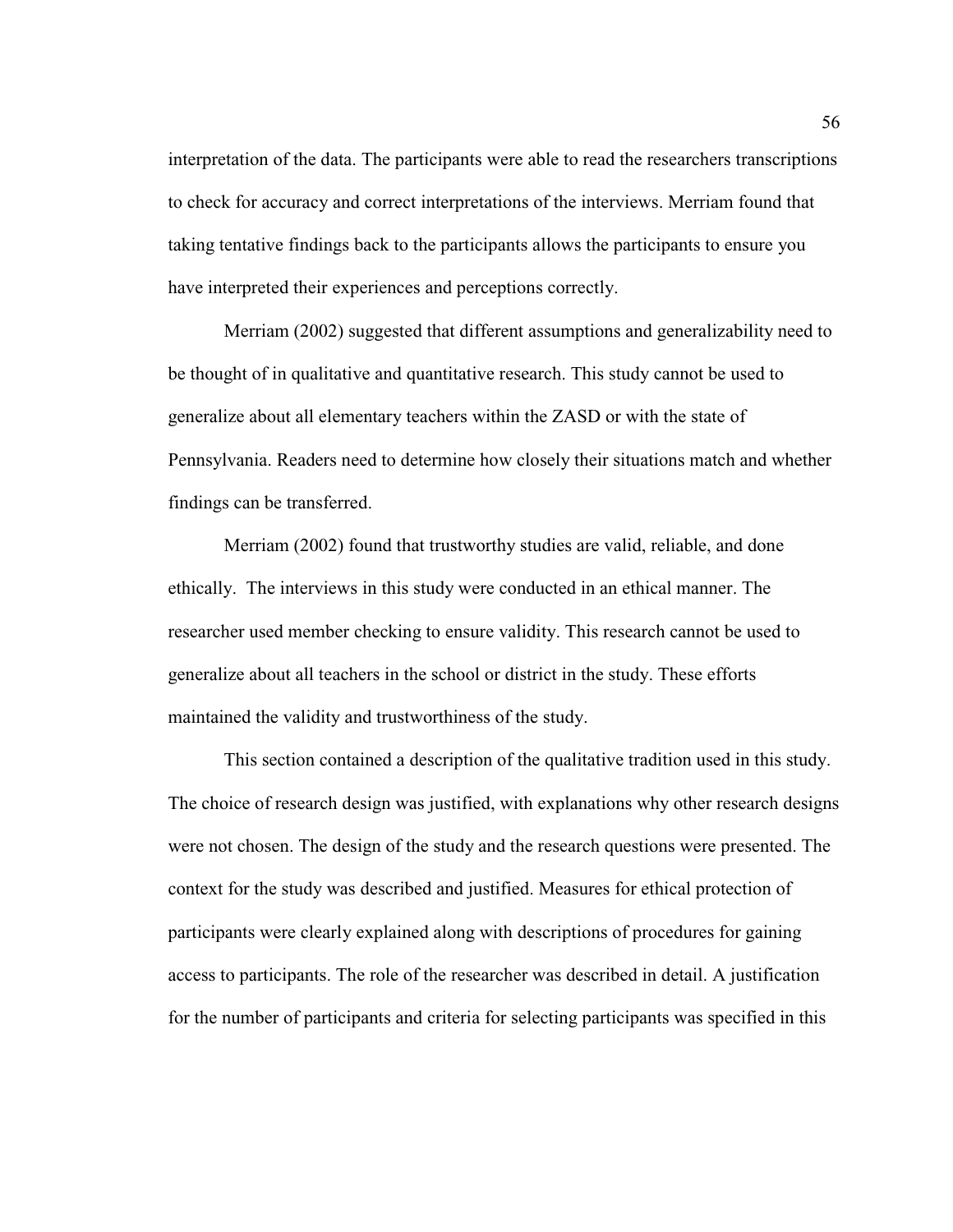section. This section articulated data collection and analysis procedures Section 3 ended with a description of methods to address validity or trustworthiness.

Section 4 will include the process by which the data were generated, gathered, and recorded. The systems used for keeping track of data will be described. The findings will be built logically from the problem and the research design. Findings will be presented in a manner that addresses the research questions. Patterns, themes, and relationships will be described. Section 4 will end with a discussion of evidence of quality.

Section 5 will include an overview of why and how the study was done. A detailed interpretation of the findings will be included. The implication for social change and recommendations for action will be in this section. A reflection on the researcher's experience and a concluding statement will conclude Section 5.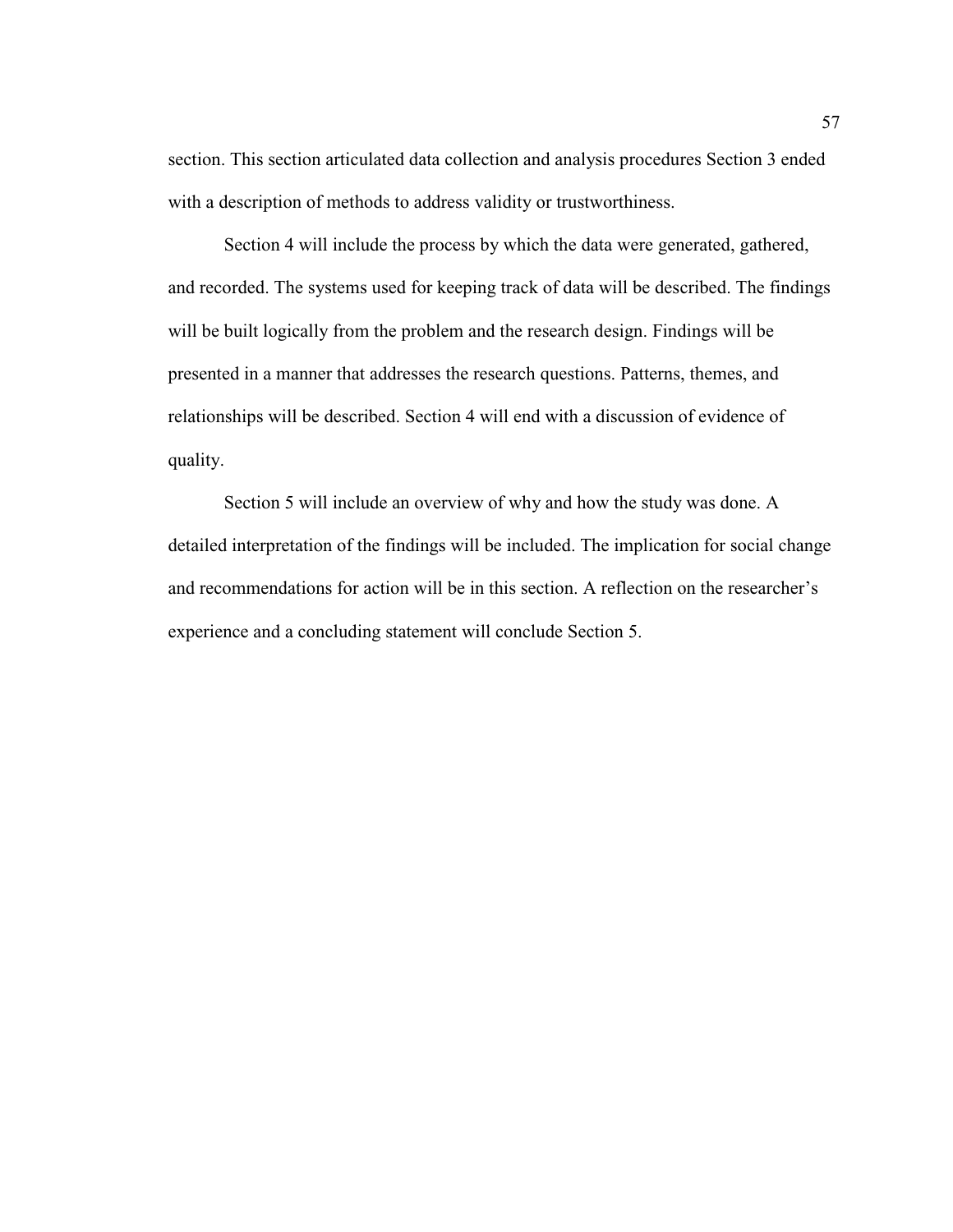#### Section 4: Results and Findings

# **Introduction**

This section includes the process by which the data were generated, gathered, and recorded. The systems used for keeping track of data are described. The findings were built logically from the problem and the research design. Findings were presented in a manner that addressed the research questions. Patterns, themes, and relationships were described. Section 4 ends with a discussion of evidence of quality. This case study was structured around the following research questions:

- 1. What do elementary teachers from RES in the ZASD perceive to be the effects of high-stakes testing on curriculum?
- 2. What do elementary teachers from RES in the ZASD perceive to be the effects of high-stakes testing on instruction?

This section contains the results of data analysis. Data includes demographic information and narratives from personal interviews. The research questions were answered by breaking the data into themes by supporting data for each question.

# **Problem and Purpose**

In elementary education, in Pennsylvania public schools, high-stakes testing (HST) and NCLB accountability have harmful consequences for curriculum, instruction, classroom testing, and student learning. Vogler and Virtue (2007) found that teachers under the pressure of high-stakes tend to use teacher-centered instructional practices, such as lecture, instead of hands-on activities such as role-play, cooperative learning, and projects. Currently, most districts have realigned their curriculum to match the assessed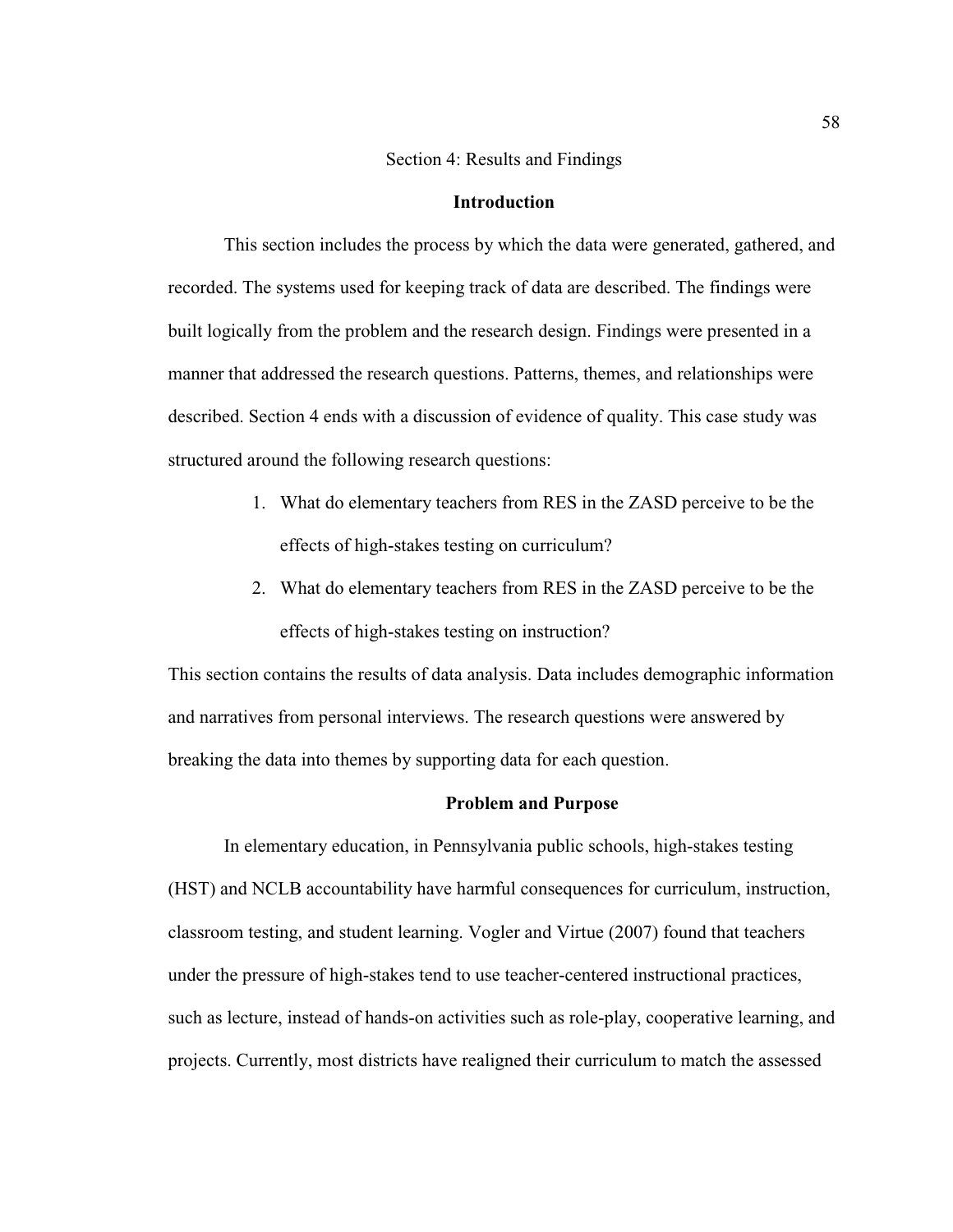state standards. This results-oriented atmosphere affects some teachers by placing increased pressure on them to produce student scores. This has a negative impact on instruction as teachers use more teacher-centered instructional strategies and test prep lessons instead of exploratory inquiry-based teaching. The problem is that, in an era of high-stakes testing, teachers do not have a voice in their classrooms. This case study recorded the experiences and perceptions of elementary teachers regarding the effects high-stakes testing has on curriculum and instruction in their classrooms. The purpose of this study was to analyze teacher perceptions of high-stakes testing and the effects that this testing had on curriculum and instruction. It is important for the school board and supervisory personnel to understand the teachers' experiences and the perceived effects of high-stakes testing because teachers are expected to prepare their students for state tests while providing meaningful learning experiences.

# **Demographics**

Nine elementary teachers from Richard Elementary School (RES) in the Zoo Area School District (ZASD) were interviewed in this study. The demographic information for each participant was collected by the information the participants provided on the demographic profile sheet (Appendix F). Participants provided information on their years of experience, highest degree earned, and subjects and grade levels taught. There were similarities and differences in the demographic information of the participants that offered a variety of insights. The details for each participant are described in more detail in Table 1.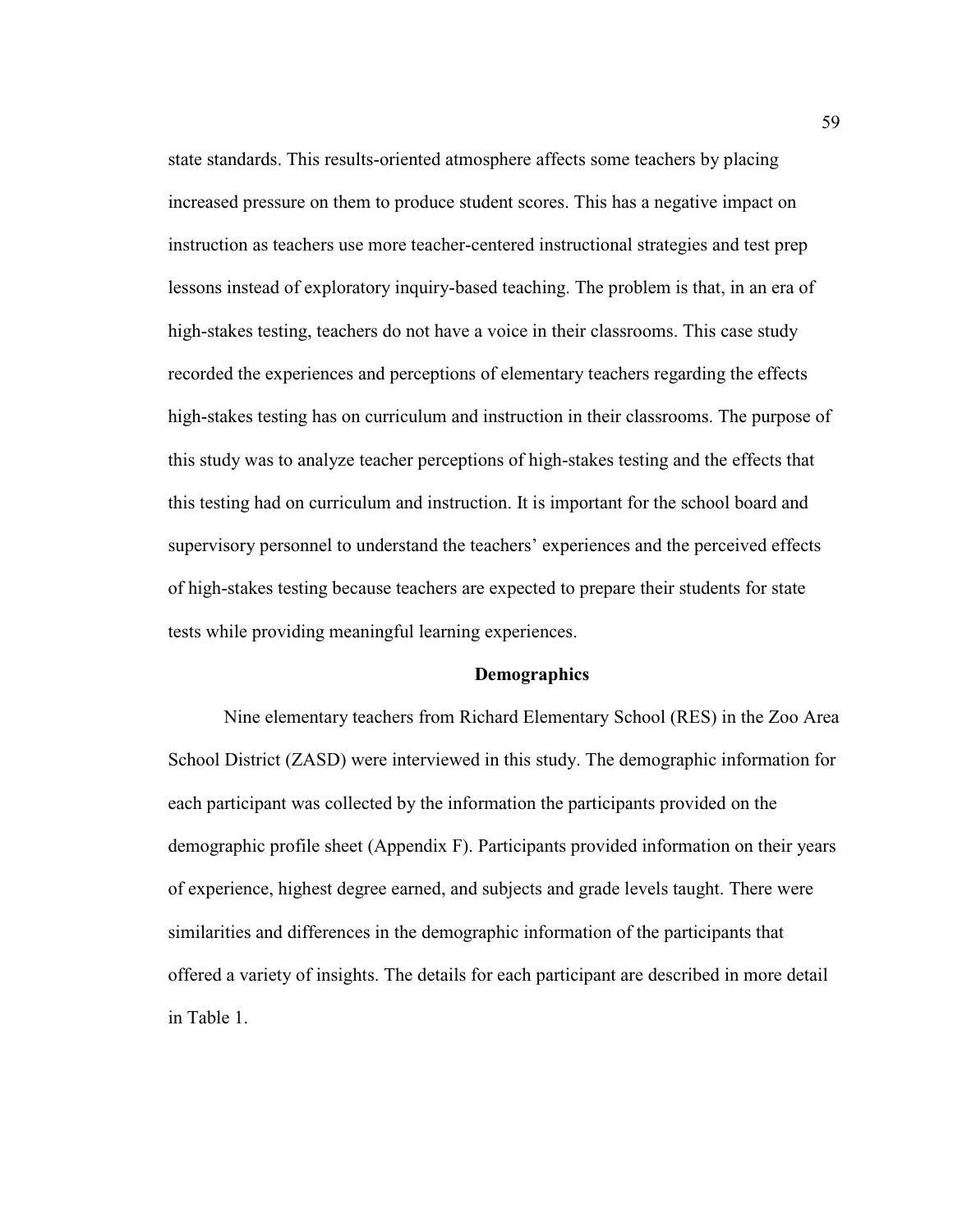# Table 1

| <i>i</i> urucipani Demographics<br>Teacher<br>number                                                     | Years of<br>service | Highest degree<br>earned | Subjects and<br>grades taught           |
|----------------------------------------------------------------------------------------------------------|---------------------|--------------------------|-----------------------------------------|
| 1                                                                                                        | 12                  | Master's                 | SFA reading* and<br>math grade 4*       |
| $\overline{2}$                                                                                           | 3                   | Bachelor's               | Math grades 4-6*                        |
| 3                                                                                                        | 3                   | Master's equivalency     | SFA reading* and<br>humanities grade 6  |
| $\overline{4}$                                                                                           | 5                   | Master's                 | SFA reading* and<br>science grade 5     |
| 5                                                                                                        | 17                  | Master's                 | SFA reading* and<br>math grade 6*       |
| 6                                                                                                        | 8                   | Master's                 | SFA reading* and<br>science grades 4*-6 |
| $\overline{7}$                                                                                           | 5                   | Master's                 | SFA reading* and<br>math grade $3*$     |
| 8                                                                                                        | 8                   | Master's                 | SFA reading* and<br>science grade 6     |
| 9                                                                                                        | 6                   | Master's                 | SFA reading* and<br>humanities grade 4  |
| <i>Note.</i> * Represents subjects that were assessed on the Pennsylvania System of School<br>Assessment |                     |                          |                                         |

*Participant Demographics* 

## **Data Collection**

 The first step of this research was to contact the school district administrator who was responsible for granting permission to conduct this study (Appendix C). After receiving approval to continue this study, I emailed three third grade teachers, three fourth grade teachers, three fifth grade teachers, and three sixth grade teachers an invitation to participate in the study (Appendix E). Teachers that agreed to be in the study, returned the participant demographic profile to me (Appendix F). The participants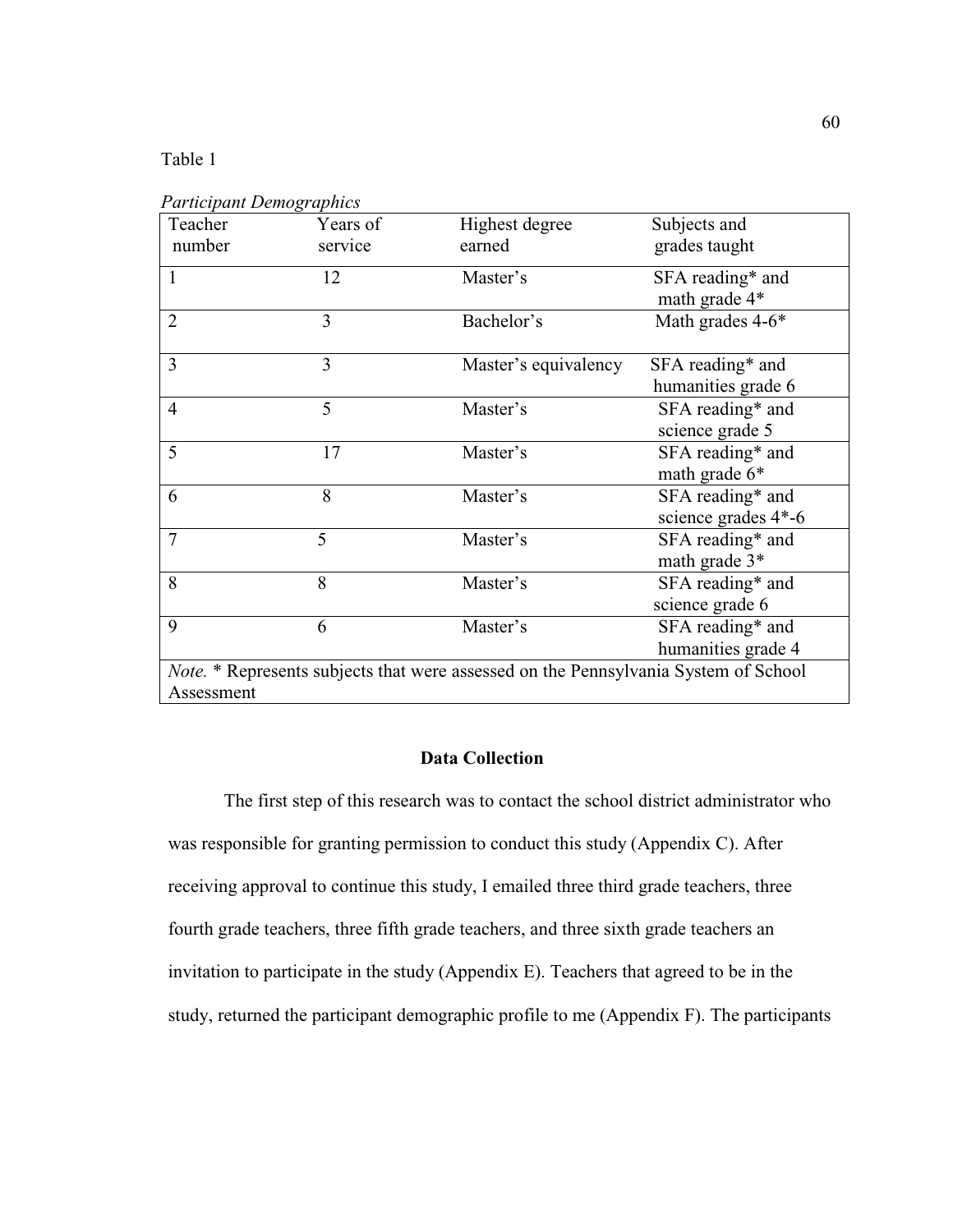also electronically signed and returned the necessary consent form required by Walden University (Appendix E).

Emails were sent to the participants to set up interview times that were most convenient to them. I planned access to the participants before and after school based on the participants' preferences. An interview topic guide was given in advance to participants in this study (Appendix A). This allowed the participants to organize their thoughts and perceptions of the topics in the interview.

Interviews took place in the teachers' classrooms based on the participants' schedules, flexibility, and convenience. Perceptions were gathered from 9 teachers from RES in the ZASD regarding the impact testing has on curriculum and instruction in their classrooms. Fifteen qualitative interview questions were used to collect the narrative data (Appendix B). Interviews lasted approximately 15 minutes. Interviews were held in the month of June, 2011.

Interviews were recorded on an audio recorder. I transcribed the interview responses onto a Microsoft Word document and saved each copy on a password protected computer in my home. Each participant was provided an opportunity to review the interview in order to provide feedback on the accuracy of the transcription. All 9 participants in the study returned their interview responses and agreed the transcriptions were accurate.

Participant information was kept confidential on a Microsoft Word document on a password protected computer in my home. I maintained the participant's privacy by assigning labels to each teacher. The pseudonym RES and ZASD were also used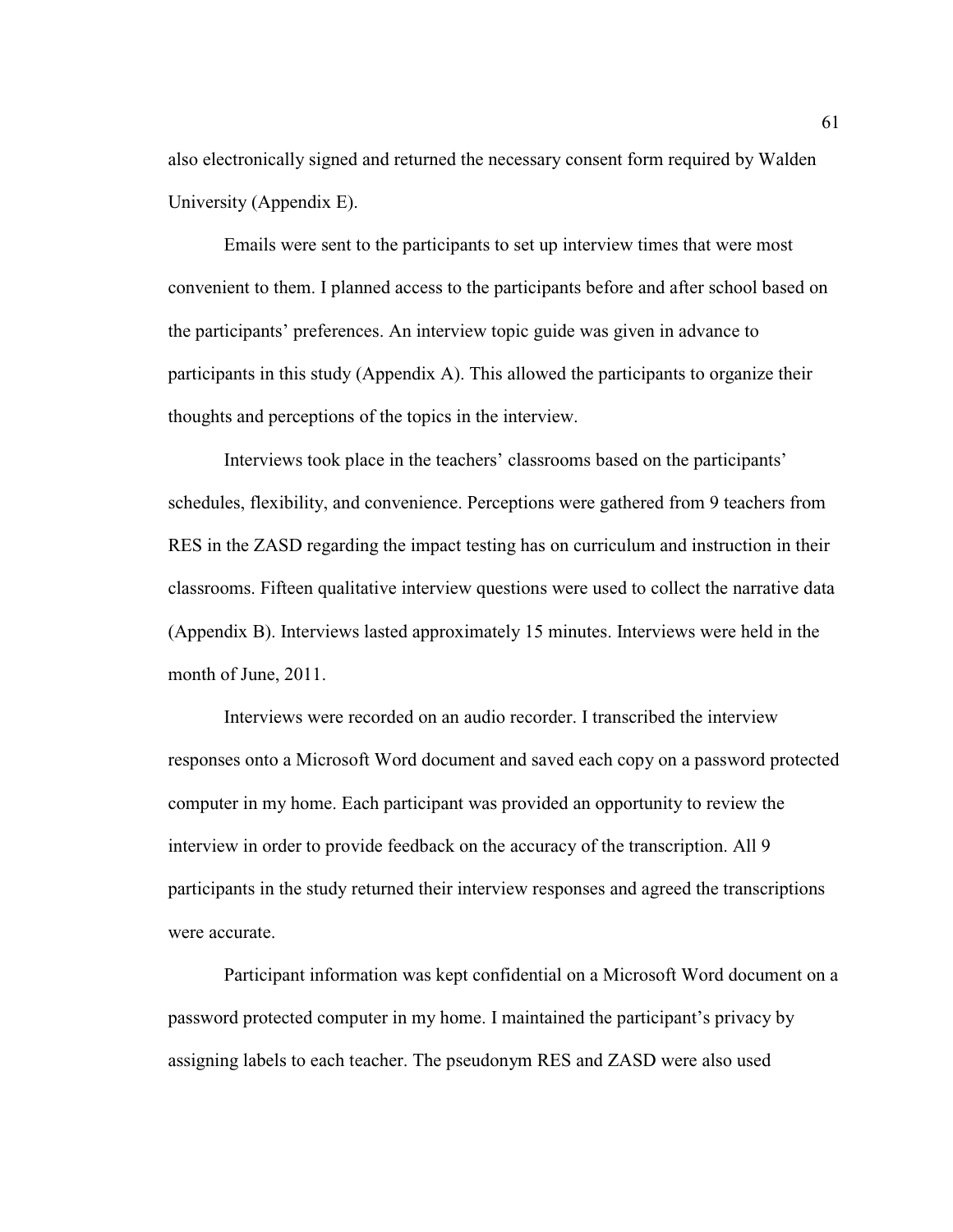throughout this study. Audiotapes and transcriptions will be saved and locked in a lock box in my home for 5 years and then they will be destroyed.

#### **Data Analysis**

 Data from interview transcripts were analyzed to determine factors, events, conditions, personal perspectives, and concerns of the elementary teachers from RES. Data analysis began as soon as I finished each interview. Hatch (2002) found that qualitative data analysis requires synthesis, evaluation, interpretation, categorization, hypothesizing, comparison and pattern finding. Hatch noted that a well designed and implemented interview study provides a substantial amount of evidence related to participants' perspectives on the topic of interest. After each interview, I transcribed the interview and then I reread the transcription of each interview several times. While reading each transcript, I wrote notes, listed ideas, and watched for special vocabulary that participants used. I looked for information that answered the research questions. I compared the responses for common experiences and combined responses in order to make sense of the information to recognize patterns. Creswell (2003) suggested that data analysis should begin with a coding process. As I read the interview responses, I identified codes based on the patterns in the data through the systematic analysis and constant comparison of data sets. Then I conceptualized and labeled the data by the phenomena and then gave each phenomenon a color code. Rubin and Rubin (2005) suggested that highlighting each section based on codes is the beginning steps in data analysis. As I color coded each interview into sections and identified codes, seven themes emerged in the data.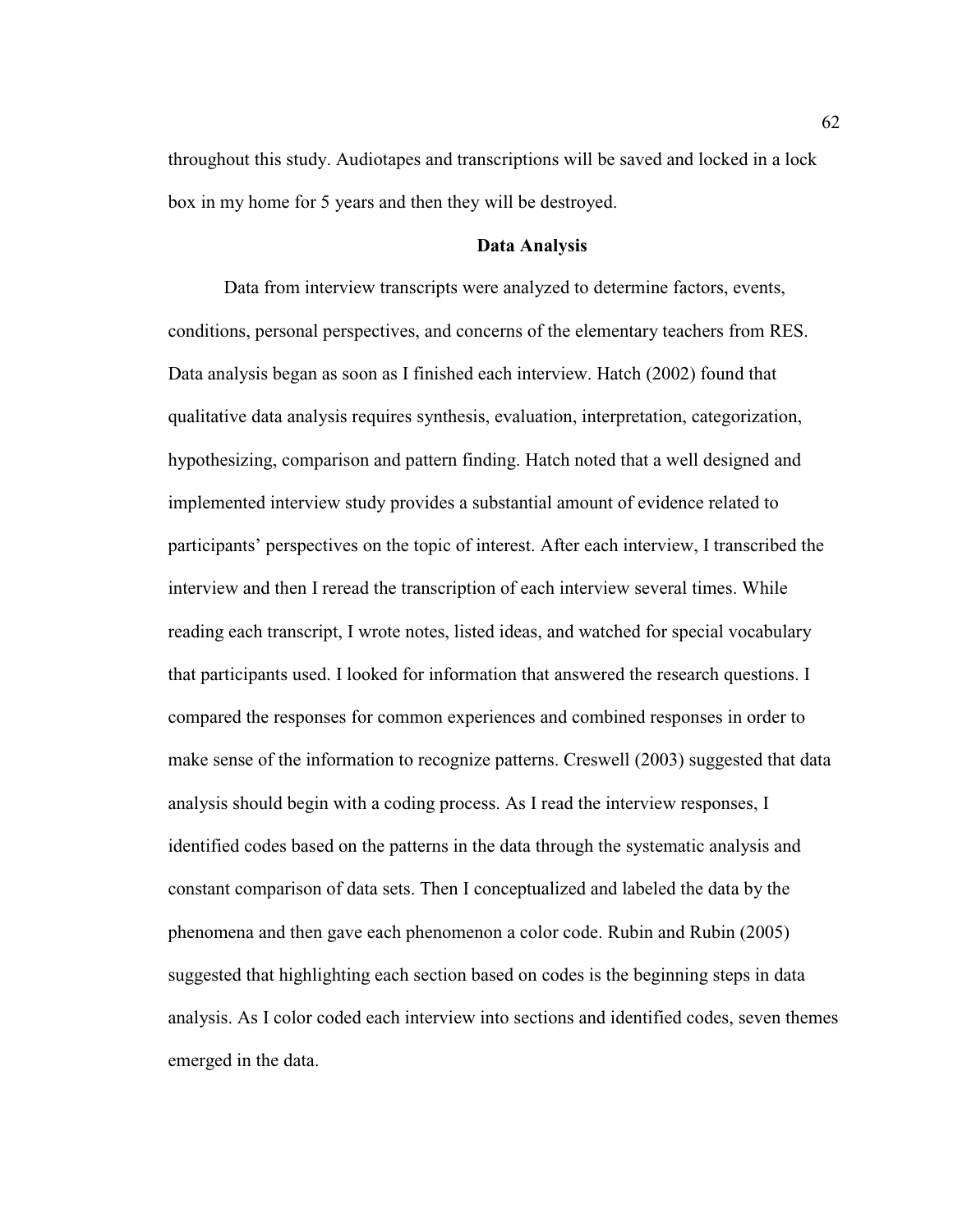Color coding and highlighting text provided visualization of the data so that I could reexamine it at a later date (Hatch, 2002). The coded interview responses were kept on a Microsoft Word document. I made a copy of the coded data and then I cut out the color coded sections. I sorted and labeled the coded data into themes according to topics. I reexamined each theme to ensure that everything in the theme related to the label. I made changes as needed which included combining or deleting themes. After the interview transcripts were coded and themes were recognized under each research question, I shared the findings with the participants. The practice of sharing the findings with the participants ensured that the interpretation accurately reflected the participant's perspectives.

## **Emerged Themes**

The following section presents analysis of the information gathered from interviews with the 9 participants. Two research questions were used to identify factors, events, conditions, personal perspectives and concerns about the impact of high-stakes testing on curriculum and instruction. Seven total themes emerged from the data analysis. In this section, I will discuss each theme and provide supporting evidence for each theme that I found.

Seven qualitative interview questions regarding curriculum were used to explore teachers' perceptions about the impact HST has on the daily curriculum used within their classroom (Appendix B). The analysis of the interview transcripts revealed four key themes related to Research Question 1: What do elementary teachers from RES in the ZASD perceive to be the effects of high-stakes testing on curriculum?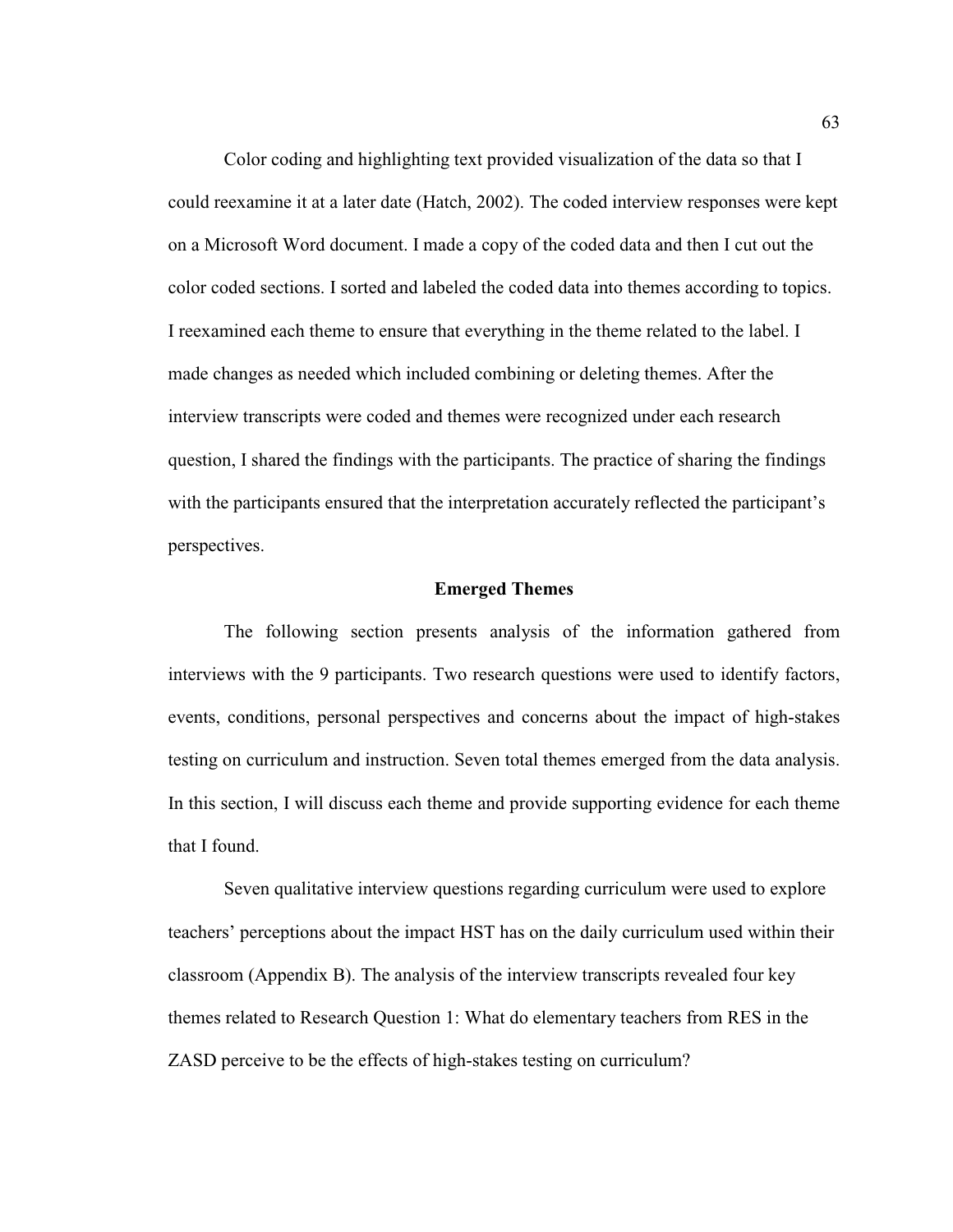*Teachers felt that the ZASD's curriculum is too rigid.* The first theme noted was that the teachers felt that the ZASD's curriculum was too rigid. This section provides detailed examples of teachers' perceptions about the ZASD's curriculum and is supported with evidence of how the rigid curriculum affects the teachers' flexibility, creativity, and the math curriculum. Teachers described that high-stakes testing has impacted the daily curriculum used within their classrooms by resulting in a daily curriculum that is aligned to the PSSA. Teachers noted that due to the excessive amount of content assessed on the PSSA, teachers were required to cover too many topics in a short amount of time.

Teachers shared concerns of the curriculum being too strict. Teacher 2 explained that the daily curriculum is handed to the RES teachers. She explained, "There is no wiggle room. It gives us a lesson a day, and we are expected to follow that curriculum to a T." Teacher 4 also expressed that the rigid curriculum has taken away some of independence to incorporate tiered activities to focus on multiple intelligences. The entire curriculum taught by the teachers at RES followed a daily sequence. They expressed that a rigid curriculum does not allow them any flexibility with their curriculum. Teacher 4 stated, "There's not as much flexibility in the curriculum for reinforcement and differentiated instruction because it's so rigid." Teacher 6 noted that the curriculum for subjects assessed on the state test was even stricter than untested subjects. Teacher 4 explained that "because the curriculum is so rigid, we have to be more teacher centered in our approach in order to get through all of the content." She explained that because there is so much material to cover and the program is scripted, there is less flexibility in the classes. Teacher 3 displayed frustration as he stated, "I mostly skim the surface on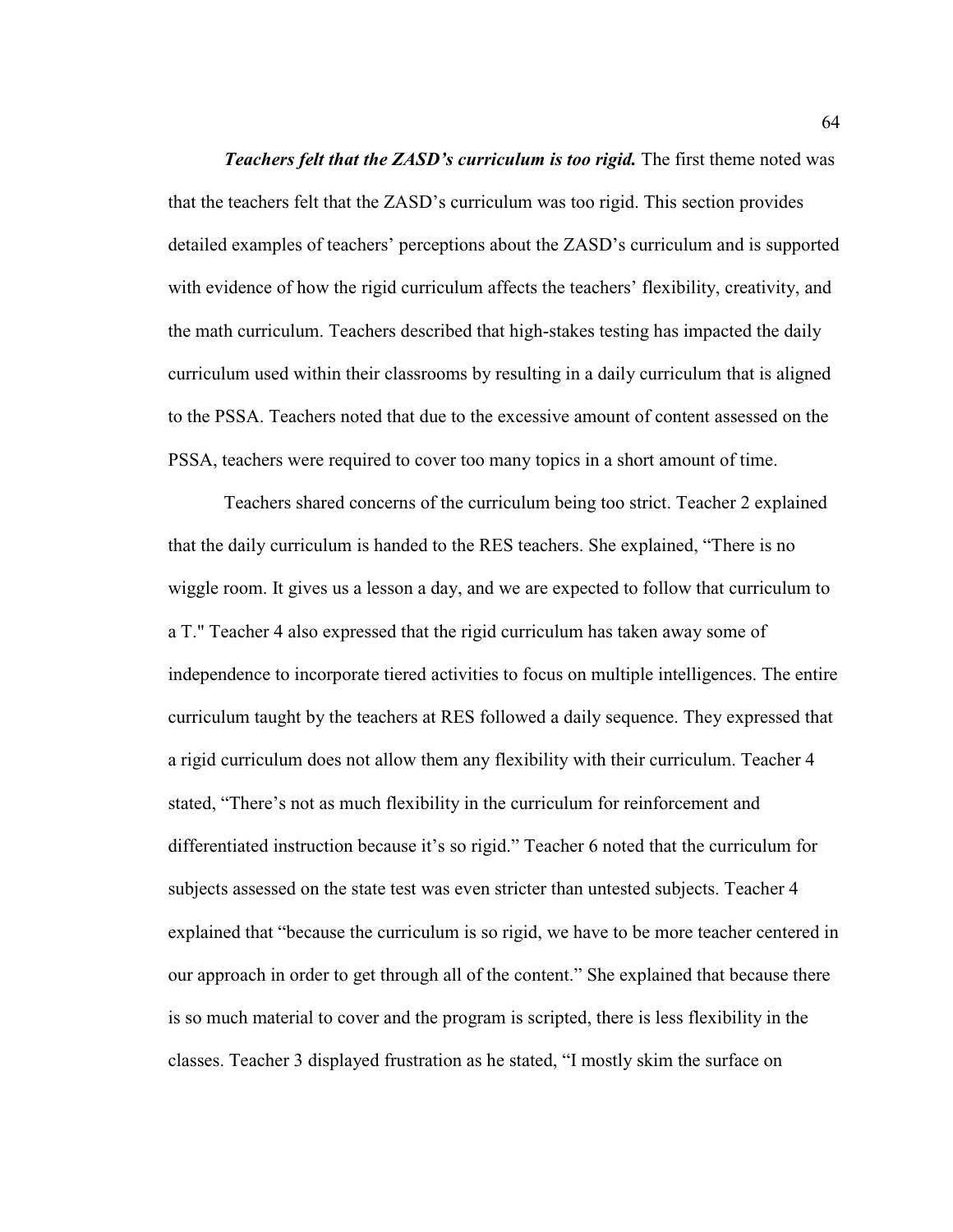teaching the topic and move on daily to the next activity because my curriculum standards are one day at a time and we previously built on that information from day to day." Teacher 7 also showed disappointment as she explained how the district's curriculum was "pretty much scripted, and our district is pretty keen on us following by the book."

The teachers explained that a rigid curriculum limits their opportunities to be creative. Teacher 5 expressed that due to being told what she has to teach on a daily basis, "there's not enough time to put anything fun or creative in it because you have to get through what they give you because you barely make it through as it is." Teacher 6 also explained that "because there is so much that we are told to teach, you don't have time to use your own creativity." Teacher 9 mentioned that in humanities, which was not a tested subject, she could "use more creative strategies". Also, that she "does not use a lot of them because the curriculum is laid out for them and they are only supposed to spend so many days on a topic, so that does affect our creativity."

Teacher 6 noted that teachers do not have the ability to be creative with the students anymore. She stated, "We're basically almost puppets teaching exactly what we are told to." Teacher 5 also expressed concerns that teaching to a scripted and rigid curriculum prevents not only creativity, but spontaneity, as well. Teacher 3 felt that the rigid curriculum affects both teachers and students. He expressed concern for the students that "don't have an opportunity to use their creative section of their brain because they are just doing the same daily routine over and over."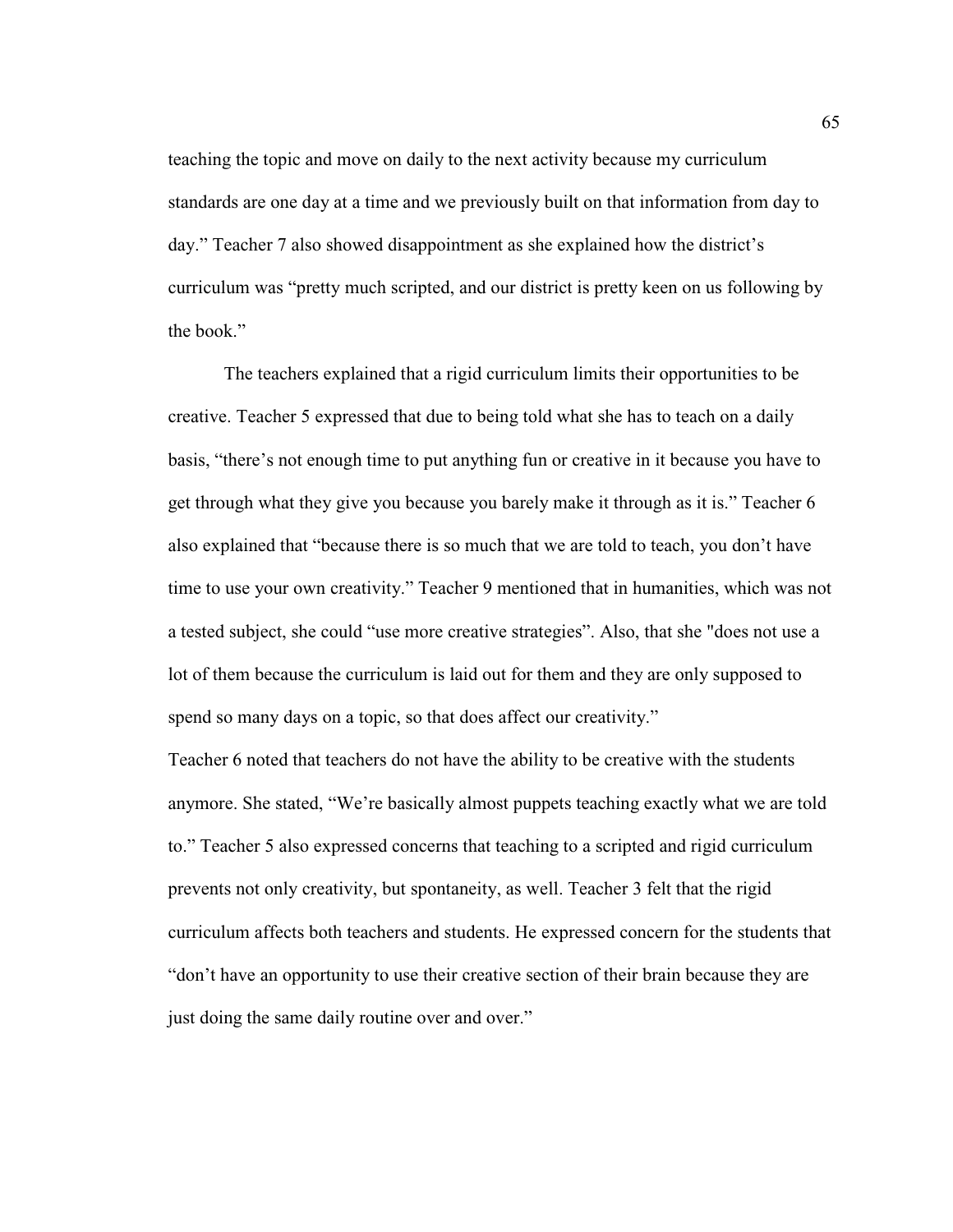Teachers also believed that the rigid curriculum negatively impacted the quality of the math curriculum. Teacher 5 described how she was told what to teach every single day. She explained that the math program "tells you what to teach this day and the next day you move on to something else and then the next day you move on to something else." Teacher 7 stressed that she had 45 days in a marking period, and she had 44 math lessons to teach. Several teachers expressed that the math pace was too fast for lower learners and prevented the students from having fun learning. Teacher 8 stated, "I don't think that we get to have enough variation in the things that we cover, and I think that we are teaching to the test, so I feel it's almost, not as fun for the kids, and they don't get as much out of it as they would if we had more time to do a variation." Every math teacher expressed concerns about the pace and quality of the math curriculum. Teachers all seemed to understand that the PSSA eligible content included all of the material that the district provided in the curriculum. All math teachers suggested that they needed more time than a lesson a day to cover the math content in its entirety.

*Teachers felt that HST has resulted in a narrowed curriculum.* The second theme noted was that the teachers felt that HST has resulted in a narrowed curriculum. This section provides detailed examples of teachers' perceptions about the effects of HST on the ZASD's curriculum and is defended with evidence of how the narrow curriculum has affected content mastery, curricular depth, and opportunities to expand on topics of student interest.

Several teachers noted that because the curriculum is so narrow students do not have the opportunity to master content. Teacher 6 noted that nothing is mastered. Teacher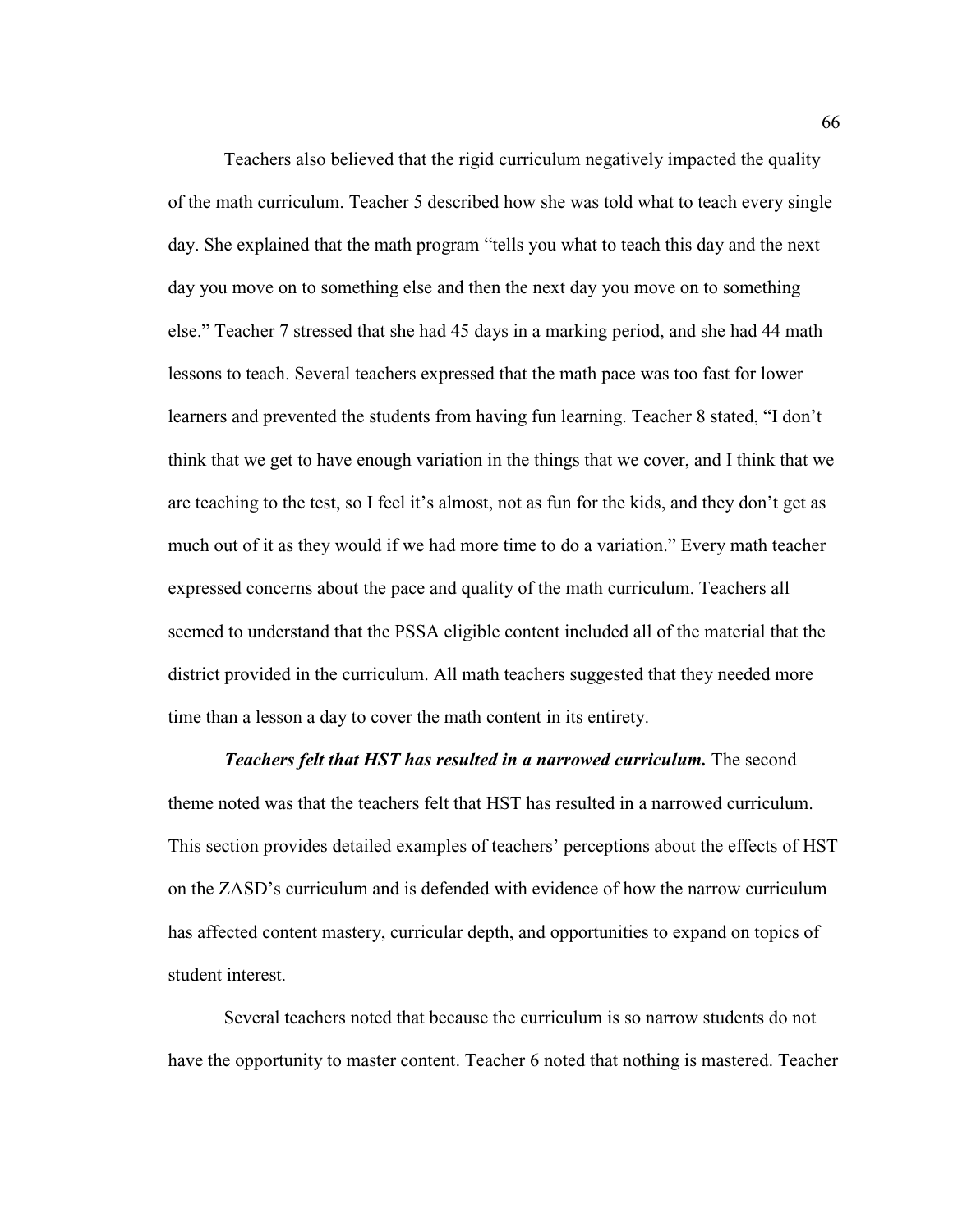9 added that she only taught the surface of the material. She and teacher 3 suggested that the curricular programs do not allow students to master the content. Teacher 3 also expressed that students are pushed so fast through the curriculum they do not have the opportunity to master the required content from grade level to grade level. Several teachers suggested that they are unable to review and repeat information as needed. Teacher 2 expressed worry in not being able to spend enough time on certain topics. He shared that slower learners are not able to get a true understanding of the material. Teacher 1 also shared concerns for the lower level students. She said, "Because students are not provided an opportunity to master each skill, a lot of students end up getting left behind." Teacher 5 stated "they don't master anything. You just teach it and then you move on. You don't worry if they master it or not. We just teach it so they are familiar with it, and then we move on." Most teachers explained that these strategies resulted in students forgetting what they have learned. Teacher 9 said, "If students do not master a skill, they do not remember anything they've learned from year to year."

 Teacher's perceptions about the narrow curriculum were supported with several statements about the lack of depth in the curriculum. Teachers discussed that they were not able to cover most in-depth topics. Teacher 1 expressed that most of the time she had to present the topic and then move on to something new rather than go in-depth in a lesson. Teacher 2 explained that teachers cannot go in-depth because there is not enough time. He added that all of the topics on the test must be covered. Teacher 5 described how she had to squeeze everything into her day because there was a lot to cover. She suggested that HST affect the depth of lessons because it is impossible to fit detailed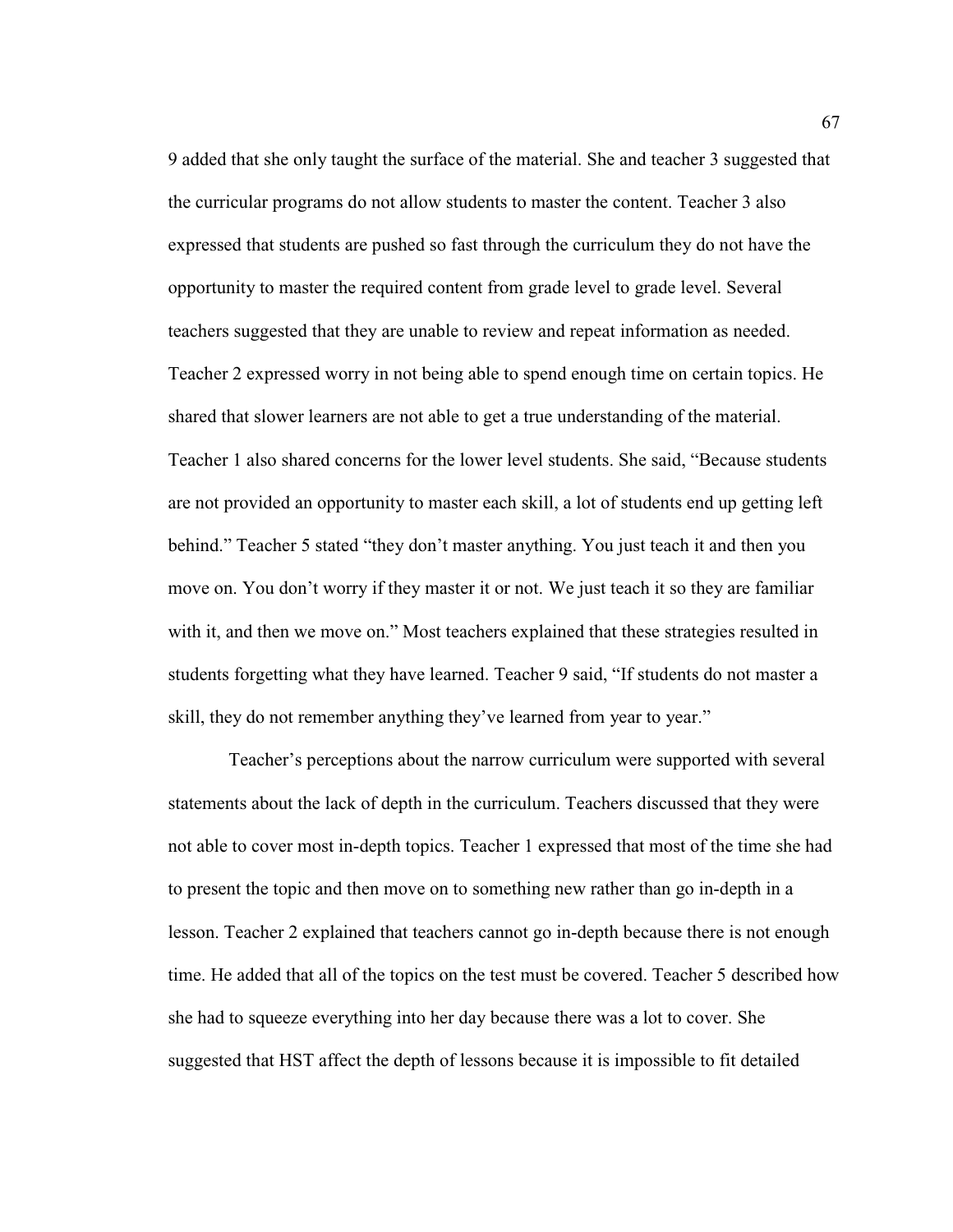lessons into the day, lesson, or unit because there is just too much to cover on the PSSA. She also discussed the impact testing had on the depth of untested subjects. She defended that children need more time learning the basics of social studies and English. She explained that HST has impacted the depth of social studies, English, and writing.

Teachers also expressed that the narrow curriculum affected their ability to expand on a topics as needed. They expressed that sometimes they have to stop an activity because they are out of time. Teacher 6 expressed that HST has not had positive effects on curriculum because she does not have the opportunity to expand the subject that students have an interest in because they have to move on to new material. Teacher 4 described how difficult it was to expand on topics when she only had 45 minutes to teach science. She explained that "it's really difficult to cover anything in detail when we have so much to cover." The inability to expand on topics and connect to students' interests narrows the curriculum. Teacher 2 described that when he taught science he "had a lot more room to elaborate or stay on certain subjects the students had an interest in." He added that, with tested subjects, you have to get through a certain amount of work and you cannot treat those subjects equally. Teacher 8 also displayed disappointment as she described how years ago teachers were able to spend days on a topic. Teachers 2 and 8 expressed that education used to be much different before HST.

*Teachers felt that HST has resulted in an unbalanced curriculum.* The third theme noted was that teachers felt that HST has resulted in an unbalanced curriculum. This section provides detailed examples of teachers' perceptions about the ZASD's unbalanced curriculum and explains how an unbalanced curriculum has resulted in too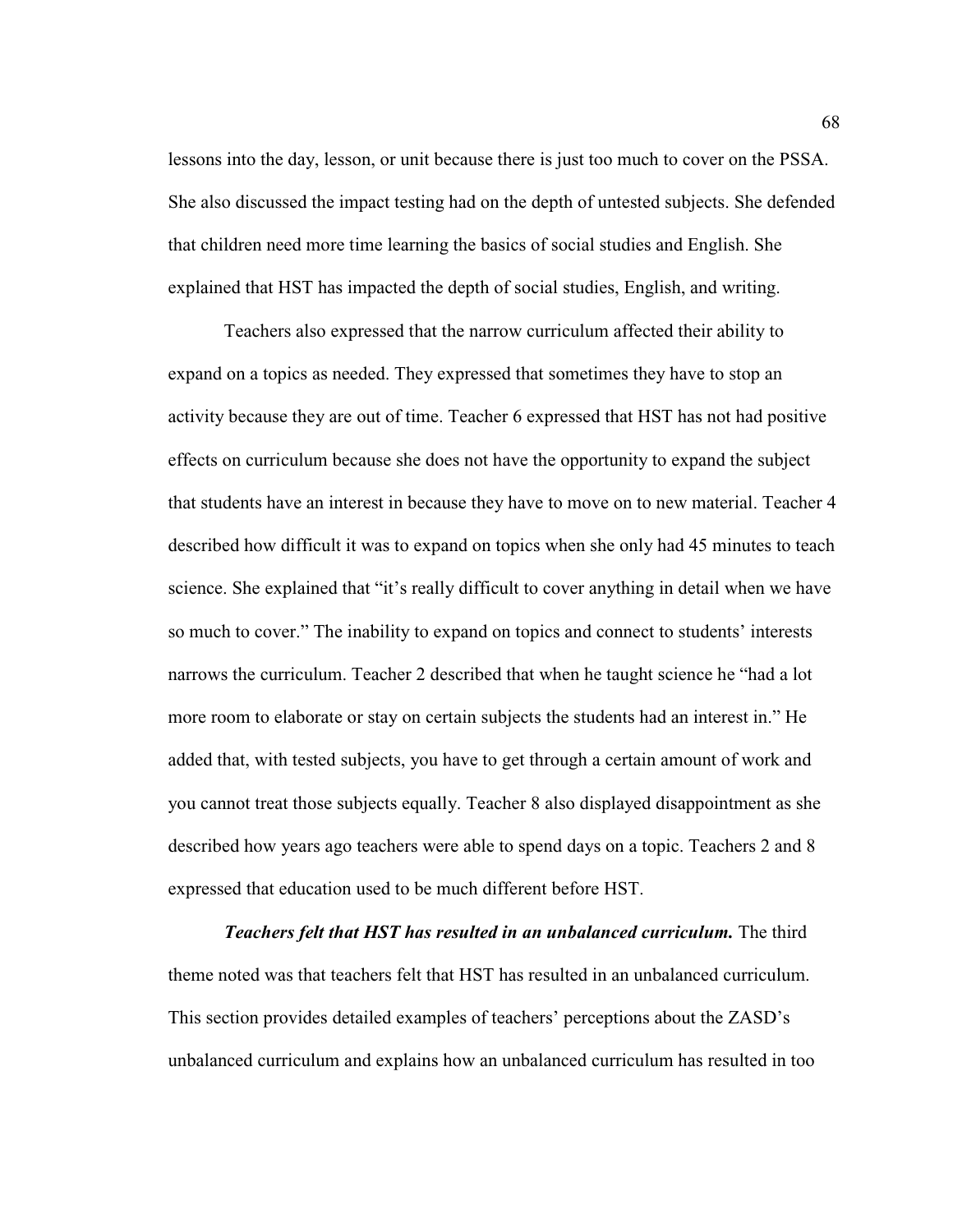much time spent on tested subjects and test prep. All teachers noted that more time is spent on tested subjects and test prep than on curricular content and untested subjects. Teachers believed that testing had an effect on untested subjects too because teachers spend more time on tested content. Teachers seemed disappointed by the lack of time to teach humanities. Several teachers described the allotted time to teach humanities as unfair, not enough, or too short. Teacher 7 expressed that she "definitely thinks that HST pulls away from untested subjects."

All teachers expressed disappointment that reading and math are taught the majority of the day. In addition, several teachers emphasized how much time they spent on test prep and test taking strategies for both tested and untested subjects. Some teachers expressed that as the state test approached; they focused only on test prep and test taking strategies. Teachers 2 and 3 noted that as it got closer to the month of the test, they basically taught only to the test. Teacher 3 stated, "During the months of February and March, I often stop my curriculum and focus mainly on reading activities that will better prepare my students for standardized testing." Teacher 5 suggested that "Nobody is really looking at the other ones." On the other hand, teachers 7 and 1 expressed that they spend more time on content than test taking strategies. Teacher 1 stated, "I would put it at like 60% being content and 40% being how to take the test." Teacher 7 noted that she tried to teach the skills, and not the test taking strategy during the school year. Teachers 1 and 7 agreed that it was a difficult balance to teach meaningful lessons and test taking strategies at the same time.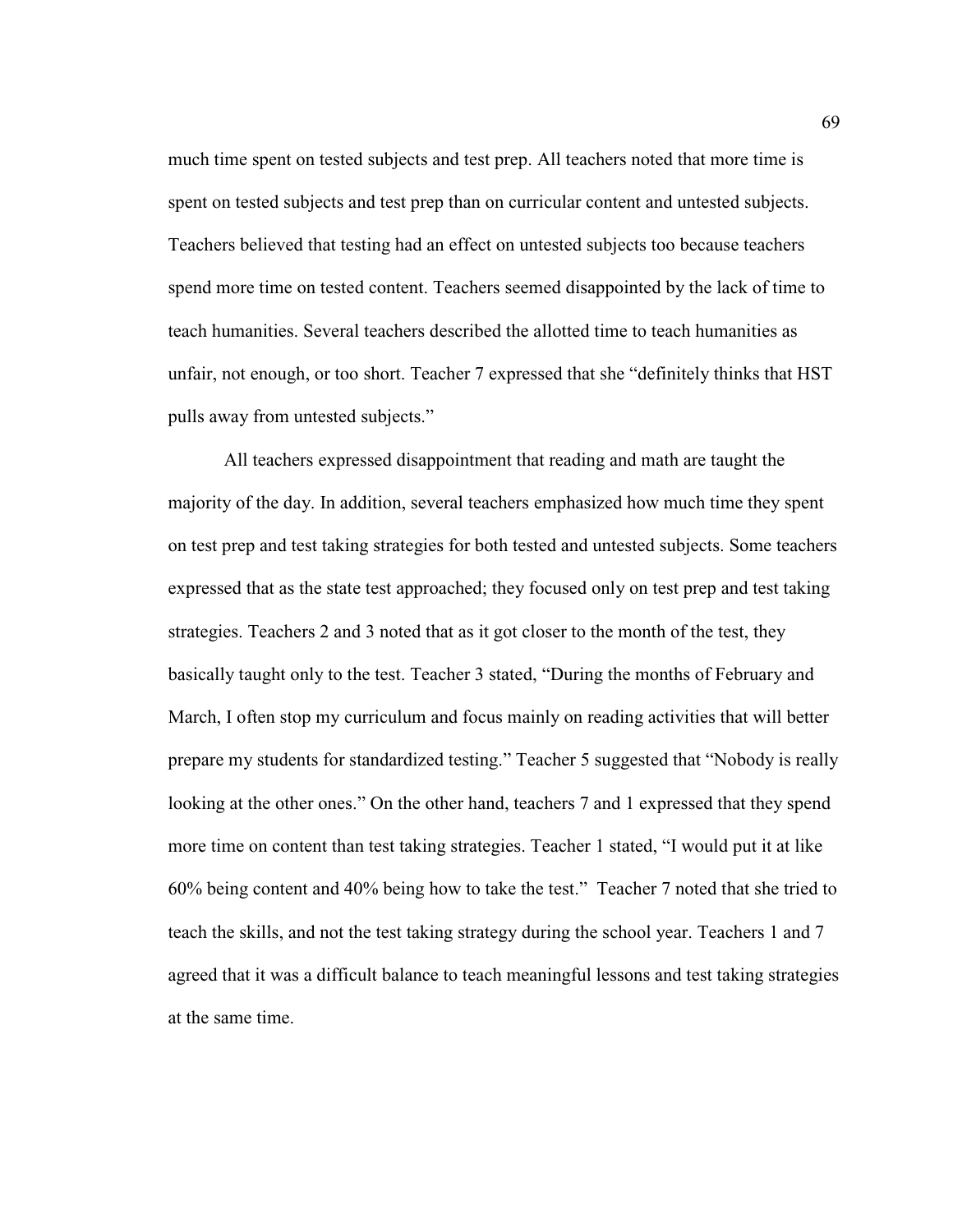Teachers also shared concerns about the lack of time spent on science and the humanities. Teachers explained that science and the humanities have very little time spent on them. Teacher 7 suggested that the scripted curriculum prevents teachers from exploring necessary topics in science, social studies, English and writing. Teacher 4 emphasized that HST definitely limits the amount of time spent on science. She noted that teachers had to teach 90 minutes of reading because their scores were so low. Teacher 8 explained how science teachers are required to take time out of their science teaching time to teach math. She noted that due to HST, teachers were unable to fit all of the required content into the math curriculum, and that as a result, science teachers have to cover math content in their class.

Teachers 6 and 9 added that regardless of whether the subject is tested or not, every class teaches test taking strategies that should help students on the state test. Teacher 9 stated, "Even when you teach an untested subject, they give you the entire test taking strategies that you would need to teach the students for the tested subject." Teachers 1, 5, 7, and 8 shared that they tried to balance test taking strategies with curricular content into their daily teaching without forcing the strategies on the students. Teacher 8 suggested that balancing out test taking strategies with curricular content is the best move. She stated, "A good teacher should be able to balance it into the curriculum, but can we do it, not all of the time." The other 5 teachers in the study noted that they felt they spend too much time on test taking strategies. Teachers 2, 3, 4, 6, and 9 teachers expressed that too much time is spent on teaching test taking strategies. Teachers noted that students at RES have a PSSA prep class once every week for 45 minutes. Teachers 4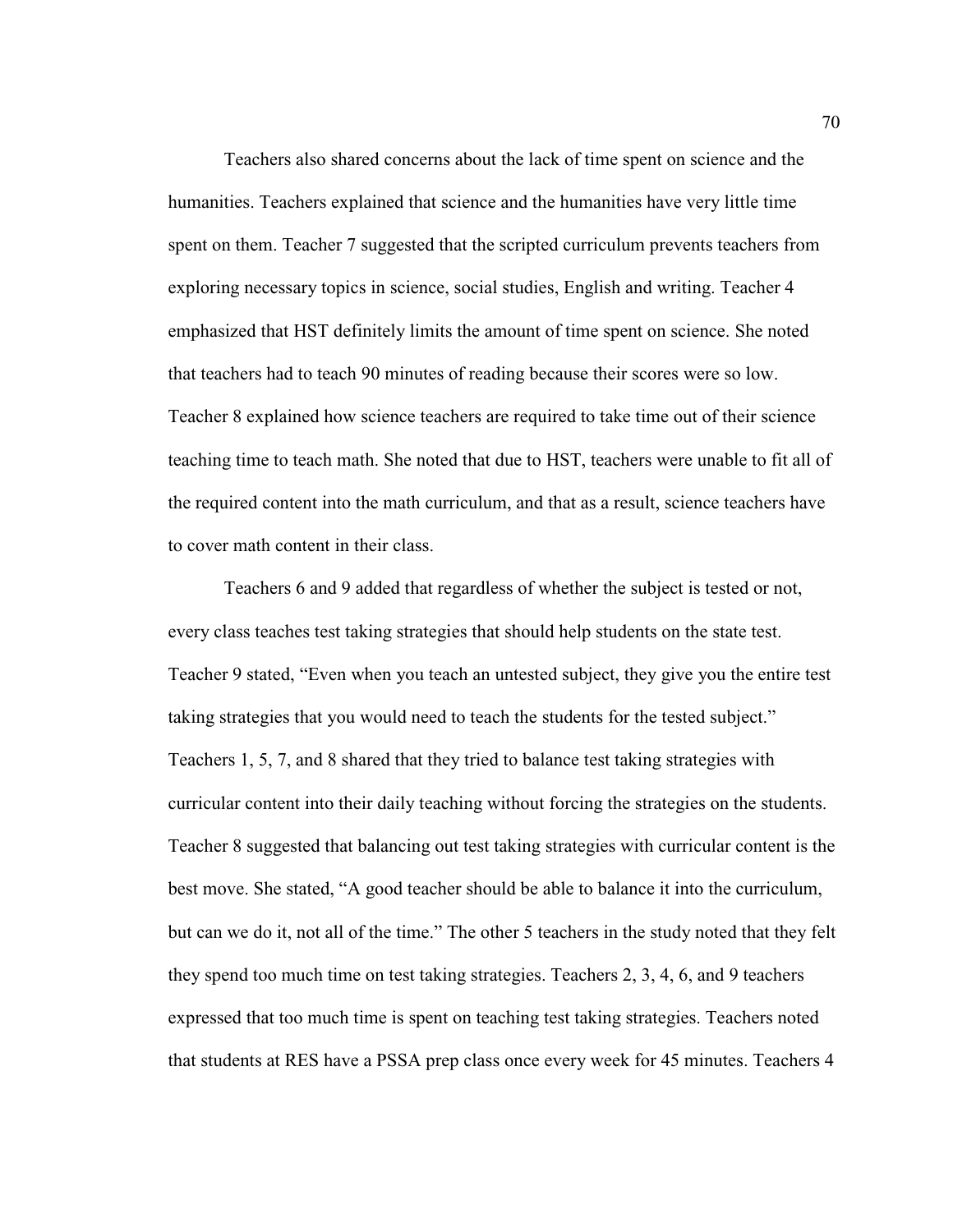and 7 explained that the PSSA prep class is designed specifically to teach test taking strategies. Teacher 9 shared that even when teachers are trying to cover content it "always goes back to the strategies."

*Teachers know exactly what they have to teach.* The final theme that emerged from this research question was that HST has resulted in clear expectations for teachers in the classroom. This was the only positive theme relating to Research Question 1. This section provides evidence that teachers appreciate knowing exactly what they have to teach as a result of clear expectations outlined in their curriculum.

The teachers defended that the curriculum maps and sequence that have been given to them in order to cover everything on the PSSA have created clear expectations for teachers. Four out of nine of the participants felt that HST does have positive effects on curriculum within their classroom. Some teachers noted the benefits of being given a scripted curriculum. Teachers 2, 4 and 7 shared that because the curriculum is outlined so clearly, teachers know exactly what they have to teach. Teacher 7 stated, "Our curriculum is outlined for math. I have exactly what I need to teach and the standard that it aligns to." Teacher 2 noted that HST has forced the district to pay attention to the important topics. Teacher 4 also suggested that the ZASD has improved its curriculum because HST has caused them to break down the curriculum to show the anchors, standards, and exactly what teachers are supposed to teach. Teacher 7 also noted that she is "lucky" to have her curriculum scripted out for her so that she does not have to waste time searching standards.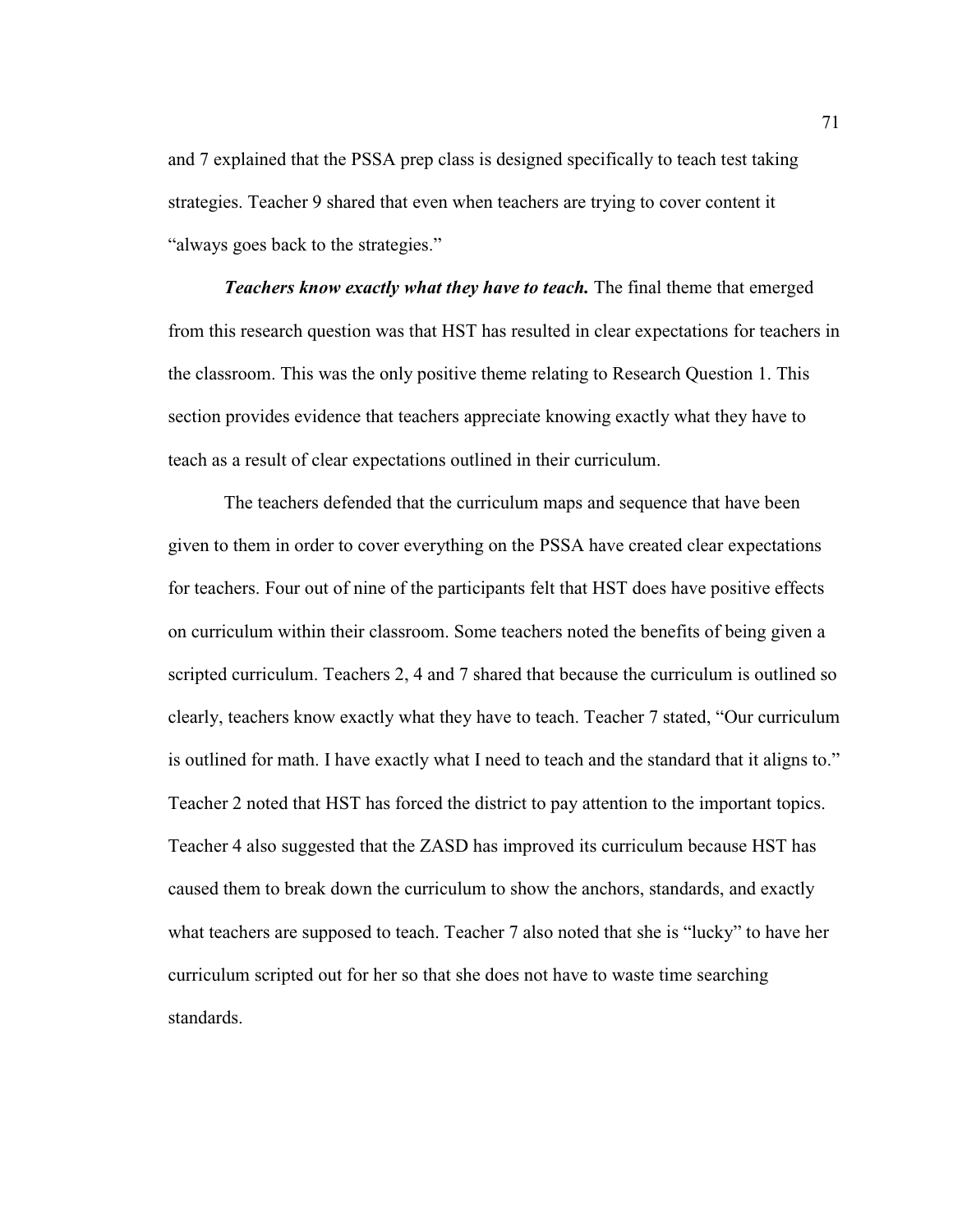The next set of themes that emerged answered Research Question 2: What do elementary teachers from RES in the ZASD perceive to be the effects of high-stakes testing on instruction? Eight qualitative interview questions regarding instruction were used to explore teachers' perceptions about the impact HST has on their daily instruction used within their classroom (Appendix B). The analysis of the interview transcripts revealed three key themes related to question two. Two out of nine of the participants felt that HST had positive effects on their use of instructional strategies. In this section, I will discuss each theme and provide supporting evidence for each theme that I found.

 *Teachers do not have enough time*. The most dominant theme in this study and in relation to question two was that teachers have too many time constraints. This section includes supporting evidence to show how these time constraints affect teachers' use of small group instruction, student-centered learning, creativity, and differentiated instruction.

Teachers repeatedly stressed that there is not enough time to incorporate the instructional strategies they prefer. Teacher 4 suggested that "there just isn't enough time to teach the way that we want to teach due to limited time." Participants expressed that their use of small group instruction was limited because there is not enough time to break into small groups for every subject. Teacher 4 noted that in order to get through all of the material, sometimes she has to teach the whole class. Teacher 2 also noted that there is too much curriculum to get through and "getting through the material and developing small groups takes time and time is very valuable." There were additional concerns for untested topics and subjects. Teachers stated that even untested subjects moved too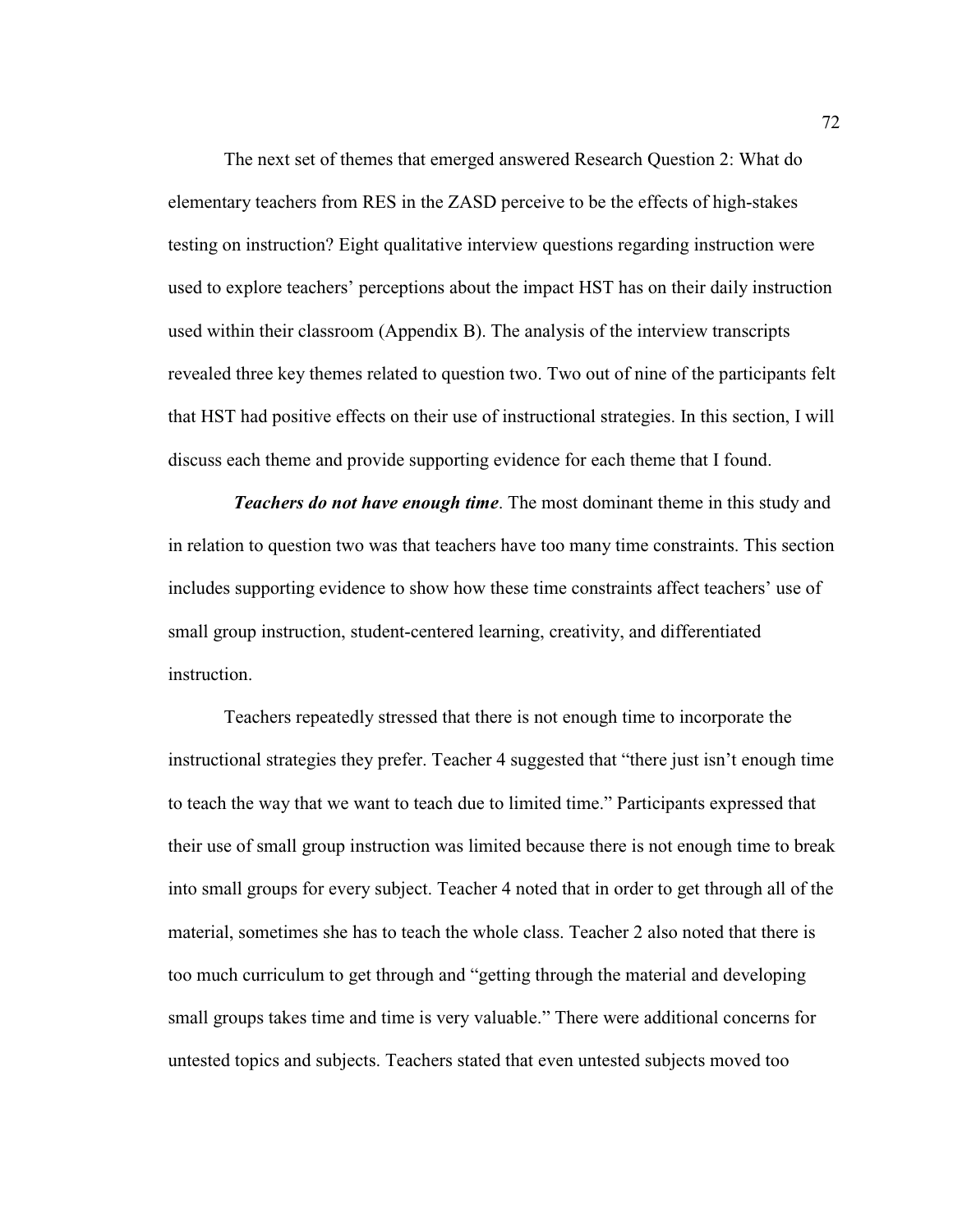quickly to allow a small group instruction. Teacher 9 shared that even though humanities is not a tested subject, they are still teaching test taking strategies and a lot of content and "there's really not much time for small group instruction in those subjects."

Participants expressed that time constraints affected their use of student-centered instructional strategies. Teachers noted that due to HST they have too much eligible content and PSSA material to cover. In order to get through all of the material, some teachers admitted that they just talk to their students in a lecture style setting. Teachers shared that math and humanities are whole class instruction. Reading was taught in small groups. Science was mostly taught in small groups depending on the activity. Teacher 2 shared that when he taught humanities he felt he had too much material to cover in an hour. He noted that "It's a lot of teacher centered instruction where I just present the material and then have them work on it hoping they remember it." Teachers 1, 4, and 5 shared concerns about not using enough student centered practices. Teachers 2 and 5 also shared that in math, they used more teacher centered practices just to get through the material. Teacher 5 stated, "Math is all teacher centered because you don't have enough time to do anything for them to explore and learn it."

Two teachers in this study provided information that is contradictory to what most teachers believed about the effects of HST on their use of student-centered activities. Teachers 6 and 3 described that HST has not limited their use of student-centered instruction. Teacher 6 expressed that HST has increased her use of student-centered activities. She stated, "You can't be as teacher-centered because of the curriculum provided by the school district. It is a more student-centered curriculum." Teacher 6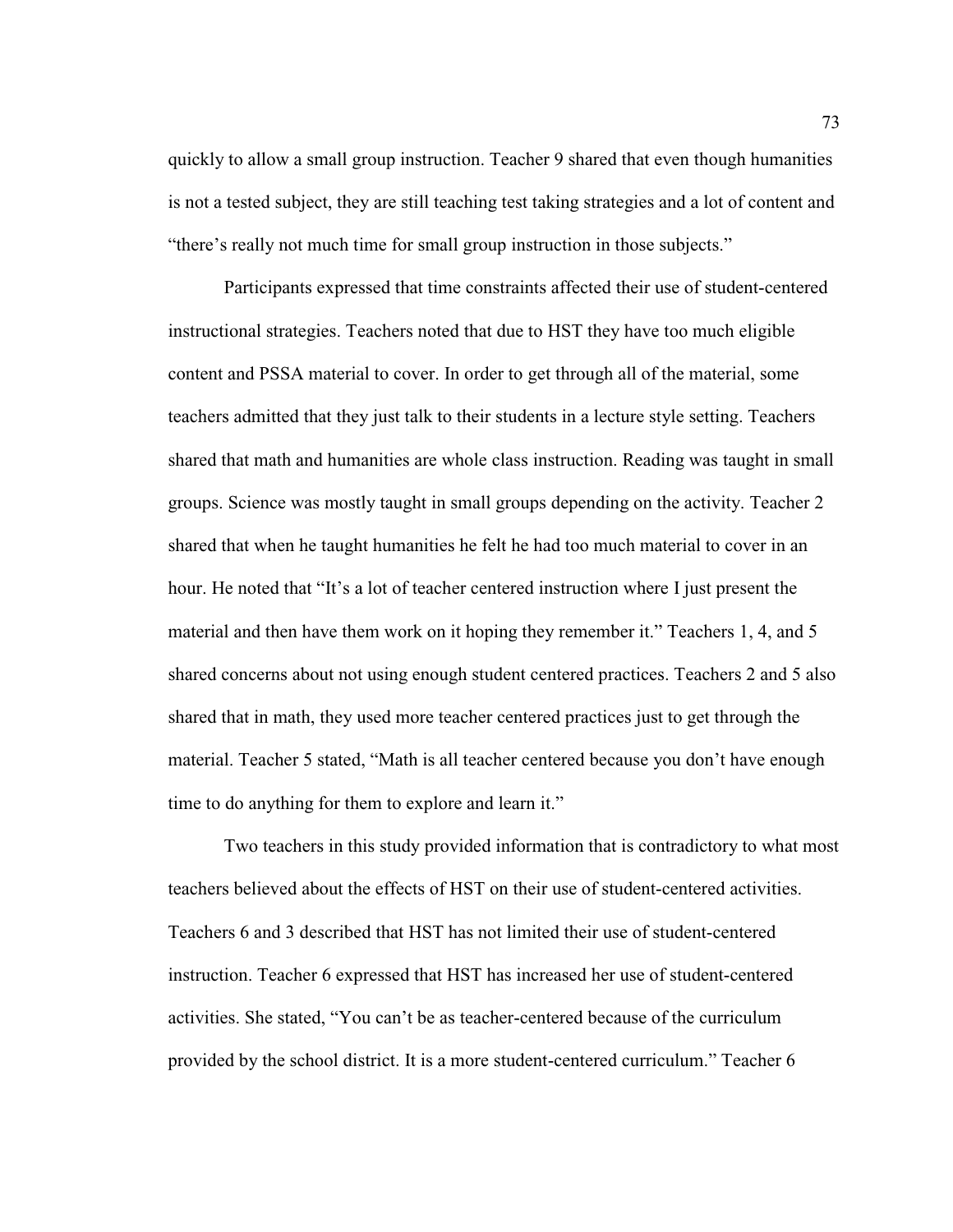added that, "In humanities now we are mostly student-centered." Both teachers felt that HST has increased their use of student-centered activities.

Teachers in this study also expressed that time constraints due to HST also impacted their use of creative teaching strategies. Teachers noted that when you have to stick to the test and teach to the test, opportunities to teach creatively are limited. Teachers expressed the lack of a variety in teaching strategies and a little creativity has made teaching less fun than in the past before the strong emphasis on testing. Teachers shared that if they had more time then they might be able to incorporate more creative teaching strategies in their classrooms. Teacher 5 expressed that there "is no" creative teaching anymore. She stated, "because there's not enough time. We are told what we have to teach. There's not enough time to put any fun or creativity in it." Teacher 6 also stated that teachers cannot be creative because they are told exactly what to teach and they cannot add anything to the curriculum.

Teachers also expressed that time constraints affect their use of differentiated instruction in the classroom. Even though most teachers agreed that it was necessary to meet the needs of all learners, several teachers noted that there was not enough time to differentiate learning for all students. Teachers believed that HST impacted lower level students the most because there is no time to reteach based on student need. Teachers expressed frustration as they discussed the pressures to prepare their students for state assessments. Teachers shared that the only subject they have the opportunity to differentiate instruction in is reading because it is required through the SFA program. Several teachers felt that they were not providing the students a fair chance at a proper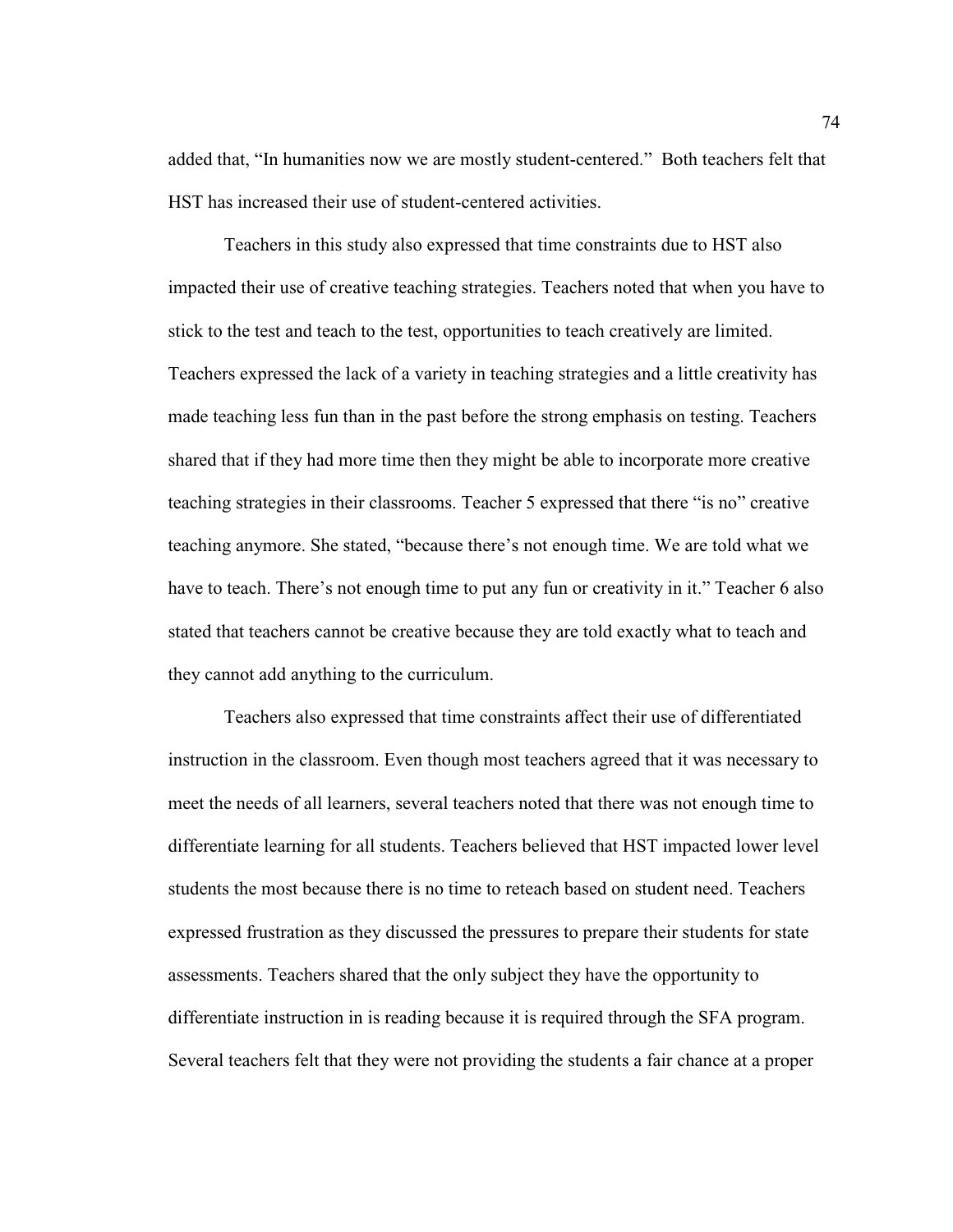education. Teacher 3 stated, "I am not able to focus on the individual needs and areas that students need in order to obtain a proper education." Teacher 7 felt that remediation and differentiated instruction come down to the time. She believed that it was very tough to teach one way to one child and another way to a different child when you had little time. Teacher 8 explained that when you have little time and a lot to cover, it is difficult to veer from the script. Teacher 3 also added that even though the reading program is designed to differentiate instruction, all students have different learning styles. She expressed that different teaching styles need to be incorporated in order to provide these students with an adequate education.

*Teachers consistently used effective instructional strategies.* The second theme revealed in relation to Research Question 2 was that teachers consistently used effective instructional strategies. When teachers compared their instructional strategies for tested subjects to untested subjects, most teachers expressed that they used similar strategies for both regardless of the PSSA.

 Teacher responses to the interviews revealed that teachers in this study used effective teaching strategies. Teachers consistently tried to incorporate technology and engaging activities in their lessons. Teacher 3 noted that they were similar because regardless of what he was teaching, he was "constantly focusing on meeting the proficient or advanced levels on the PSSA testing." Teacher 7 stated that she "tries to teach the same way regardless." She added that she tried to be pretty energetic and positive with the students so that she can make learning fun for them.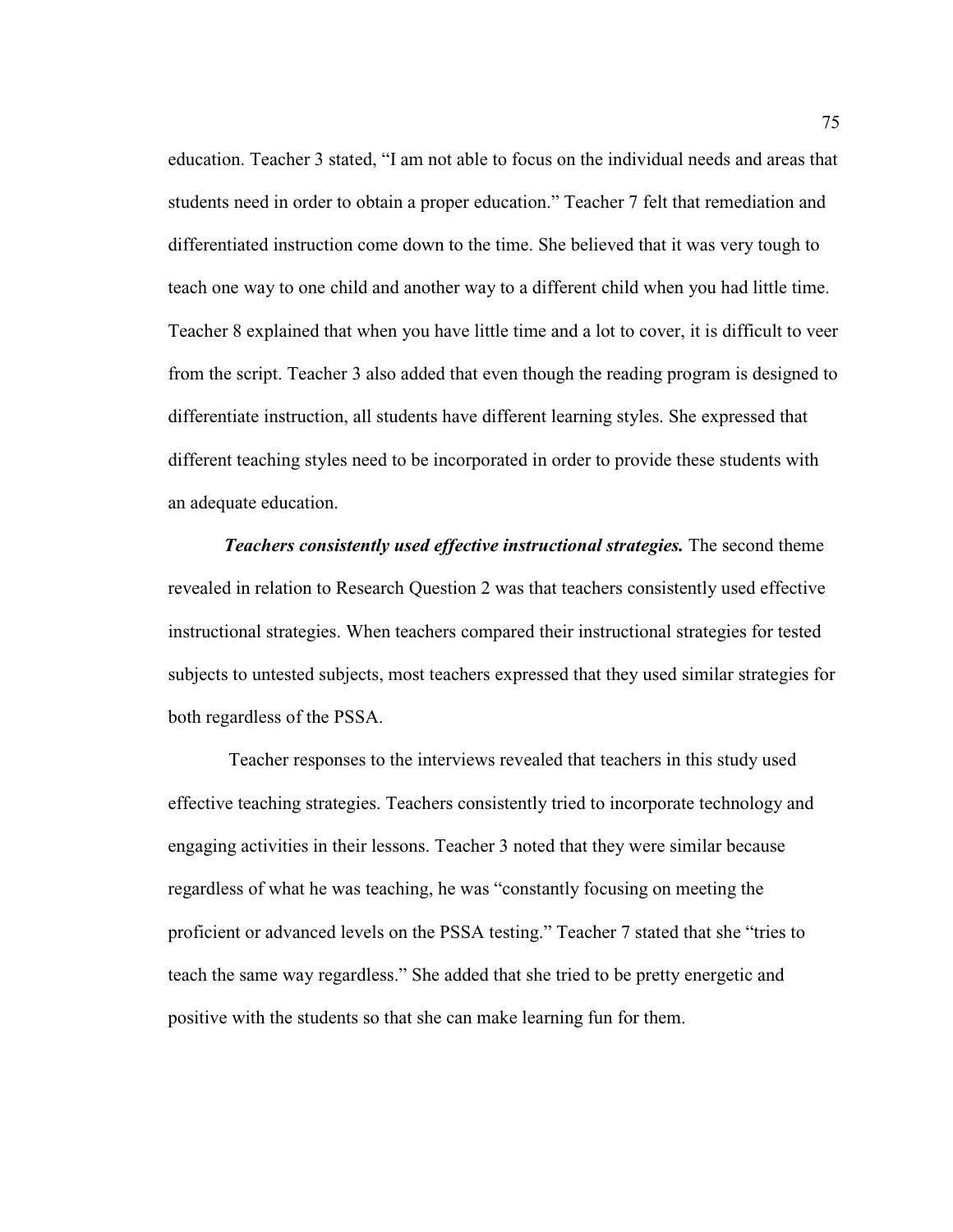Most teachers included technology in their instructional strategies. Teachers 1, 5, 7, and 8 noted that they used a Smartboard for instruction. Teacher 5 also explained that she used a computer program called Compass Learning to help students with specific math topics. Teacher 7 also discussed how she used Compass Learning in the computer lab. Laptops, PowerPoint, interactive websites, web quests, and the Internet were all used by several of the teachers in this study. None of the teachers mentioned PSSA coach books, practice books, assessments, or drill and skill activities in their instructional strategies. The activities they described as their instructional activities did not include practice for HST or memorization of PSSA eligible content.

Several of the teachers in this study also noted that they try to incorporate hands on learning in their instructional practices. Teachers described strategies based on inquiry and investigations. Teacher 4 stated that she started her lessons with a small group discussion. Teacher 6 noted that she used cooperative learning groups throughout reading and science activities. Teacher 3 stated that he allowed his students to brainstorm and discuss before completing writing assignments. Teachers also described the hands on science kits provided by the district. Teacher 8 shared that the science kits are a good learning experience at the beginning of the year which they try to carry on throughout the year.

*Teachers described the positive aspects of the SFA program.* The final theme revealed in relation to Research Question 2 was the positive aspects of the SFA program. Teachers were not asked about the benefits or disadvantages of the district's SFA reading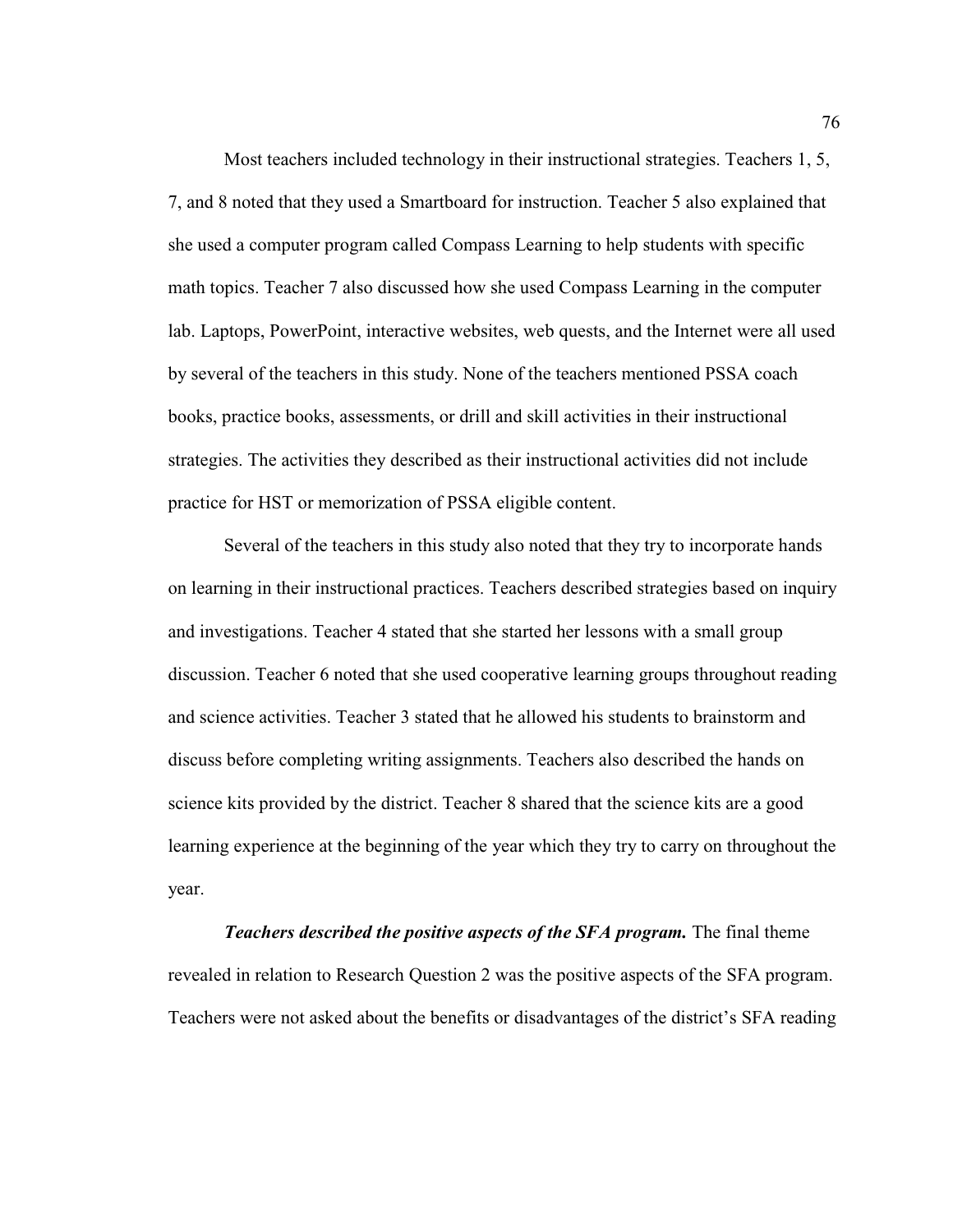curriculum, but data analysis revealed that most of the interview responses relating to instructional strategies included a remark about teaching the SFA program.

Even though several teachers expressed disappointment with the district's scripted curriculum and referred to the curriculum as rigid and too fast pace, several positive comments about the SFA program were noted. Many of the teachers described that the reading program was taught in small groups. Therefore, instruction was geared to small groups and the use of the whole class instruction was very little. Teacher 6 described that the district felt it was more beneficial for students to learn in small groups than whole class instruction. Teacher 7 noted that SFA is good because it fosters partner work and cooperative learning. Teacher 3 noted that teachers at RES have been instructed to model all other classes like reading class. He stated that students are working cooperatively and independently in small groups. He added that a small group activity allowed him to help the students that needed help.

Teachers at RES that were interviewed also explained that the SFA program encouraged student-centered instruction. Teacher 3 explained that after the district purchased SFA, the use of student-centered instruction increased. Teacher 6 explained that the district completed studies on the use of student centered teaching strategies. She noted that the district felt those strategies were more beneficial, and as a result, the district incorporated SFA into the district's reading program. Several teachers discussed that the only subject they taught that was student-centered was reading. Most teachers mentioned that reading is student-centered because that is what they are told to do.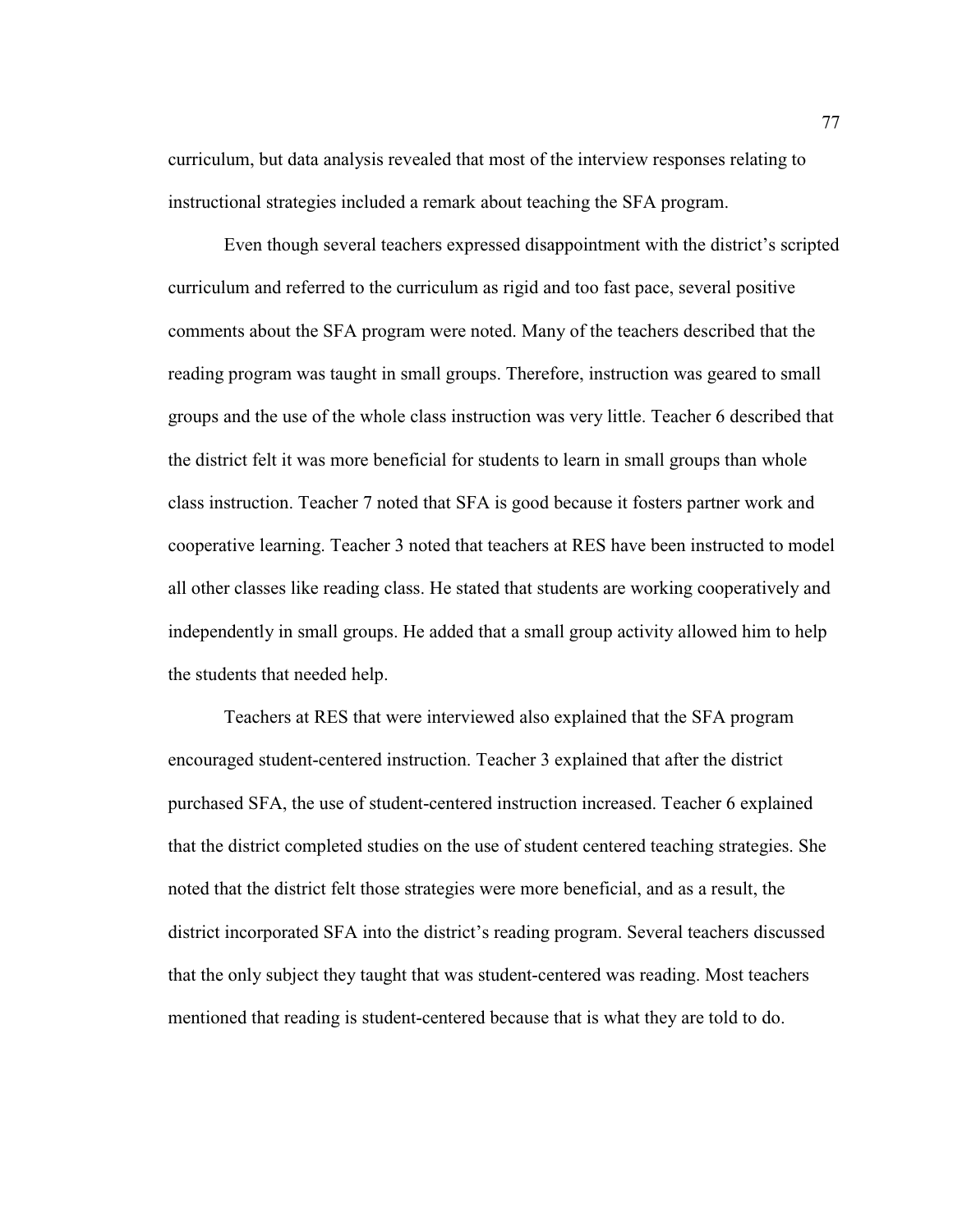Another positive aspect of the SFA program recognized by the teachers was the ability to differentiate instruction in the reading program. Teachers acknowledged that due to HST they are typically unable to differentiate instruction due to time constraints, but because the reading is mandated by the district, it provides teachers an opportunity to differentiate across grade levels. Teacher 3 stated, "HST doesn't allow us to differentiate between learning levels. In our reading program we currently have, students were tested every 8 weeks. Students are obtaining their knowledge and skills in their learning level, not their age level." Teacher 9 also explained that students are assessed on their independent ability level. She added that it was unfortunate that this differentiation does not happen in other subject areas besides reading.

In summary, four themes were identified in responses relevant to Research Question 1. The first theme recorded was that teachers felt the ZASD's curriculum is too rigid which has resulted in little flexibility, creativity, and a poor math program. A second theme emerged that teachers felt that HST has narrowed the ZASD's curriculum which has resulted in a shallow curriculum that has prevented students from mastering content and teachers from expanding on topics of student interest. Evidence supported a third theme that teachers felt that HST has resulted in an unbalanced curriculum which has resulted in too much time spent on tested subjects and test prep in the ZASD. Finally, the last theme to emerge was that teachers felt that HST has resulted in clear expectations for teachers which have helped them to know exactly what they have to teach within their classrooms.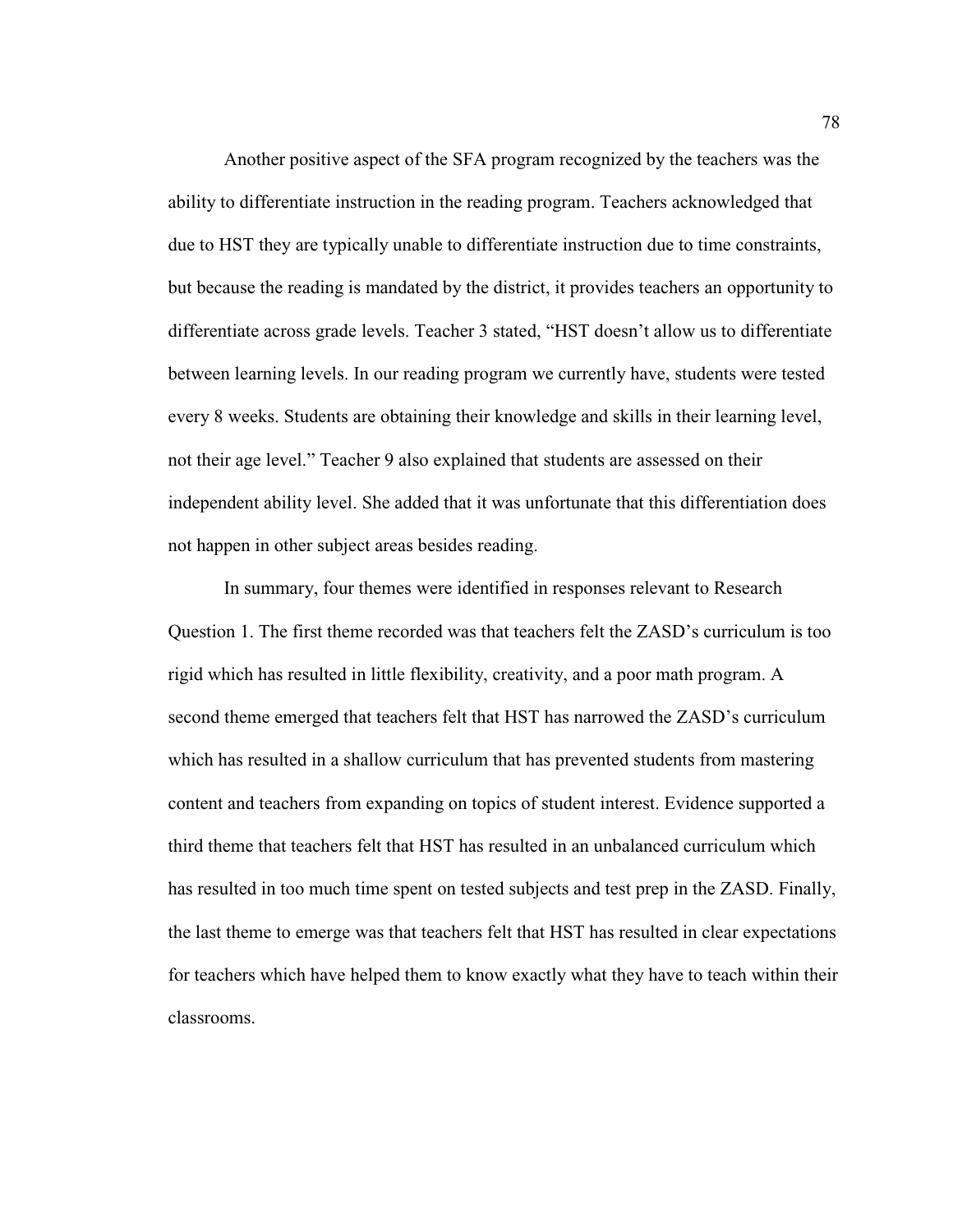In conclusion, three themes were identified in responses relevant to Research Question 2. The most dominant theme noted was that teachers felt that time constraints prevented them from using small group activities, student-centered instruction, creativity, and differentiated instruction. A second theme revealed that the RES teachers used consistent instructional strategies including cooperative learning, inquiry and investigations, and hands on learning activities regardless of the PSSA. The final theme revealed the positive aspects of the SFA program which noted that SFA is cooperative, student-centered, and differentiated.

### **Evidence of Quality**

After the interview transcripts were coded and themes were recognized under each research question, I shared the findings with the participants. The practice of sharing the findings with the participants ensured that the interpretation accurately reflected the participant's perspectives. Internal validity helped me to constitute reality of the research. Merriam (2002) identified member checking as a common strategy for ensuring validity. Merriam suggested that member checking involves having the participants look over the tentative findings to see if the researcher's interpretations match the participants' interpretations. The participants in this study had the opportunity to comment on the researcher's interpretation of the data. The participants were able to read the researchers transcriptions to check for accuracy and correct interpretations of the interviews. Merriam found that taking tentative findings back to the participants allows the participants to ensure you have interpreted their experiences and perceptions correctly.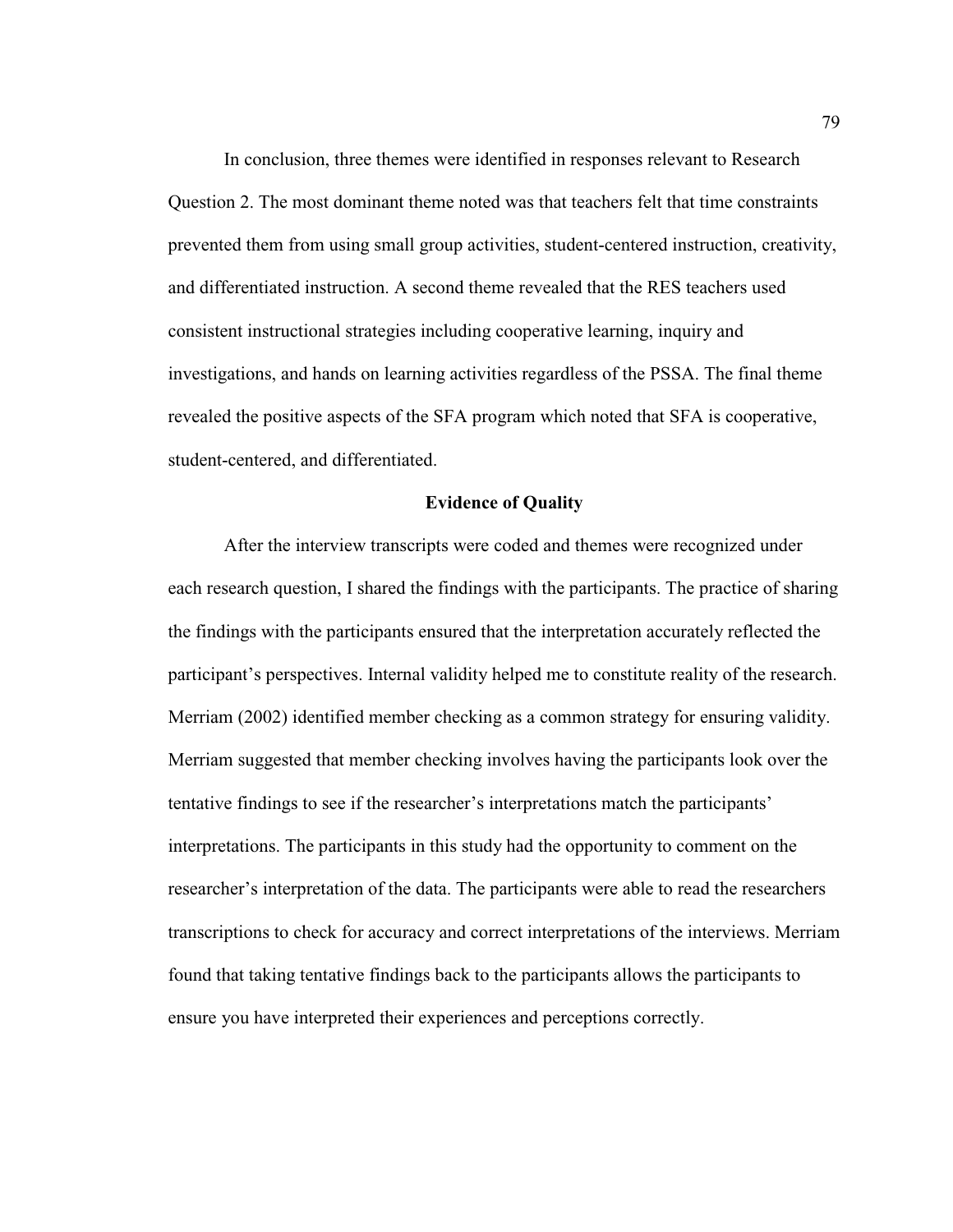Merriam (2002) suggested that different assumptions and generalizability need to be thought of in qualitative and quantitative research. This study cannot be used to generalize about all elementary teachers within the ZASD or with the state of Pennsylvania. Readers need to determine how closely their situations match and whether findings can be transferred.

Merriam (2002) found that trustworthy studies are valid, reliable, and done ethically. The interviews in this study were conducted in an ethical manner. The researcher used member checking to ensure validity. This research cannot be used to generalize about all teachers in the school or district in the study. These efforts will maintain the validity and trustworthiness of the study.

This section included the process by which the data were generated, gathered, and recorded. The systems used for keeping track of data were described. The findings were built logically from the problem and the research design. Findings were presented in a manner that addresses the research questions. Patterns, themes, and relationships were described. Section 4 ended with a discussion of evidence of quality.

Section 5 will include an overview of why and how the study was done. A detailed interpretation of the findings will be included. The implication for social change and recommendations for action will be in this section. A reflection on the researcher's experience and a concluding statement will conclude Section 5.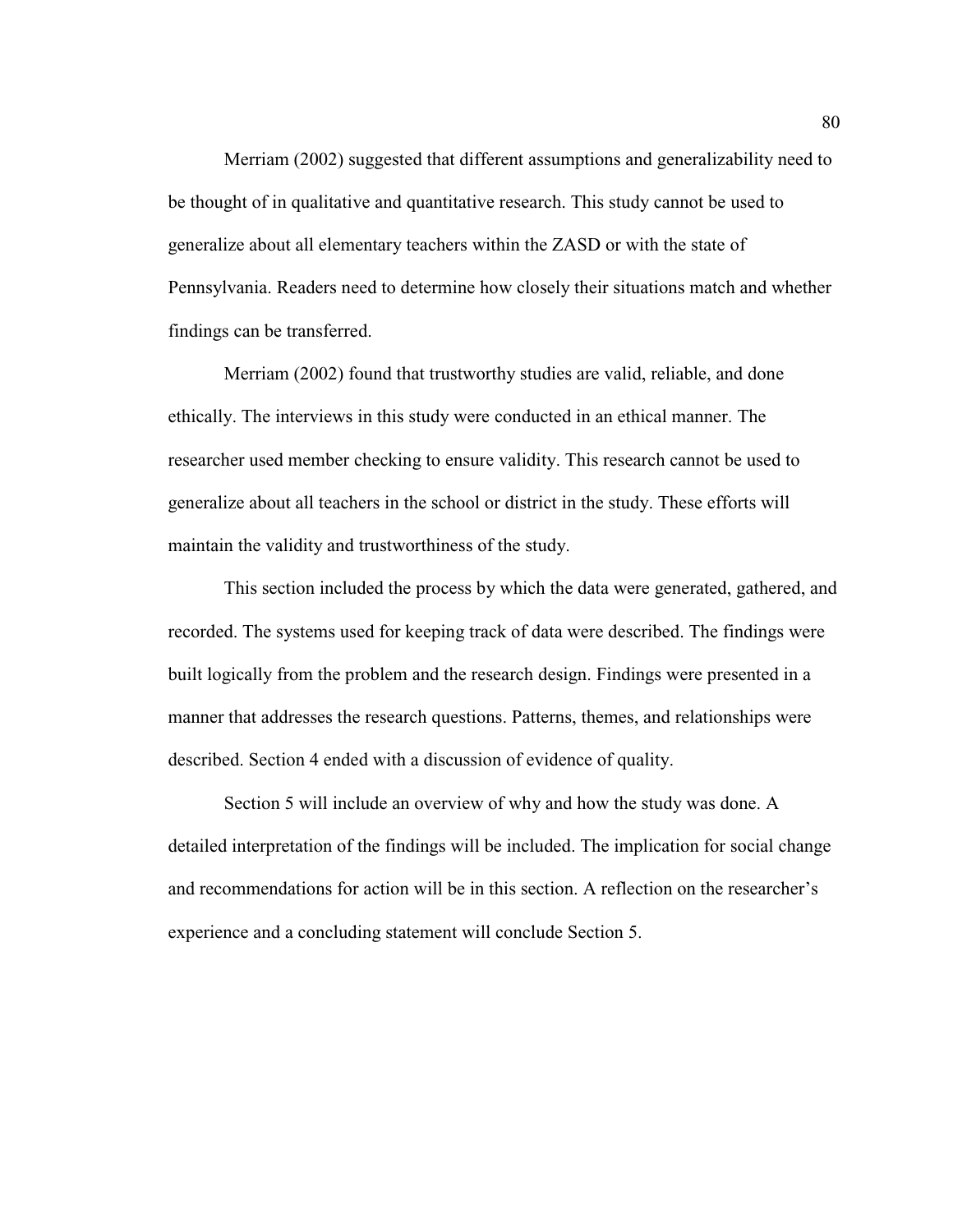Section 5: Discussion, Conclusions, and Recommendations

## **Introduction**

This section begins with an overview of why and how the study was done. A brief summary of the findings is followed with implications for social change. Recommendations for action and further study in relation to the perceptions of the effects of high-stakes testing (HST) are included. A reflection on my experience and a concluding statement complete Section 5.

The problem is that, in an era of high-stakes testing, teachers do not have a voice in their classrooms. The purpose of this study was to analyze teacher perceptions of highstakes testing and the effects that this testing had on curriculum and instruction. In this case study, 15 qualitative interview questions were used to find this information. It is important for the school board and supervisory personnel to understand the teachers' experiences and the perceived effects of high-stakes testing because teachers are expected to prepare their students for state tests while providing meaningful learning experiences.

Analysis of narratives of teacher interviews revealed that HST has both positive and negative effects on curriculum and instruction at Richard Elementary School (RES). Teachers described that HST has resulted in a rigid, narrow, and unbalanced curriculum. Several teachers also expressed that time constraints due to HST have impacted their use of small group instruction, student-centered learning, creativity, and differentiated instruction. Some teachers felt that HST has resulted in clear expectations for teachers. Many teachers described using effective teaching strategies regardless of the Pennsylvania System of School Assessment (PSSA) testing which included cooperative,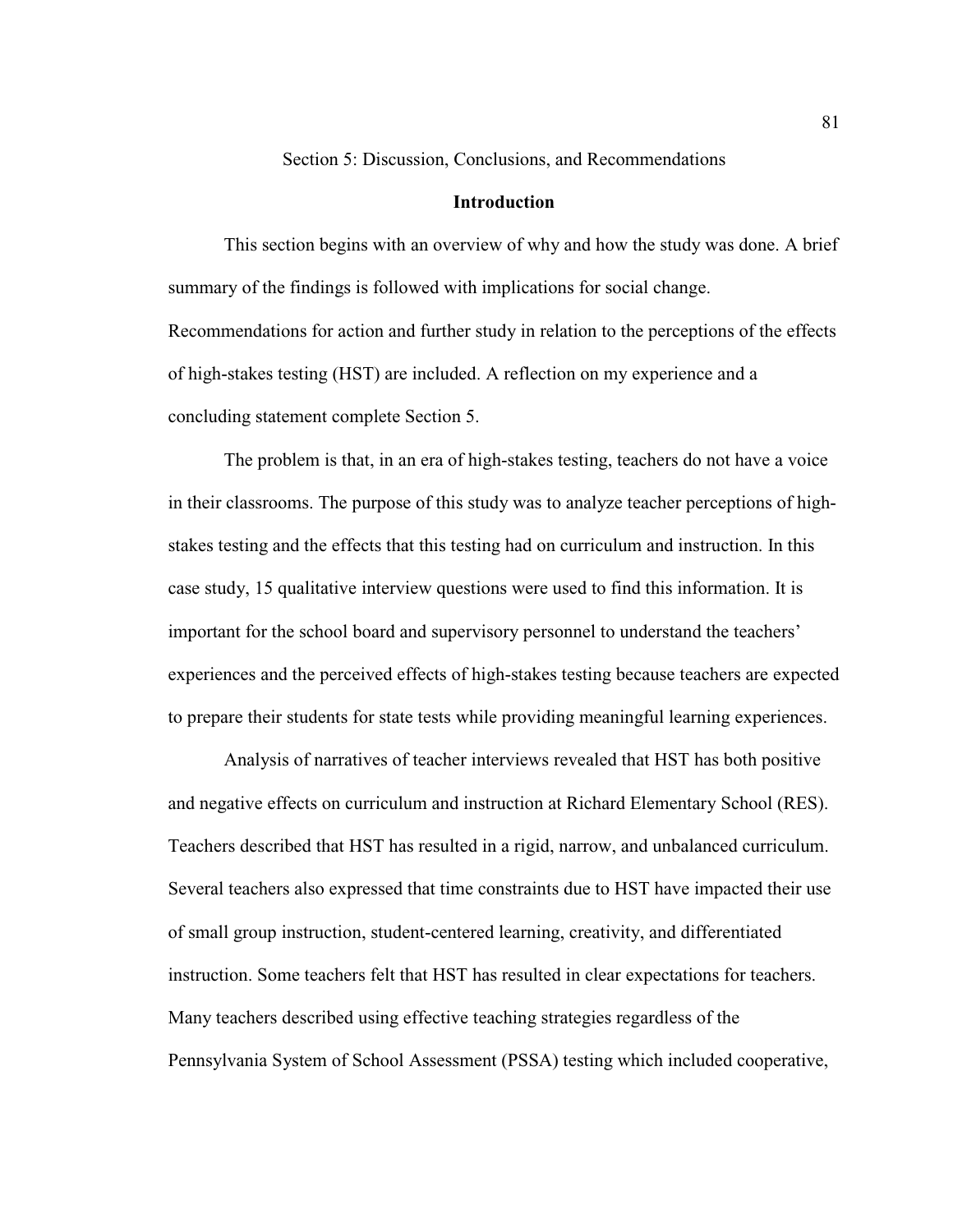student-centered, and differentiated teaching in the Zoo Area School District's (ZASD) Success for All (SFA) reading program.

#### **Interpretation of Findings**

The research questions were answered by breaking the data into themes that support each question. Data analysis revealed seven themes regarding the impact testing had on curriculum and instruction in classrooms. This case study was structured around the following research questions:

- 1. What do elementary teachers from RES in the ZASD perceive to be the effects of high-stakes testing on curriculum?
- 2. What do elementary teachers from RES in the ZASD perceive to be the effects of high-stakes testing on instruction?

Interview responses relating to Research Question 1 revealed that teachers felt HST had several effects on curriculum. Teachers perceived that HST has resulted in a rigid, unbalanced and narrow curriculum. A few teachers believed that HST has had positive effects on their curriculum by mapping out exactly what they had to teach.

High-stakes testing's effects on curriculum in the ZASD have negatively impacted teachers' say in what is being taught in the district. Teachers do not have control in how much time they spend on certain subjects. Teachers are frustrated and overwhelmed with the amount of content that they are expected to cover in the little time they are given. Many teachers expressed that a day-by-day sequence in their curriculum is unrealistic and unmanageable. Teachers want to feel they have covered a topic completely and thoroughly before they move on to a new topic. I think that teachers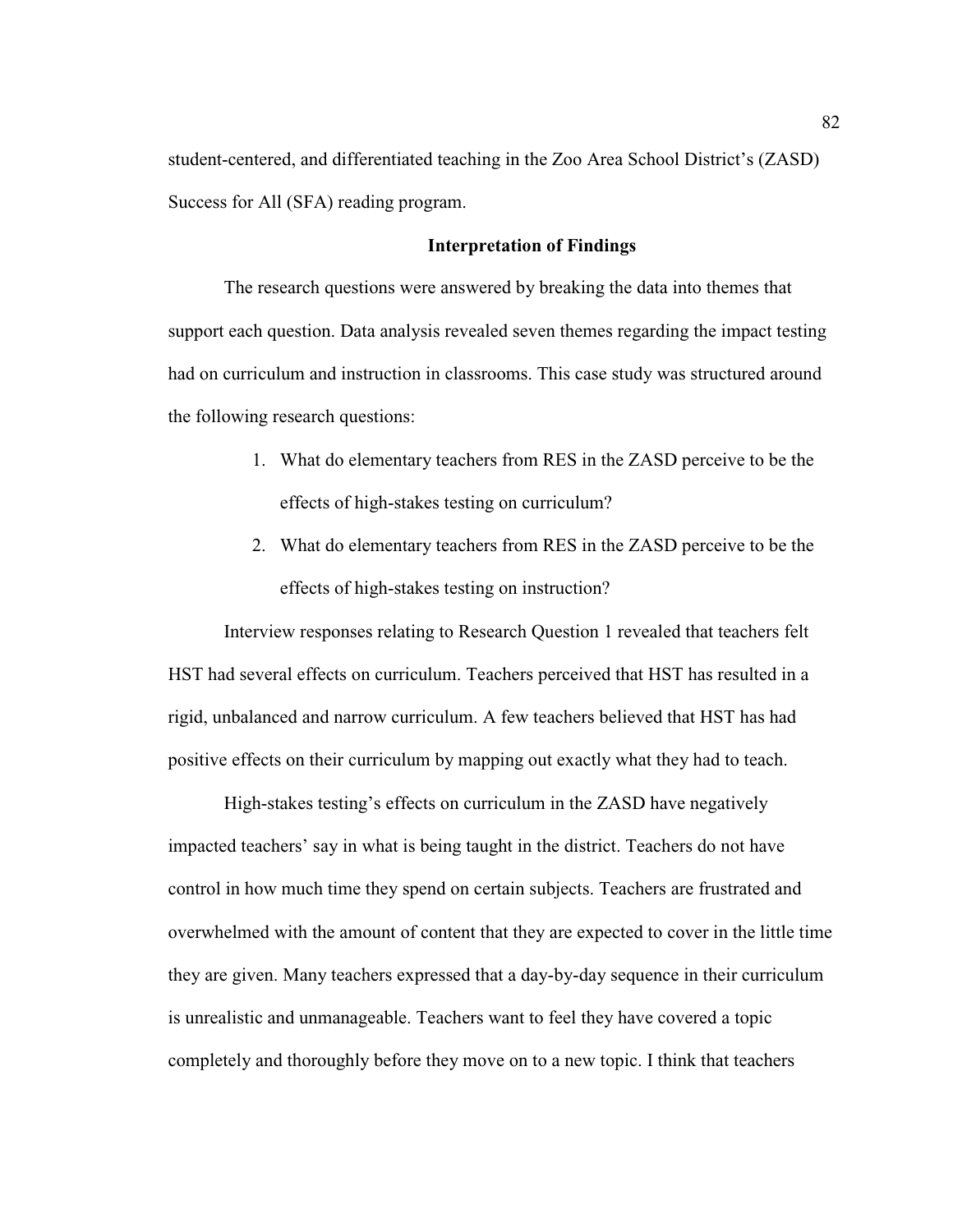know their students best and they know which topics require more time to be taught effectively. Teachers at RES should be included more in the curriculum mapping process so they can express which topics need more or less time spent on them.

Teachers also described that HST has impacted their curriculum because it has resulted in a narrow curriculum. I think that teacher experience usually helps teachers know which topics require more in-depth discussion. Teachers in this study questioned the value of education if their students were not provided an opportunity to master content due to the fast pace of the curriculum. Teachers expressed that when students are not able to master the necessary content, it results in problem the following year. As students pass through the grade levels and fall short on content mastery, they struggle more with new material. For example, a student will struggle with division if he or she has not mastered multiplication facts. Teachers in this study expressed that the pace of the curriculum is unrealistic and too demanding. They blamed HST for setting the pace set by the district. Teachers seemed to understand that they are required to cover a lot of content, but they expressed that rushing through the topics is not the answer. The ZASD needs to reevaluate the pace of the curriculum. Teachers should be included in this process so they can share their opinions and experience of how lack of content mastery has impacted their students' successes.

Teachers in this study expressed that HST has effects on the amount of time they are able to spend on untested subjects. I think that students need art, English, social studies, music, science, and health as much as they need reading and math. In order to be successful adults, students need exposure to all subjects and a variety of topics.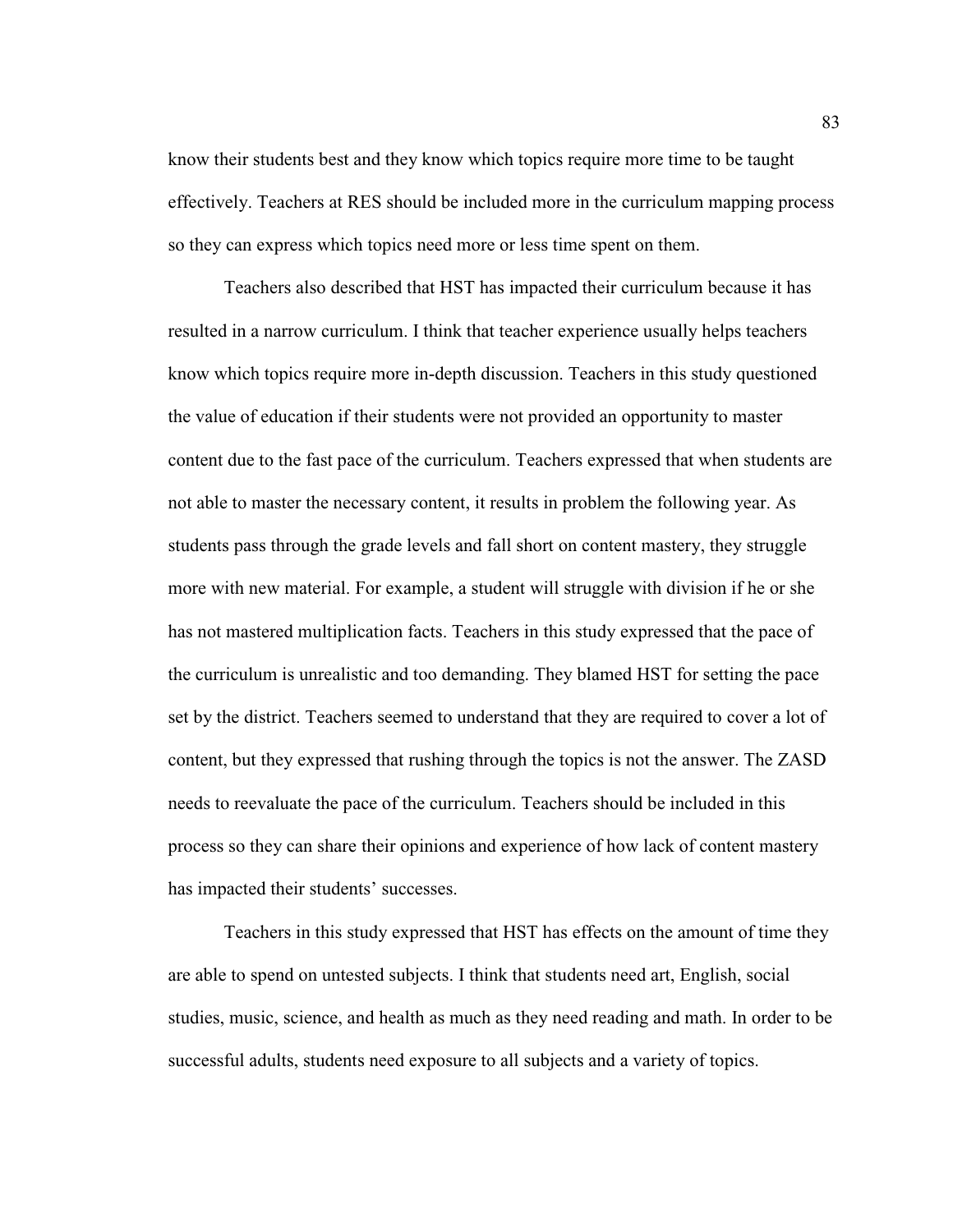Unfortunately, HST does not allow the teachers at RES the opportunity to make choices on how much time they spend on each subject. They must follow the daily schedule given to them by the district. The ZASD should reevaluate the daily schedule of the elementary teachers. Teachers expressed that as it is, they do not have enough time in reading and math to get through the required content, so maybe taking time away from those subjects is not a realistic suggestion, but training teachers on how to incorporate science into math and social studies into reading may be more beneficial to both teachers and students.

Even though several teachers expressed that HST has had negative effects on curriculum, some teachers appreciated having expectations made clear for them. Some teachers enjoyed not having to look for the materials to teach the lessons. Teachers noted that they have little time as it is and being handed a curriculum saves them time and energy. Some teachers expressed that HST has made their job easier because curriculum mapping and HST have taken the guess work out of teaching. I think that most teachers are usually given a curriculum with the required learning objectives, but HST has placed more emphasis on those objectives which has made teachers more aware of exactly what they have to teach. This was the only positive effect of HST on the curriculum at RES in the ZASD.

 Interview responses relating to Research Question 2 revealed that teachers perceived that HST has had several effects on instruction. When teachers were asked if they felt that HST has impacted their use of small group, student-centered, differentiated learning strategies, they reported that time constraints due to testing have prevented them from using these strategies. Although teachers reported that HST has had negative effects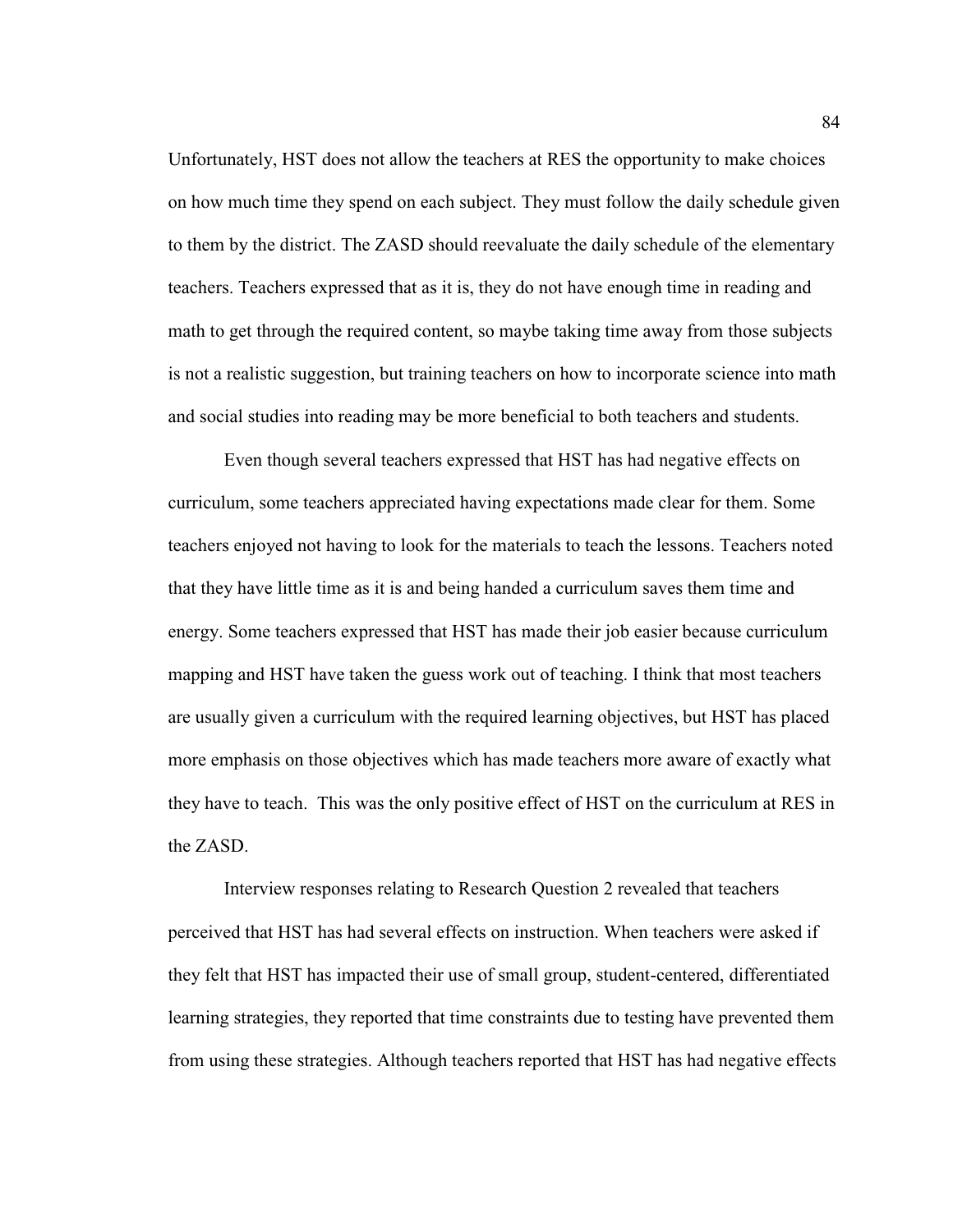on their instruction, when teachers were asked to describe the instructional strategies they used on a daily basis, they described using the strategies they previously mentioned as unable to use because of testing. I think that the conflicting data represents that even though the teachers felt that HST can negatively impact your instruction, it does not have to. It seemed that most teachers used effective instructional strategies on a daily basis, but they felt that they could use even more effective strategies if they had more time and less demands of testing. Teachers also described that HST has caused the ZASD to use a scripted reading program. Even though teachers described their dislike for scripted programs, they listed several positive effects on their reading instruction as a result of using the SFA reading program. I think this is because the SFA program is research based and proven to be effective. It is based on instructional strategies that have been proven to raise reading test scores. I think that most of the teachers in this study will be surprised to read all of the positive aspects they mentioned in relation to the SFA program. It almost seemed that they did not even realize all of the good techniques and effective strategies they listed as they described how they taught reading.

 Time constraints were the biggest issue for most teachers. They expressed difficulty in using teaching strategies that they prefer such as small groups and studentcentered learning because of limited time. They repeatedly noted that they did not have the time to cover everything that was required with the limited time they were given. Teachers seemed stressed by the amount of material they had to cover in the limited time they had to cover it. This finding could be applied by the ZASD providing professional development in time management for the elementary teachers at RES. Time management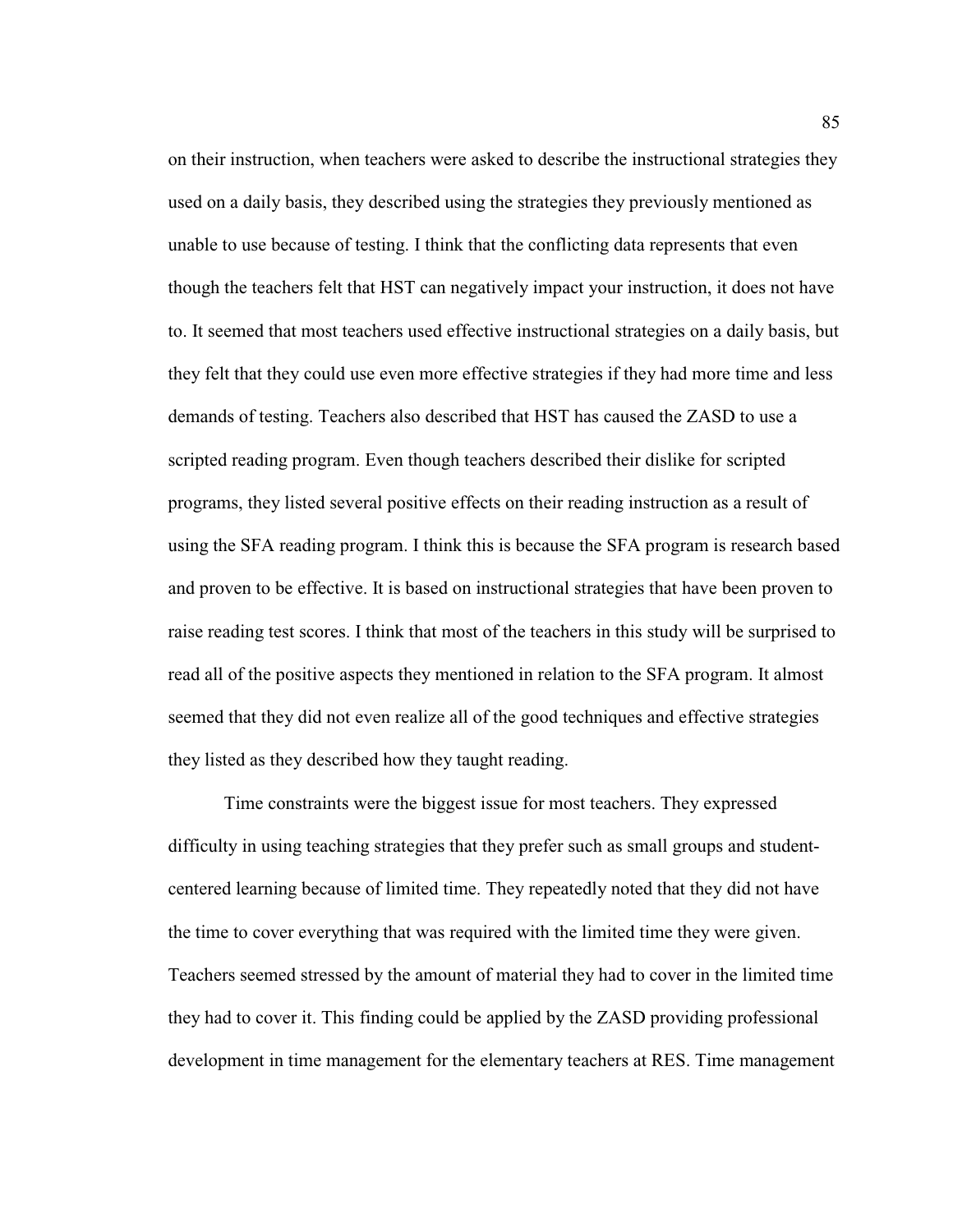could help teachers to incorporate more strategies that they feel would be more effective for their students.

 Although teachers described that HST has impacted their instructional strategies because it has decreased the time they have to use the strategies they prefer, when teachers were asked to describe the instructional strategies they use, they described using small group, student-centered, and effective teaching strategies. It seemed that the teachers' perceptions were that HST has had negative effects on their instruction, but when it came down to it, teachers were actually using the same strategies they said they could not use because they did not have the time. All of the strategies the teachers described were positive. I think the issue is that teachers want to use more of those strategies, but as they described the demands of testing have limited their time to do so.

 Teachers also expressed their dislike for scripted programs. They explained that day-by-day lessons are unrealistic and they would prefer to be able to put more of their own creativity into their teaching. I found it interesting that as they spoke about the district's scripted reading program, everything they said was positive. For the most part it seemed that the teachers' attitudes were negative about HST resulting in scripted and rigid curricula, however, interview responses revealed many positive aspects of their own scripted SFA program. Teachers explained that SFA is student-centered, differentiated, and engaging. Even though teachers seemed against the program because they were forced to change how they taught reading, most of their comments about reading instruction revealed that the strategies they used in reading were the same strategies they wished they had more time to use in other subjects. I think that teachers understand that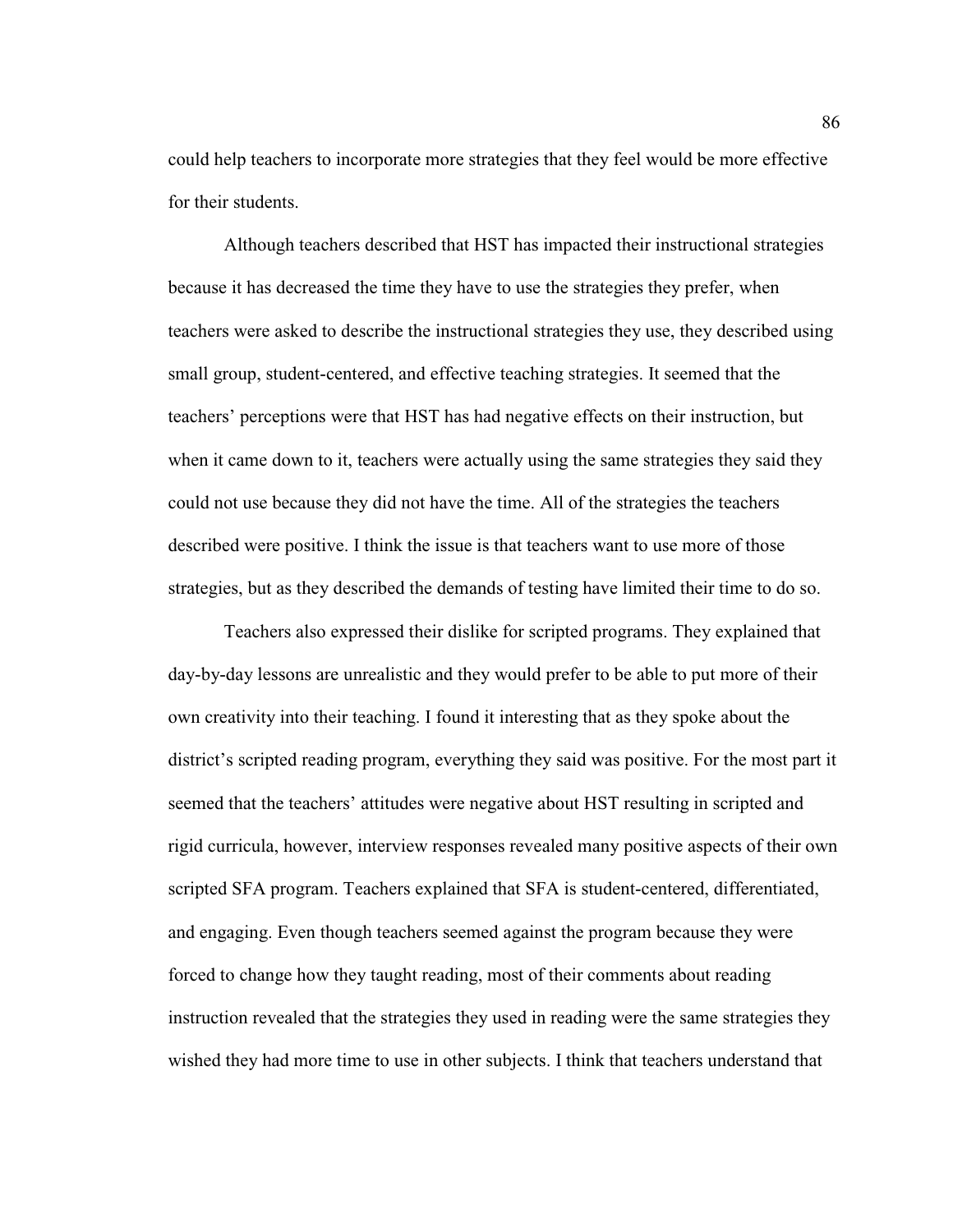the program is effective and does result in improved reading scores. Maybe if the teachers did not feel forced to follow what they described as a rigid program with zero flexibility that they have no control of, they would have better attitudes about the program. This finding could be applied by the ZASD including teachers in curricular decisions and curriculum mapping. That would allow teachers a say in what they have to do which may result in better attitudes and perceptions about scripted programs. The district should also provide professional development for teachers on ways to incorporate the positive aspects and instructional strategies of the SFA program into the other subjects they teach.

## *Integration of the Findings with the Conceptual Framework*

Lambert et al. (2002) found that, in the classroom, behavioral psychology translates into teachers breaking down large concepts into parts and discrete skills. Information is commonly taught in isolation with large-group instruction. These behavioral approaches include increased dependence on standardized measures of achievement, offering rewards for learning as a way of shaping student behavior. Highstakes testing has increased the use of behavioral methods of instruction. The teachers in my study reported that HST has resulted in an increase in whole-class activities. Teachers in my study reported time constraints as the reason for using large-group instruction instead of small group, student-centered approaches to teaching. Teachers also reported using a scripted curriculum for reading and a curriculum map for math. Teachers noted that the curriculum is rigid which has affected their flexibility, creativity, and math program.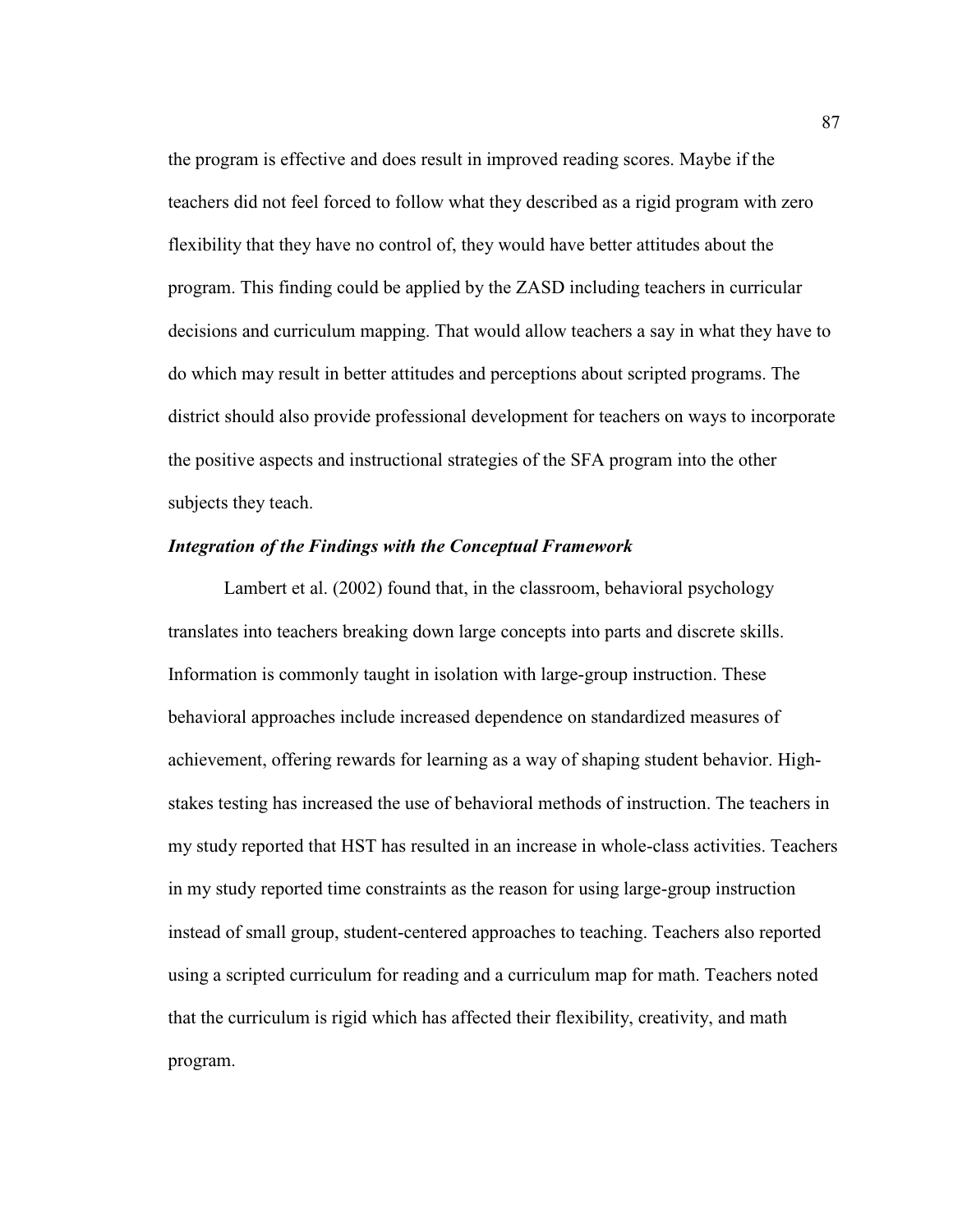Behaviorism asserts that people are conditioned through punishment and reinforcement to behave in specific ways (Laitsch, 2006). In an era of high-stakes testing, Laitsch (2006) found that teachers want to avoid punishments for poor student achievement so they decide to narrow their efforts and teach only tested topics. Every teacher in my study felt that too much time was spent on tested subjects which has caused the curriculum to become narrow and unbalanced. Laitsch stated that, "In effect, highstakes systems may result in practitioners changing their behavior from what they consider ethical best practice to altered, undesirable behavior in order to achieve the mandated outcomes and avoid punitive consequences" (p. 7). Several teachers in my study acknowledge that HST has caused them to use more teacher –centered instruction.

 Tobin and Tippins (1993) found that behaviorist approaches to teaching involve the teacher as the facilitator of the curriculum who directs students to practice the information until they are proficient at solving problems independently. The teacher is the transmitter of knowledge and there is little interaction between the students. In behaviorist classrooms, lessons are taught skill-by-skill and instruction is content and process oriented. Teachers in my study noted that they skimmed through a wide variety of topics in an effort to expose students to all of the eligible content on the PSSA. They expressed concerns that students did not have an opportunity to master content and teachers could not teach topics-in-depth. They expressed that time constraints and the pace of the rigid curriculum prevented them from incorporating creative, in-depth, student-centered learning activities.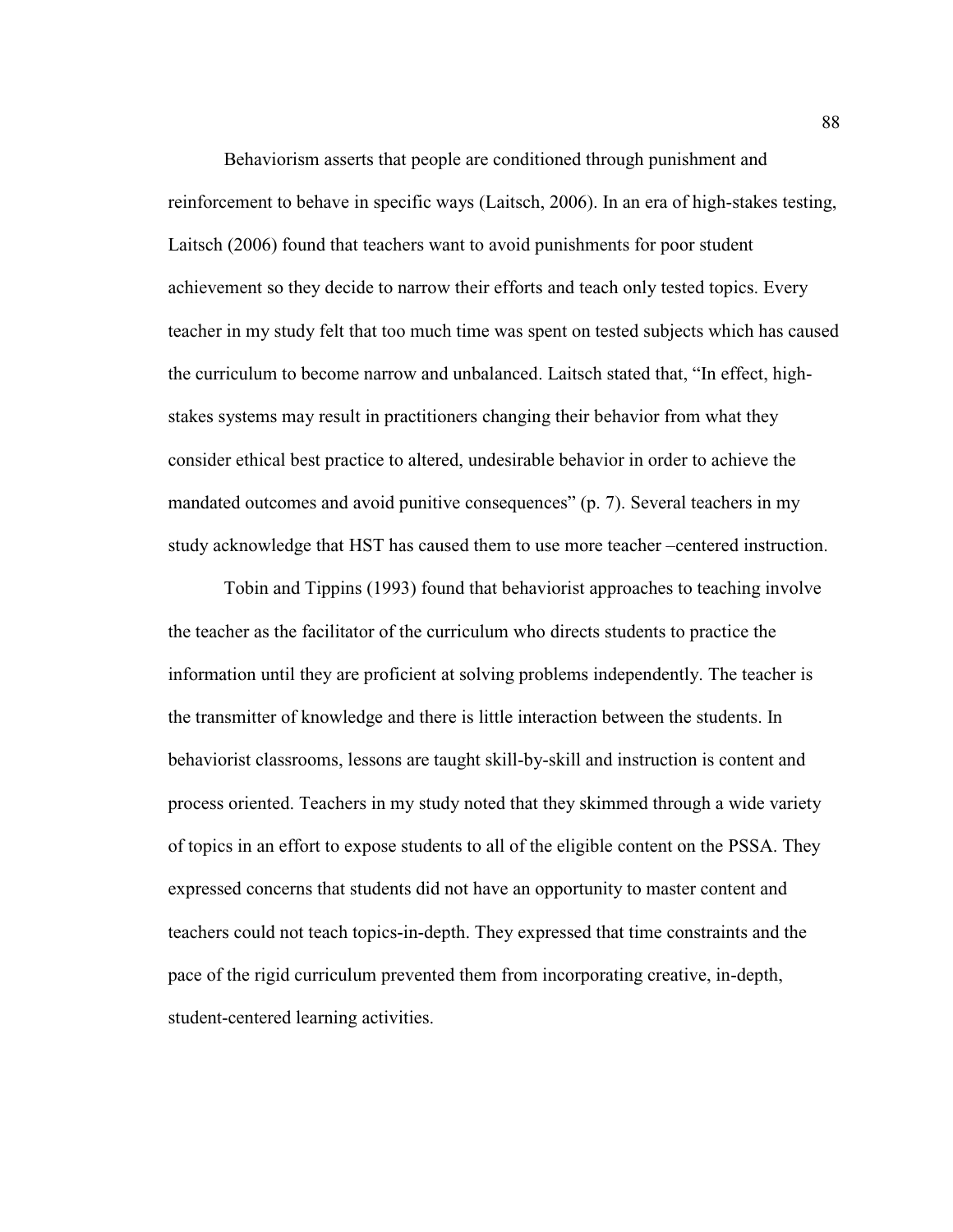Constructivist learning describes how people construct their reality and make sense of their world (Lambert et al., 2002). The capacity to learn is not fixed and the social construction of knowledge must be an active and interactive process. Achievement is increased when the culture of the school supports learning for both students and adults. In a high-stakes testing context, scripted curricula and limited time are affecting teachers' opportunities to make learning interactive. Students do not have the opportunity to construct their own reality to make sense of their world because high-stakes testing results in drill and skill activities which result in rote memorization and teacher-centered classrooms (Jones, 2007). Smyth (2008) found that high-stakes testing has changed from exploratory learning to constant test taking practice. Although teachers in my study expressed that too much time is spent on test prep, they described their instructional strategies as inquiry based, technology dependent, and cooperative.

 Lambert et al. (2002) found constructivist approaches allow the student to direct the learning to generate understanding and meaning. Students have background knowledge and experiences. This helps them to understand by relating supplementary material to what they already know. Learners make connections based on what they know and reshape it in new and meaningful ways. In high-stakes testing, teaching becomes teacher-directed and fast paced. Students are not able to direct the learning which generates understanding and meaning. The teachers in my study noted the positive aspects of a scripted reading program. They described SFA as student-centered, cooperative, and differentiated.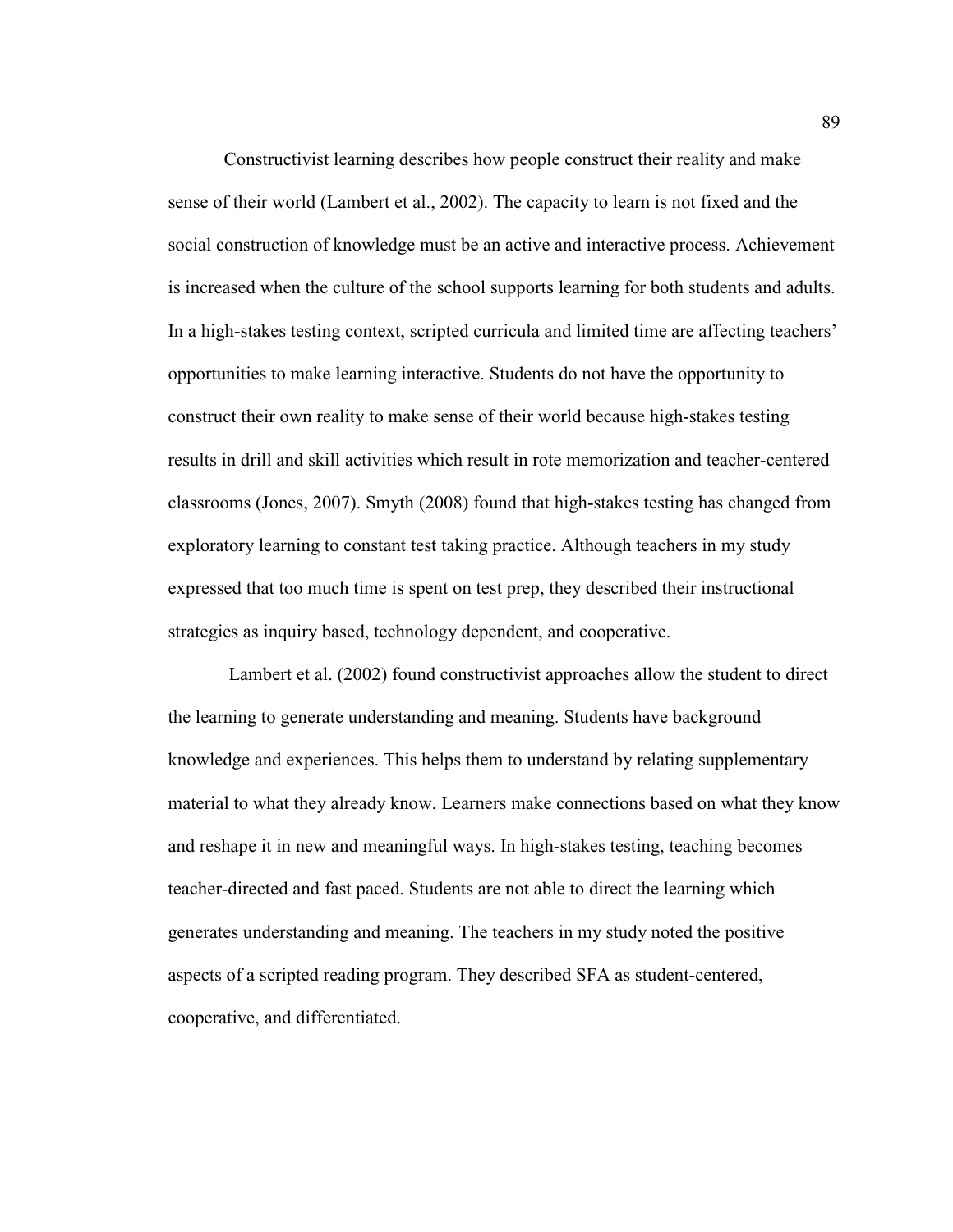Researchers have argued over which instructional methods result in the most teacher effectiveness. Constructivist approaches are used less often in elementary classrooms as testing becomes the focus of education (Smyth, 2008). Teachers in my study reporting using both constructivist and behaviorist approaches to teaching. Teachers reported that they used similar strategies for tested and untested subjects. Teachers noted that they try to balance their use of test prep with engaging learning activities such as technology, inquiry, and scientific investigations.

 Researchers have analyzed teachers' perceptions of NCLB's effect on teacher autonomy and pedagogy. To help them better understand teachers' perceptions of autonomy, Quiocho and Stall (2008) developed a 10-item survey to determine the extent to which teachers felt restricted by NCLB requirements regarding curriculum decisions and methodology implementation (p. 20). Results of the survey have shown that teachers felt a great deal of autonomy in how they taught the content. The results of my study differed from those in Quiocho and Stall's study. The teachers in my study expressed that they do not have much autonomy in how they teach. They expressed that time constraints and a rigid curriculum have prevented them from using strategies they prefer. The results of my study were similar to Quiocho and Stall's study in that all teachers reported that NCLB has affected their decision-making opportunities.

 Others have noted that NCLB's focus on achieving proficiency has forced schools to clarify and strengthen their curriculum, as well as create common benchmark assessments (Zavadsky, 2008). A few of the teachers in my study expressed that HST has had positive effects on the ZASD's curriculum. Their interview responses were similar to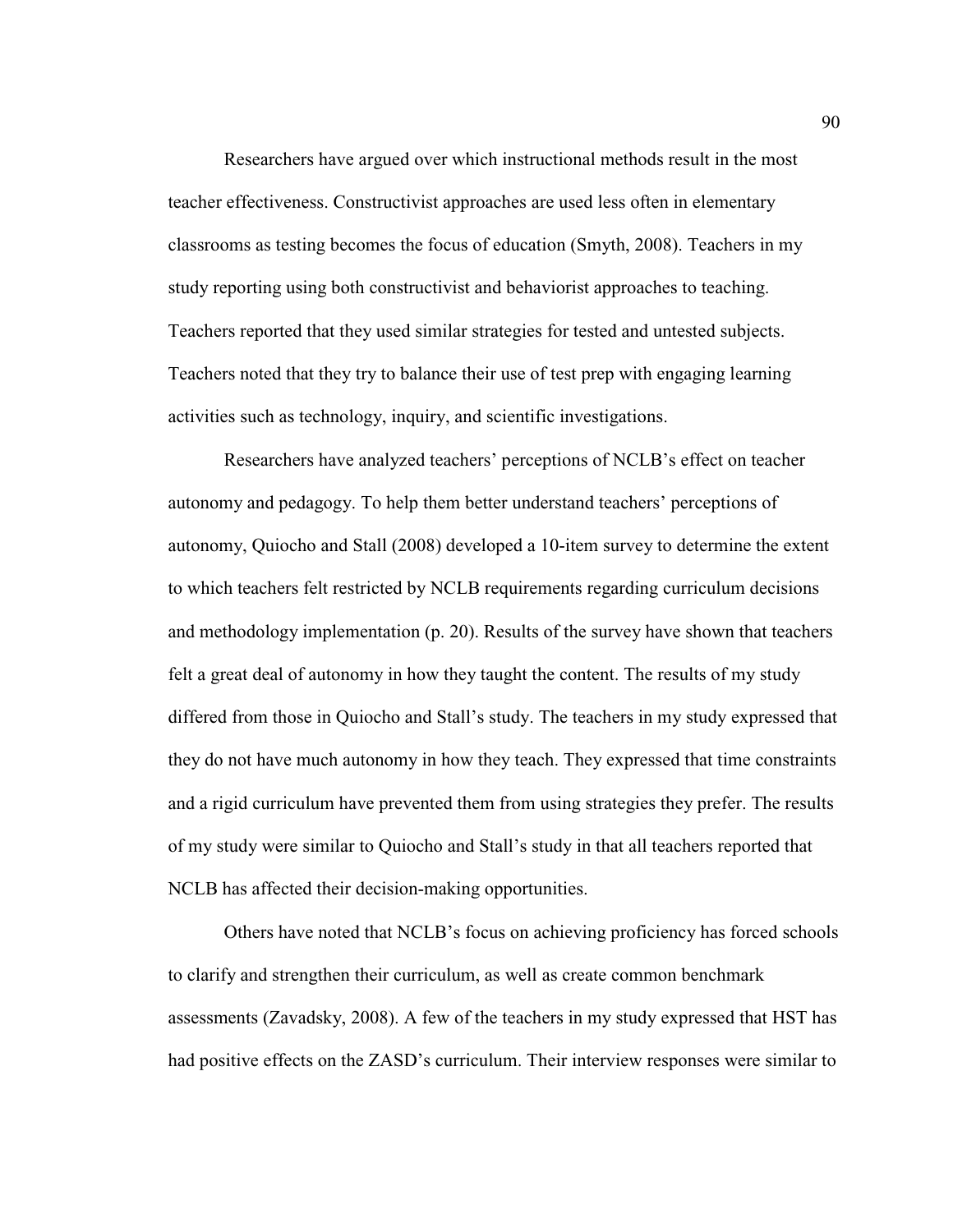Zavadsky's findings that some teachers feel HST has strengthened the district's curriculum by mapping out exactly what they have to teach.

## *Integration of the Findings with Other Literature*

To learn more about the impact of state and federal accountability systems on curriculum, instruction, and student achievement, the CEP (2009) conducted case studies of schools in Illinois, Rhode Island, and Washington State. From the winter of 2007 to the spring of 2009, the CEP studied a total of 18 schools in 16 school districts, in the three states. Schools included elementary, middle, and high schools, and both Title I and non-Title I schools. To conduct the case studies, they interviewed district superintendents, principals, teachers, instructional specialists, parents, and students in each state. They also conducted in-depth, formal observations in 105 classrooms to understand the amount of time teachers and students spent on various types of instructional practices and interactions. The educators reported that their efforts to align curriculum to standards and focus on tested material in reading and mathematics have diminished the class time available for social studies, science, and other subjects or activities. These findings reveal that high-stakes testing has an effect on the amount of time spent on untested subjects. The results of my study were similar to the CEP's study. Several of the teachers in my study expressed that too much time was spent on tested subjects. Teachers expressed that the ZASD's curriculum has become narrow and shallow. Teachers also shared that the majority of their time was spent on reading and math instruction.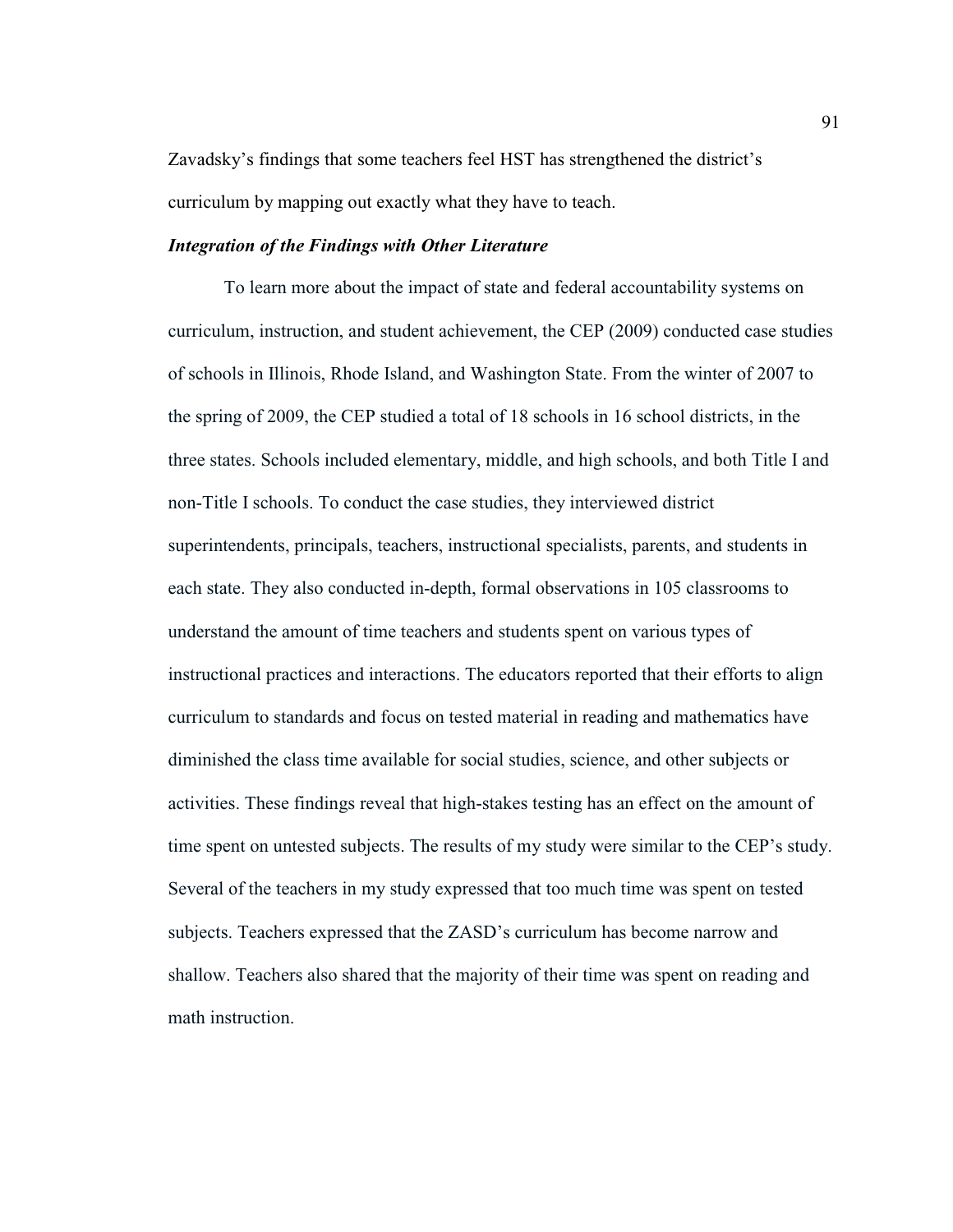Assaf (2008) examined the professional identity of a reading specialist through the use of a case study. The research examined how a reading teacher's decisions and pedagogy shifted in response to testing pressures. The reading specialist had professional beliefs and knowledge, but high-stakes testing affected decision-making and instructional methods in the classroom. Assaf illuminated the problems teachers face when they must decide how they will cover tested content while remaining true to themselves. Analysis of ethnographic and grounded theory methodologies in this study showed that testing pressures affect instructional styles and teachers' professional identities. The teachers in my study also expressed that their instructional styles were affected by testing pressures. They expressed that they want to be more creative and able to decide how they should present a lesson based on the needs of their students. Teachers expressed that the districts provided them with detailed day-by-day lessons and curriculum. They expressed that limited time and too much content has forced them to use whole class lectures and teacher-centered instruction. Teachers expressed that they want more say in instructional and curricular decision making in their classrooms.

Faulkner and Cook (2006) conducted a study of 216 Kentucky educators. The study explored middle grades perceptions of how high-stakes testing has affected instructional strategies in classrooms. Researchers used a 66 Likert-format item and three open-ended responses survey. Faulkner and Cook (2006) coded the responses and categorized the data into themes. Teachers acknowledged that they used a variety of instructional practices. Faulkner and Cook found that 100% of teachers agreed they used these practices on a regular basis. When teachers were asked to "identify the instructional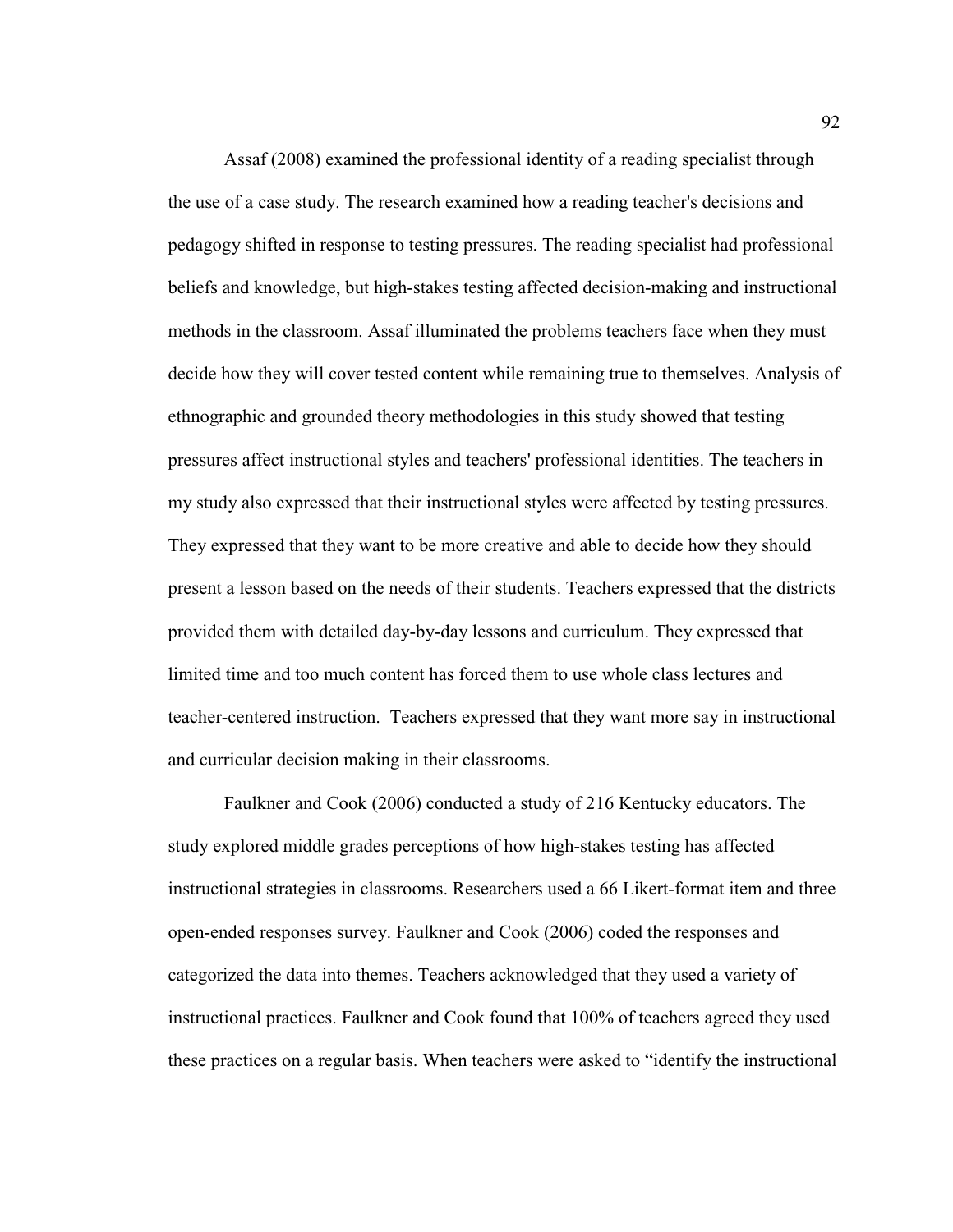practices used in the last 30 days, teachers reported use of whole-class discussion (93%), lecture (90%), and worksheets (86%) as the most commonly used practices" (Faulkner  $\&$ Cook, 2006, p. 7). Nearly 74% of the teachers reported that they used effective teaching practices, but they reported the use of lecture and worksheets which are ineffective strategies. This study is important because the mismatch between teacher responses demonstrates the need for additional research (Faulkner & Cook, 2006). My study is related to Faulkner and Cook's study because the teachers in my study reported that they used effective teaching practices. My study differs from Faulkner and Cook's study because in my study when teachers were asked to describe the instructional strategies they used on a daily basis they listed evidence of effective teaching strategies. They explained that HST has caused them to use more whole-class discussion, lecture, and worksheets, but none of the teachers in my study listed those practices as strategies they used on a daily basis.

## **Implications for Social Change**

Many principals and parents have agreed that high-stakes tests are doing grave damage to education and to the lives of children (Neill, 2006a). Since testing has become the focus of education, this study applies to the professional field of education because it is important to understand teachers' perceptions of the effects of high-stakes testing on elementary curriculum and instruction. This study applies to the local problem of Pennsylvania's high-stakes tests. Little research exists regarding elementary teachers' perceptions of the effects of high-stakes testing in Pennsylvania. This study contributes to the body of research because in this study, elementary teachers described their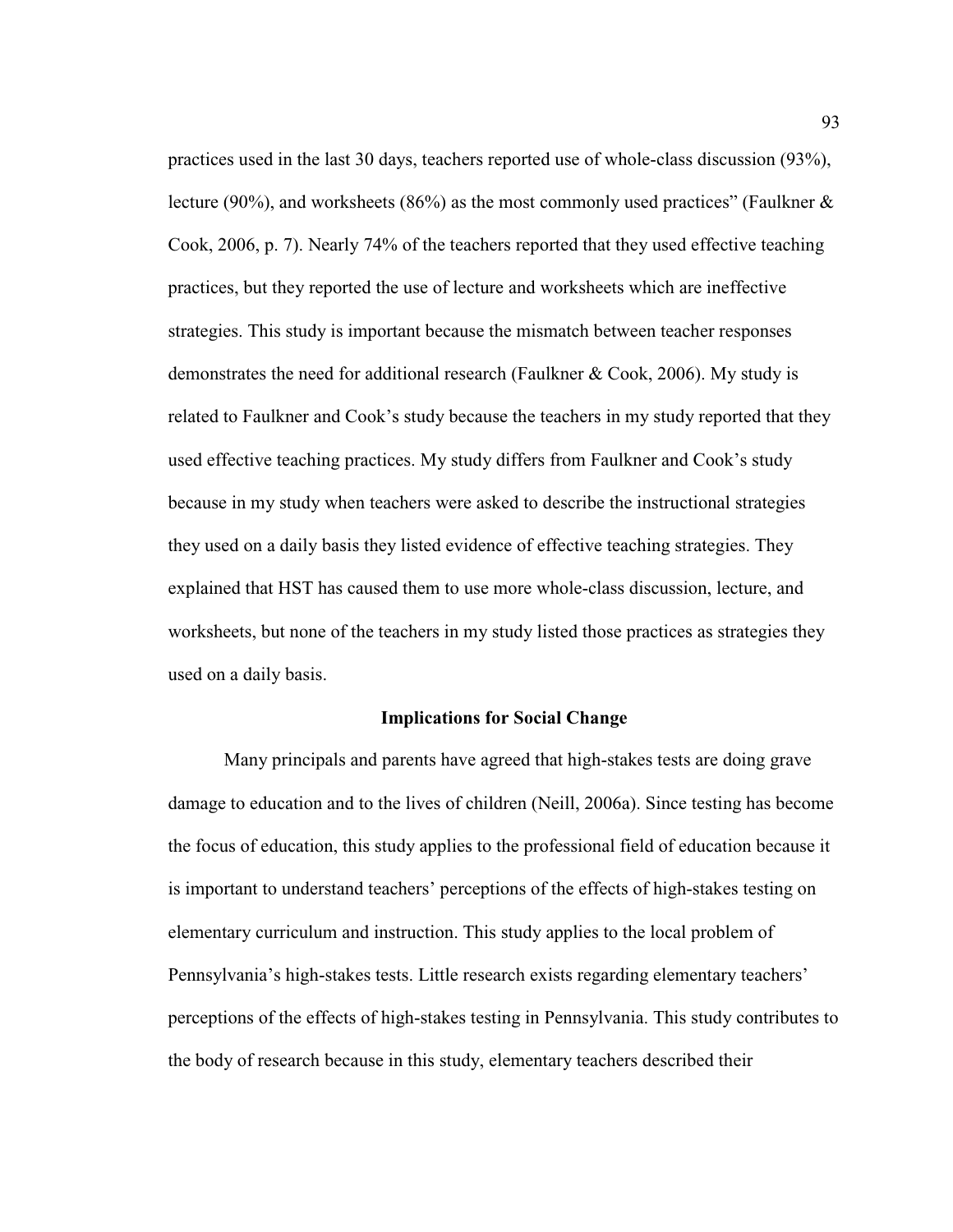perceptions regarding the effects of high-stakes testing on curriculum and instruction within their classrooms in the ZASD. Teacher perceptions were analyzed and this information will be shared with school leaders.

My study offers school administrators a valuable resource for understanding the impact HST has on curriculum and instruction at RES in the ZASD. This study describes many of the effects of HST on the ZASD's curriculum and instruction. Teachers expressed that the rigid curriculum is inflexible, lacks creativity, and minimizes the quality of the math curriculum. Teachers discussed concerns about the quality of education in the ZASD in relation to content mastery and the depth of the curriculum. Interviews revealed that not enough time is spent on science and the humanities. Concerns about limited opportunities to expand content were noted by several teachers. All teachers agreed that they do not have enough time to incorporate small group, student-centered, creative, and differentiated learning activities in other subjects besides reading.

This study contributes to social change by informing educational leaders, personnel related to curriculum programs, and policy makers of the perceived effects high-stakes testing has on curriculum and instruction within one public school in northeastern Pennsylvania. It is important for the school board and supervisory personnel to understand the teachers' experiences and the perceived effects of high-stakes testing because teachers are expected to prepare their students for state tests while providing meaningful learning experiences. Teachers need to use student-centered approaches to instruction while incorporating the arts, science, and social studies. Administrators need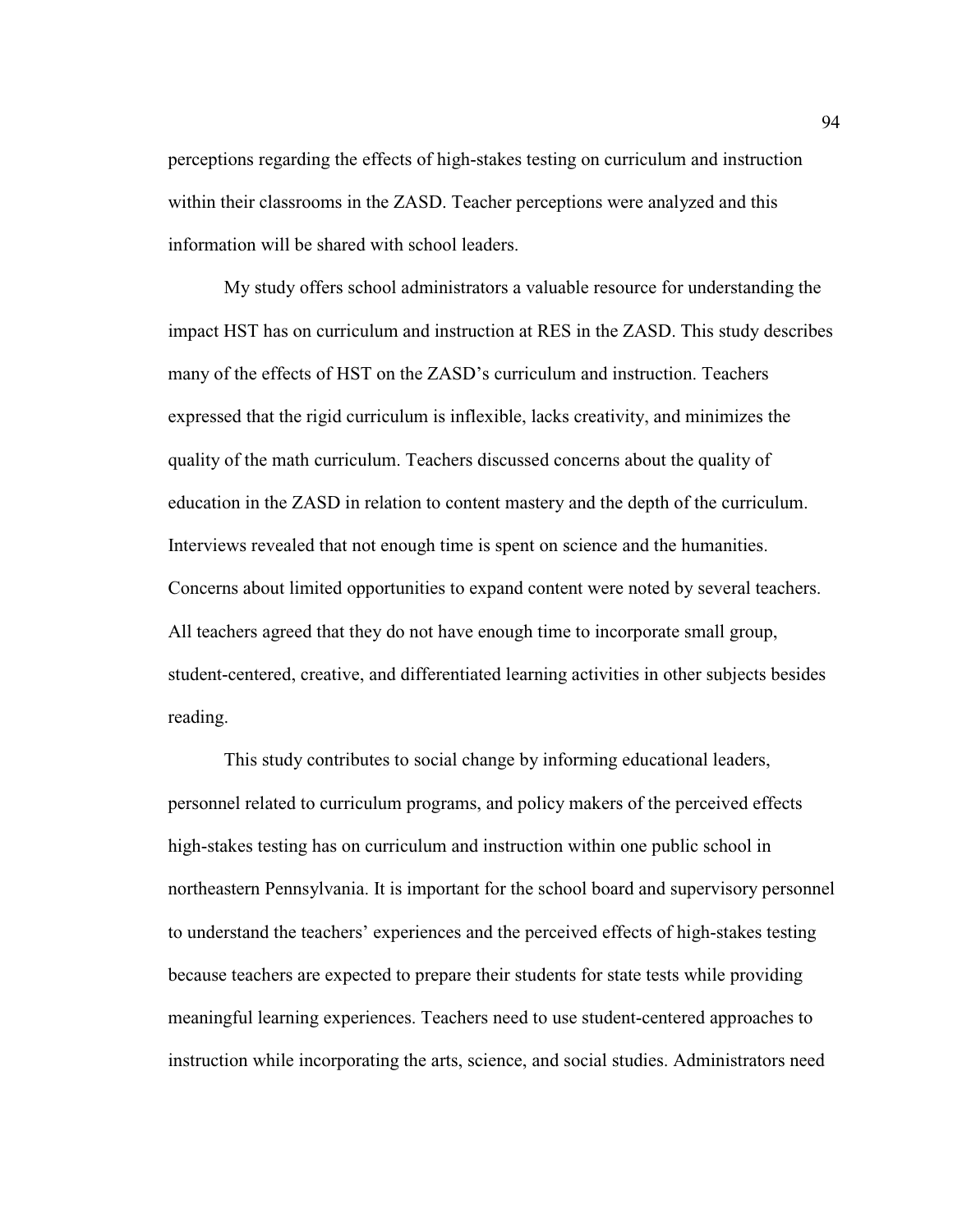to be made aware if teachers believe that high-stakes testing is causing them to use more teacher-centered approaches. School leaders also need to be informed if teachers perceive that high-stakes testing is causing them to neglect untested subjects such as science, social studies, and the arts. School leaders can use the data analysis from this study to make educational decisions regarding curriculum and professional development for teachers within the district. The findings of this study can be applied by providing necessary professional development for teachers regarding effective teaching practices and allowing teachers to have a voice by sharing their experiences of high-stakes testing will contribute to positive curricular and instructional change within the district. This study will make administrators and school leaders aware of the current realities of the effects of testing. Raising awareness of the perceived effects of high-stakes tests on curriculum and instruction will also lead to positive curricular and instructional changes in the ZASD. Positive curricular and instructional changes in the ZASD will contribute to a better education for the elementary students within the ZASD.

## **Recommendations for Action**

Recommendations for action are based on the results of data analysis of both research questions in this study. In this section, I will provide tangible improvements to the RES teachers' instructional strategies and ZASD's curriculum. Administrators, teachers, and school leaders need to pay attention to the results of this study.

 The first recommendation for the ZASD is based on the first emerged theme from data analysis of Research Question 1 in which teachers felt that HST has resulted in a rigid curriculum. Teachers explained that a rigid curriculum affected their flexibility,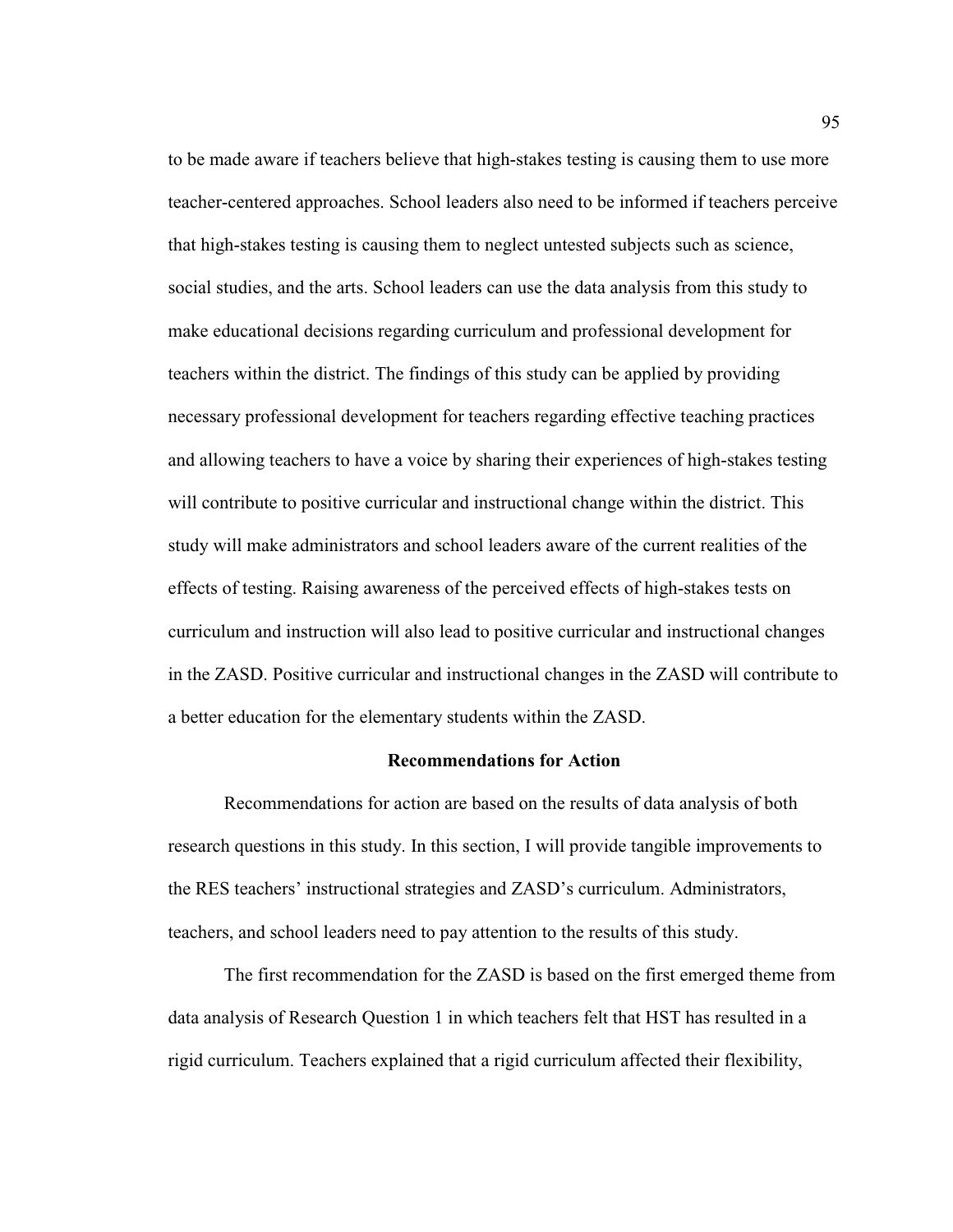creativity, and math program. One suggestion for school leaders is to provide professional development to teachers to show them ways to incorporate creative teaching strategies within the provided curriculum. Another suggestion is that school leaders in the ZASD should reevaluate the ZASD's pace of their elementary curriculum. Administrators can provide teachers with the eligible content for the PSSA without directing them to teach a lesson a day. Teachers can cover the content required for testing but more flexibility with the content would allow opportunities to review or repeat as needed. School leaders could also include more elementary teachers in the curriculum mapping process. Since elementary teachers have taught the information before, they may be more aware of which topics need more time spent on them. Including teachers in the curriculum mapping process will allow teachers a voice in the education of their students.

 Theme two revealed that teachers felt that HST has resulted in a narrow curriculum. Teachers were concerned about content mastery, curricular depth, and opportunities to expand on topics of student interest. One suggestion for action is that the ZASD provide professional development to provide teachers with strategies to incorporate higher level activities and questioning strategies which will result in more indepth discussion. The ZASD should also reexamine their expectations for content mastery. Teachers and administrators should work together to set specific and realistic expectations for students across testing grade levels.

 The third theme revealed that HST has resulted in an unbalanced curriculum. Teachers felt that too much time is spent on tested subjects, too little time is spent on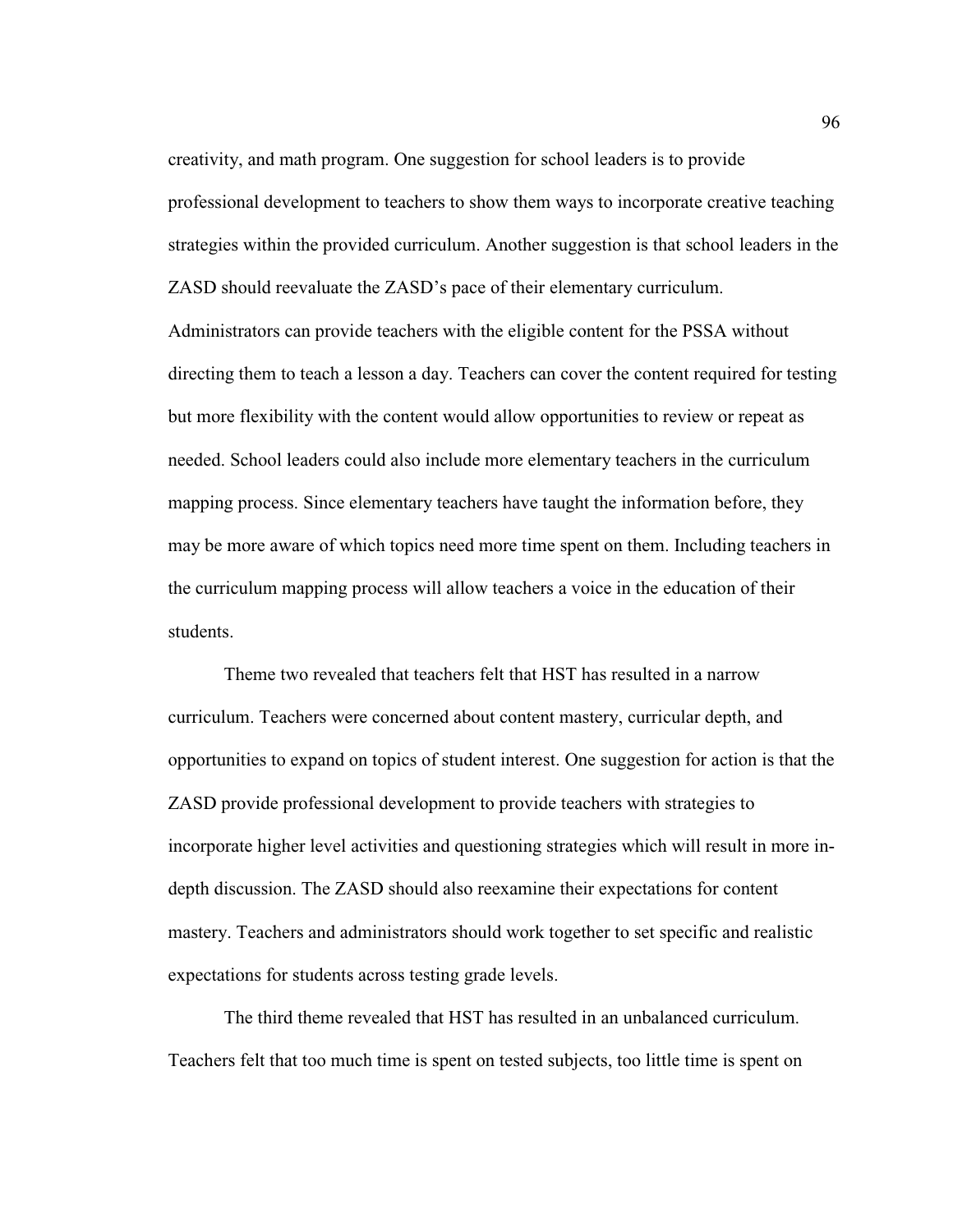science and the humanities, and too much time is spent on test prep. The ZASD should reevaluate the RES daily schedule. More time should be designated for science and humanities. In addition, the ZASD can provide professional development for teachers to teach them cross curricular activities and ways to integrate science and humanities into reading and math.

 The final theme relating to teachers' perceptions about curriculum revealed that some teachers enjoy knowing exactly what they have to teach. Teachers suggested that HST has resulted in clear expectations for teachers. The ZASD should ensure that all grade levels, included untested grades and subjects, have clear expectations defined for them too. In addition, administrators should encourage teachers to define clear expectations for their students. Teachers need to explain to students what they will be tested on, why they are being tested, how their results will be interpreted, and the importance of doing their best on HST.

 Another recommendation for the ZASD is related to the data analysis of Research Question 2. Teachers expressed that time constraints due to HST have limited their opportunities to incorporate small group instruction, student-centered learning, creativity, and differentiated instruction in their instructional practices. The ZASD should provide extensive professional development in time management. Teachers need to learn to incorporate student-centered, creative, and differentiated activities that do not require a lot of time. Teachers should be given the opportunity to shadow teachers in other school districts that have a current and effective differentiated instructional model to learn ways to differentiate their instruction in all subjects.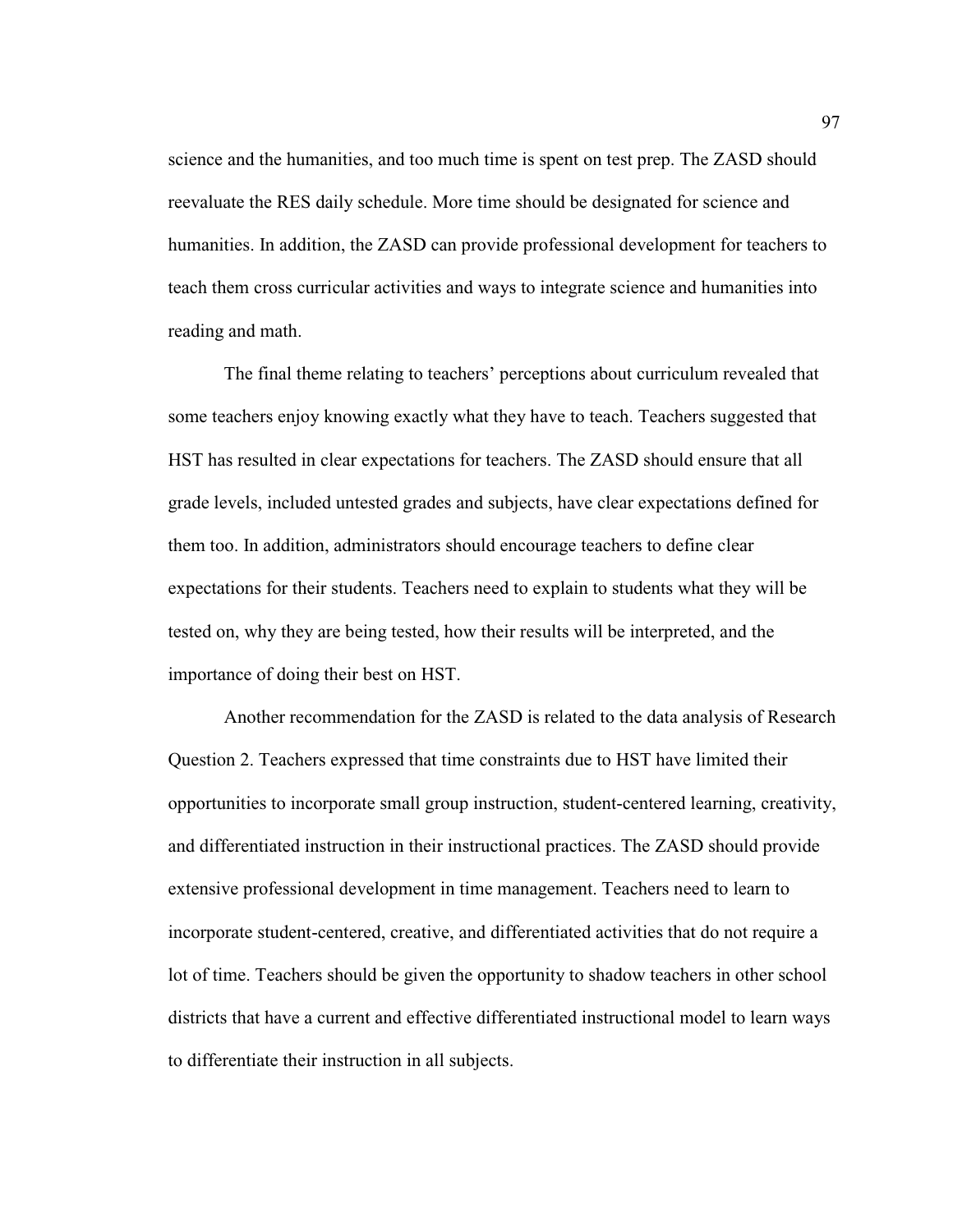Most teachers expressed that they use consistent effective instructional strategies. They described that they used technology, inquiry, scientific investigations, cooperative learning, and hands-on activities in their classrooms. Administrators at RES should allow teachers an opportunity to observe other teachers in their building. Peer observations and modeling would allow teachers an opportunity to learn additional effective teaching strategies. The ZASD should provide additional technology training so that more teachers at RES could engage in technology related activities. The ZASD could also allow time for teachers to meet and share their ideas. Team meetings and grade level planning would allow teachers to share which effective teaching strategies work best for their students.

 The final emerged theme in relation to Research Question 2 is that teachers noted the positive aspects of the SFA program. Teachers described that the SFA program allowed students the opportunity to work in small groups. They noted that they enjoyed that SFA is student-centered and engaging for the students. Teachers also appreciated that students were taught on their ability level and not their grade level. Some teachers noted that they were told their other classes should look like the SFA program. The ZASD should provide professional development to show teachers how to make their instruction of other subjects mirror the positive aspects of the SFA program.

 Results of this research will be emailed to the ZASD's superintendent. This study should also be shared by me with the ZASD's school board and administrators with a paper copy. The superintendent, school board, administration, and teachers should work together to engage in positive curricular and instructional changes in the ZASD. Positive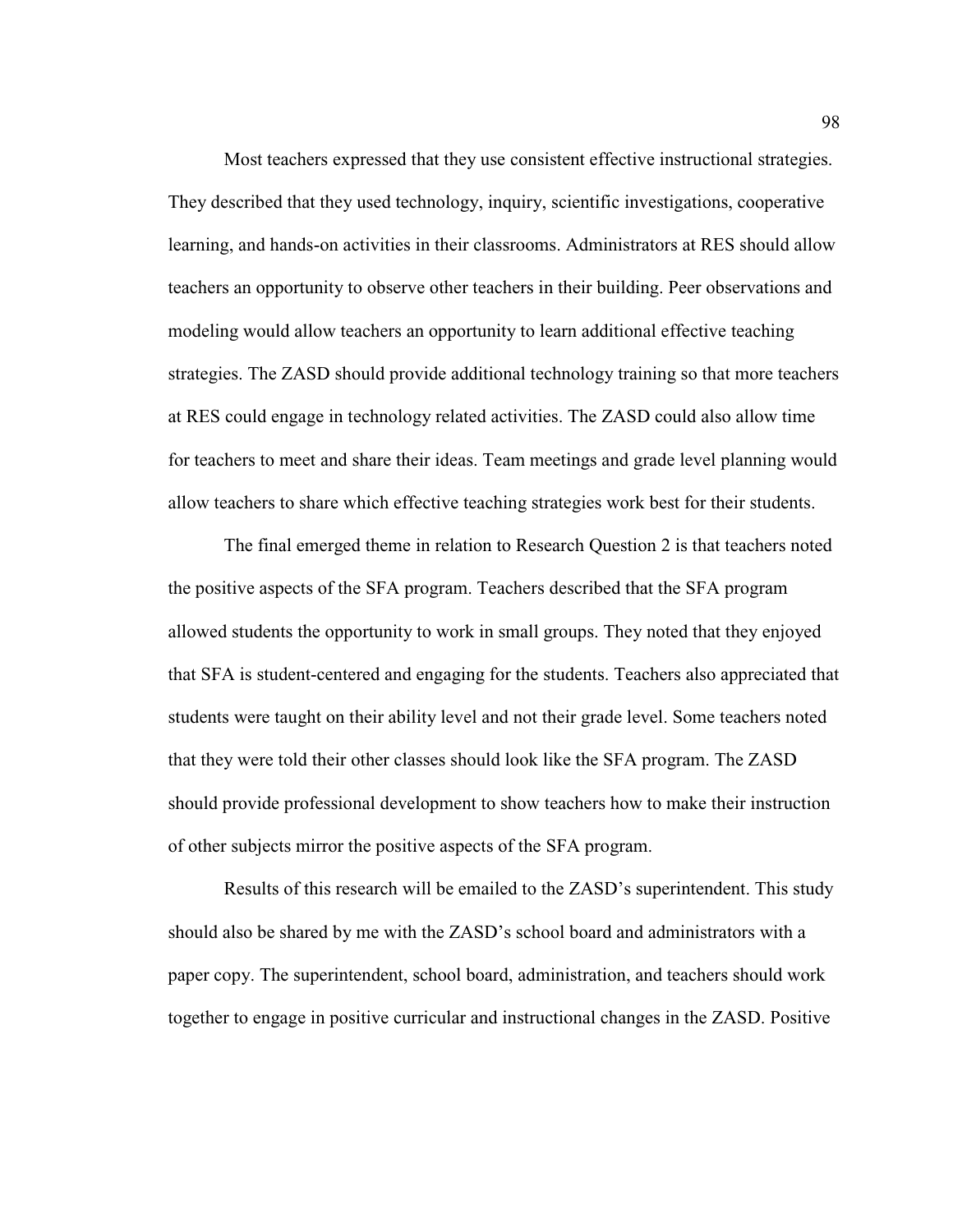curricular and instructional changes in the ZASD will contribute to a better education for the elementary students within the ZASD.

#### **Recommendation for Further Study**

 This study included elementary teachers' perceptions of the effects of HST on curriculum and instruction. Future research should look at comparisons of teachers' perceptions at RES to other elementary teachers in the ZASD. Studies may be used to compare teachers' perceptions in schools that have met AYP and those that have not. Perceptions of teachers that teach only tested subjects to teachers that teach a few tested subjects should also be compared and analyzed in a research study. Further research may determine if years of experience affects teachers' perceptions of HST. A comparison of middle school and high school teachers' perceptions of the effects of HST would add additional insight to this topic. Studies might reveal the perceptions of school board members and administrators about the effects of HST. Further studies may also include students' perceptions of the effects of testing on their education. In addition, studies regarding parents' perceptions of the effects of HST on their child's education may be useful. Finally, quantitative studies would allow researchers to gain information from elementary teachers in the county or state regarding the effects of HST. Quantitative studies could be considered to compare the amount of time spent on tested subjects to untested subjects. Quantitative data analysis should look at the frequency of small group instruction, student-centered learning, creative teaching strategies, scripted curricula, and differentiate instruction since the increase in accountability demands due to high-stakes testing.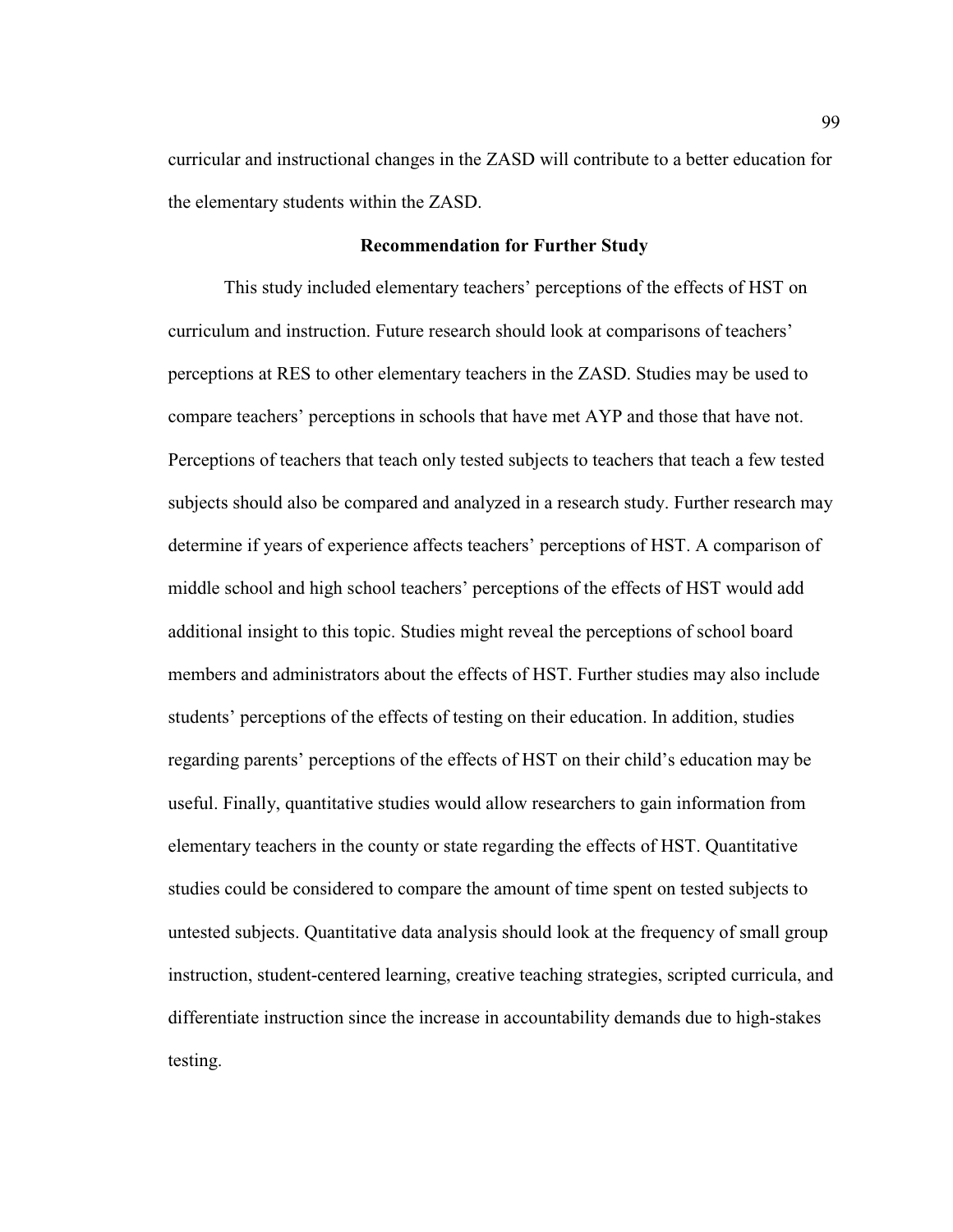### **Reflection of the Researcher**

 Qualitative researchers need to identify their biases within their study. Creswell (2003) found that researchers have the responsibility to express their personal beliefs, values, and interests. Merriam (2002) stated, "rather than trying to eliminate these biases or '*subjectivities*', it is important to identify them and monitor them as to how they may be shaping the collection and interpretation of the data" (p. 5). I am a fifth-grade teacher in a neighboring school district. I have my own perceptions of the effects of testing within my classroom. The topic of study was interesting to me. I have worked in other school districts where high-stakes testing has had negative effects on curriculum and instruction. I believe that elementary teachers are not enabled to be active participants in curricular and instructional decisions that are affected by high-stakes testing. I care about the students in the RES and want teachers to have an opportunity to share their experiences.

 When I began the interview process I had preconceived ideas about what the teachers might say about HST. The most interesting part of the interviews and the data analysis was the information the teachers provided about the SFA program. My interview questions did not specifically ask about the SFA program, but teachers openly talked about this topic when answering the broad questions about curriculum and instruction.

 I think if I would have asked the teachers how they felt about SFA the comments would have been negative, but as they discussed how and what they taught, they mentioned several positive aspects of the program. I do not think the teachers realized all of the good qualities they described about the program. Even though teachers previously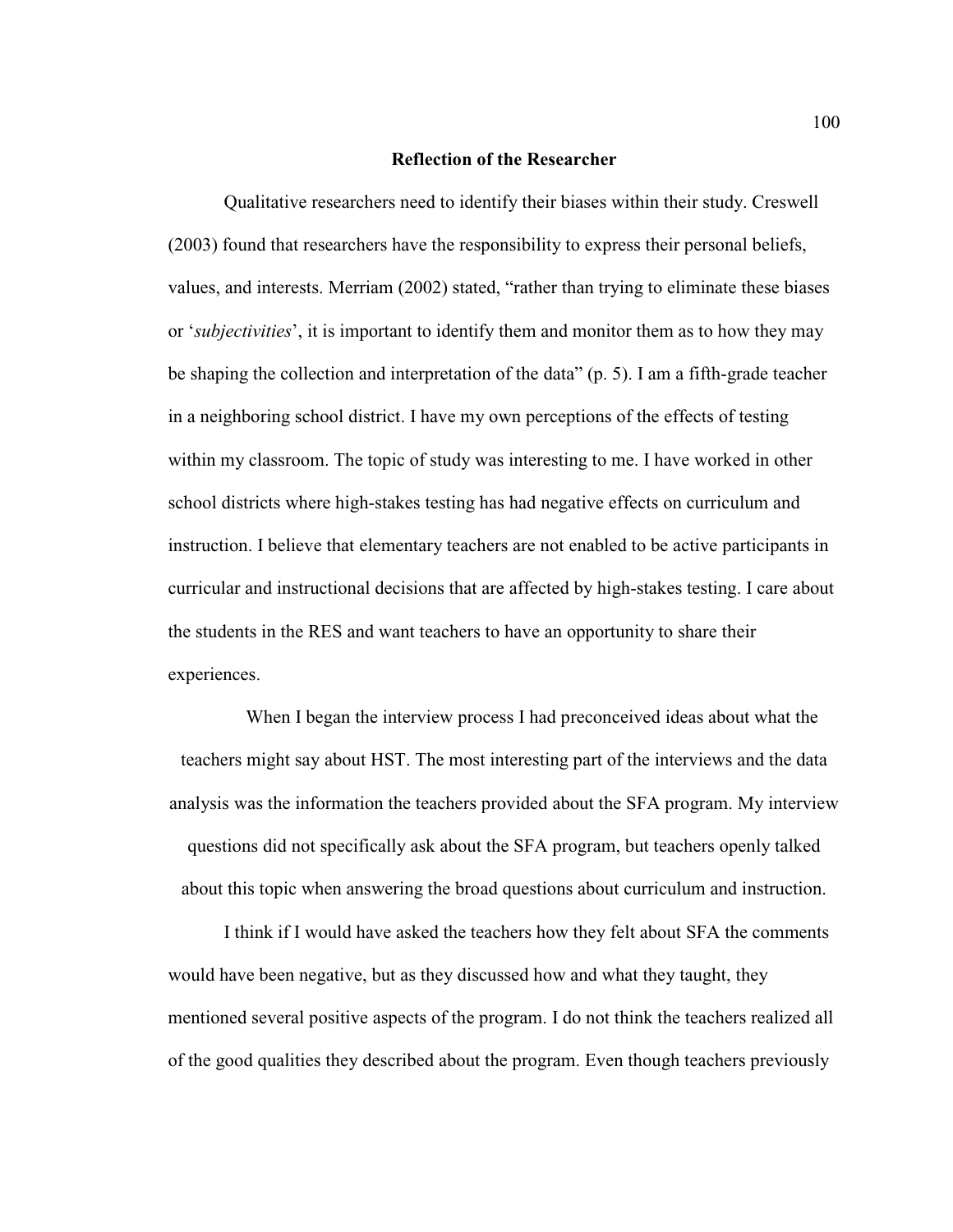expressed frustration and dislike for rigid curricula and scripted programs in the beginning of the interview, as they mentioned the strategies and teaching practices they used in reading, they expressed positive and effective traits of their scripted reading program. This has changed my perceptions of the scripted reading program used within the ZASD. I have never used a scripted reading program but without this information from this study I may have been more hesitant to accept having to use such a program.

 This process has reinforced my opinion that it is crucial to allow teachers a say in educational decision making. In the future, when I secure an administrative position, I will be sure to involve my teachers in curriculum mapping and instructional decision making. I will also encourage school leaders to provide time for my teachers to meet, plan, shadow, model, and most importantly share effective teaching strategies.

 One effect of this research on the participants is that they had an opportunity to be heard. Results of this study will be shared through email with the ZASD's superintendent. If the recommendations and suggestions for action are followed, this will increase professional development in areas of need for teachers at RES. Teachers will also be given more time to meet, shadow, model, and share effective teaching strategies. Most importantly, teachers will be included more in the curricular and instructional decision making in the ZASD.

 The results of my study surprised me. Not one teacher mentioned drill and skill activities, memorizing, or using practice books in their instructional strategies. Several teachers enjoyed knowing exactly what they had to teach and that HST defined clear expectations for them. That surprised me because all of the teachers referred to the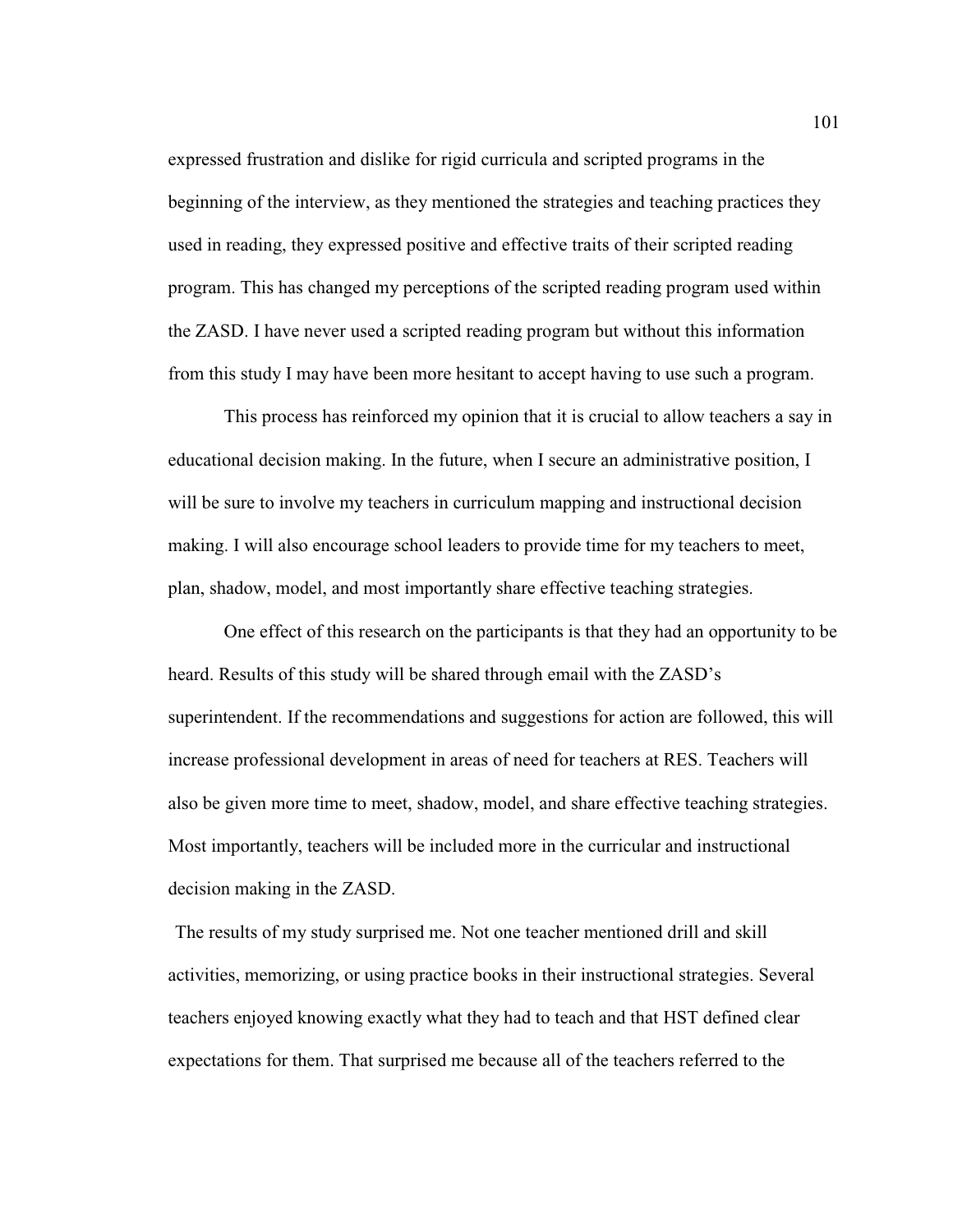curriculum mapping as rigid, too fast, and unrealistic. I was also surprised that most teachers explained that HST has negatively impacted their instructional strategies, but when asked to describe their strategies, teachers provided examples of engaging and effective teaching strategies.

### **Conclusion**

This study has raised awareness to the effects of HST on curriculum and instruction. The focus on state tests and assessments has increased in elementary education. It is necessary for school leaders and administrators to know the effects of HST on the lives of the children in their district. Educators, school leaders, and administrators can learn and make changes based on the results of this research. The superintendent, school board, administration, teachers and students must work together to produce positive curricular and instructional changes in the ZASD. The results of this study demonstrate how crucial it is that teachers have a say in education decision making. Allowing teachers an opportunity to decide what they will teach and how to teach it will minimize the negative effects of HST.

High-stakes testing impacts curriculum at RES by resulting in a rigid, narrow, and unbalanced curriculum. Teachers are unable to meet the needs of the students because the district has mandated a broad and shallow curriculum that has little wiggle room. Teachers have little autonomy in what they will teach and how long they can spend on each topic. Although a few teachers appreciate knowing exactly what is expected of them, most teachers in the ZASD feel HST has negatively impacted science, humanities, and the quality of the math curriculum.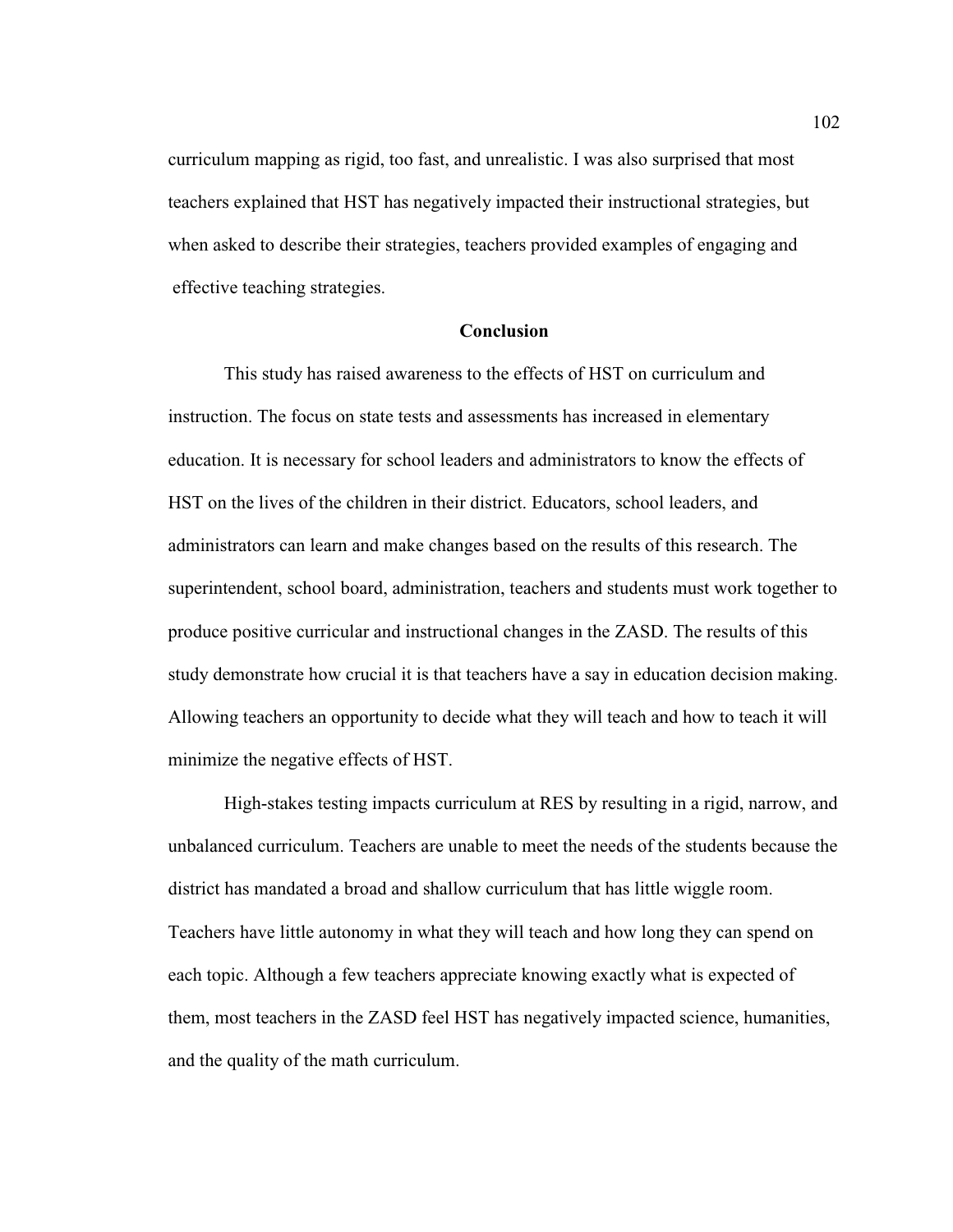High-stakes testing negatively impacts instruction at RES by affecting teachers' creativity, differentiation, and freedom to teach how they want to in the classroom. Teachers expressed that HST has resulted in more teacher-centered, whole class behaviorist approaches to instruction. Although teachers' attitudes were negative about the impact testing had on instruction, they provided several positive aspects of their mandated reading program and instructional practices they used in the classroom. This study demonstrated that although HST can impact teachers' use of effective teaching strategies, good teachers will do what they have to in order to present effective lessons to their students.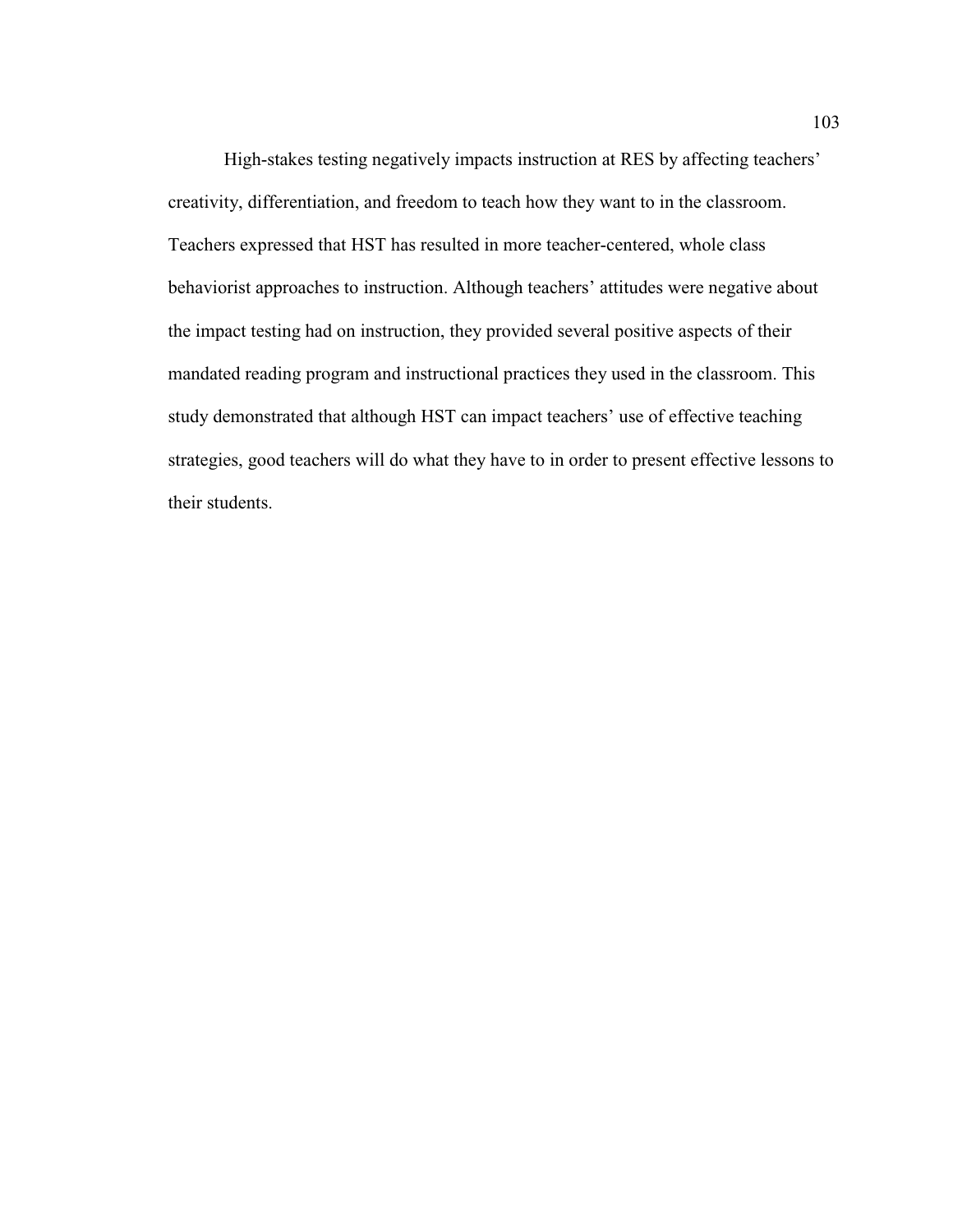### **References**

- American Education Research Association. (2010). *High stakes tests*. Retrieved from http://www.aera.net
- Anderson, L. (2009). Upper elementary grades bear the brunt of accountability. *Phi Delta Kappan*, *90*(6), 413-418.
- Assaf, L. (2008). Professional identity of a reading teacher: Responding to high-stakes testing pressures. *Teachers & Teaching*, *14*(3), 239-252. doi:10.1080/13540600802006137.
- Au, W. (2007). High-stakes testing and curricular control: A qualitative metasynthesis. *Educational Researcher, 36*(5), 258-268. doi:10.3102/0013189X07306523
- Au, W. (2009). Social studies, social justice: W(h)ither the social studies in high stakes testing? T*eacher Education Quarterly*, *36*(1), 43-58.
- Behrent, M. (2009). Reclaiming our freedom to teach: Education reform in the Obama Era. *Harvard Educational Review, 79*(2), 240-246.
- Berliner, D. (2009). MCLB (Much Curriculum Left Behind): A U. S. calamity in the making. *Educational Forum*, *73*(4), 284-296 doi:10.1080/ 00131720903166788
- Beveridge, T. (2010). No Child Left Behind and Fine Arts Classes. *Arts Education Policy Review, 111*(1), 4-7. doi:10.1080/10632910903228090
- Bond, L. (2008). Teaching to the test: Coaching or corruption. *The New Educator, 4*(3), 216-223. doi:10.1080/15476880802234482
- Boyle, B., & Brajj, J. (2009). How teaching to the test can undermine performance.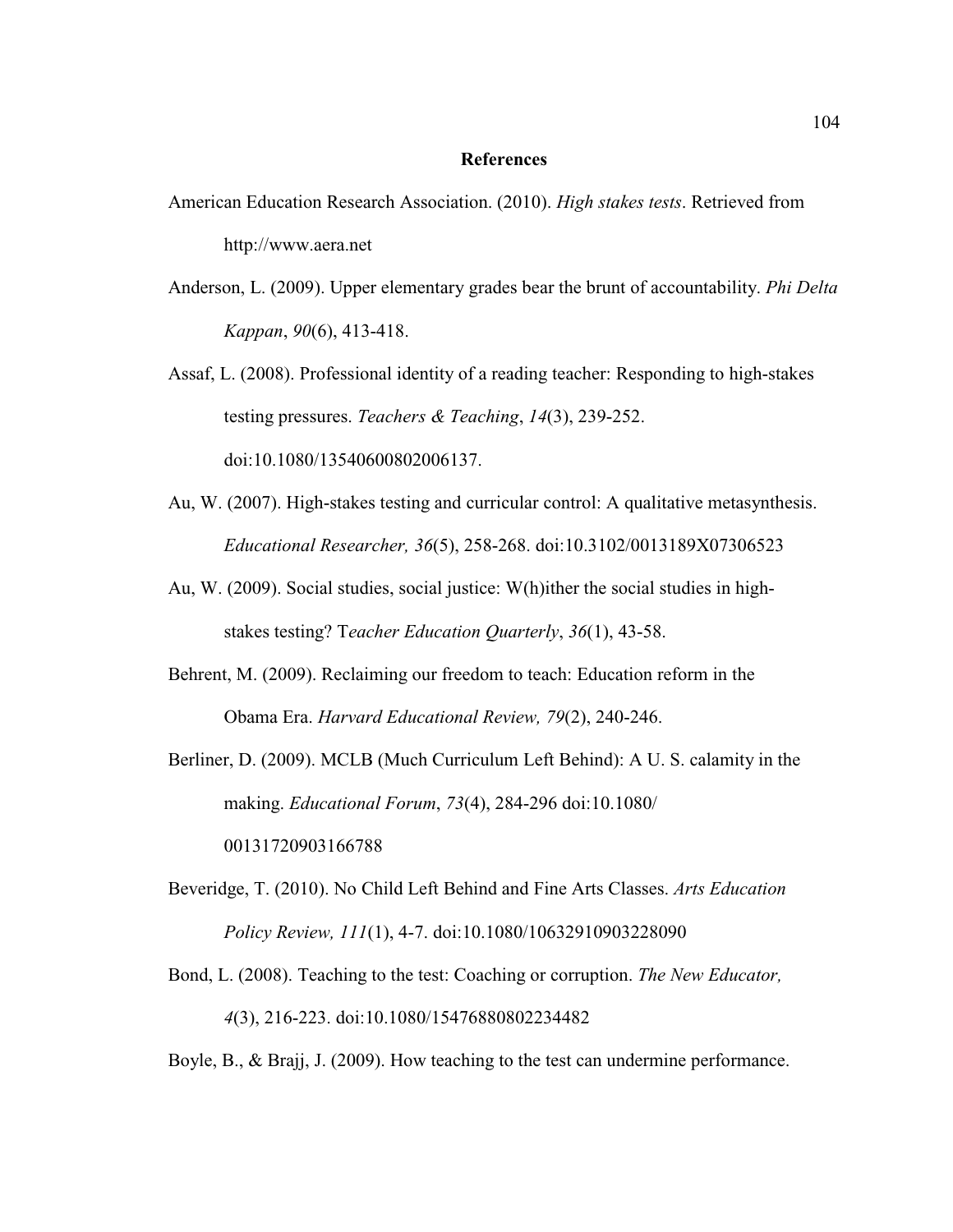*Literacy Today, 58*, 25-27.

- Brookover, W. B., Schweitzer, J. G., Schneider, J. M., Beady, C. H., Flood, P. K., & Wisenbaker, J. M. (1978). Elementary school social climate and school achievement. *American Research Journal, 15,* 301–318.
- Bunting, C. (2007). Teachers get personal about teaching to survive NCLB.  *Education Diges*t*, 72*(5), 12-15.
- Byrd-Blake, M., Afolayan, M.O., Hunt, J., Fabunmi, M., Pryor, B. W., & Leander, R. (2010). Morale of teachers in high poverty schools: A post-NCLB mixed methods analysis. *Education and Urban Society, 42*(4), 451-470. doi:10.1177/0013124510362340
- Cassidy, D., Cassidy, J., (2007). IRA members speak out on NCLB. *Reading Today, 24*(4), 4-8.
- Cawelti, G., (2006). The side effects of NCLB. *Educational Leadership, 64*(3), 64-68.
- Center on Education Policy. (2006). *From the capital to the classroom: Year 4 of the No Child Left Behind Act.* Retrieved from *ctredpol.org*
- Center on Education Policy. (2009). How state and federal accountability policies have influenced curriculum and instruction in three states: Common findings from Rhode Island, Illinois, and Washington*.* Washington, DC: Retrieved from *http://www.ctredpol.org*
- Cobb, C., & Rallis, S. (2008). District responses to NCLB: Where is the justice? *Leadership and Policy in Schools, 7*(1), 178-201. doi:10.1080/15700760701748378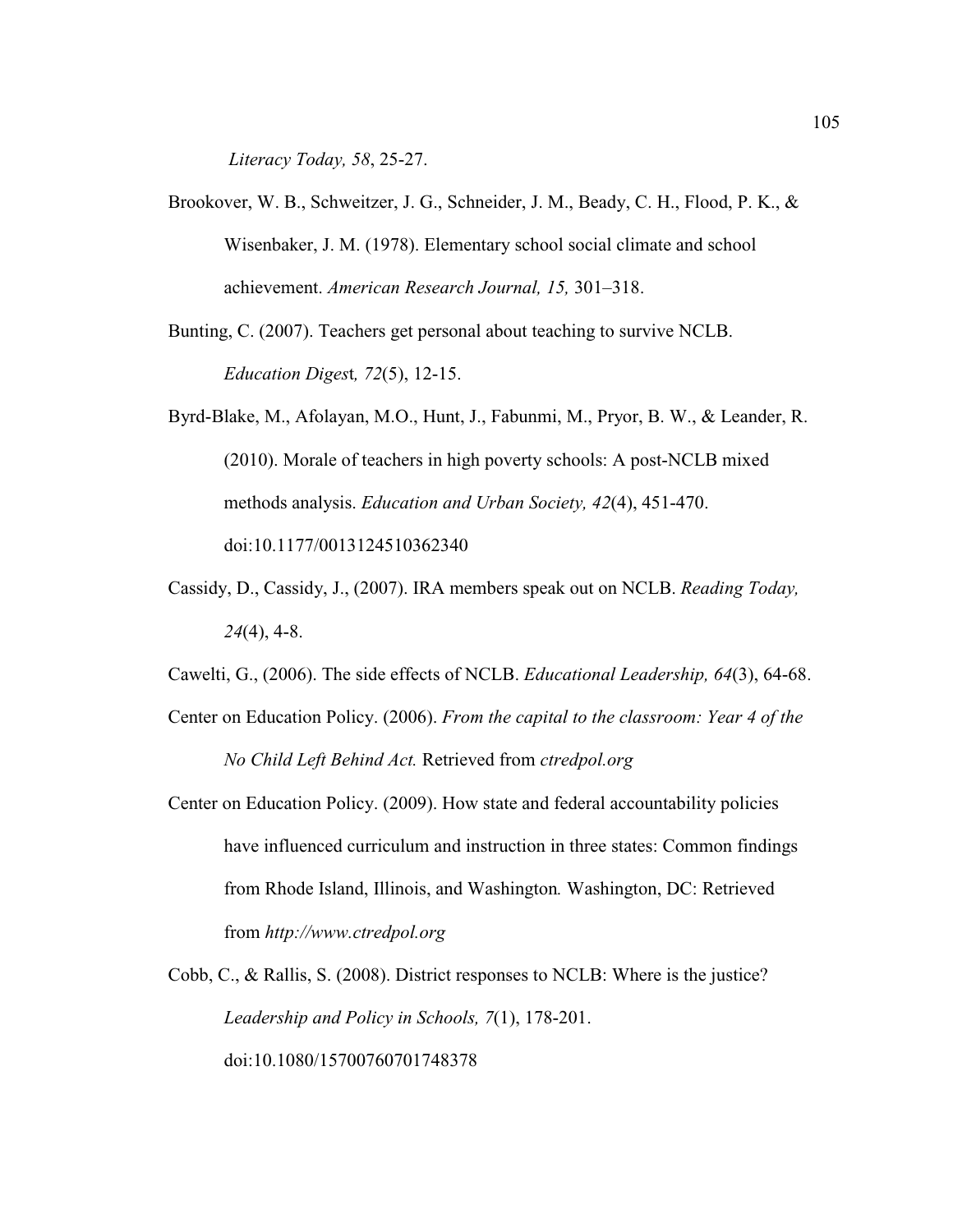- Creswell, J. W. (2007). *Qualitative inquiry & research design: Choosing among five approaches* (2nd ed.). Thousand Oaks, CA: SAGE Publications.
- Crocco, M. S., & Costigan, A. (2006). High-stakes teaching: What's at stake for teachers (and students) in the age of accountability. *The New Educator, 2*(1), 13. doi:10.10 80/15476880500486061
- Curriculum*,* (2011). In *American heritage online dictionary*. Retrieved from http://www.thefreedictionary.com /curriculum
- Duffy, M., Giordano, V., Farrell, J., Paneque, O. M., & Crump, G. (2008). No Child Left Behind: Values and research issues in high-stakes assessments. *Counseling and Values, 53,* 53-66.
- Emery, K. (2007). Corporate control of public school goals: High-stakes testing in its historical perspective. *Teacher Education Quarterly*, *34*(2), 25-44.
- Faulkner, S. A., & Cook, C. (2006). Testing vs. teaching: The perceived impact of assessment demands on middle grades instructional practices. *Research in Middle Level Education Online, 29*(7), 1-13.
- Fedore, H. (2006). De-stressing high-stakes testing for NCLB. *Education Digest, 71*(6), 23-29.
- Fitchett, P., & Heafner, T. (2010). A national perspective on the effects of high-stakes testing and standardization on elementary social studies marginalization. *Theory and Research in Social Education, 38*(1), 114-130.
- Gay, G. (2007). The rhetoric and reality of NCLB. *Race Ethnicity and Education, 10*(3), 279-293.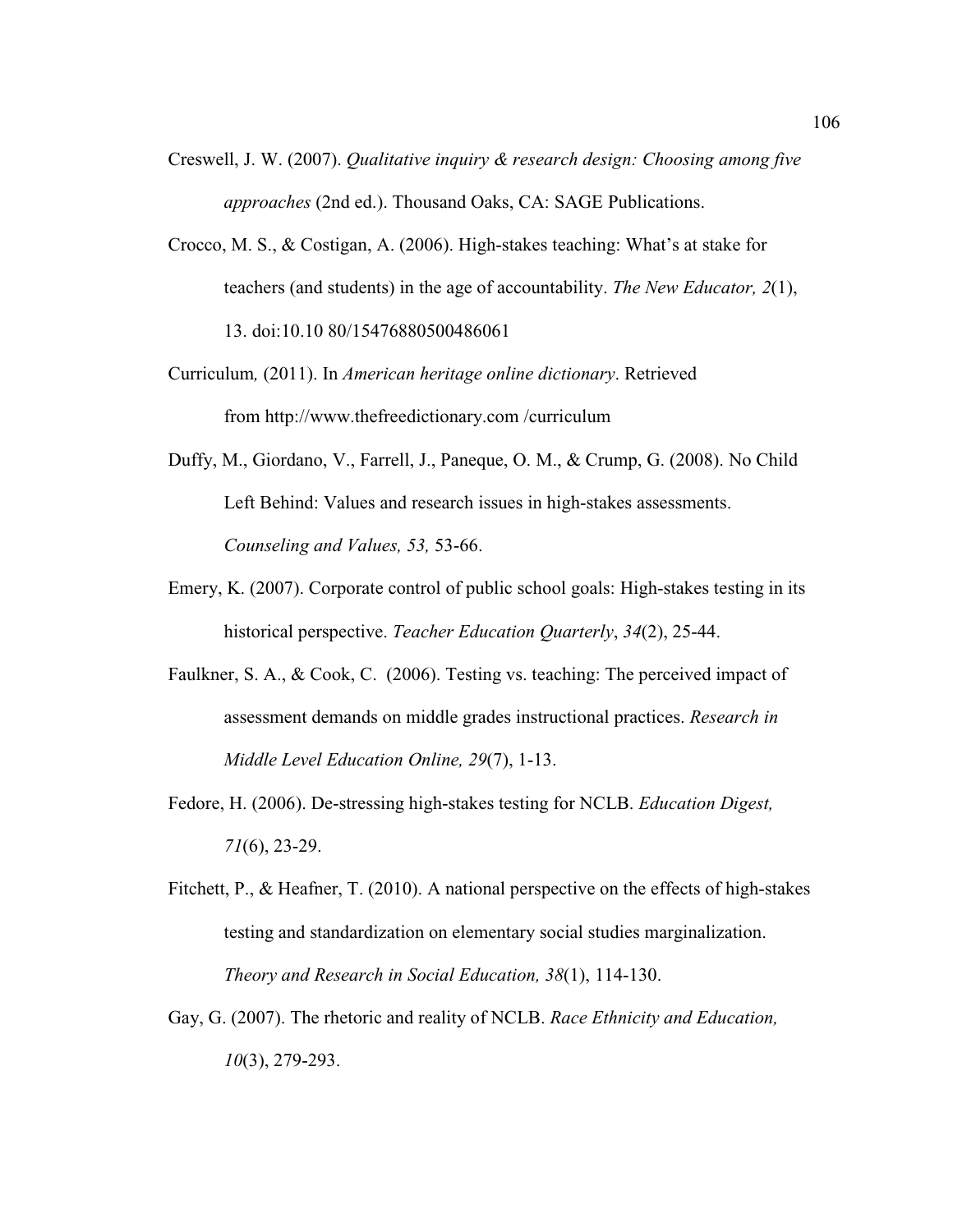- Glenn, D. (2010). Customized teaching fails a test. *Education Research Complete, 56*(17), A1-A8.
- Grant, S. G. (2007). High-stakes testing: How are social studies teachers responding? *Social Education, 71*(5), 250-259.
- Guilfoyle, C. (2006). NCLB: Is there life beyond testing? *Educational Leader, 64*(3), 8-13.
- Hatch, J. A. (2002). *Doing qualitative research in education settings*. Albany, NY: State University of New York Press.
- Higgins, B., Miller, M., & Wegmann, S. (2006). Teaching to the test...not! Balancing best practice and testing requirements in writing. *Reading Teacher*, *60*(4), 310-319. doi:10.1598/RT.60.4.1
- Hursh, D. (2005). The growth of high stakes testing in the USA: Accountability, markets and the decline in educational equality. *British Educational Research Journal*, *31*(5), 605-622. doi:10.1080/01411920500240767
- Instruction (2010). In *Random house dictionary*. Retrieved from http://www.thefreedictionary.com/curriculum
- Jones, B. (2007). The unintended outcomes of high-stakes testing. *Journal of Applied School Psychology*, *23*(2), 65-86. doi:10.1300/ J370v23n02\_05
- Kornhaber, M., Mishook, J., Edwards, M., & Nomi, T. (2006). Testing's influence on the arts: Some unexpected findings from Virginia. *Journal of Educational Policy, 3*(1), 45-67.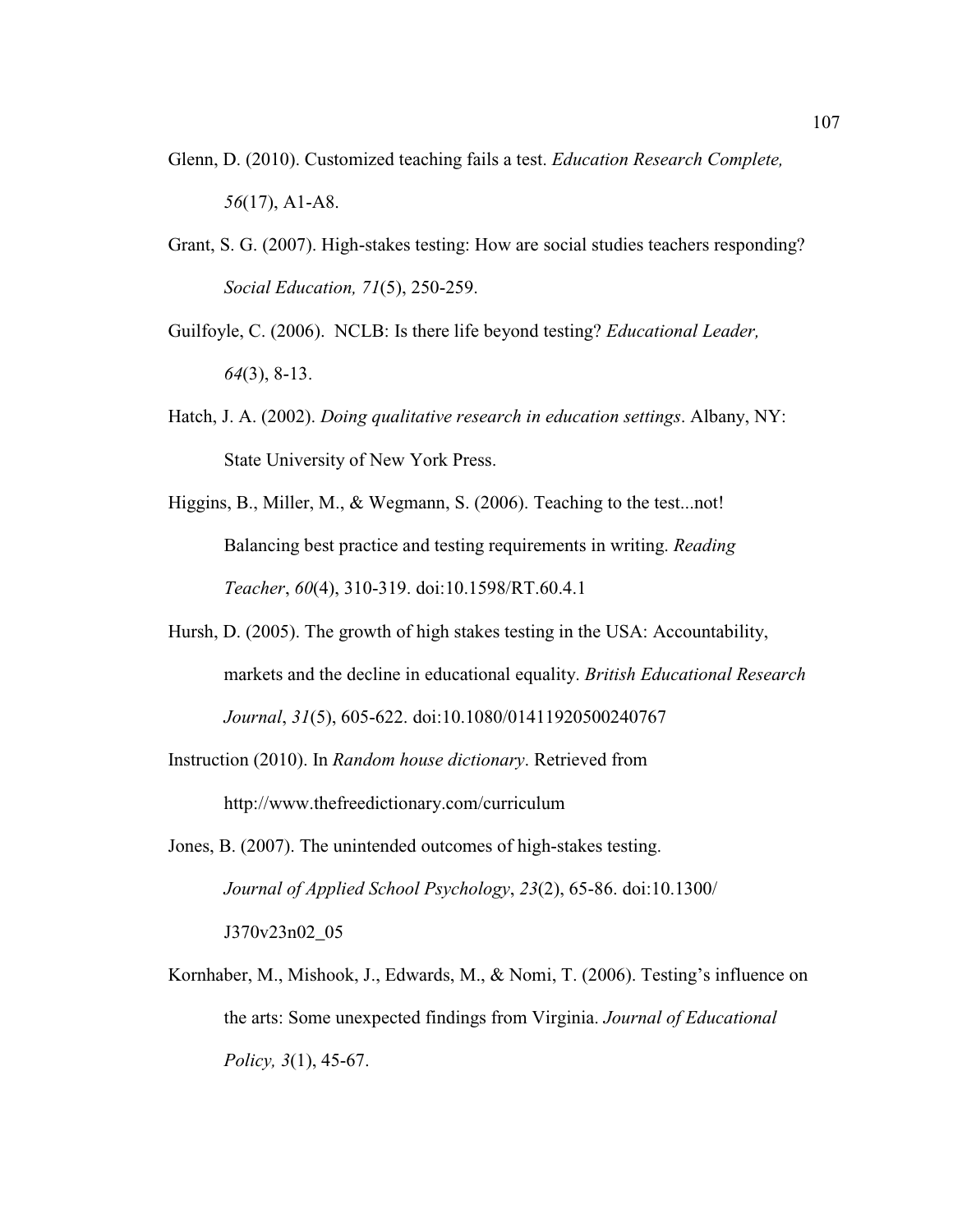- Lai, E., Waltman, K. (2008). Test preparation: Examining teacher perceptions and practices. Educational Measurement: Issues and Practice, *27*(2), 28-45. doi:1111/j.1745-3992.2008.00120.x
- Laitsch, D. (2006). Assessment, high stakes, and alternative visions: Appropriate use of the right tools to leverage improvement. Retrieved from http://www.greatlakescenter.org
- Lamb, J. (2007). The testing culture in one rural Mississippi school. *High School Journal, 90*(4), 32-43. doi:10.1353/hsj.2007.0017
- Lambert, L., Walker, D., Zimmerman, D. P., Cooper, J. E., Lambert, M. D., Gardner, M. E., Szabo, M. (2002). The constructivist leader (2nd ed.). New York, NY: Teachers College Press.
- Lee, J. (2008). Is test-driven external accountability effective? Synthesizing the evidence from cross-state causal-comparative and correlational studies. Review of Educational Research, *78*(3), 608-644. doi:10.3102/ 0034654308324427
- Leistyna, P. (2007). Corporate testing: Standards, profits, and the demise of the public sphere. Teacher Education Quarterly, *34*(2), 59-84.
- Longo, C. (2010). Fostering creativity or teaching to the test? Implications of state testing on the delivery of science instruction. *Clearing House*, *83*(2), 54- 57. doi:101.1080/00098650903505399
- Lu, L. & Ortlieb, E. T. (2009). Teacher candidates as innovative change agents *Current Issues in Education*, *11*(5), 2-6.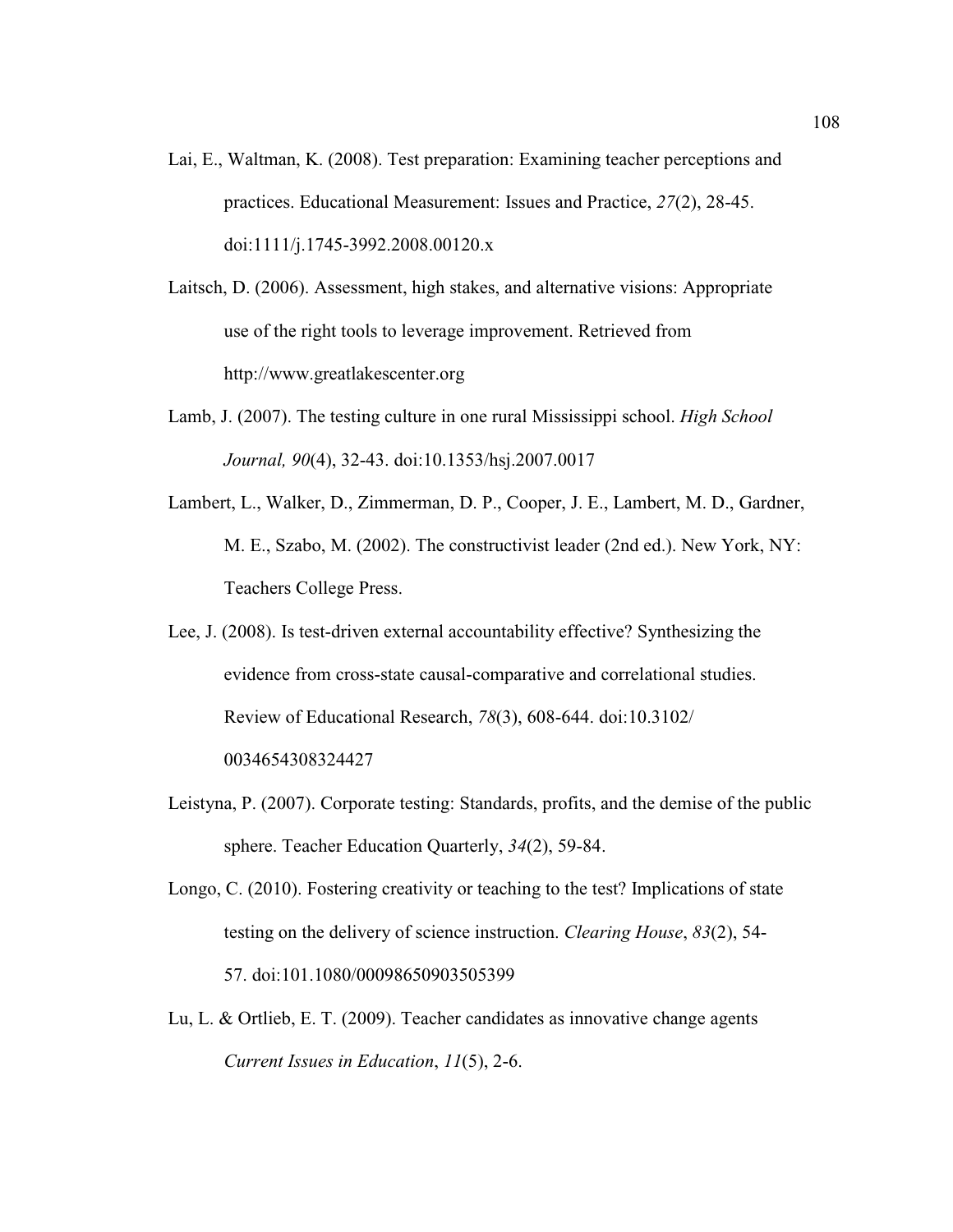- Madaus, G. (1983). The courts, validity, and minimum competency testing. Boston. MA: Klluwer-Nijhoff.
- Margolis, J. (2006). New teachers, high-stakes diversity, and the performance-based conundrum. The Urban Review, *38*(1), 27-44. doi:10.1007/s11256-005-0023- 1
- McGuire, M. (2007). What happened to social studies? The disappearing curriculum. *Phi Delta Kappan, 88(*8), 620-624.
- Moloney, K. (2006). A discourse analysis of teachers' perceptions of education in the era of No Child Left Behind. *International Journal of Learning, 13*(6), 19-25.

NAEP Overview, (2011). Retrieved from http://nces.ed.gov/nationsreportcard/about/

- Neill, M. (2006a). Preparing teachers to beat the agonies of NCLB. *Education Digest*, *71*(8), 8-12.
- Neill, M. (2006b). The case against high-stakes testing. *Principal*. Retrieved from http://www.naesp.org/resources/2/Principal
- Packer, J. (2007). The NEA supports substantial overhaul, not repeal, of NCLB. *Phi Delta Kappan*, *89*(4), 265-269.
- Pennsylvania Department of Education, (2011a). Assessment. Retrieved from http://www.pde.state.pa.us
- Pennsylvania Department of Education, (2011b). Bureau of assessment & accountability. Retrieved from http://www.pde.state.pa.us
- Pennsylvania Department of Education, (2011c). Title I: Part A*.* Retrieved from http://www.pde.state.pa.us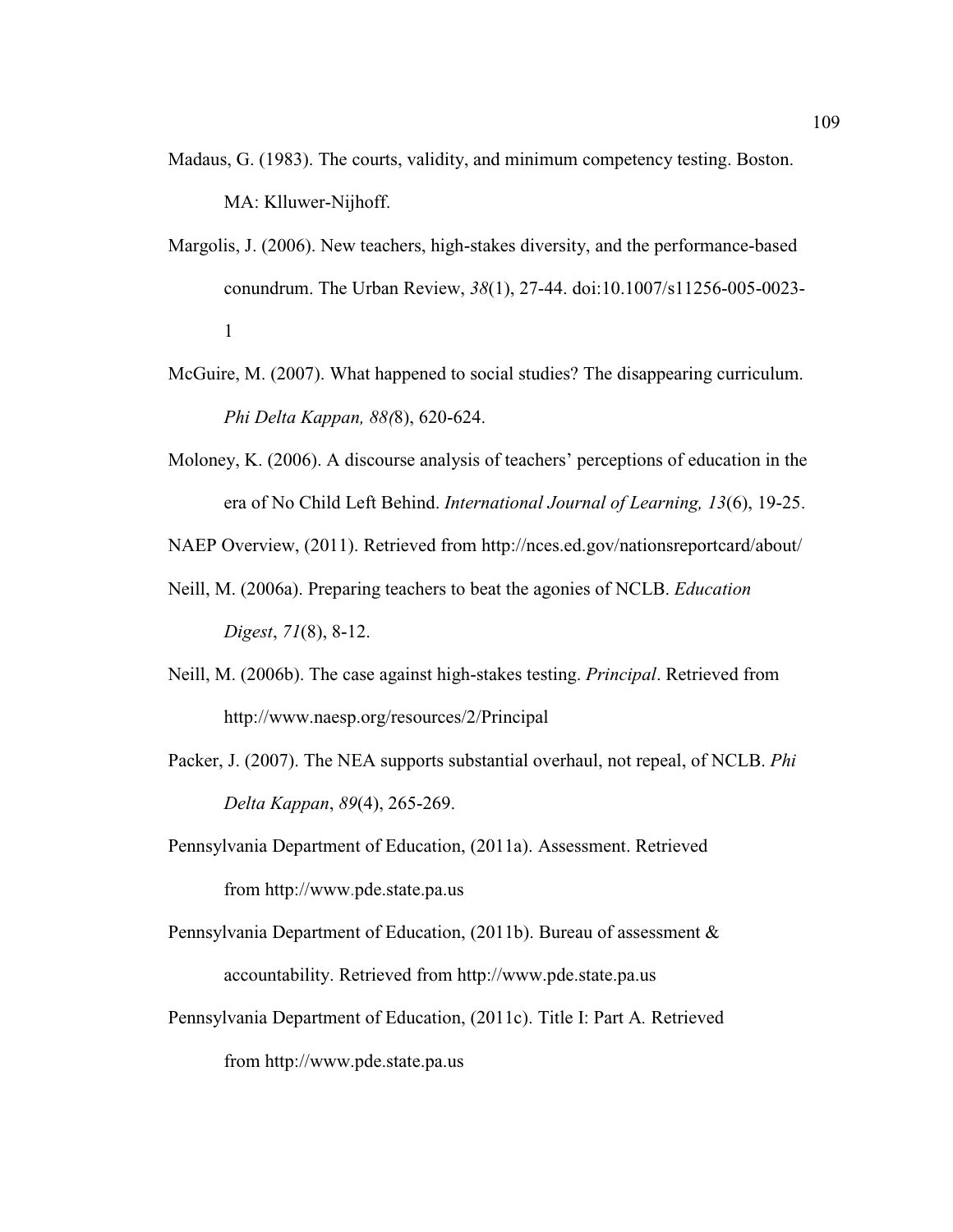- Pool, C. R. (2000). Differentiation in the classroom. *Educational Leadership 58*(1), 96.
- Quiocho, A., & Stall, P. (2008). NCLB and teacher satisfaction. *Leadership, 37*(5), 20-24.
- Richardson, V. (1997). *Constructivist teaching and teacher education: Theory and Practice.* London: Falmer.
- Rome, N. (2008). Collecting arts education data under NCLB. *School Administrator, 65*(3), 29.
- Rothstein, R., & Jacobsen, R. 2007. A test of time: Unchanged priorities for student outcomes. *School Administrator, 64*(3), 36.
- Ryan, R., & Weinstein N. (2009). Undermining quality teaching and learning: A self -determination theory perspective on high-stakes testing. *Theory and Research in Education, 7*(2), 224-233. doi:10.1177/1477878509104327
- Rubin, H. & Rubin, I. (2005). *Qualitative Interviewing: The Art of Hearing Data.*  Thousand Oaks: SAGE Publications.
- School Data (2011). Retrieved from http:www.greatschools.org
- Smyth, T. (2008). Who is No Child Left Behind leaving behind? *Clearing House*,  *81*(3), 133-137. doi:10.3200/TCHS.81.3.133-137
- Stake, R.E. (1995). *The art of case study research*. Thousand Oaks, CA: Sage.
- Starnes, B. A., Saderholm, J., & Webb, A. (2010). A community of teachers. *Phi Delta Kappan, 92(*2), 14-18.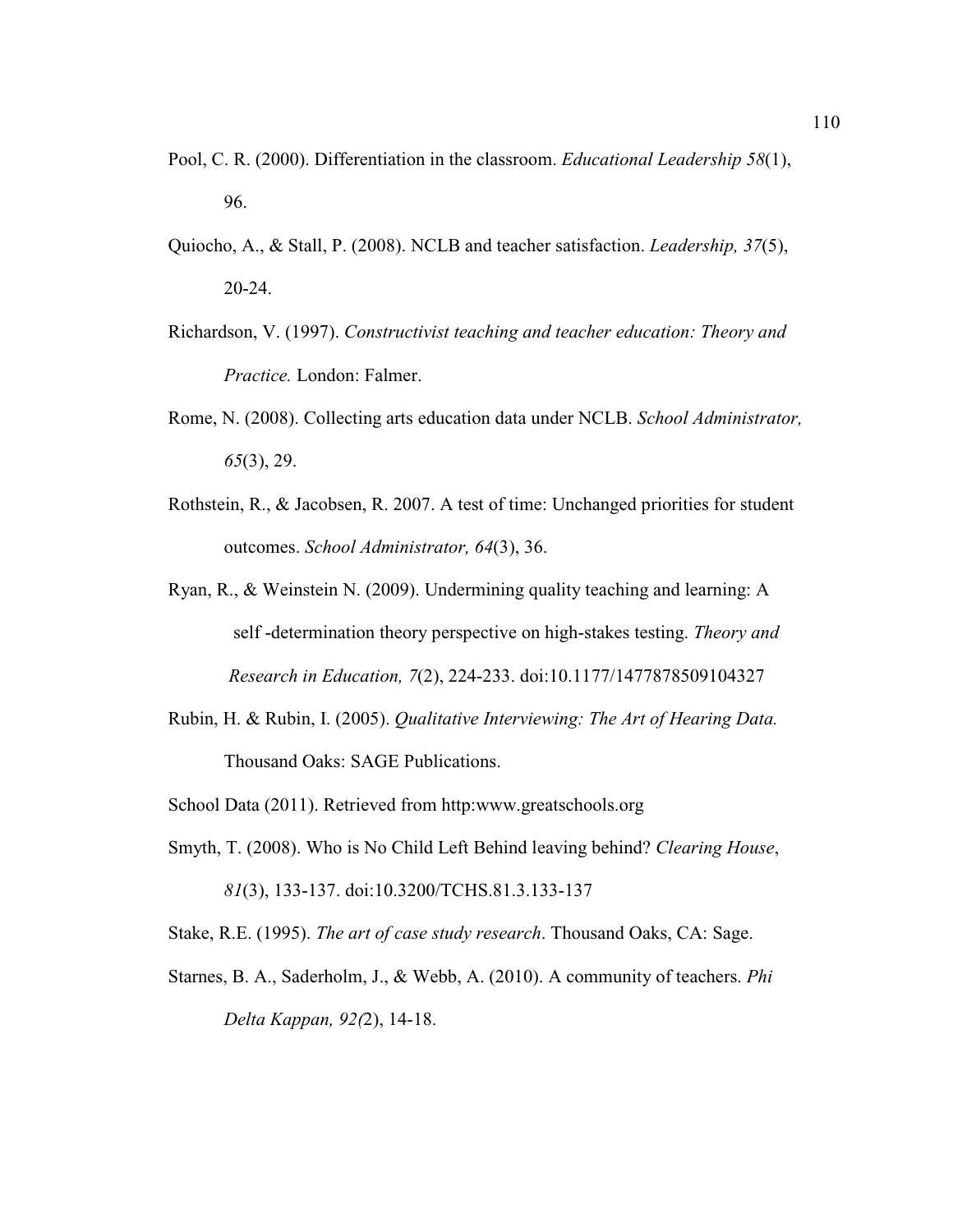Success for All, (2011). Research. Retrieved from

http://successforall.net?Research/researchbase.html

- Terry, K. (2010). We just can't seem to do what NCLB expects us to do: The case of an urban district focused on NCLB compliance. *Journal of Cases in Educational Leadership, 13*(1), 8-22. doi:10.1177/1555458910366026
- Tobin, K., & Tippins, D. (1993). *Constructivism as a referent for teaching and learning.* Hillsdale, NJ: Erlbaum.
- Towers, J. M. (1992). Twenty-five years after the Coleman report: What should we have learned? *Clearing House*, *65*(3), 138.
- Turner, S. (2009). Ethical and appropriate high-stakes test preparation in middle School: Five methods that matter. *Middle School Journal*, *41*(1), 36-45.
- Unites States Department of Education, (2009). Instruction. Retrieved from http://.www.ed.gov/
- United States Department of Education, (2011). No Child Left Behind legislation and policies. Retrieved from http://www.ed.gov
- Upadhyay, B. (2009). Negotiating identity and science teaching in a high-stakes testing environment: An elementary teacher's perceptions. *Cultural Studies of Science Education, 4*, 569-586. doi:10.1007/s11422-008-9170-5
- Vogler, K. E., & Virtue, D. (2007). Just the facts, ma'am: Teaching social studies in the era of standards and high-stakes testing. *Social Studies*, *98*(2), 54-58. doi:10.3200/TSSS.98.2.54-58

Weaver, R. (2007). NCLB: The view up close. *Social Policy, 37*(3), 45-48.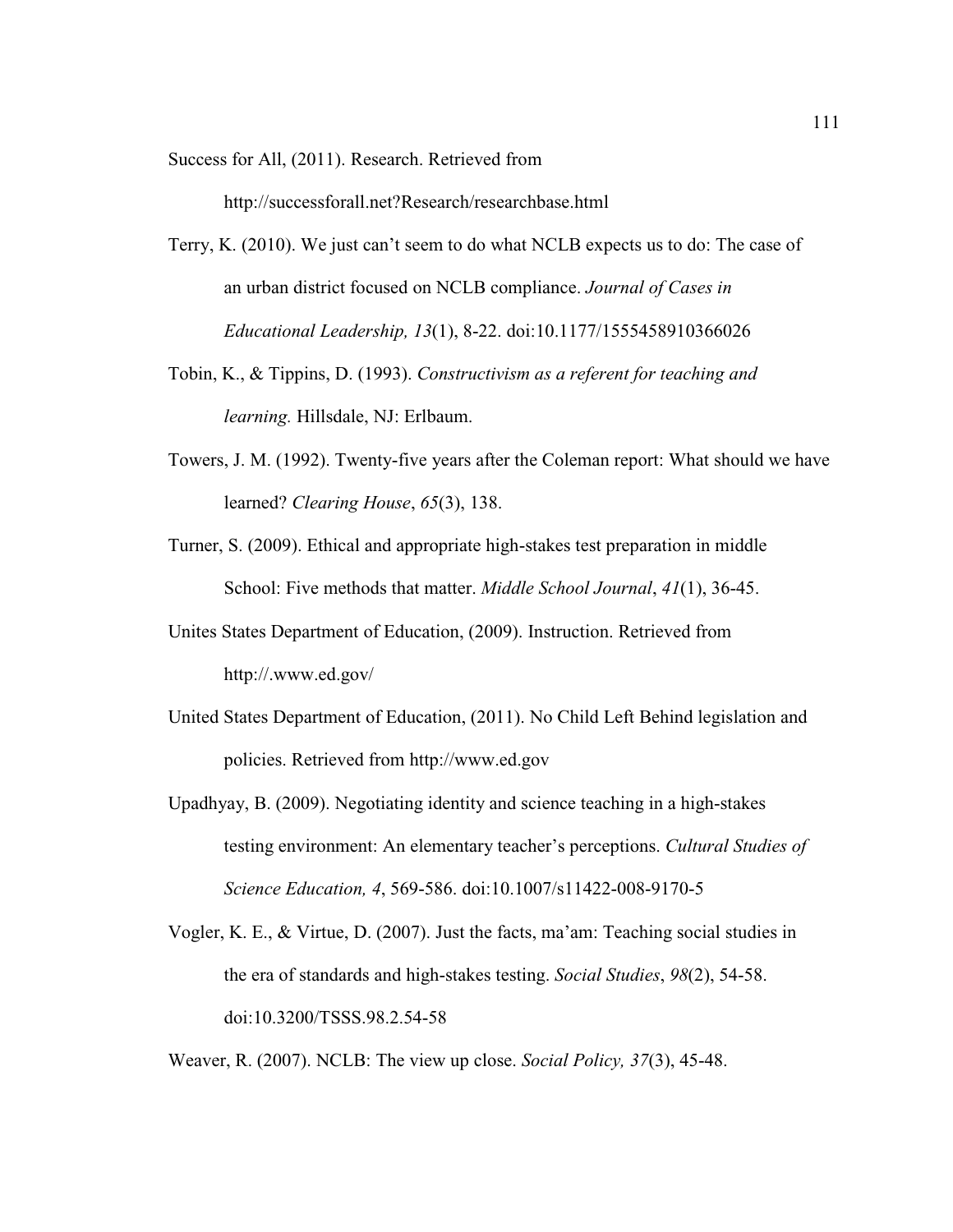- Weinbaum, A., Allen, D., Blythe, T., Simon, K., Seidel, S., & Rubin, C. (2004). *Foundations for inquiry: Reviewing the research. In teaching as inquiry: Asking hard questions to improve practice and student achievement*. (pp. 13- 30). New York: Teachers College Press; Oxford, OH: National Staff Development Council.
- Wineburg, S. 2004. Crazy for history. *The Journal of American History 90*(4), 1401– 15.doi:10.2307/3660360
- Winstead Fry, S. (2009). On borrowed time: How four elementary preservice teachers learned to teach social studies in the NCLB era. *Social Studies Research and Practice, 4*(1), 31-41.
- Winters, M., Trivitt, J., & Greene, J. (2010). The impact of high-stakes testing on student proficiency in low-stakes subjects: Evidence from Florida's elementary science exam. *Economics of Education Review, 29*(1), 138-146.
- Zavadsky, H. (2008). How NCLB drives success in urban schools. *Association for Supervision and Curriculum Development, 64*(3), 69-73.
- Zhao, Y. (2010). Are national standards the right move? *Educational Leadership, 67*(7), 29-30.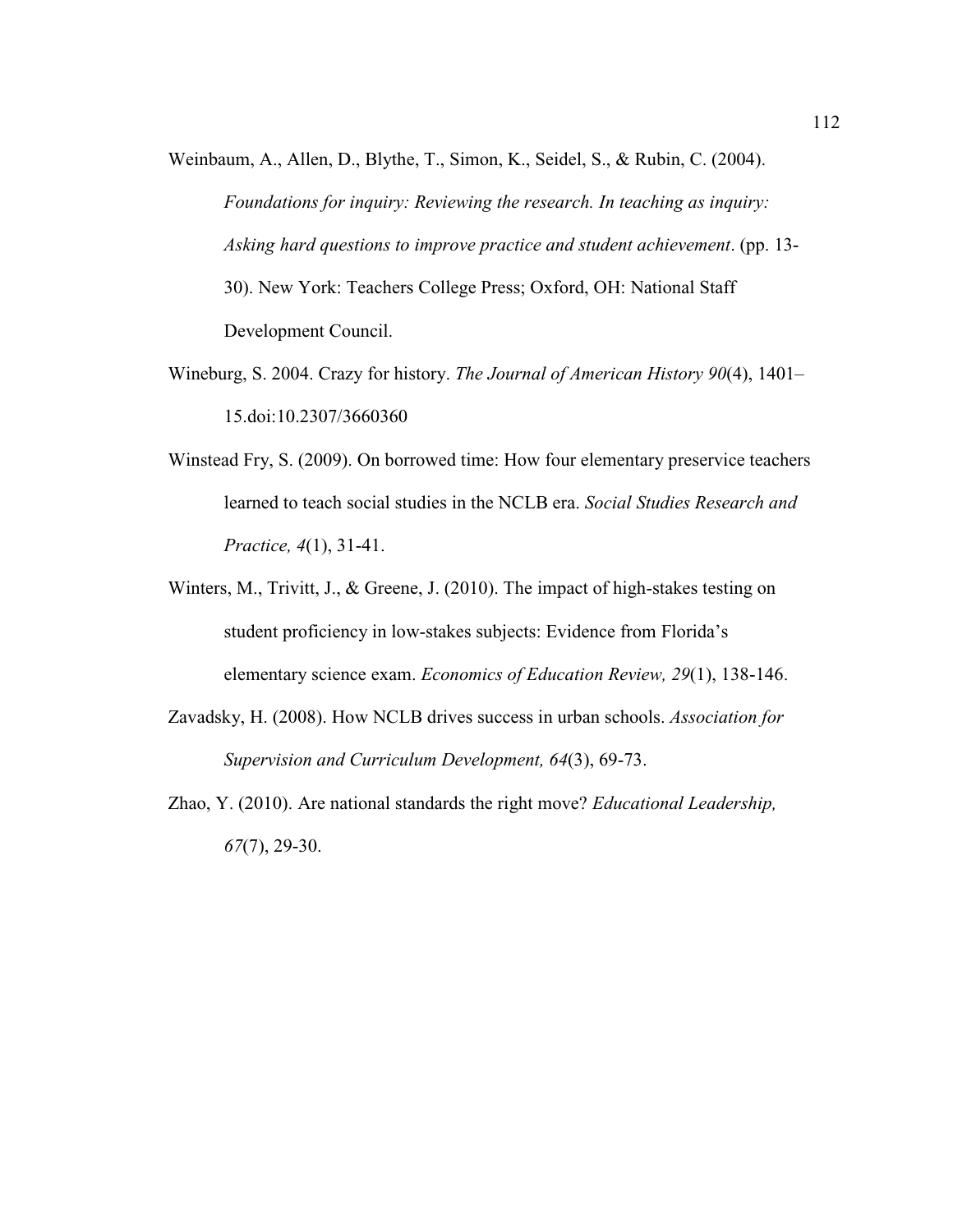# **Appendix A: Interview Topic Guide**

- 1. High-stakes testing
- 2. Curriculum used within your classroom.
- 3. Tested curriculum versus untested curriculum
- 4. Time spent on state tested and untested subjects
- 5. Depth of curricular content
- 6. Positive curricular effects of high-stakes testing
- 7. Daily instructional practices
- 8. Instructional practices of tested and untested subjects
- 9. Teacher-centered and student-centered teaching
- 10. Whole class and small group teaching
- 11. Differentiated instruction in your teaching practices
- 12. High-stakes testing's positive effects on instruction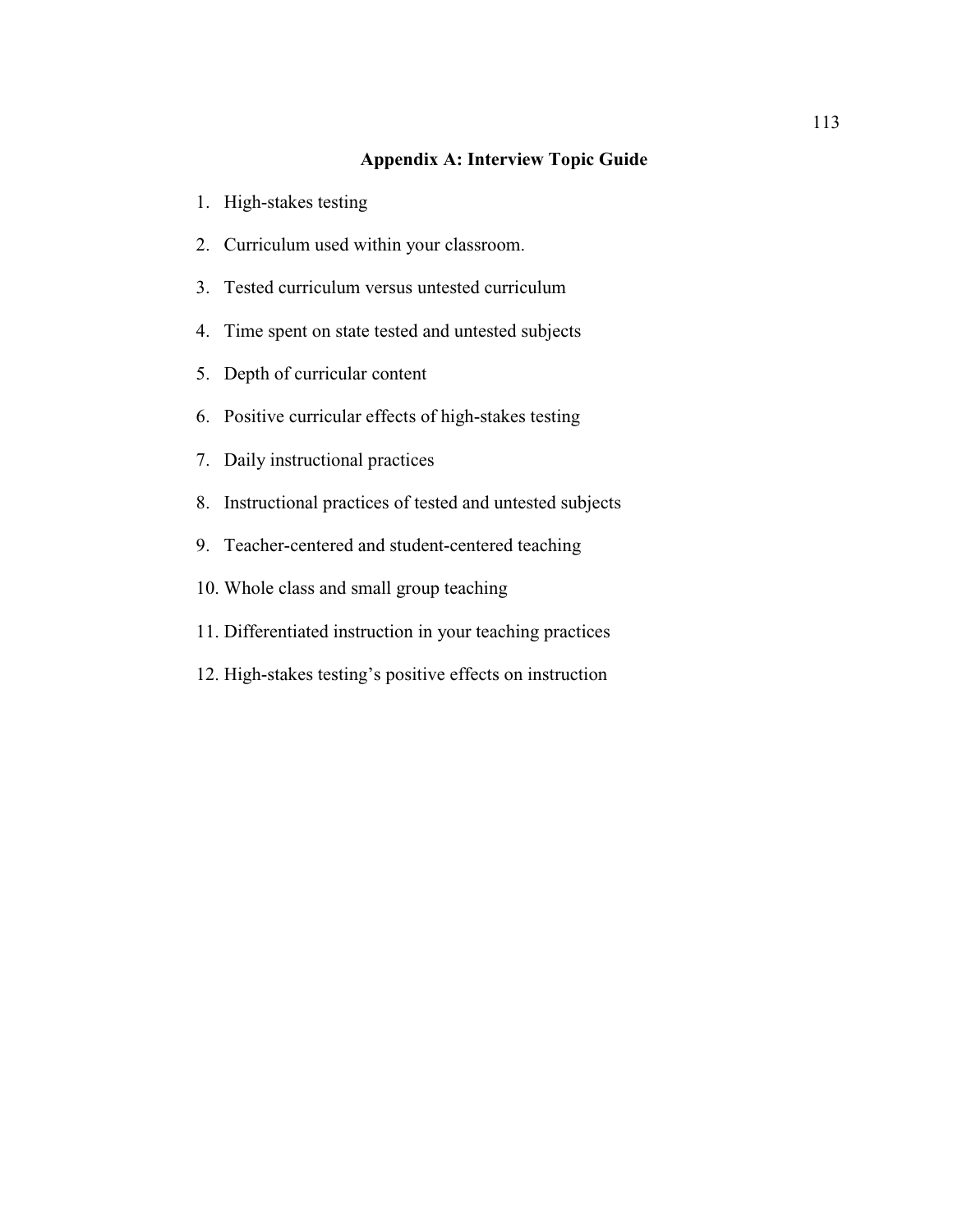#### **Appendix B: Interview Questions**

1. Describe your understanding of high-stakes testing.

2. Describe your daily curriculum used within your classroom.

3. How would you compare the curriculum you use on a daily basis for subjects taught on the state assessment to the curriculum used for untested subjects?

 4. Do you feel high-stakes testing has an effect on the time you spend on tested subjects compared to untested subjects? Why or why not?

5. Do you feel high-stakes testing has an effect on the depth of curricular content covered? Why or why not?

6. Do you feel high-stakes testing has had positive effects on curriculum within your classroom? Why or why not?

7. Describe the instructional practices you use on a daily basis in your classroom.

8. How would you compare the instructional strategies you use with subjects that are on state assessments to untested subjects?

9. Do you feel high-stakes testing has an effect on your use of teacher-centered practices in your classroom? Why or why not?

 10. Do you feel high-stakes testing has an effect on your use of student-centered teaching practices in your classroom? Why or why not?

11: Do you feel high-stakes testing has an effect on your use of whole class compared to small group instructional practices in your classroom? Why or why not?

12. Do you feel high-stakes testing has an effect on your use of differentiated instruction in your teaching practices? Why or why not?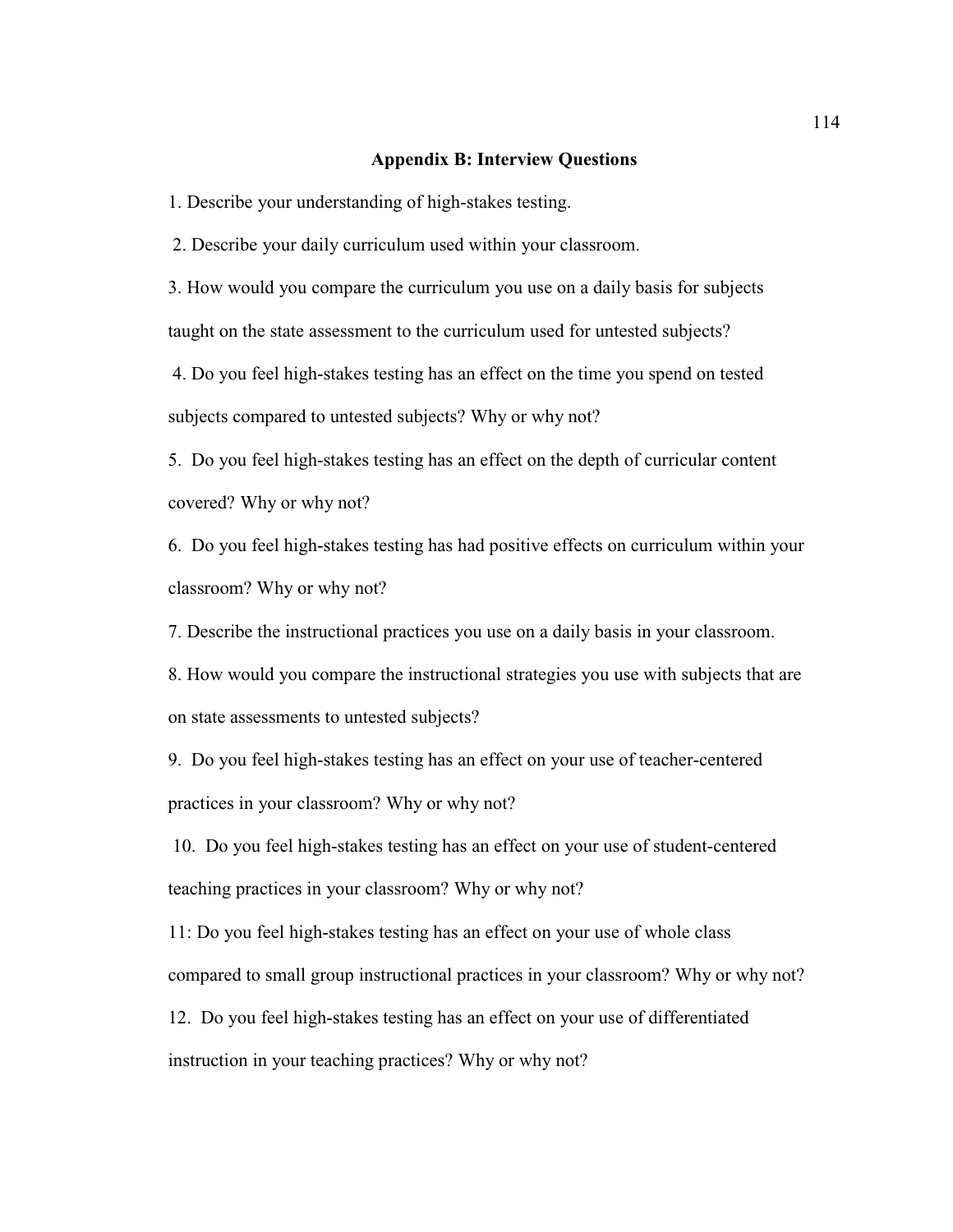13. How would you compare your teaching time spent on curricular content compared to time spent on teaching test-taking strategies?

14. Do you feel high-stakes testing has an effect on your use of creative teaching strategies? Why or why not?

15. Do you feel high-stakes testing has had positive effects on instruction within your classroom? Why or why not?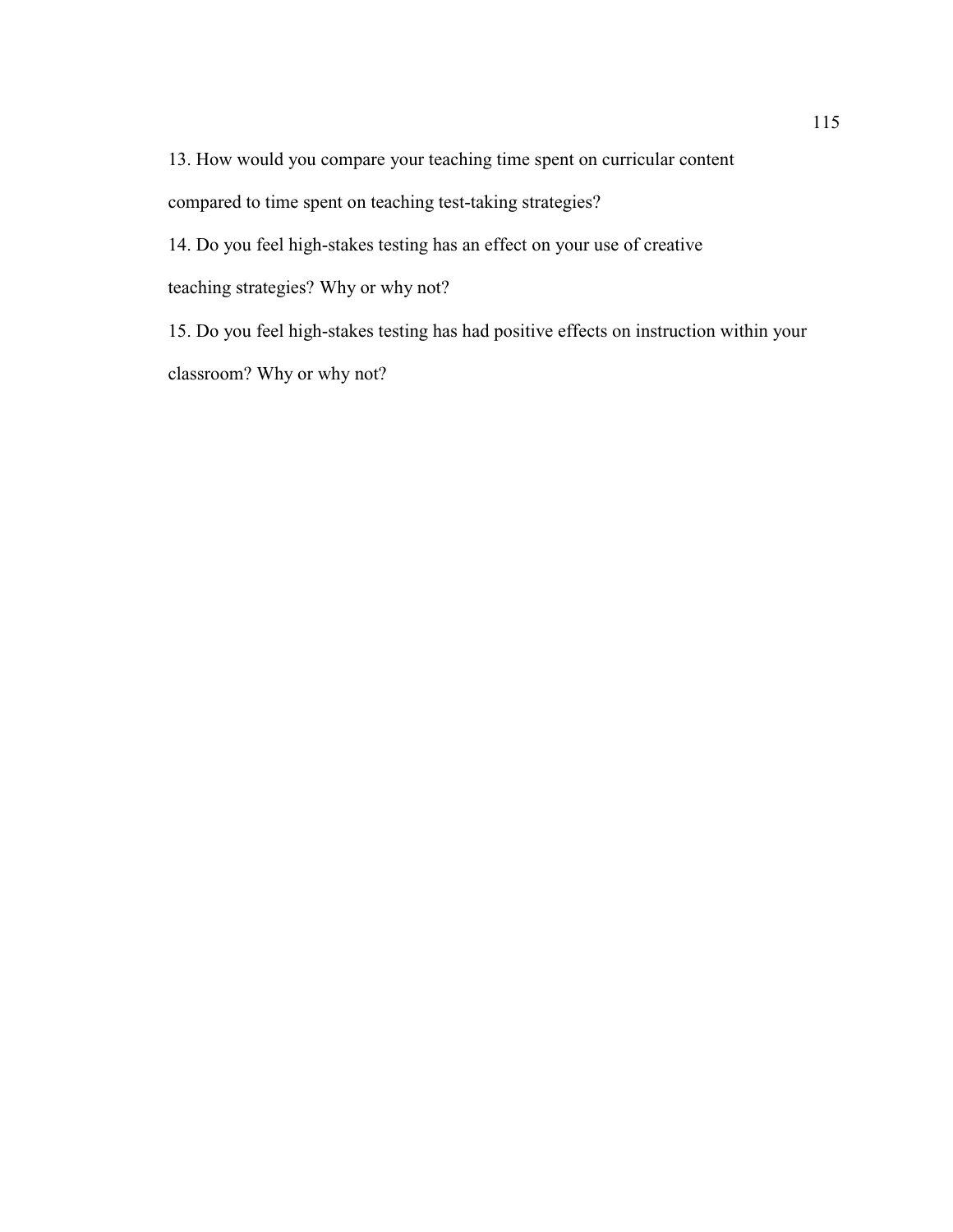### **Appendix C: School District Letter of Cooperation**

Dear Sir,

I am currently enrolled as a graduate student at Walden University. As a requirement for my doctoral of education degree in K-12 educational leadership, I will be conducting a research study titled *A Case Study of Teacher's Perceptions of the Effects of High Stakes Testing.* The purpose of the study is to explore the experiences and perceptions of elementary teachers regarding the effects of high-stakes testing on curriculum and instruction. I am requesting your permission to interview teachers of grades 3-6 from Elementary School. These teachers were selected because they teach a grade that is assessed on the Pennsylvania state assessment. The data collection process of interviews will take place during the months of May and June 2011. Teachers will be asked to participate in one 50-60 minute audio taped interview in their classroom before or after school hours. A possible benefit for the participants of this study is that they will have the opportunity to share their experiences regarding high-stakes testing. Teachers' participation in this project is voluntary and a catered dinner will be provided as compensation for their participation in this study. They will not be penalized or lose any benefits that you are otherwise entitled to if you decide that you will not participate in this research study. If they agree to participate in this study, they may discontinue participation at any time without penalty or loss of benefits. Some minimal risks of their involvement in this study may include some stress in answering questions about their experiences with high-stakes testing. They also do not have to answer any questions that they feel are stressful. The teachers' names and all other personally identifiable

May 19, 2011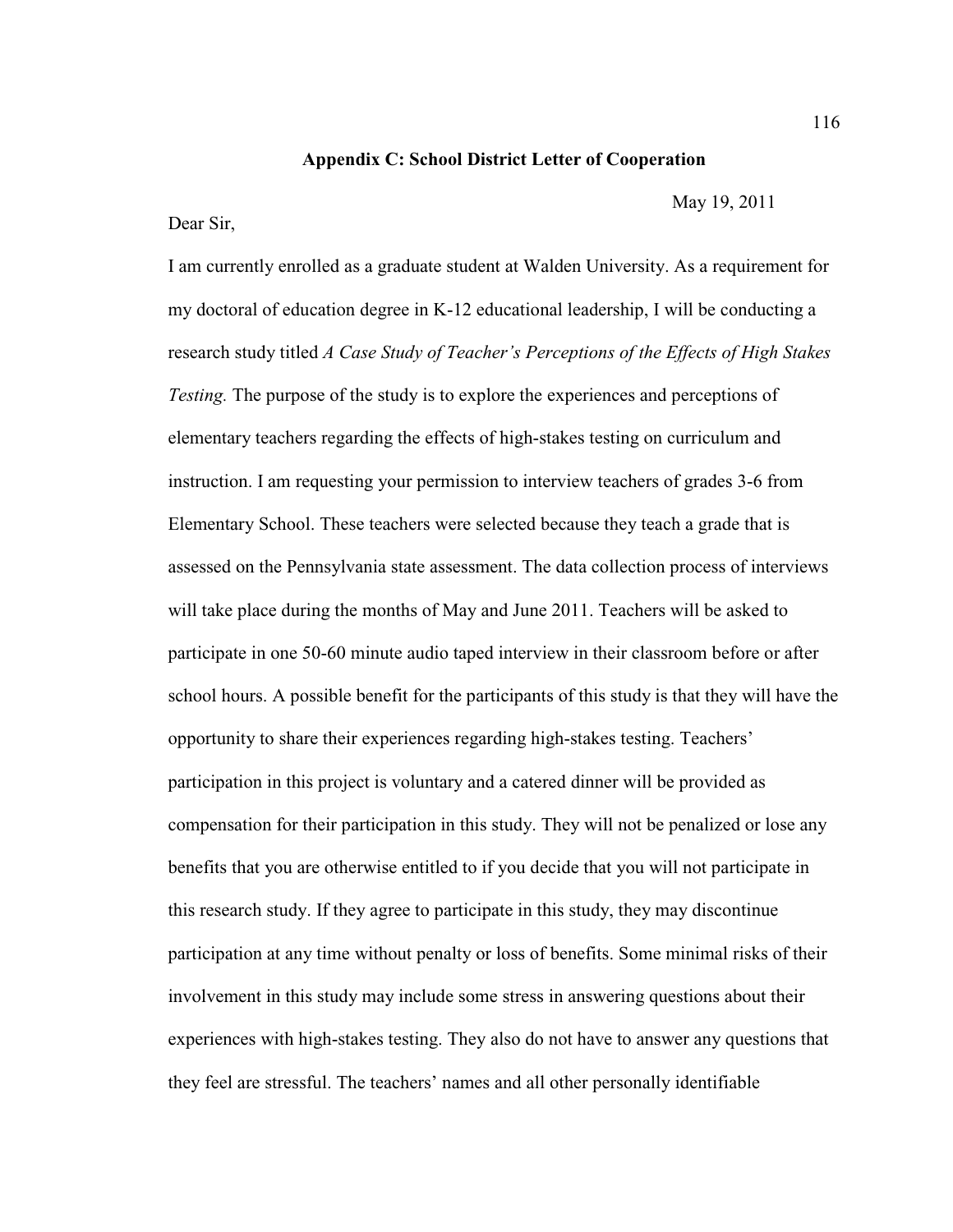information will be kept completely confidential. The name of Elementary School or the Area School District will also not be included in the final report. Pseudonyms of your school, school district, and assigned numbers will be used to protect your privacy. I want to assure you that all information will be kept confidential; therefore, only I will be able to associate teacher responses to their name. The results will be available per your request. Teachers will have the opportunity to comment on my interpretation of the data. They will be able to read my transcriptions to check for accuracy and correct interpretations of their interview. This process should take 15 minutes for each review of the data. If they feel changes are necessary, teachers will have the opportunity to read the new data. I appreciate your willingness to assist in the data collection for this study. A copy of this signed cooperation form will be given to you. If you have any questions or concerns about this research project, please contact me at (570) 239-6965, or  $\frac{amy \sinh a}{a}$  waldenu.edu If you want to talk privately about the rights of the participants, you can call Dr. Leilani Endicott, Director of the Research Center, Walden University at 1-800-925-3368, extension 1210. Please complete the appropriate sections and electronically sign the attached form and return it to me at

amy.shanahan@waldenu.edu Thank you in advance for your consideration.

Thank You,

Amy Pavia Walden University 650 S. Exeter Street, Baltimore, MD 21202

Dr. Stacy Ness stacy.ness@waldenu.edu Contact person for college/university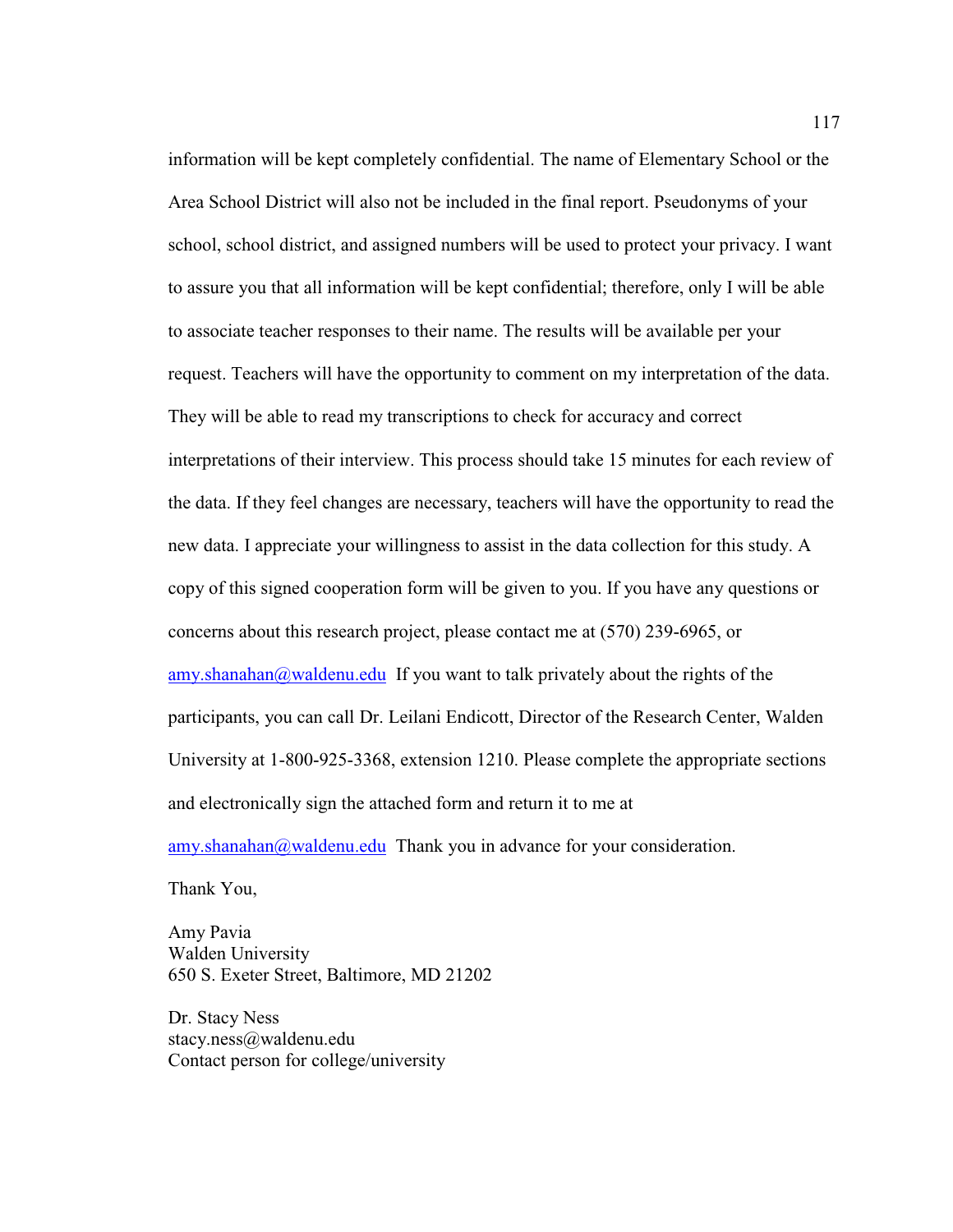### **Appendix D: Community Permission**

Area School District Superintendent PA

May 19, 2011

Dear Ms. Pavia,

Based on my review of your research proposal, I give permission for you to conduct the study entitled A Case Study of Teacher Perceptions of the Effects of High-Stakes Testing within the Area School District. As part of this study, I authorize you to interview selected teachers from Elementary School. Individuals' participation will be voluntary and at their own discretion. We reserve the right to withdraw from the study at any time if our circumstances change.

I confirm that I am authorized to approve research in this setting.

I understand that the data collected will remain entirely confidential and may not be provided to anyone outside of the research team without permission from the Walden University IRB.

Sincerely,

Authorization Official

Contact Information

I have read the above information and I feel I understand the study well enough to make a decision about my involvement. By signing below, I am agreeing to the terms described above.

Printed Name of Participant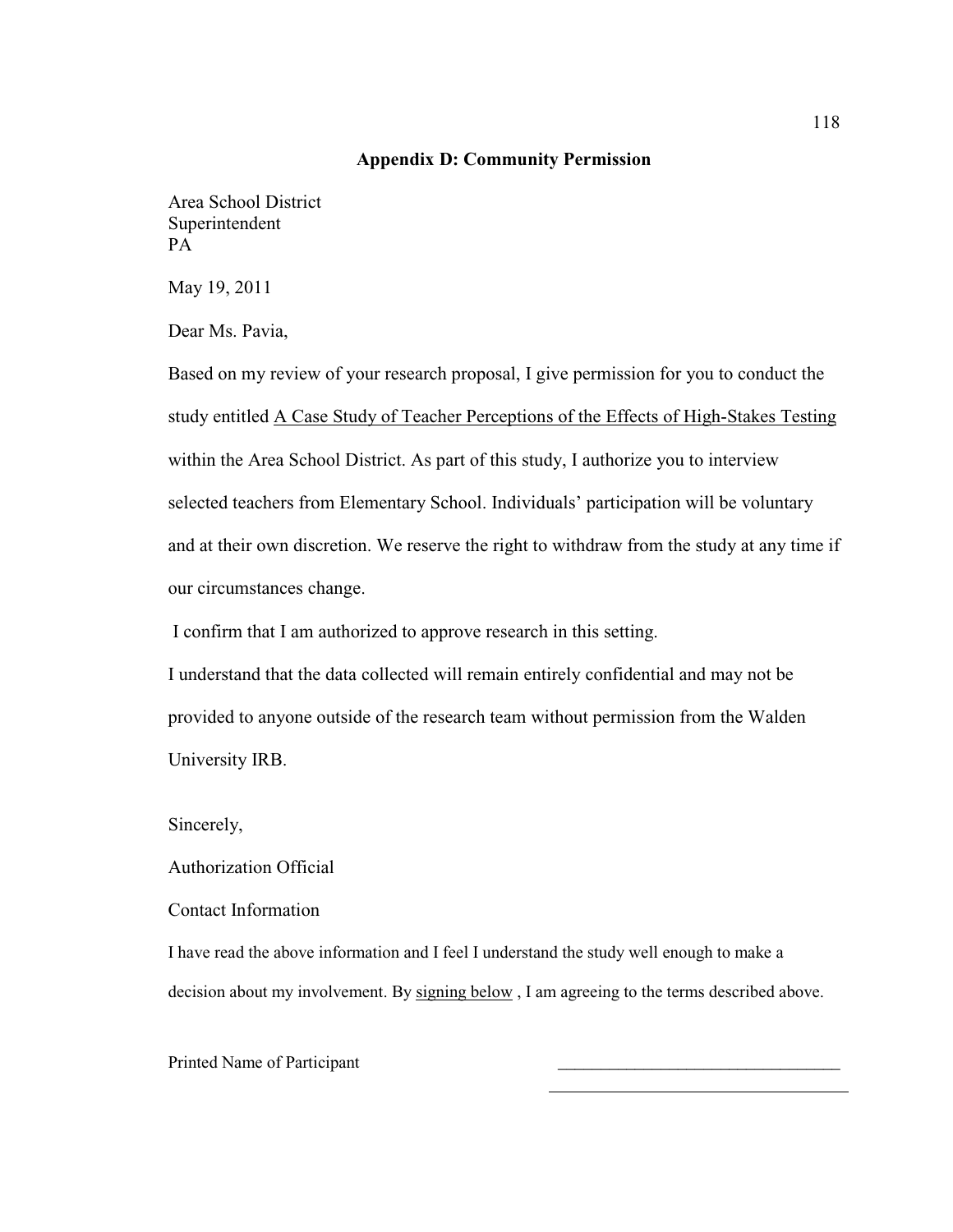Participant's Written or Electronic\* Signature

Researcher's Written or Electronic\* Signature *Amy Pavia*

Electronic\* Signature Electronic signatures are regulated by the Uniform Electronic Transactions Act. Legally, an "electronic signature" can be the person's typed name, their email address, or any other identifying marker. An electronic signature is just as valid as a written signature as long as both parties have agreed to conduct the transaction electronically.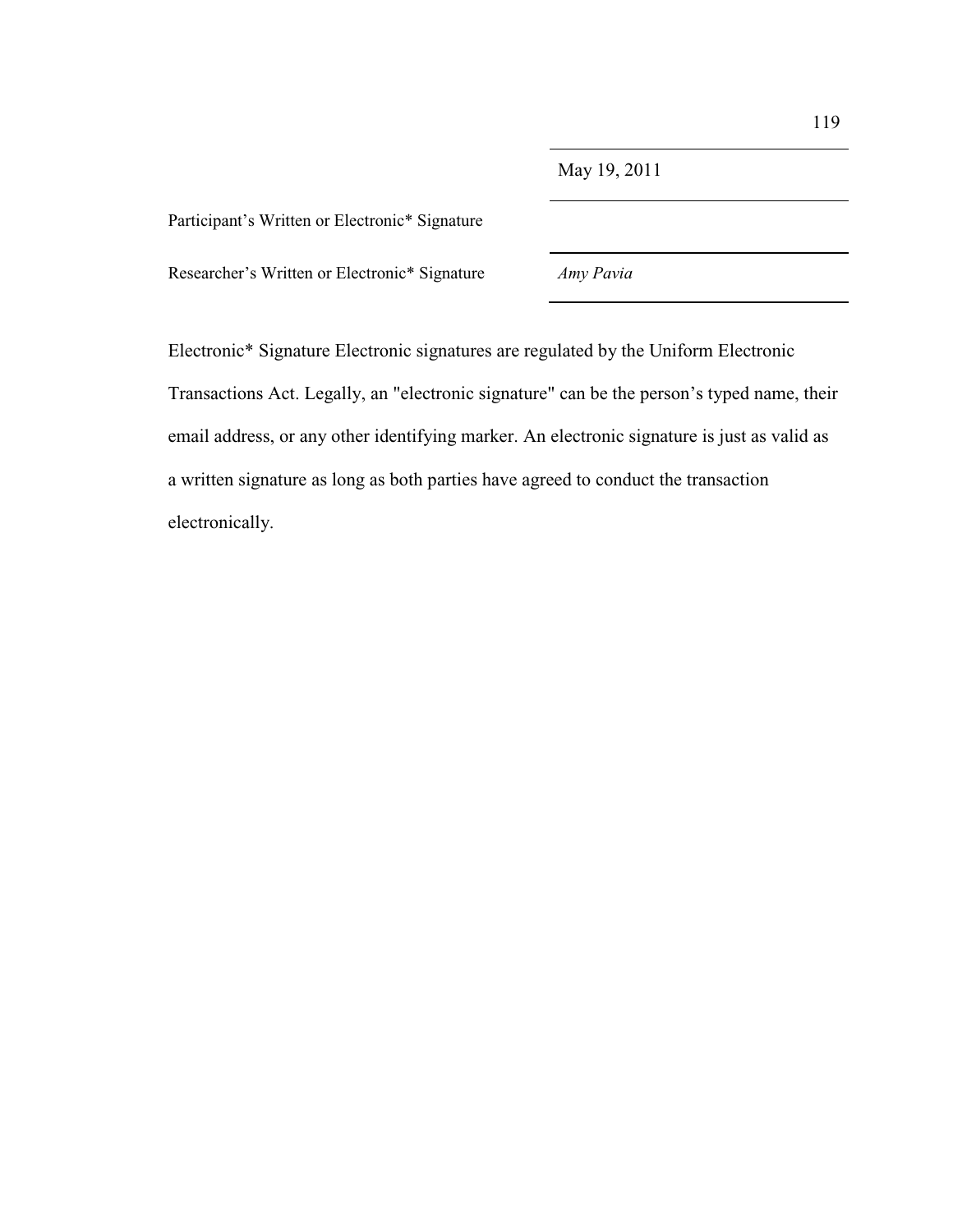### **Appendix E: Invitation to Participate/Consent Form**

May, 2011

### Dear Colleague,

I am currently enrolled as a graduate student at Walden University. As a requirement for my doctoral of education degree in K-12 educational leadership, I will be conducting a research study titled *A Case Study of Teacher's Perceptions of the Effects of High Stakes Testing.* The purpose of the study is to explore the experiences and perceptions of elementary teachers regarding the effects of high-stakes testing on curriculum and instruction. I am requesting your permission to include you as a participant in this study. You were chosen for this study because you teach a grade that is assessed on the Pennsylvania state assessment. You were also chosen for this study because you teach at Elementary School in the Area School District. The data collection process of interviews will take place during the month of June, 2011. You are asked to participate in one 50-60 minute audio taped interview before or after school hours. A possible benefit for the participants of this study is that you will have the opportunity to share your experiences regarding high-stakes testing. Your participation in this project is voluntary and a catered dinner will be provided as compensation for your participation in this study. You will not be penalized or lose any benefits that you are otherwise entitled to if you decide that you will not participate in this research study. If you agree to participate in this study, you may discontinue participation at any time without penalty or loss of benefits. Some minimal risks of your involvement in this study may include some stress in answering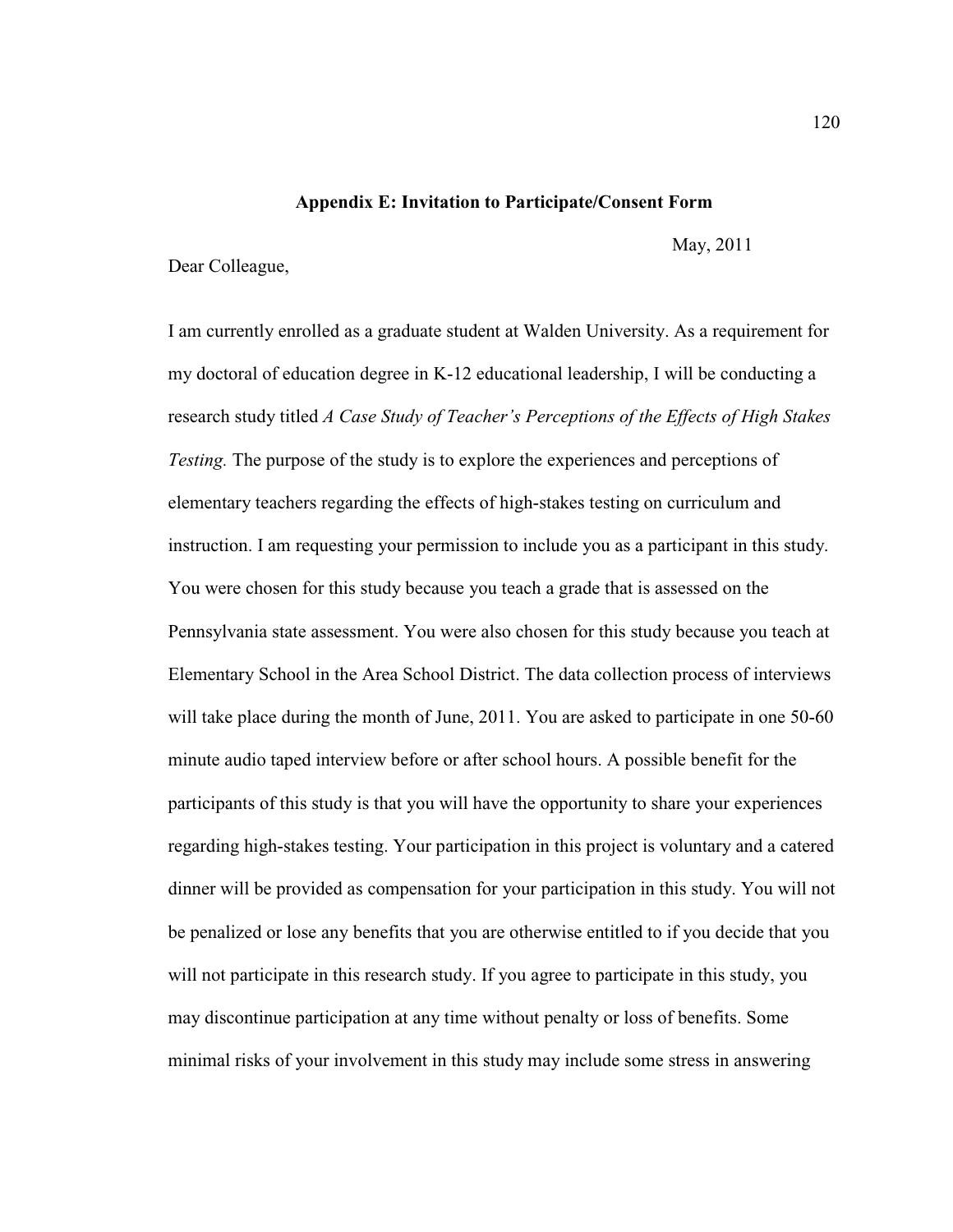questions about your experiences with high-stakes testing. You also do not have to answer any questions that you feel are stressful. Your name and all other personally identifiable information will be kept completely confidential. The name of your school will also not be included in the final report. Pseudonyms of your school, school district, and assigned numbers will be used to protect your privacy. You also have the right to review any materials related to this study. You will have the opportunity to comment on my interpretation of the data. You will be able to read my transcriptions to check for accuracy and correct interpretations of your interview. This process should take 15 minutes for each review of the data. If you feel changes are necessary, you will have the opportunity to read the new data. A copy of this signed consent form will be given to you. If you have any questions or concerns about this research project, please contact me at  $(570)$  239-6965, or amy.shanahan@waldenu.edu If you want to talk privately about your rights as a participant, you can call Dr. Leilani Endicott, Director of the Research Center, Walden University at 1-800-925-3368, extension 1210. If you are interested in participating in this study, please complete the bottom of this form and the attached participant demographic form and send it to amy.shanahan@waldenu.edu by \_\_\_\_\_\_\_, 2011. Thank you in advance for your time and consideration and I look forward to working with you. Walden University's approval number for this study is **06-02-11- 0079608** and it expires on **June 1, 2012.**

Thank You, Amy Pavia Walden University 650 S. Exeter Street, Baltimore, MD 21202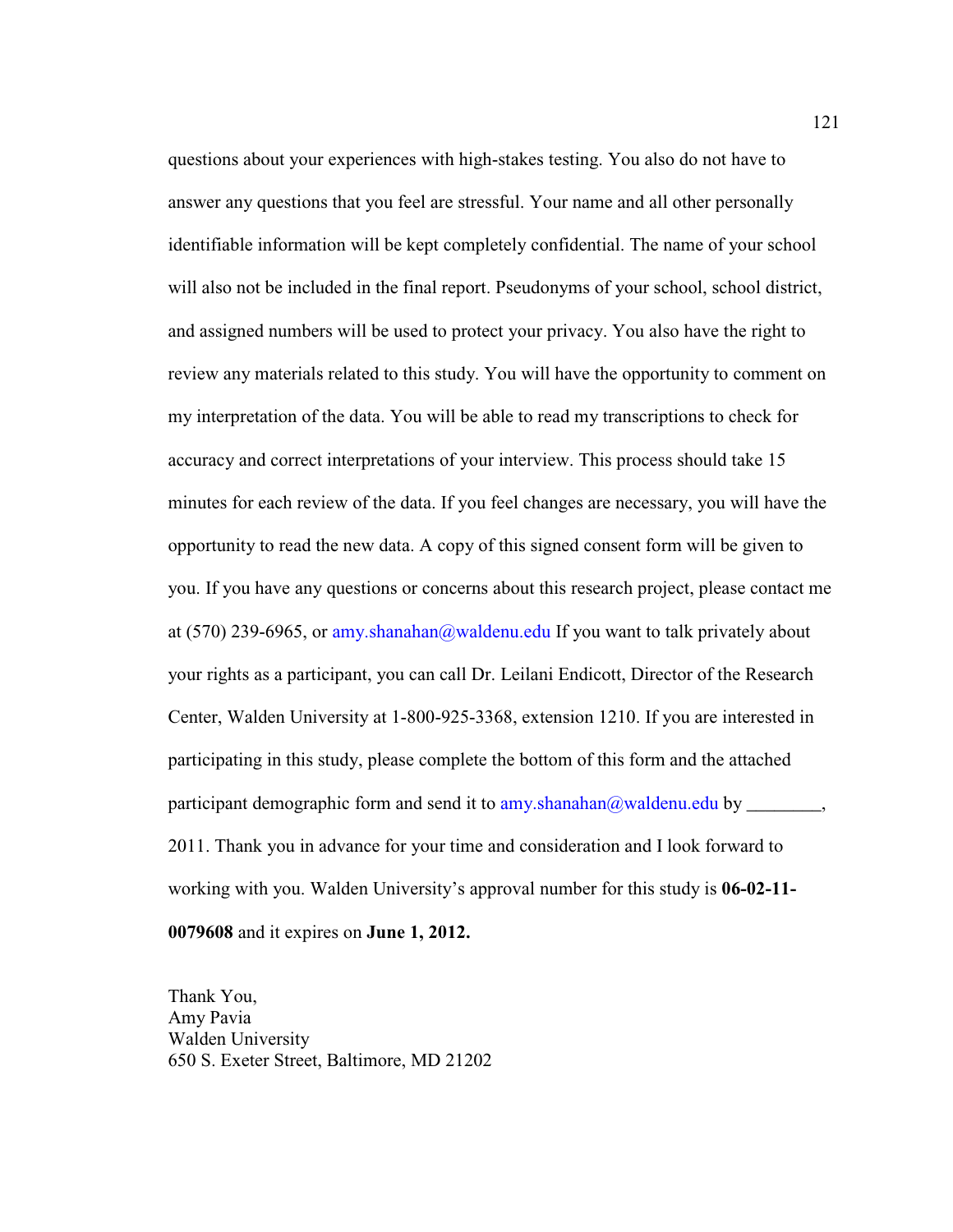# Statement of Consent

I have read the above information and I feel I understand the study well enough to make a decision about my involvement. By electronically signing below, I am agreeing to the terms described above.

Researcher's Electronic\* Signature \_\_\_\_\_ Amy Pavia

Date of Consent

Participant's Electronic Signature\_\_\_\_\_\_\_\_\_\_\_\_\_\_\_\_\_\_\_\_\_\_\_\_\_\_\_\_\_\_\_\_\_\_\_\_\_\_\_

Electronic\* Signature Electronic signatures are regulated by the Uniform Electronic Transactions Act. Legally, an "electronic signature" can be the person's typed name, their email address, or any other identifying marker. An electronic signature is just as valid as a written signature as long as both parties have agreed to conduct the transaction electronically.

Sincerely,

Amy Pavia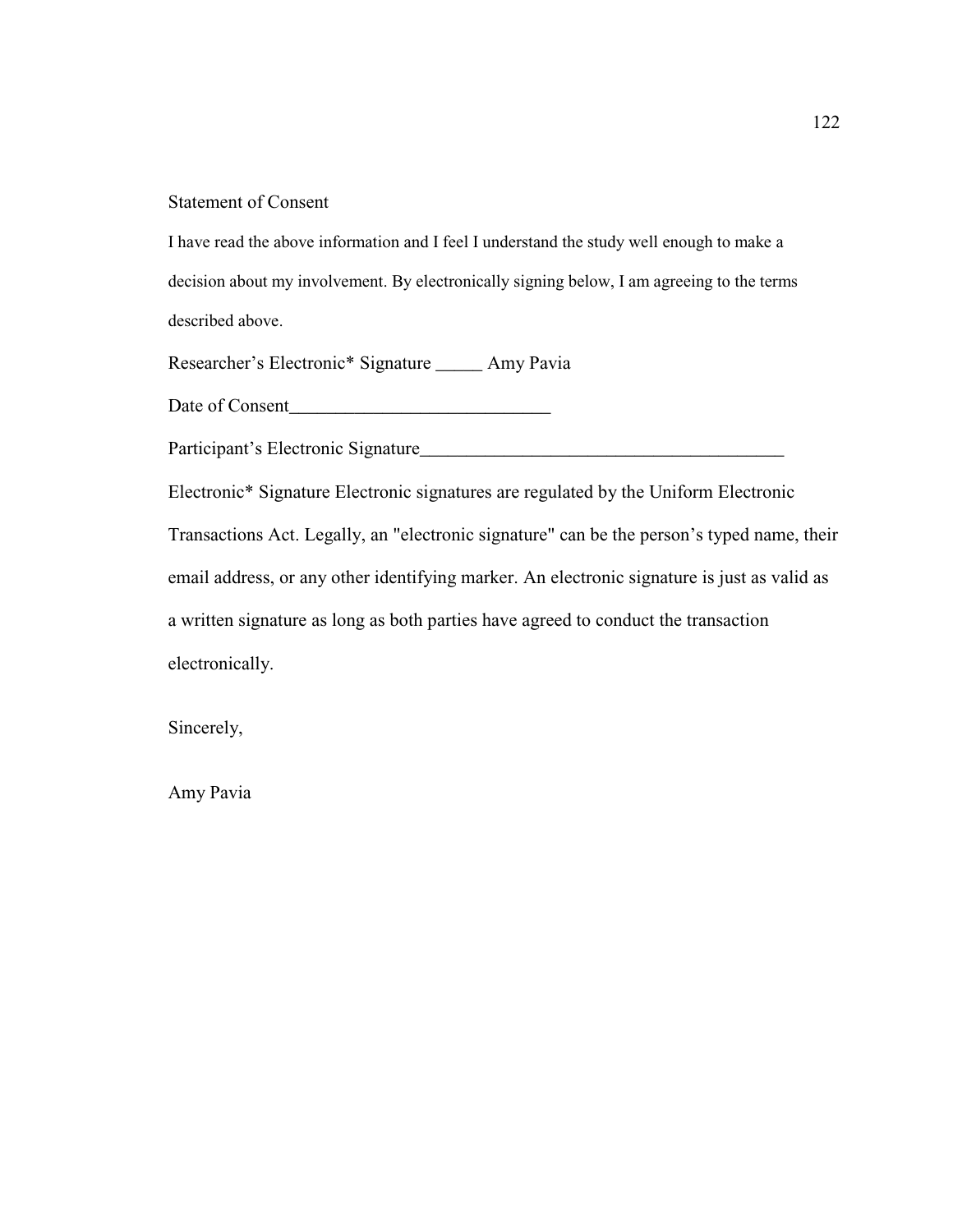# **Appendix F: Demographic Profile of Participant**

The purpose of this form is to report the demographic information of the participants in this study. Your name and all other personally identifiable information will be kept completely confidential. Pseudonyms of your school, school district, and assigned numbers will be used to protect your privacy.

| Gender:               |
|-----------------------|
| Years of Service:     |
|                       |
| Grade/Subject Taught: |